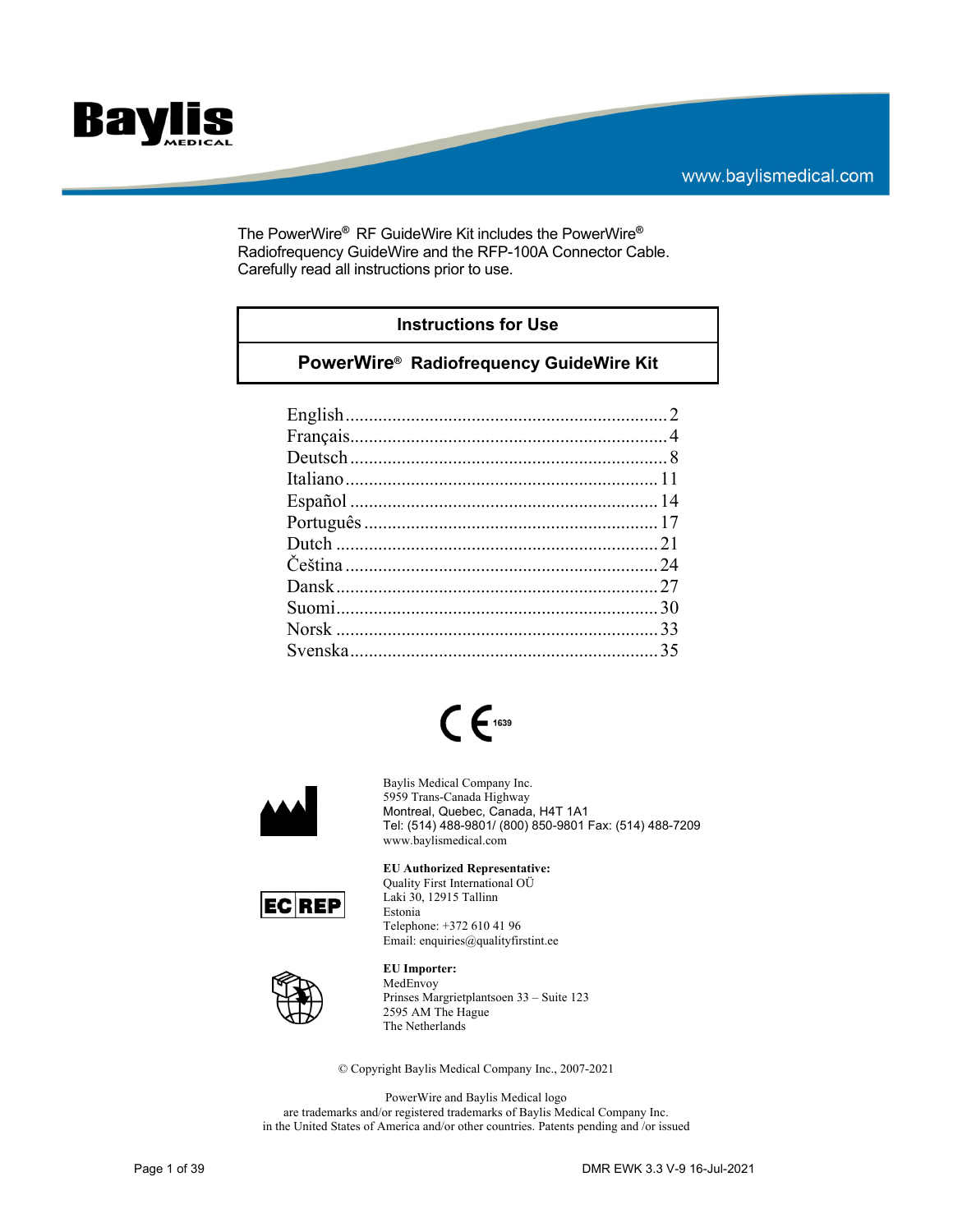**English** 

Carefully read all instructions prior to use. Observe all contraindications, warnings and precautions noted in these instructions. Failure to do so may result in patient complications.

**Caution:** Federal (U.S.A.) law restricts this device to sale by or on the order of a physician.

### **I. DEVICE DESCRIPTION**

The PowerWire RF GuideWire Kit includes the PowerWire Radiofrequency GuideWire and the RFP-100A Connector Cable.

The PowerWire Radiofrequency GuideWire must be used with an approved Baylis Radiofrequency Puncture Generator (Baylis RF Generator) and Baylis Connector Cable.

The PowerWire Radiofrequency GuideWire delivers radiofrequency (RF) power in a monopolar mode between its distal electrode and a commercially available external Disposable Indifferent (Dispersive) Patch (DIP) Electrode, which is in compliance with the IEC 60601-2-2 standards. The PowerWire RF GuideWire is connected to the Baylis Radiofrequency Puncture Generator via the Baylis Connector Cable.

Dimensions for different models of the PowerWire RF GuideWire are described on the product label. The insulation on the PowerWire RF GuideWire body facilitates smooth advancement to the target location as well as providing electrical insulation. The distal portion of the PowerWire RF GuideWire is flexible and the active tip is rounded to be atraumatic to vessel walls.

The RFP-100A Connector Cable connects the RFP-100A BMC Radiofrequency Puncture Generator (RFP-100A Generator) to the PowerWire RF GuideWire. This Cable enables radiofrequency (RF) power to be delivered from the Generator to a PowerWire RF GuideWire.

Detailed information concerning the RFP-100A Generator is contained in a separate manual that accompanies the Generator (RFP-100A Generator Instructions for Use).

The dimensions for the PowerWire RF GuideWire and the RFP-100A Connector Cable can be found on the device label and in Section VI "Product Specifications." The RFP-100A Connector Cable has a four-pin connector on one end that mates with the RFP-100A Generator and a connector at the other end, which mates with a PowerWire RF GuideWire. **II. INDICATIONS FOR USE** 

The PowerWire RF GuideWire is indicated for creating a channel in totally occlusive peripheral vascular disease, for enhancing the potential for limb preservation.

**In the USA, the PowerWire RF GuideWire is cleared for creating a channel** in totally occluded peripheral vessels 3mm or greater.

The intended use of the RFP-100A Connector Cable is to connect the RFP-100A BMC Radiofrequency Puncture Generator to a PowerWire RF GuideWire.

### **III. CONTRAINDICATIONS**

The PowerWire RF GuideWire is not recommended for use with any conditions that do not require creation of a channel in biological material. The RFP-100A Connector Cable included in the Power Wire Kit is not

recommended for use with any other RF generator or any other device.<br>IV. WARNINGS **IV. WARNINGS** 

- Only physicians with a thorough understanding of angiography and percutaneous interventional procedures should use the PowerWire Radiofrequency GuideWire. It is recommended that physicians avail themselves of pre-clinical training, a review of pertinent literature and other appropriate education before attempting new interventional procedures.
- The PowerWire RF GuideWire is supplied STERILE using an ethylene oxide process. Do not use if the package is damaged.
- The PowerWire RF GuideWire and RFP-100A Connector Cable are intended for single patient use only. Do not attempt to clean, resterilize or re-use either device. Reuse can cause the patient injury and/or the communication of infectious disease(s) from one patient to another.
- The PowerWire RF GuideWire must be used with the Baylis Connector Cable. Attempts to use it with other connector cables can result in electrocution of the patient and/or operator.
- The RFP-100A Connector Cable must only be used with the RFP-100A Generator and the PowerWire RF GuideWire. Attempts to use it with other RF Generators and devices can result in electrocution of the patient and/or operator.
- For Baylis RF Generator units where power is adjustable, do not attempt to deliver radiofrequency energy with an initial power setting of greater than 10 Watts. In subsequent attempts, the power setting can be increased, if necessary.
- The active tip of the PowerWire RF GuideWire is fragile. Be careful not to damage the tip while handling the PowerWire RF GuideWire. If

the tip becomes damaged, discard the PowerWire RF GuideWire immediately.

- If the active tip of the PowerWire RF GuideWire becomes bent at any time during its use, dispose of the PowerWire RF GuideWire immediately. Do not attempt to straighten the active tip.
- Laboratory staff and patients can undergo significant x-ray exposure during radiofrequency cutting procedures due to the continuous usage of fluoroscopic imaging. This exposure can result in acute radiation injury as well as increased risk for somatic and genetic effects. Therefore, adequate measures must be taken to minimize this exposure.<br>V. PRE

### **V. PRECAUTIONS**

- Do not attempt to use the PowerWire RF GuideWire Kit or ancillary equipment before thoroughly reading the accompanying Instructions for Use.
- Radiofrequency interventional procedures should be performed only by physicians thoroughly trained in the technique in an operating room fully equipped for interventional procedures and/or a fully equipped catheterization laboratory.
- The sterile packaging should be visually inspected prior to use to detect any compromise. Ensure that the packaging has not been damaged. Do not use the equipment if the packaging has been compromised.
- Visually inspect the PowerWire RF GuideWire and the RFP-100A Connector Cable to ensure there is no cracking or damage to the insulating material. Do not use if the equipment is damaged.
- Do not use the PowerWire RF GuideWire Kit after the "Use By" date indicated on the label.
- The PowerWire RF GuideWire is intended for use with only those devices listed in section VII "Equipment Required." The RFP-100A Connector Cable is intended for use with the PowerWire RF GuideWire only.
- Read and follow the manufacturer's instructions for use of the Disposable Indifferent (Dispersive) Patch (DIP) electrode. Always use DIP electrodes that meet or exceed IEC 60601-2-2 requirements.
- Placement of the dispersive electrode on the thigh could be associated with higher impedance.
- In order to prevent the risk of ignition, make sure that flammable material is not present in the room during radiofrequency power application.
- Take precautions to limit the effects that the electromagnetic interference (EMI) produced by the Generator may have on the performance of other equipment. Check the compatibility and safety of combinations of other physiological monitoring and electrical apparatus to be used on the patient in addition to the Generator.
- Adequate filtering must be used to allow continuous monitoring of the surface electrocardiogram (ECG) during radiofrequency power applications.
- Careful manipulation of the PowerWire RF GuideWire must be performed to avoid vessel trauma. PowerWire RF GuideWire advancement should be done under fluoroscopic guidance. If resistance is encountered, DO NOT use excessive force to advance or withdraw the PowerWire RF GuideWire.
- Do not attempt to deliver radiofrequency energy until the tip of the PowerWire RF GuideWire is confirmed to be in good contact with the target biological material.
- Do not bend the PowerWire RF GuideWire or the RFP-100A Connector Cable. Excessive bending or kinking of either device may damage the integrity of the device and may cause patient injury. Care must be taken when handling the PowerWire RF GuideWire and the RFP-100A Connector Cable.
- It is recommended not to exceed twenty (20) radiofrequency power applications per PowerWire RF GuideWire.
- The Generator is capable of delivering significant electrical power. Patient or operator injury can result from improper handling of the PowerWire RF GuideWire and/or DIP electrode, particularly when operating the device.
- During power delivery, the patient should not be allowed to come in contact with ground metal surfaces.
- Do not activate RF whilst tip is within catheter.
- Care must be taken to verify the compatibility of the PowerWire RF GuideWire when used with catheters.
- Never disconnect the RFP-100A Connector Cable from the RFP-100A Generator while the Generator is delivering RF power.
- Never disconnect the RFP-100A Connector Cable from the RFP-100A Generator by pulling on the cable. Failure to disconnect the cable properly may result in damage to the cable.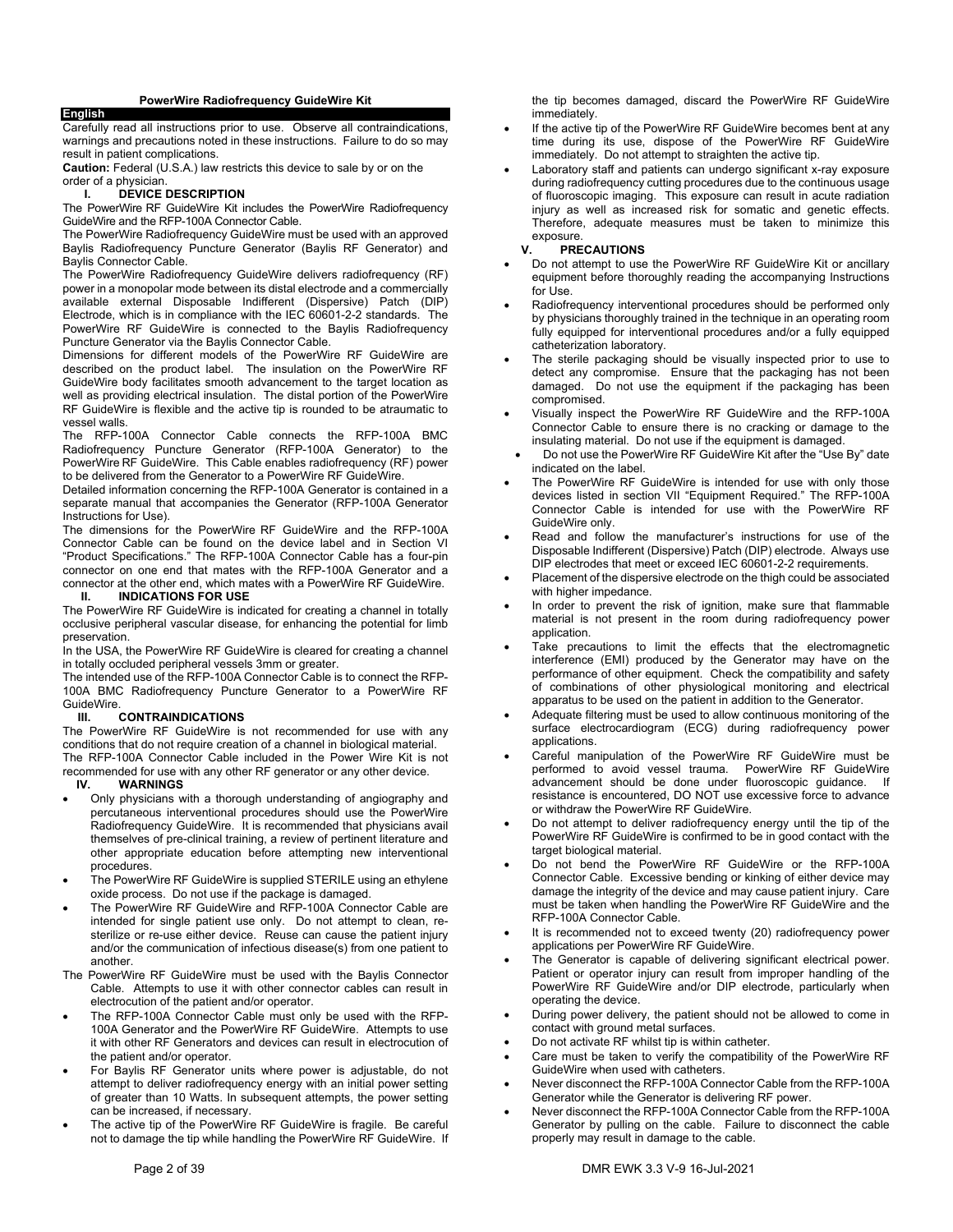- Do not twist the RFP-100A Connector Cable while inserting or removing it from the Isolated Patient Connector on the Generator. Twisting the cable may result in damage to the pin connectors.
- Apparent low power output or failure of the equipment to function properly at normal settings may indicate faulty application of the DIP electrode, failure to an electrical lead, or poor contact with the target biological material at the active tip. Check for obvious equipment defects or misapplication. Attempt to better position the active tip of the PowerWire RF GuideWire against the target biological material. Only increase the power if low power output persists.
- Baylis Medical Company relies on the physician to determine, assess and communicate to each individual patient all foreseeable risks of the radiofrequency interventional procedure.<br>VI. PRODUCT SPECIFICATIONS

### **VI. PRODUCT SPECIFICATIONS**

| Product                       | <b>PowerWire RF</b><br><b>GuideWire</b> | Product                           | <b>RFP-100A</b><br><b>Connector Cable</b> |
|-------------------------------|-----------------------------------------|-----------------------------------|-------------------------------------------|
| <b>Useable</b><br>Length      | 250cm                                   | <b>Useable</b><br>Length          | 10 feet (3m)                              |
| Outside<br><b>Diameter</b>    | $0.035" / 0.89$ mm                      | Generator<br><b>Connector</b>     | 4-pin                                     |
| <b>Marker</b><br><b>Bands</b> | Placed 1 cm apart                       | <b>Device</b><br><b>Connector</b> | Push Button                               |

### **VII. ADVERSE EVENTS**

Adverse events that may occur while performing the radiofrequency cutting procedure include:

| Thrombosis         | Pain and Tenderness |
|--------------------|---------------------|
| Vessel perforation | Distal embolization |
| Vessel dissection  | Sepsis/Infection    |
| Hemorrhage         | Hematoma            |
| Tamponade          | Arrhythmias         |
| Effusion           | Death               |
|                    |                     |

### **VIII. EQUIPMENT REQUIRED**

Radiofrequency cutting procedures should be performed in a specialized clinical setting equipped with a fluoroscopy unit, radiographic table, physiologic recorder, emergency equipment and instrumentation for gaining vascular access. Ancillary materials required to perform this procedure include:

- Baylis Radiofrequency Generator
- Disposable Indifferent (dispersive) Patch (DIP) electrode IX. INSPECTION PRIOR TO USE

### **IX. INSPECTION PRIOR TO USE**

Prior to performing the radiofrequency cutting procedure, the individual components including the Baylis Radiofrequency Generator, PowerWire RF GuideWire, and the RFP-100A Connector Cable should be carefully examined for damage or defects, as should all equipment used in the procedure.

.<br>Inspect the packaging of the PowerWire Radiofrequency GuideWire Kit to ensure the package has not been damaged, sterility has not been compromised, and that a product label is present. Ensure that the RFP-100A Connector Cable and the PowerWire Radiofrequency GuideWire have no visible damage, such as discoloration, cracks, label fading, splicing, or kinks. Do not use damaged or defective equipment. Do not reuse the PowerWire RF GuideWire or the RFP-100A Connector Cable.

### **X. DIRECTIONS FOR USE**

All instructions for equipment required should be carefully read, understood, and followed. Failure to do so may result in complications.

- The PowerWire RF GuideWire Kit is supplied sterile. Use aseptic technique when opening the package and handling the product in the sterile field.
- Connect the generator connector end of the cable to the isolated patient connector port on the RFP-100A Generator as per the Generator Instructions for Use. The RFP-100A Connector Cable uses a circular connector, keyed for proper alignment. Gently line up the connector pins with the socket and push in until the connector fits firmly into the socket. Any attempt to connect the cable otherwise will damage the pins on the connector.
- Do not use excessive force in connecting the cable to the generator. Use of excessive force may result in damage to the connector pins.
- Once access to the target site has been gained using standard interventional techniques, the PowerWire RF GuideWire can be introduced to the target site.
- Firmly grasp the catheter connector end of the cable in one hand. Using your thumb depress the red button on the top of the connector. Slowly insert the proximal end of the RF puncture wire into the opening of the catheter connector. Once the exposed portion of the proximal end of the device is no longer visible release the red button on the connector. Gently tug on the device to ensure that you have a secure connection.
- With the tip of the PowerWire RF GuideWire in good contact with the target site, radiofrequency power can be delivered via the BMC Radiofrequency Generator to the distal tip. This results in thermal necrosis (cutting) of the target site. Please refer to the Generator Instructions for Use before using the Generator.
- Apply firm pressure to the PowerWire RF GuideWire during the application of radiofrequency energy to successfully advance it through the target site.
- NOTE: In Baylis RF Generator units with adjustable power, use the lowest appropriate power setting to achieve the desired effect. A power setting of 10 Watts has been experimentally determined to be sufficient for successful radiofrequency cutting. Therefore, do not use an initial power setting greater than 10 Watts.
- Radiofrequency power delivery can be terminated by pressing the RF ON/OFF button on the Generator if the timer has not expired.
- Successful advancement of the PowerWire RF GuideWire can be confirmed by monitoring the PowerWire RF GuideWire under fluoroscopy.
- If advancement through the target site is not successful after twenty (20) radiofrequency power applications, it is advised that the user utilize an alternate method for the procedure.
- The PowerWire RF GuideWire can now be used to exchange for or place other interventional devices at the discretion of the physician.
- The PowerWire RF GuideWire can also be used as a standard flexible mechanical guidewire.
- To disconnect the PowerWire RF GuideWire from the RFP-100A Connector Cable, depress the red button on the catheter connector and gently remove the proximal end of the puncture device from the connector cable.
- To disconnect the cable from the generator, grasp the connector firmly and gently pull it straight out of the socket.

### **Connections** (pg. 19)

### **XI. CLEANING AND STERILIZATION INSTRUCTIONS**

The PowerWire RF GuideWire Kit is intended for single use only. Do not clean or re-sterilize any device in the PowerWire RF GuideWire Kit. Do not use solvents to clean the distal tip of the PowerWire RF GuideWire.

The PowerWire RF GuideWire Kit can be considered sterile only if the package is not opened or damaged prior to use.

### **XII. CUSTOMER SERVICE AND PRODUCT RETURN INFORMATION**

If you have any problems with or questions about Baylis Medical Company equipment, contact technical support personnel.

### **NOTES:**

- 1. In order to return products you must have a return authorization number before shipping the products back to Baylis Medical Company.
- 2. Baylis Medical will not accept any piece of used equipment without a sterilization certificate. Ensure that any product being returned to Baylis Medical has been cleaned, decontaminated and sterilized as per user instructions before returning it for warrantied service.

### **XIII. TROUBLESHOOTING**

The following table is provided to assist the user in diagnosing potential problems.

| <b>PROBLEM</b>                                                                                                                           | <b>COMMENTS</b>                                                                                                                                                           | <b>TROUBLESHOOTING</b>                                                                                                                                                                                                                                                                                                                                                                                                                                                                                                                                                                                                           |
|------------------------------------------------------------------------------------------------------------------------------------------|---------------------------------------------------------------------------------------------------------------------------------------------------------------------------|----------------------------------------------------------------------------------------------------------------------------------------------------------------------------------------------------------------------------------------------------------------------------------------------------------------------------------------------------------------------------------------------------------------------------------------------------------------------------------------------------------------------------------------------------------------------------------------------------------------------------------|
| <b>Connector Cable</b><br>does not fit into the<br><b>Isolated Patient</b><br><b>Connector</b> on the<br>front panel of the<br>generator | The connectors are<br>designed to connect in a<br>specific way for safety<br>reasons. If the connector<br>"keys" are out of line, the<br>connectors won't fit<br>together | Check that the connector keys<br>are lined up in the proper<br>orientation.<br>Ensure that the connectors are<br>clean and unobstructed.                                                                                                                                                                                                                                                                                                                                                                                                                                                                                         |
| <b>Generator Error</b><br><b>Messages</b>                                                                                                | In order to successfully<br>puncture biological material<br>using RF energy, all<br>devices must be properly<br>connected and in good<br>working order.                   | Ensure that all connections are<br>made:<br>- PowerWire RF GuideWire to<br><b>Connector Cable</b><br>- Connector Cable to<br>Generator<br>- Generator to power outlet<br>- Generator to DIP electrode<br>Visually inspect the PowerWire<br>RF GuideWire or Cable for<br>damage. Immediately discard<br>any damaged equipment. If<br>problem persists discontinue<br>use.<br>For error messages<br>encountered while attempting<br>radiofrequency cutting, refer to<br>the Instructions for Use<br>document that accompanies<br>the Generator. If errors persist,<br>attach a new connector cable.<br>If this solves the problem, |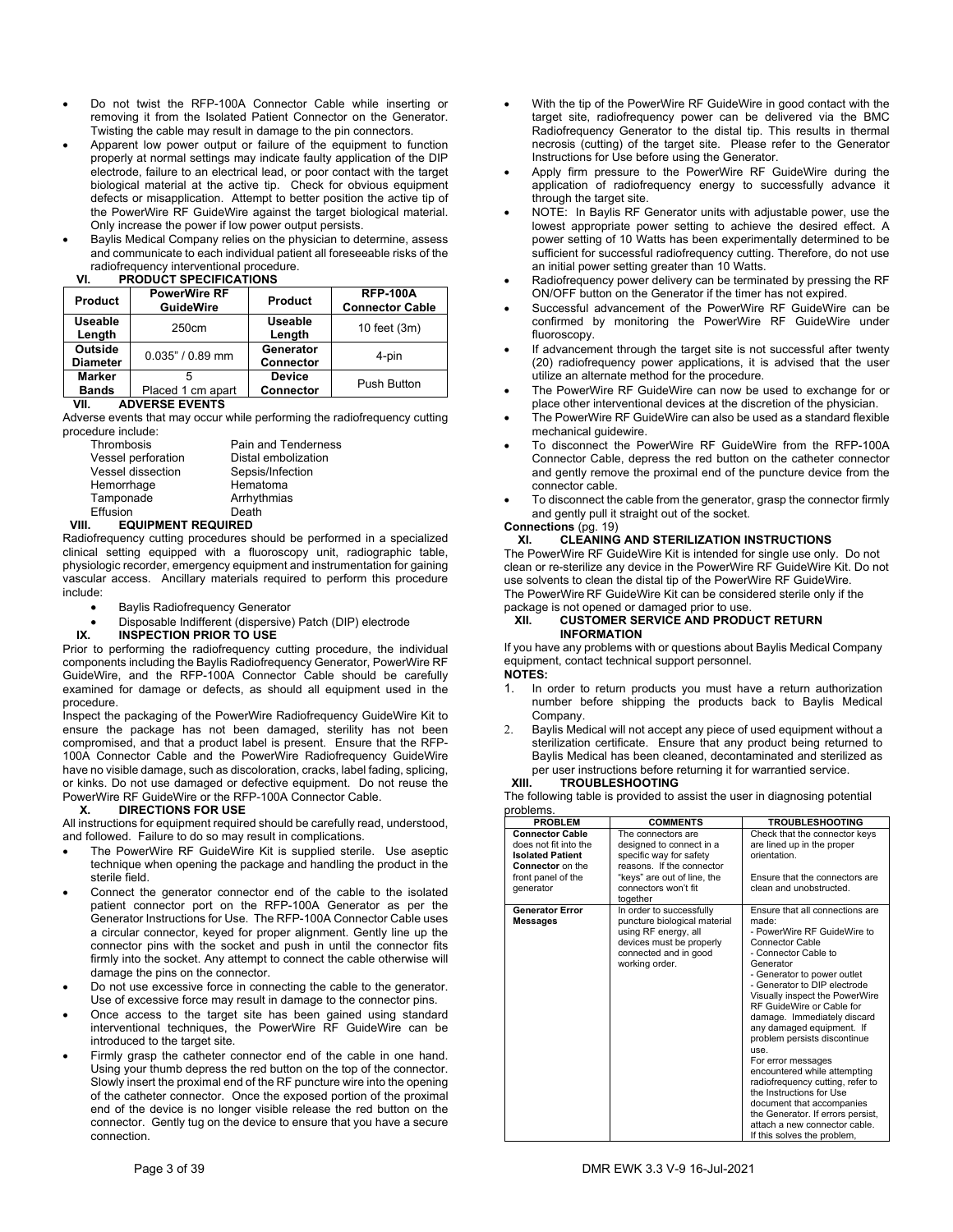|                                  |                                                   |                                                                                                      | discard the damaged<br>connector cable.                                                                                                                                                                                                         |
|----------------------------------|---------------------------------------------------|------------------------------------------------------------------------------------------------------|-------------------------------------------------------------------------------------------------------------------------------------------------------------------------------------------------------------------------------------------------|
|                                  |                                                   |                                                                                                      |                                                                                                                                                                                                                                                 |
|                                  |                                                   |                                                                                                      |                                                                                                                                                                                                                                                 |
|                                  |                                                   |                                                                                                      |                                                                                                                                                                                                                                                 |
| PowerWire RF<br>GuideWire breaks | Breaks and kinks in the<br>PowerWire RF GuideWire |                                                                                                      | Discard immediately                                                                                                                                                                                                                             |
| or kinks.                        | are a potential cause of<br>patient injury.       |                                                                                                      |                                                                                                                                                                                                                                                 |
| XIV.                             | <b>LABELING AND SYMBOLS</b>                       |                                                                                                      |                                                                                                                                                                                                                                                 |
|                                  |                                                   |                                                                                                      | <b>Manufacturer</b>                                                                                                                                                                                                                             |
| <b>STERILE</b>                   | EO                                                |                                                                                                      | Sterile using ethylene oxide                                                                                                                                                                                                                    |
|                                  |                                                   | Use By                                                                                               |                                                                                                                                                                                                                                                 |
|                                  |                                                   | Caution                                                                                              |                                                                                                                                                                                                                                                 |
|                                  |                                                   | <b>Follow instructions for use</b>                                                                   |                                                                                                                                                                                                                                                 |
| EC                               | <b>REP</b>                                        | <b>EU Authorized Representative</b>                                                                  |                                                                                                                                                                                                                                                 |
| <b>REF</b>                       |                                                   | <b>Model number</b>                                                                                  |                                                                                                                                                                                                                                                 |
| <b>Rx ONLY</b>                   |                                                   | Caution: Federal (U.S.A.) law<br>restricts this device to sale by or<br>on the order of a physician. |                                                                                                                                                                                                                                                 |
|                                  |                                                   |                                                                                                      | Do not reuse                                                                                                                                                                                                                                    |
| .OT                              |                                                   | <b>Lot Number</b>                                                                                    |                                                                                                                                                                                                                                                 |
|                                  |                                                   | Do Not Use if Packaging is<br>Damaged                                                                |                                                                                                                                                                                                                                                 |
|                                  |                                                   |                                                                                                      | <b>Keep Away From Sunlight</b>                                                                                                                                                                                                                  |
|                                  |                                                   | distributor                                                                                          | Only for EU member states:<br>Use of this symbol indicates that<br>the product must be disposed of<br>in a way that complies with local<br>and national regulations. For<br>questions regarding recycling of<br>this device please contact your |
|                                  |                                                   |                                                                                                      | Non-Pyrogenic                                                                                                                                                                                                                                   |
|                                  |                                                   | <b>EU Importer</b>                                                                                   |                                                                                                                                                                                                                                                 |
| XV.                              | <b>LIMITED WARRANTY - DISPOSABLES AND</b>         |                                                                                                      |                                                                                                                                                                                                                                                 |

### **ACCESSORIES**

Baylis Medical Company Inc. (BMC) warrants its Disposable and Accessory products against defects in materials and workmanship. BMC warrants that sterile products will remain sterile for a period of time as shown on the label as long as the original package remains intact. Under this Limited Warranty, if any covered product is proved to be defective in materials or workmanship, BMC will replace or repair, in its absolute and sole discretion, any such product, less any charges to BMC for transportation and labor costs incidental to inspection, removal or restocking of product. The length of the warranty is: (i) for the Disposable products, the shelf life of the product, and (ii) for the Accessory products, 90 days from shipment date. This limited warranty applies only to new original factory delivered products that have been used for their normal and intended uses. BMC's Limited

Warranty shall not apply to BMC products which have been resterilized, repaired, altered, or modified in any way and shall not apply to BMC products which have been improperly stored or improperly cleaned, installed, operated or maintained contrary to BMC's instructions.

**DISCLAIMER AND LIMITATION OF LIABILITY** 

**THE LIMITED WARRANTY ABOVE IS THE SOLE WARRANTY PROVIDED BY SELLER. SELLER DISCLAIMS ALL OTHER WARRANTIES, WHETHER EXPRESS OR IMPLIED, INCLUDING ANY WARRANTY OF MERCHANTABILITY OR FITNESS FOR A PARTICULAR USE OR PURPOSE. THE REMEDY SET FORTH HEREIN SHALL BE THE EXCLUSIVE REMEDY FOR ANY WARRANTY CLAIM, AND ADDITIONAL DAMAGES, INCLUDING CONSEQUENTIAL DAMAGES OR DAMAGES FOR BUSINESS INTERRUPTION OR LOSS OF PROFIT, REVENUE, MATERIALS, ANTICIPATED SAVINGS, DATA, CONTRACT, GOODWILL OR THE LIKE (WHETHER DIRECT OR INDIRECT IN NATURE) OR FOR ANY OTHER FORM OF INCIDENTAL, OR INDIRECT DAMAGES OF ANY KIND, SHALL NOT BE AVAILABLE. SELLER'S MAXIMUM CUMULATIVE LIABILITY RELATIVE TO ALL OTHER CLAIMS AND LIABILITIES, INCLUDING OBLIGATIONS UNDER ANY INDEMNITY, WHETHER OR NOT INSURED, WILL NOT EXCEED THE COST OF THE PRODUCT(S) GIVING RISE TO THE CLAIM OR LIABILITY. SELLER DISCLAIMS ALL LIABILITY RELATIVE TO GRATUITOUS INFORMATION OR ASSISTANCE PROVIDED BY, BUT NOT REQUIRED OF SELLER HEREUNDER. ANY ACTION AGAINST SELLER MUST BE BROUGHT WITHIN EIGHTEEN (18) MONTHS AFTER THE CAUSE OF ACTION ACCRUES. THESE DISCLAIMERS AND LIMITATIONS OF LIABILITY WILL APPLY REGARDLESS OF ANY OTHER CONTRARY PROVISION HEREOF AND REGARDLESS OF THE FORM OF ACTION, WHETHER IN CONTRACT, TORT (INCLUDING NEGLIGENCE AND STRICT LIABILITY) OR OTHERWISE, AND FURTHER WILL EXTEND TO THE BELLER'S DISTRIBUTORS AND OTHER AUTHORIZED RESELLERS AS THIRD-PARTY BENEFICIARIES. EACH PROVISION HEREOF WHICH PROVIDES FOR A LIMITATION OF LIABILITY, DISCLAIMER OF WARRANTY OR CONDITION OR EXCLUSION OF DAMAGES IS SEVERABLE AND INDEPENDENT OF ANY OTHER PROVISION AND IS TO BE ENFORCED AS SUCH. IN ANY CLAIM OR LAWSUIT FOR DAMAGES ARISING FROM ALLEGED BREACH OF WARRANTY, BREACH OF CONTRACT, NEGLIGENCE, PRODUCT LIABILITY OR ANY OTHER LEGAL OR EQUITABLE THEORY, THE BUYER SPECIFICALLY AGREES THAT BMC SHALL NOT BE LIABLE FOR DAMAGES OR FOR LOSS OF PROFITS, WHETHER FROM BUYER OR BUYER'S CUSTOMERS. BMC'S LIABILITY SHALL BE LIMITED TO THE PURCHASE COST TO BUYER OF** 

**THE SPECIFIED GOODS SOLD BY BMC TO BUYER WHICH GIVE RISE TO THE CLAIM FOR LIABILITY.**

No agent, employee or representative of Baylis Medical has the authority to bind the Company to any other warranty, affirmation or representation concerning the product.

This warranty is valid only to the original purchaser of Baylis Medical products directly from a Baylis Medical authorized agent. The original purchaser cannot transfer the warranty.

Use of any BMC product shall be deemed acceptance of the terms and conditions herein.

|                     | The warranty periods for Baylis Medical products are as follows: |
|---------------------|------------------------------------------------------------------|
| Disposable Products | The shelf life of the product                                    |

| <b>DISDOSADIE Products</b> | The shell life of the product  |
|----------------------------|--------------------------------|
| <b>Accessory Products</b>  | 90 days from the shipment date |

### **PowerWire Radiofrequency GuideWire Kit**

**Français**  Lire attentivement toutes les directives avant l'utilisation. Respecter toutes les contre-indications, mises en garde et précautions indiquées dans ces directives. Leur non-respect peut engendrer des complications au patient. **Attention** : la loi fédérale (États-Unis) limite la vente de cet appareil à un médecin ou sur prescription médicale.

#### **I. DESCRIPTION DU DISPOSITIF**

Le PowerWire RF GuideWire Kit comprend le PowerWire Radiofrequency GuideWire et le RFP-100A Connector Cable.

Le PowerWire Radiofrequency GuideWire doit être utilisé avec un Baylis Radiofrequency Puncture Generator (Baylis RF Générateur) et un Baylis Câble Connecteur approuvés.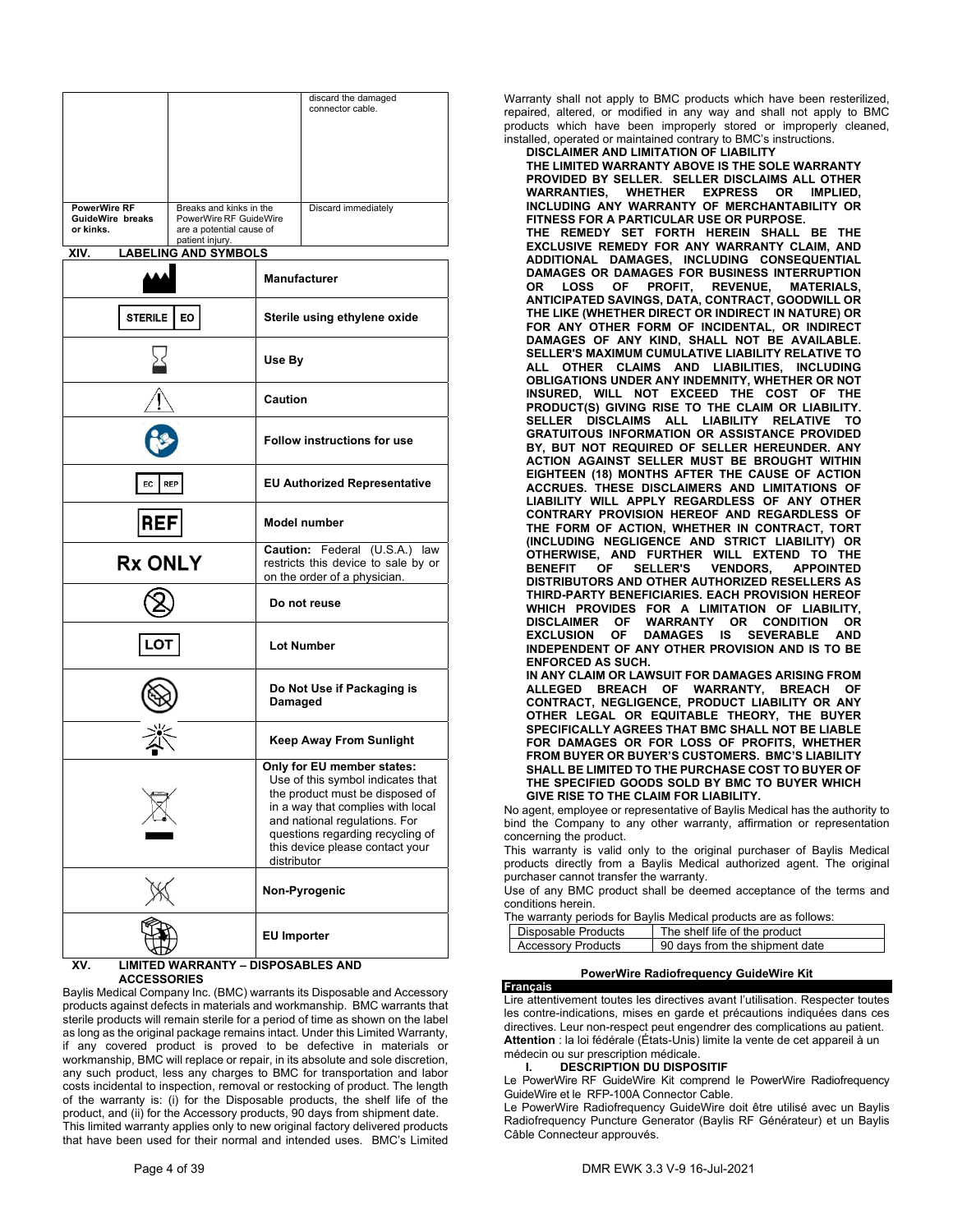Le PowerWire Radiofrequency GuideWire fournit une puissance Radiofrequency (RF) en mode monopolaire entre l'électrode distale et une électrode du DIP (Disposable Indifferent [Dispersive] Patch) externe et disponible dans le commerce, conforme aux normes IEC 60601-2-2. Le PowerWire RF GuideWire est connecté au Baylis Radiofrequency Puncture Generator par l'intermédiaire du Baylis Câble Connecteur.

Les dimensions des différents modèles du PowerWire RF GuideWire sont inscrites sur l'étiquette du dispositif. L'isolation du corps du PowerWire RF GuideWire facilite le passage vers le site cible tout en apportant une isolation électrique. La partie distale du PowerWire RF GuideWire est flexible et l'extrémité active est arrondie afin de ne pas causer de traumatismes aux parois des vaisseaux.

Le RFP-100A Connector Cable unit le RFP-100A BMC Radiofrequency Puncture Generator (RFP-100A Générateur) au PowerWire RF GuideWire. Ce câble permet à la radiofréquence (RF) d'être transmise du générateur à un PowerWire RF GuideWire.

Des informations plus détaillées sur le RFP-100A Generator sont incluses dans le manuel qui accompagne le générateur (intitulé "BMC Radiofrequency Puncture Generator").

The dimensions for the PowerWire RF GuideWire et du RFP-100A Connector Cable peuvent être trouvées sur l'étiquette du dispositif et dans la section VII "Spécifications du produit". Le RFP-100A Connector Cable se termine par un raccord à quatre broches à un bout qui peut se connecter au RFP-100A Generator et par un raccord à l'autre bout, qui peut se connecter à un PowerWire RF GuideWire.<br>
II. INDICATIONS D'EMPLOI

### **II. INDICATIONS D'EMPLOI**

Dans l'Union Européenne, l'utilisation du PowerWire RF GuideWire est indiquée pour la création d'un canal dans des vaisseaux périphériques totalement bloqués.

Aux États-Unis, le PowerWire RF GuideWire peut être utilisé pour créer un canal dans les vaisseaux périphériques bouchés de 3 mm ou plus.

 Le RFP-100A Connector Cable a été conçu pour connecter le RFP-100A BMC Radiofrequency Puncture Generator à un PowerWire RF GuideWire.<br>III. CONTRE-INDICATIONS **III. CONTRE-INDICATIONS** 

L'utilisation du PowerWire RF GuideWire n'est pas recommandée lors de conditions ne nécessitant pas la création d'un canal dans un matériel biologique.

Il n'est pas recommandé d'utiliser le RFP-100A Connector Cable compris dans le Power Wire Kit avec un autre générateur de RF ou un autre dispositif.

### **IV. AVERTISSEMENTS**

- Seuls les médecins ayant une connaissance approfondie des procédures d'angiographie et des interventions percutanées doivent utiliser le PowerWire RF GuideWire. Il est recommandé aux médecins de profiter des formations précliniques, d'étudier la documentation pertinente et de suivre toute autre formation appropriée avant d'effectuer de nouvelles procédures interventionnelles.
- Le PowerWire RF GuideWire est fourni STÉRILE suivant un procédé à l'oxyde d'éthylène. Ne pas utiliser si l'emballage est endommagé.
- Le PowerWire RF GuideWire et le RFP-100A Connector Cable sont conçus pour un usage chez un seul patient. Ne tentez pas de nettoyer, de stériliser de nouveau et de réutiliser l'un ou l'autre de ces dispositifs. Leur réutilisation peut causer des torts au patient et (ou) la transmission de maladies infectieuses d'un patient à un autre.
- Le PowerWire RF GuideWire doit être utilisé avec le Baylis Câble Connceteur. Toute tentative d'utilisation avec d'autres câbles de connecteurs risque d'entraîner une électrocution du patient et/ou de l'utilisateur.
- Le RFP-100A Connector Cable doit seulement être utilisé avec le RFP-100A Generator et le PowerWire RF GuideWire. S'il est utilisé avec d'autres générateurs de RF et d'autres dispositifs, il peut en résulter l'électrocution du patient et (ou) de la personne manipulant le dispositif.
- Si la puissance du Baylis RF Generator est ajustable, ne tentez pas de régler la radiofréquence initiale à plus de 10 watts. Lors des essais ultérieurs, le réglage de la puissance peut être augmenté si nécessaire.
- L'extrémité active du PowerWire RF GuideWire est fragile. Prendre soin de ne pas l'endommager en manipulant le PowerWire RF GuideWire. Si elle est endommagée, jeter immédiatement le PowerWire RF GuideWire.
- Si l'extrémité active du PowerWire RF GuideWire se plie pendant l'utilisation, jeter immédiatement le PowerWire RF GuideWire. Ne pas essayer de redresser l'extrémité active.
- Le personnel de laboratoire et les patients peuvent subir une exposition aux rayonnements considérables pendant les interventions de perforation par radiofréquence en raison de l'usage continu de la radioscopie. Cette exposition peut causer une blessure de

rayonnement grave et augmenter le risque d'effets somatiques et génétiques. Des mesures appropriées doivent donc être prises pour réduire cette exposition au minimum.<br>V. PRÉCAUTIONS

### **V. PRÉCAUTIONS**

- Ne pas essayer d'utiliser le PowerWire RF GuideWire ni tout équipement auxiliaire avant d'avoir lu attentivement le Guide d'utilisation joint au dispositif.
- Les interventions ayant recours aux radiofréquences doivent être exécutées uniquement par des médecins ayant reçu une formation rigoureuse sur cette technique dans une salle d'opération ou un laboratoire de cathétérisme entièrement équipé pour ce genre d'intervention.
- L'emballage stérile devrait être inspecté visuellement avant l'usage pour détecter des ruptures. Assurez vous que l'emballage n'est pas endommagé. Ne pas utilisé le dispositif si l'emballage est endommagé.
- Vérifier visuellement le PowerWire RF GuideWire et le RFP-100A Connector Cable afin d'être certain que le matériau d'isolation n'est ni fissuré ni endommagé. Ne pas utiliser si l'équipement est endommagé.
- Ne pas utiliser le PowerWire RF GuideWire au-delà de la date indiquée sur l'étiquette par la mention « utiliser avant le ».
- Le PowerWire RF GuideWire a été conçu pour être utilisé uniquement avec les dispositifs indiqués à la Section VII « Équipement nécessaire ». Le RFP-100A Connector Cable est uniquement destiné à être utilisé avec le PowerWire RF GuideWire.
- Lire et suivre les directives du fabricant qui s'appliquent à l'utilisation de l'électrode du DIP (Disposable Indifferent [Dispersive] Patch). Toujours utiliser des électrodes du DIP qui satisfont ou surpassent les exigences IEC 60601-2-2.
- Le placement de l'électrode dispersive sur la cuisse peut produire une impédance plus élevée.
- Pour prévenir le risque d'incendie, vérifier que des matériaux inflammables ne se trouvent pas dans la pièce où l'application d'énergie RF a lieu.
- Prendre les précautions nécessaires pour limiter les effets possibles de l'interférence électromagnétique (EMI) du générateur sur la performance des autres dispositifs. Vérifier la compatibilité et la sécurité des combinaisons d'autres dispositifs de contrôle physiologique et appareils électriques à utiliser sur le patient en plus du générateur.
- Un filtrage adéquat doit être utilisé pour permettre le contrôle continu de l'électrocardiogramme de surface (ECG) pendant les applications de puissance radiofréquences.
- Le PowerWire RF GuideWire doit être manipulé avec soin afin d'éviter tout traumatisme aux vaisseaux. Le PowerWire RF GuideWire doit être avancé sous guidage fluoroscopique. En cas de résistance, NE PAS utiliser de force pour faire avancer ou pour retirer le PowerWire RF GuideWire.
- Ne pas essayer d'apporter d'énergie radiofréquence tant qu'il n'a pas été confirmé que l'extrémité du PowerWire RF GuideWire est en contact avec le matériel biologique cible.
- Ne pas plier le PowerWire RF GuideWire ou le RFP-100A Connector Cable. Une flexion excessive ou le tortillement de l'un ou l'autre de ces dispositifs peut entraîner des déformations et causer des lésions au patient. Faire très attention lors de la manipulation du PowerWire RF GuideWire et le RFP-100A Connector Cable.
- Il est conseillé de ne pas dépasser vingt (20) applications d'énergie radiofréquence par PowerWire RF GuideWire.
- Le générateur peut transmettre un courant électrique important. Des blessures au patient ou à l'utilisateur peuvent résulter d'une manipulation incorrecte du PowerWire RF GuideWire et/ou de l'électrode du DIP, en particulier pendant l'utilisation du dispositif.
- Le patient ne doit pas se trouver en contact avec des surfaces métalliques au sol pendant la transmission de courant.
- Ne pas activer le dispositif de RF alors que la pointe se trouve dans le cathéter.
- Vous devez vérifier la compatibilité du PowerWire RF GuideWire quand il est utilisé avec des cathéters.
- Ne jamais débrancher le RFP-100A Connector Cable du RFP-100A Generator de perforation par RF pendant que le générateur émet de la puissance RF.
- Ne jamais débrancher le RFP-100A Connector Cable du RFP-100A Generator de perforation par RF en tirant sur le câble. Si le câble n'est pas bien débranché des dommages au câble peuvent être causé.
- Ne tournez pas le RFP-100A Connector Cable en l'insérant ou en le retirant du Connecteur Isolé de Cathéter Côté Patient sur le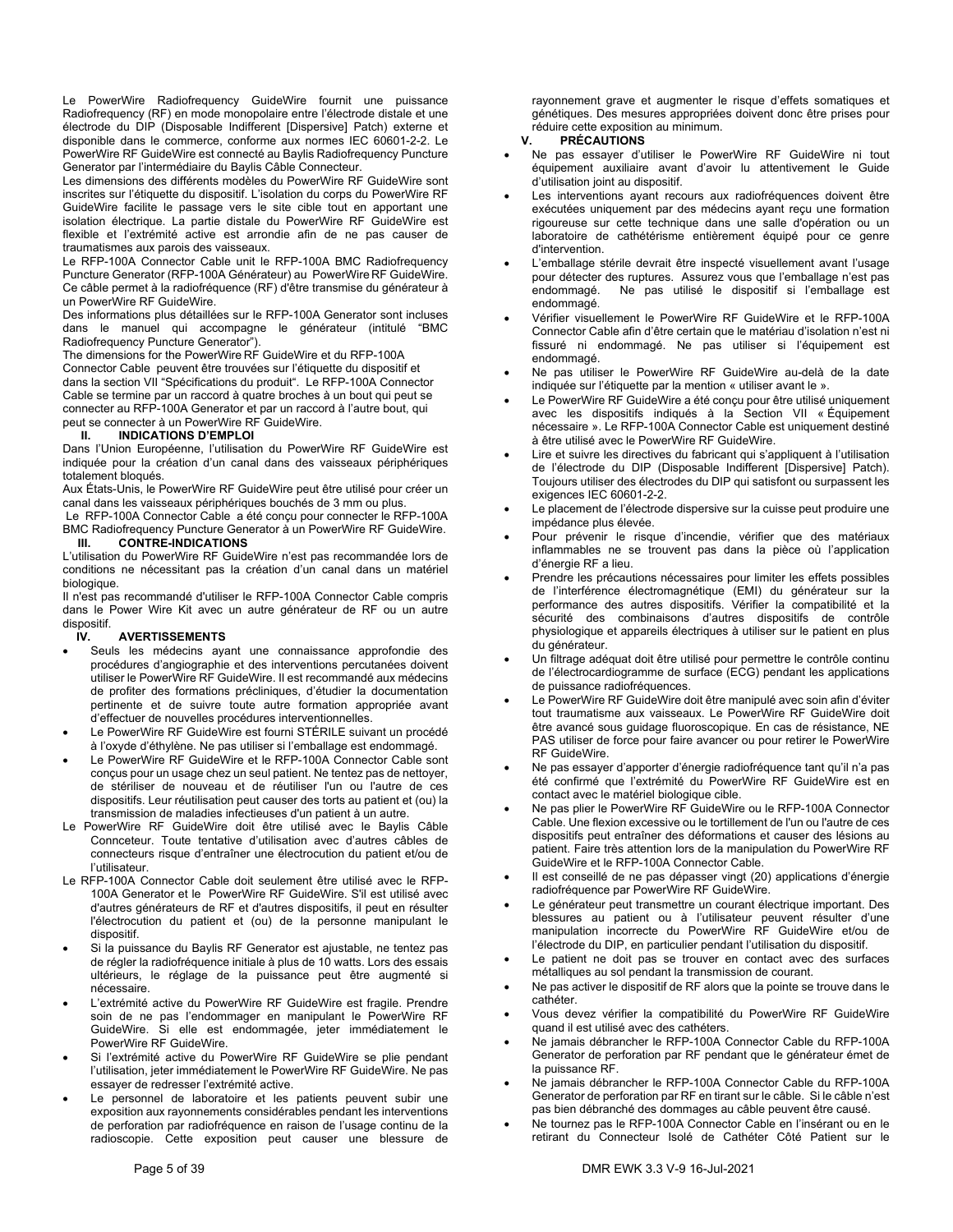générateur. Des dommages aux broches du connecteur peuvent résultés si le câble est tourné.

- Une faible sortie de puissance apparente ou une défaillance technique de l'équipement à des réglages normaux peut indiquer une mauvaise application de l'électrode du DIP, une défaillance vers un conducteur électrique ou un mauvais contact avec le matériel biologique cible à l'extrémité active. Vérifier qu'il n'y a pas de défauts de l'équipement ou de mauvaises applications évidentes. Essayer de mieux placer l'extrémité active du PowerWire RF GuideWire contre le matériel biologique cible. Augmenter la puissance uniquement si la faible sortie de puissance persiste.
- Baylis Medical Company se fie au praticien pour déterminer, évaluer et communiquer à chaque patient tous les risques prévisibles associés aux procédures interventionnelles par radiofréquence.

### **VI. SPÉCIFICATIONS DU PRODUIT**

| Produit                      | <b>PowerWire RF</b><br>Produit<br><b>GuideWire</b> |                                | <b>RFP-100A</b><br>Connector<br>Cable |
|------------------------------|----------------------------------------------------|--------------------------------|---------------------------------------|
| Longueur<br>utile            | 250cm                                              | Longueur<br>utile              | $10$ pieds $(3m)$                     |
| <b>Diamètre</b><br>extérieur | $0.035" / 0.89$ mm                                 | Connecteur<br>au<br>générateur | 4-pin                                 |
| <b>Bandes de</b><br>marquage | 5<br>Placées à 1 cm<br>l'une de l'autre            | Connecteur<br>au<br>dispositif | Bouton-poussoir                       |

### **VII. EFFETS INDÉSIRABLES**

Les effets indésirables pouvant survenir pendant la procédure de coupe par radiofréquence incluent :

| Thrombose                | Douleur et sensibilité      |
|--------------------------|-----------------------------|
| Perforation de vaisseaux | <b>Embolisation distale</b> |
| Dissection des vaisseaux | Septicémie/Infection        |
| Hémorrhagie              | Hématomes                   |
| Tamponade cardiaque      | Arythmies                   |
| Effusion                 | Décès                       |

### **VIII. ÉQUIPEMENT REQUIS**

Les procédures de perforation par radiofréquence doivent être effectuées dans un environnement clinique spécialisé équipé d'une caméra fluoroscopique, d'une table radiographique, d'un enregistreur physiologique, d'un équipement d'urgence et des instruments nécessaires pour avoir accès aux vaisseaux. Le matériel accessoire nécessaire pour effectuer cette procédure comprend:

- Baylis Radiofrequency Generator
- Électrode du DIP (Disposable Indifferent [Dispersive] Patch)<br>IX. INSPECTION AVANT UTILISATION
- **IX. INSPECTION AVANT UTILISATION**

Avant d'effectuer la procédure de coupe par radiofréquence, les différents composants, y compris le Baylis Radiofrequency Generator, le PowerWire RF GuideWire et le RFP-100A Connector Cable doivent être inspectés avec soin afin de détecter les éventuels défauts. Faire de même avec tout équipement utilisé au cours de la procédure.

Inspectez l'emballage du PowerWire Radiofrequency GuideWire Kit pour vous assurer qu'il n'est pas endommagé, que le dispositif est toujours stérile et qu'une étiquette du produit est présente. Assurez-vous que le RFP-100A Connector Cable et le PowerWire Radiofrequency GuideWire n'ont subi aucun dommage visible comme une décoloration, des fissures, une altération de l'étiquette, un épissage ou un tortillement. N'utilisez aucun équipement endommagé ou défectueux. Ne pas réutiliser le PowerWire RF GuideWire ni le RFP-100A Connector Cable.

### **X. MODE D'EMPLOI**

Toutes les directives concernant l'équipement nécessaire doivent être bien lues, comprises et suivies. Leur non-respect peut engendrer des complications.

- Le PowerWire RF GuideWire est fourni stérile. Utiliser une technique aseptique pour ouvrir le paquet et manipuler le produit dans le champ stérile.
- Connectez le bout du câble qui se branche au RFP-100A Generator dans la prise appropriée sur le RFP-100A Generator de perforation par radiofréquences suivant les directives d'utilisations du générateur. Le RFP-100A Connector Cable utilise un connecteur circulaire claveté pour faciliter l'alignement. Alignez les broches de connexion avec la prise et poussez jusqu'à ce que le connecteur soit bien logé dans la prise. Autre manières de connecter le câble endommageront les broches de connexions sur le connecteur.
- N'utilisez pas de force excessive en connectant le câble au RFP-100A Generator. L'utilisation de force excessive risquerait d'endommager les connexions en broche.
- Une fois que l'accès au site cible a été établi à l'aide de techniques interventionnelles standard, le PowerWire RF GuideWire peut être introduit vers le site cible.
- Tenir fermement l'embout du câble se connectant au cathéter dans une main. Avec le pouce, appuyer sur le bouton rouge qui se trouve sur le dessus du raccord. Insérer lentement l'embout proximal du fil de ponction par RF dans la prise du raccord se connectant au cathéter. Lorsque la partie exposée de l'embout proximal du dispositif n'est plus visible, relâcher le bouton rouge qui se trouve sur le raccord. Tirer doucement sur le dispositif pour s'assurer qu'il est bien connecté.
- Lorsque l'extrémité du PowerWire RF GuideWire est en contact avec le site cible, la puissance radiofréquence peut être transmise par l'intermédiaire du BMC Radiofrequency Puncture Generator à l'extrémité distale. Ceci a pour résultat une nécrose thermique (coupe) du site cible. Se reporter au Guide d'utilisation du générateur avant d'utiliser ce dernier.
- Appliquer une pression ferme sur le PowerWire RF GuideWire pendant l'application de l'énergie radiofréquence afin de le faire avancer dans le site cible.
- **REMARQUE :** Si la puissance de l'unité Baylis RF Generator est ajustable, réglez l'appareil à la puissance efficace la plus faible pour atteindre les résultats escomptés. Un réglage de puissance de 10 watts a été déterminé expérimentalement comme étant suffisant pour réussir les coupes radiofréquence. Ne réglez donc pas la radiofréquence initiale à plus de 10 watts.
- La transmission de la puissance radiofréquence peut être arrêtée en appuyant sur le bouton RF ON/OFF (marche/arrêt) du générateur si la minuterie n'est pas arrêtée.
- Une avancée réussie du PowerWire RF GuideWire peut être confirmée en suivant le PowerWire RF GuideWire sous fluoroscopie.
- Si l'avancée à travers le site cible ne réussit pas après vingt (20) applications radiofréquences, il est conseillé à l'utilisateur d'utiliser une autre méthode pour la procédure.
- Le PowerWire RF GuideWire peut être utilisé pour permettre d'échanger ou de déployer d'autres dispositifs interventionnels à la discrétion du médecin.
- Le PowerWire RF GuideWire peut également être utilisé en tant que guide souple standard.
- Pour débrancher le dispositif de ponction du raccord, appuyer sur le bouton rouge qui se trouve sur le raccord se connectant au cathéter et retirer doucement l'embout proximal du dispositif de ponction du raccord.
- Pour débrancher le câble du générateur, tenir le raccord fermement et le tirer doucement jusqu'à ce qu'il sorte de la douille. **Connexions** (pg. 19)

### **XI. CONSIGNES DE NETTOYAGE ET DE STÉRILISATION**

Le PowerWire RF GuideWire Kit a été conçu pour être utilisé sur un seul patient. Ne nettoyez ni ne stérilisez de nouveau quelque dispositif que ce soit compris dans le PowerWire RF GuideWire Kit. N'utilisez pas de solvant pour nettoyer la pointe du PowerWire RF GuideWire. Le PowerWire RF GuideWire Kit peut être considéré comme étant stérile

uniquement si l'emballage n'a pas été ouvert ou endommagé avant utilisation.<br>XII.

### **SERVICE À LA CLIENTÈLE ET INFORMATIONS CONCERNANT LE RETOUR DU PRODUIT**

En cas de problèmes avec l'équipement médical Baylis ou en cas de questions à ce sujet, s'adresser à notre personnel de support technique. **REMARQUES :** 

- Pour pouvoir retourner des produits, il est obligatoire d'obtenir un numéro d'autorisation de renvoi avant de renvoyer les produits à Baylis Medical Company.
- Baylis Medical n'acceptera aucun élément d'équipement utilisé sans un certificat de stérilisation. S'assurer que tout produit retournant à Baylis Medical a été nettoyé, décontaminé et stérilisé selon les consignes d'utilisation avant de le retourner pour une réparation sous garantie.

### **XIII. DÉPANNAGE**

Le tableau suivant est fourni pour assister l'utilisateur à diagnostiquer des problèmes potentiels.

| <b>PROBLÈME</b>      | <b>COMMENTAIRES</b>   | <b>DÉPANNAGE</b>       |
|----------------------|-----------------------|------------------------|
| Câble                | Les connecteurs ont   | Assurez vous que les   |
| Connecteur ne        | étés conçus pour se   | endroits clavetés sont |
| rentre pas dans      | connecter d'une façon | alignés.               |
| le Connecteur        | particulière pour des |                        |
| Isolé de             | raisons de sécurité.  | Assurez vous que les   |
| <b>Cathéter Côté</b> | Si les endroits       | connecteurs sont       |
| Patient sur le       | clavetés des          | propres et dégagés.    |
|                      | connecteurs ne sont   |                        |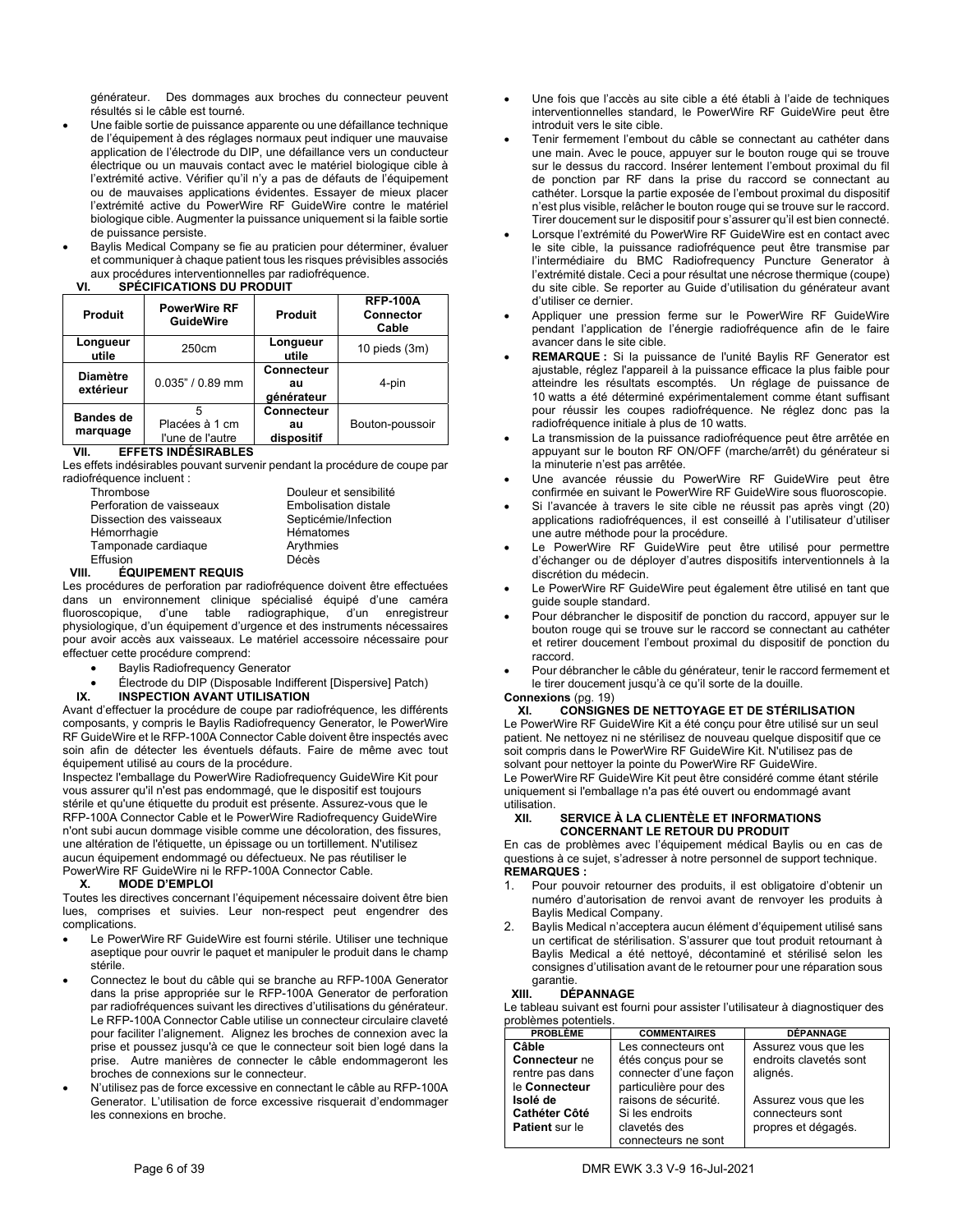| panneau avant<br>du générateur.                                                 |            | pas alignés, les<br>connecteurs<br>n'entreront pas l'un<br>dans l'autre.                                                                                                                           |  |                  |                                                                                                                                                                                                                                                                                                                                                                                                                                                                                                                                                                                                                                                                                                                                                                                                                                       |
|---------------------------------------------------------------------------------|------------|----------------------------------------------------------------------------------------------------------------------------------------------------------------------------------------------------|--|------------------|---------------------------------------------------------------------------------------------------------------------------------------------------------------------------------------------------------------------------------------------------------------------------------------------------------------------------------------------------------------------------------------------------------------------------------------------------------------------------------------------------------------------------------------------------------------------------------------------------------------------------------------------------------------------------------------------------------------------------------------------------------------------------------------------------------------------------------------|
| Messages<br>d'erreur du<br>générateur                                           |            | Pour perforer le<br>matériel biologique à<br>l'aide de l'énergie<br>radiofréquence, tous<br>les dispositifs doivent<br>être connectés de<br>façon adéquate et en<br>bon état de<br>fonctionnement. |  |                  | S'assurer que toutes les<br>connexions sont faites :<br>- PowerWire RF<br>GuideWire au câble de<br>connexion<br>- Câble de connexion au<br>générateur<br>- Générateur à la prise<br>de courant<br>- Générateur à<br>l'électrode du DIP<br>- Électrode du DIP au<br>patient<br>Inspecter visuellement<br>le PowerWire RF<br>GuideWire ou le câble<br>pour détecter tout signe<br>de dommage. Jeter<br>immédiatement tout<br>équipement<br>endommagé. Si le<br>problème persiste,<br>interrompre l'utilisation.<br>Pour les messages<br>d'erreurs qui ce<br>produisent en essayant<br>de perforer, referez<br>vous au manuel<br>d'utilisateur qui<br>accompagne le<br>Générateur. Si les<br>erreurs persistent,<br>attachez un nouveau<br>câble connecteur. Si le<br>problème est résolu,<br>jetez le câble<br>connecteur<br>endommagé. |
| <b>Cassures ou</b>                                                              |            | <b>Un PowerWireRF</b>                                                                                                                                                                              |  |                  | Jeter immédiatement.                                                                                                                                                                                                                                                                                                                                                                                                                                                                                                                                                                                                                                                                                                                                                                                                                  |
| nœuds dans le                                                                   |            | GuideWire cassé ou                                                                                                                                                                                 |  |                  |                                                                                                                                                                                                                                                                                                                                                                                                                                                                                                                                                                                                                                                                                                                                                                                                                                       |
| <b>PowerWire RF</b><br>avec des nœuds peut<br>GuideWire.<br>blesser le patient. |            |                                                                                                                                                                                                    |  |                  |                                                                                                                                                                                                                                                                                                                                                                                                                                                                                                                                                                                                                                                                                                                                                                                                                                       |
| XIV.                                                                            |            | <b>ÉTIQUETAGE ET SYMBOLES</b>                                                                                                                                                                      |  |                  |                                                                                                                                                                                                                                                                                                                                                                                                                                                                                                                                                                                                                                                                                                                                                                                                                                       |
|                                                                                 | STERILE EO |                                                                                                                                                                                                    |  | <b>Fabricant</b> | Stérile; méthode de                                                                                                                                                                                                                                                                                                                                                                                                                                                                                                                                                                                                                                                                                                                                                                                                                   |

| <b>STERILE</b><br>EO | Stérile; méthode de<br>stérilisation : oxyde d'éthylène                                                                                                 |
|----------------------|---------------------------------------------------------------------------------------------------------------------------------------------------------|
|                      | Utilisé avant le                                                                                                                                        |
|                      | <b>Avertissement</b>                                                                                                                                    |
|                      | Consulter le mode d'emploi                                                                                                                              |
| <b>REP</b><br>EC     | Représentant autorisé dans la<br>Communauté européenne                                                                                                  |
| RFF                  | Numéro de catalogue                                                                                                                                     |
| <b>Rx ONLY</b>       | En vertu de la réglementation<br>fédérale des États-Unis, ce<br>système ne peut être vendu que<br>par un médecin ou que sur<br>ordonnance d'un médecin. |
|                      | Usage unique                                                                                                                                            |

|                                                                      | Numéro de lot                                                                                                                                                                                                                                                                 |
|----------------------------------------------------------------------|-------------------------------------------------------------------------------------------------------------------------------------------------------------------------------------------------------------------------------------------------------------------------------|
|                                                                      | Ne pas utiliser si l'emballage<br>est endommagé                                                                                                                                                                                                                               |
|                                                                      | Tenir loin de la lumière du<br>soleil                                                                                                                                                                                                                                         |
|                                                                      | Pour les états membres de l'UE<br>seulement:<br>Ce symbole indique que le<br>produit doit être jeté<br>conformément aux lois<br>régionales et nationales. Pour<br>toute question concernant le<br>recyclage de ce dispositif,<br>veuillez communiquer avec le<br>distributeur |
|                                                                      | Non-pyrogène                                                                                                                                                                                                                                                                  |
|                                                                      | Importateur pour l'UE                                                                                                                                                                                                                                                         |
| <b>GARANTIE LIMITÉE - Dispositifs jetables et accessoires</b><br>XV. |                                                                                                                                                                                                                                                                               |

Baylis Medical Company Inc. (BMC) garantit ses produits jetables et accessoires contre tout défaut de matériel et de fabrication. BMC garantit que les produits stériles resteront stériles pendant la période indiquée sur l'étiquette, tant que l'emballage original demeure intact. En vertu de cette garantie limitée, si un produit couvert comporte un défaut de matériel ou de fabrication, BMC le remplacera ou le réparera, à sa seule et entière discrétion, moins les frais de transport et de main-d'œuvre encourus par BMC pour l'inspection, le retrait ou la reconstitution des stocks de ce produit. La durée de la garantie est de : (i) la durée de vie du produit, dans le cas des produits jetables, et (ii) 90 jours à partir de la date d'envoi, pour les accessoires.

Cette garantie limitée ne s'applique qu'aux nouveaux produits originaux provenant directement de l'usine et qui ont été utilisés de la façon normale prévue. La garantie limitée de BMC ne s'applique pas aux produits de BMC qui ont été restérilisés, réparés, altérés ou modifiés de quelque façon que ce soit, ni aux produits de BMC qui ont été mal conservés, nettoyés, installés, utilisés ou entretenus, d'après les modes d'emploi de BMC.

**AVIS DE NON-RESPONSABILITÉ ET LIMITATION DE RESPONSABILITÉ** 

| LA GARANTIE LIMITÉE SUSMENTIONNÉE EST LA SEULE         |
|--------------------------------------------------------|
| GARANTIE OFFERTE PAR LE VENDEUR. LE VENDEUR            |
| DÉNIE TOUTE AUTRE GARANTIE, EXPLICITE OU IMPLICITE,    |
| Y COMPRIS TOUTE GARANTIE DE COMMERCIALITÉ OU           |
| <b>D'UTILISATION À DES FINS OU BUTS PARTICULIERS.</b>  |
|                                                        |
| <b>LE RECOURS ÉTABLI AUX PRÉSENTES SERA LE RECOURS</b> |
| EXCLUSIF POUR TOUTE RÉCLAMATION AU TITRE DE LA         |
| GARANTIE, TOUT AUTRE DOMMAGE, Y COMPRIS LES            |
| DOMMAGES CONSÉCUTIFS ET LES DOMMAGES DUS À             |
| UNE INTERRUPTION DES ACTIVITÉS OU À UNE PERTE DE       |
| PROFIT, DE REVENU, DE MATÉRIEL, D'ÉCONOMIES            |
| PRÉVUES, DE DONNÉES, DE CONTRAT, DE CLIENTÈLE OU       |
| AUTRE CAUSE DE CE GENRE (DIRECTE OU INDIRECTE) OU      |
| TOUT AUTRE DOMMAGE ACCESSOIRE OU INDIRECT, NE          |
| SERA PAS COUVERT. LA RESPONSABILITÉ CUMULATIVE         |
| MAXIMALE DU VENDEUR RELATIVE À TOUTE AUTRE             |
| RÉCLAMATION ET RESPONSABILITÉ, Y COMPRIS LES           |
| OBLIGATIONS AUX TERMES DE TOUTE INDEMNITÉ,             |
| ASSURÉES OU NON, N'EXCÉDERA PAS LE COÛT DU OU          |
| DES PRODUIT(S) DONNANT LIEU À LA RÉCLAMATION OU À      |
| <b>LA RESPONSABILITÉ.</b>                              |
| LE VENDEUR RENONCE À TOUTE RESPONSABILITÉ              |
| RELATIVE À UNE INFORMATION GRATUITE OU À UNE AIDE      |
| NON NÉCESSAIRE FOURNIE PAR LE VENDEUR AUX              |
| TERMES DES PRÉSENTES. TOUTE ACTION CONTRE LE           |
|                                                        |
| VENDEUR DOIT ÊTRE INTENTÉE DANS LES DIX-HUIT (18)      |
| MOIS QUI SUIVENT LE DROIT DE FAIRE VALOIR. LES         |
| PRÉSENTS AVIS DE NON-RESPONSABILITÉ ET LIMITATION      |
| RESPONSABILITÉ ENTRERONT EN<br><b>VIGUEUR</b><br>DE –  |
| NONOBSTANT TOUTE AUTRE DISPOSITION CONTRAIRE À         |
| CELLES-CI ET PEU IMPORTE LA FORME D'ACTION, QUE CE     |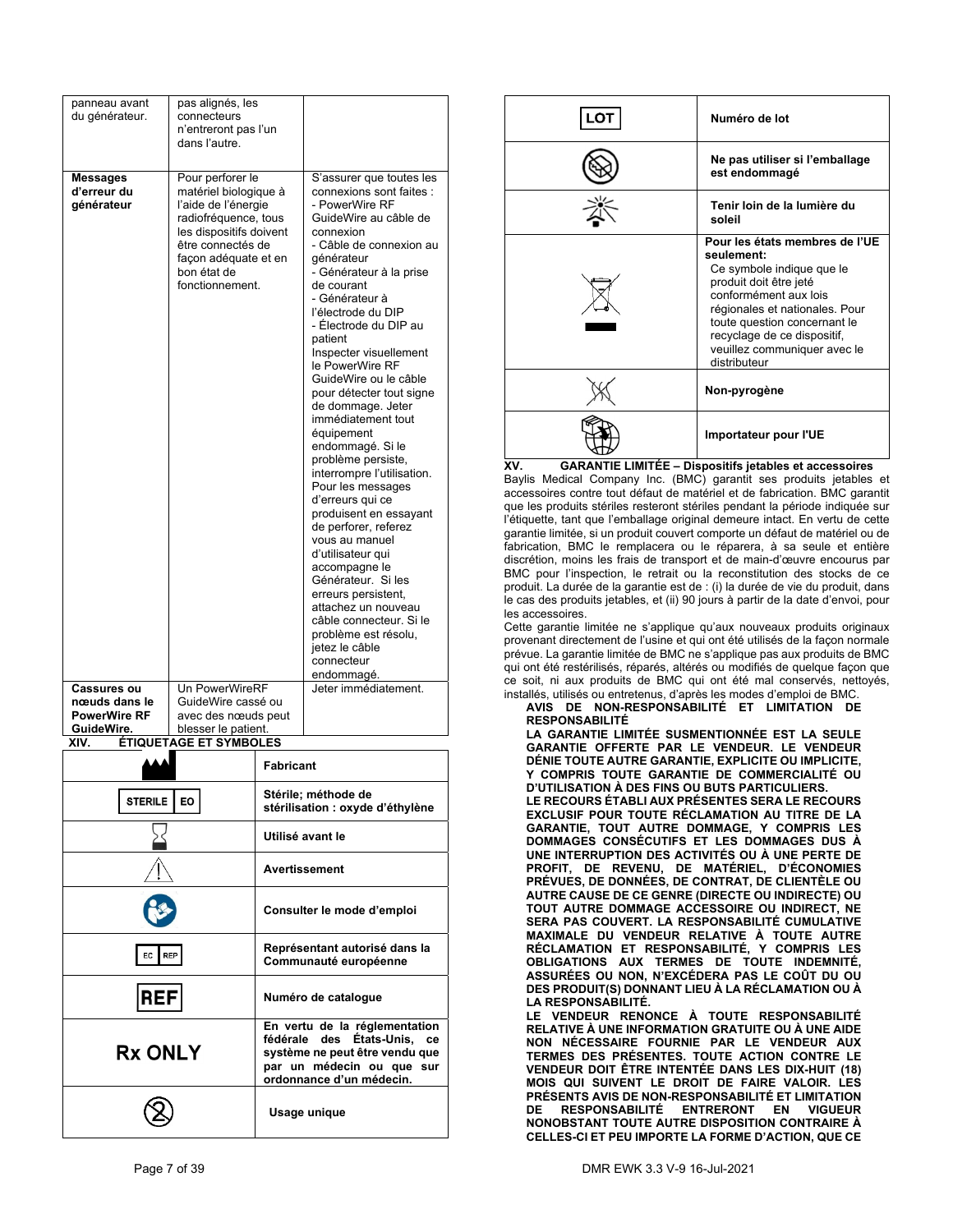**SOIT PAR CONTRAT, DÉLIT (Y COMPRIS LA NÉGLIGENCE ET LA RESPONSABILITÉ STRICTE) OU AUTRE, ET COMPRENDRA LES AVANTAGES DES FOURNISSEURS DU VENDEUR, DES DISTRIBUTEURS ATTITRÉS ET DES AUTRES REVENDEURS AUTORISÉS À TITRE DE TIERS BÉNÉFICIAIRES. CHAQUE DISPOSITION AUX PRÉSENTES QUI PRÉVOIT UNE LIMITATION DE RESPONSABILITÉ, UNE STIPULATION D'EXONÉRATION DE GARANTIE OU UNE CONDITION OU EXCLUSION DE DOMMAGES EST DISSOCIABLE ET INDÉPENDANTE DE TOUTE AUTRE DISPOSITION ET DOIT ÊTRE MISE À EXÉCUTION EN TANT QUE TELLE.** 

**DANS LE CADRE DE TOUTE RÉCLAMATION OU POURSUITE POUR DOMMAGES DÉCOULANT D'UNE PRÉSUMÉE VIOLATION DE GARANTIE, VIOLATION DE CONTRAT, NÉGLIGENCE, RESPONSABILITÉ DU FAIT DES PRODUITS OU DE TOUTE AUTRE THÉORIE FONDÉE EN DROIT OU EN EQUITY, LE VENDEUR ACCEPTE PRÉCISÉMENT QUE BMC NE SERA PAS TENU RESPONSABLE DES DOMMAGES OU D'UNE PERTE DE PROFIT, QUE CEUX-CI DÉCOULENT DE L'ACHETEUR OU DES CLIENTS DE L'ACHETEUR. LA RESPONSABILITÉ DE BMC SERA LIMITÉE AU COÛT D'ACHAT DE L'ACHETEUR DES BIENS PRÉCISÉS VENDUS PAR BMC À L'ACHETEUR, QUI ENTRAÎNE LA RÉCLAMATION DE RESPONSABILITÉ.** 

Aucun agent, employé ni représentant de Baylis Medical n'a l'autorité de lier la société à toute autre garantie, affirmation ou représentation concernant le produit.

La présente garantie n'est valide que pour l'acheteur d'origine des produits de Baylis Medical directement d'un agent autorisé par Baylis Medical. L'acheteur d'origine ne peut transférer la garantie.

L'utilisation de tout produit de BMC sera considérée comme une acceptation des modalités et des conditions établies dans les présentes. La garantie des produits de Baylis Medical sera en vigueur pour la période

| suivante :               |                                           |
|--------------------------|-------------------------------------------|
| <b>Produits jetables</b> | Durée de vie du produit                   |
| Accessoires              | 90 jours à partir de la date de livraison |

### **PowerWire Radiofrequency GuideWire Kit Deutsch**

Vor dem Gebrauch sollte die gesamte Anweisung sorgfältig gelesen werden. Beachten Sie bitte alle in dieser Anweisung aufgeführten Kontraindikationen, Warn- und Vorsichtshinweise. Bei Nichtbeachtung besteht die Gefahr von Komplikationen beim Patienten.

**Achtung:** Laut US-amerikanischer Gesetzgebung ist der Verkauf dieses Produktes nur auf ärztliche Anordnung gestattet.

### **I. GERÄTEBESCHREIBUNG**

Das PowerWire RF GuideWire Kit beinhaltet den PowerWire Radiofrequency GuideWire und das RFP-100A Connector Cable.

Der PowerWire Radiofrequency GuideWire muss mit dem einem kompatiblen Baylis Radiofrequency Puncture Generator (Baylis RF Generator) und das Baylis Anschlusskabel.

PowerWire Radiofrequency GuideWire gibt einpolige hochfrequenzenergie (HF) zwischen seiner distalen Elektrode und handelsüblichen externen passiven Einmal-Patch-Elektroden (DIP-Elektroden) ab, was den Normen IEC 60601-2-2 entspricht. Der PowerWire Radiofrequency GuideWire ist an den Baylis Radiofrequency Puncture Generator angeschlossen.

Die Abmessungen für verschiedene Modelle des PowerWire RF GuideWire sind auf dem Produktschild angegeben. Die Isolierung am Gehäuse des PowerWire RF GuideWire ermöglicht ein leichtes Vorschieben zum Zielort und bietet elektrische Isolierung. Der distale Teil des PowerWire RF GuideWire ist flexibel und die aktive Spitze ist abgerundet, um keine Gefäßwandungen zu verletzen.

Das RFP-100A Connector Cable verbindet den RFP-100A BMC Radiofrequency Puncture Generator (RFP-100A Generator) mit dem PowerWire RF GuideWire. Mit diesem Kabel wird radiofrequenzstrom (HF) vom Generator zum PowerWire RF GuideWire geleitet.

Ausführliche Informationen zum RFP-100A Generator finden Sie in einem gesonderten, mit dem generator gelieferten Handbuch (mit dem Titel "Gebrauchsanweisung").

Die Abmessungen den PowerWire Radiofrequency GuideWire und das RFP-100A Connector Cable sind auf dem Geräteetikett und in Abschnitt VII, "Produktspezifikationen" angegeben. Das RFP-100A Connector Cable verfügt an einem Ende über einen 4-Pin-Stecker zum Anschluss an den RFP-100A Generator und am anderen Ende über einen Stecker zur Verbindung mit dem PowerWire RF GuideWire.

### **II. VERWENDUNGSZWECK**

In der Europäischen Union ist der PowerWire RF GuideWire für das Anlegen eines Kanals bei Erkrankungen mit vollständiger Okklusion der peripheren Gefäße indiziert.

In den USA ist der PowerWire RF GuideWire für das Anlegen eines Kanals in vollständig verschlossenen peripheren Gefäßen mit einem Durchmesser ab 3 mm zugelassen.

 Der Verwendungszweck für das RFP-100A Connector Cable ist die Verbindung des RFP-100A BMC Radiofrequency Puncture Generator mit einem PowerWire RF GuideWire.

### **III. KONTRAINDIKATIONEN**

Der PowerWire RF GuideWire wird nicht bei Erkrankungen empfohlen, bei denen kein Kanal in biologischem Material angelegt werden muss.

Das im Power Wire Kit enthaltene RFP-100A Connector Cable ist nicht für den Gebrauch mit einem anderen RF Generator oder sonstigen Geräten geeignet.<br> **IV**.

### **IV. WARNHINWEISE**

- Der PowerWire RF GuideWire Gerät dürfen nur Ärzte mit fundierten Kenntnissen in Angiographie und perkutanen Eingriffsverfahren anwenden. Es wird empfohlen, dass Ärzte sich einer vorklinischen Schulung unterziehen, die einschlägige Literatur durchgehen sowie andere geeignete Weiterbildungsmaßnahmen ergreifen, bevor sie die neuen Eingriffstechniken versuchen.
- Der PowerWire RF GuideWire wird in einem Ethylenoxidprozess STERILISIERT ausgeliefert. Nicht verwenden, wenn die Packung beschädigt ist.
- Das PowerWire Radiofrequency GuideWire und das RFP-100A Connector Cable sind nur für den einmaligen Gebrauch geeignet. Versuchen Sie nicht, diese Geräte zu reinigen oder erneut zu sterilisieren und wieder zu verwenden. Wiederverwendung kann zu Verletzungen beim Patienten oder zur Übertragung ansteckender Krankheiten führen.
- Der PowerWire RF GuideWire muss mit dem Baylis Anschlusskabel verwendet werden. Bei Einsatz eines anderen Connector Cables können Patient und/oder Bediener einen tödlichen Elektroschock erleiden.
- Das RFP-100A Connector Cable darf nur in Verbindung mit dem RFP-100A Generator und dem PowerWire RF GuideWire. Die Verwendung mit anderen RF Generator kann zu Stromschlägen beim Patienten und/oder Betreiber führen.
- Bei Baylis RF Generator-Einheiten mit regelbarer Stromstärke sollte die Grundeinstellung für RF-Strom nicht mehr als 10 Watt betragen. Bei nachfolgenden Versuchen kann die Leistungseinstellung bei Bedarf erhöht werden.
- Die aktive Spitze des PowerWire RF GuideWire ist zerbrechlich. Beim Umgang mit dem PowerWire RF GuideWire stets darauf achten, dass die Spitze nicht beschädigt wird. Bei Beschädigung der Spitze den PowerWire RF GuideWire sofort entsorgen.
- Wenn die aktive Spitze des PowerWire RF GuideWire beim Gebrauch verbogen wird, den PowerWire RF GuideWire sofort entsorgen. Nicht versuchen, die aktive Spitze auszurichten.
- Da HF-Perforationsverfahren kontinuierlich radiologisch beobachtet werden, sind Labormitarbeiter und Patienten verstärkt Röntgenstrahlen ausgesetzt. Dies kann zu einer akuten Strahlenverletzung führen und ebenfalls die Gefahr von somatischen und genetischen Defekten erhöhen. Es sind daher geeignete Maßnahmen zu ergreifen, um die Strahlenbelastung so gering wie möglich zu halten.

### **V. VORSICHTSHINWEISE**

- Nicht versuchen, den PowerWire RF GuideWire oder dessen Zubehör ohne sorgfältiges Durchlesen dieser Gebrauchsanweisung anzuwenden.
- Eingriffe unter Verwendung von RF-Strom sollten nur von Ärzten durchgeführt werden, die mit dieser Methode vertraut sind, und in einem Operationsraum stattfinden, der für Interventionsverfahren voll ausgerüstet ist, oder in einem voll ausgestatteten Katheterlabor.
	- Die sterile Verpackung ist vor dem Gebrauch per Sichtprüfung auf eventuelle Beschädigungen zu kontrollieren. Darauf achten, dass die Verpackung unbeschädigt ist. Das Gerät nicht verwenden, wenn die Verpackung beschädigt ist.
- Den PowerWire RF GuideWire en das RFP-100A Connector Cable durch Sichtprüfung auf Risse oder Beschädigungen des Isoliermaterials überprüfen. Nicht verwenden, wenn das Gerät beschädigt ist.
- Den PowerWire RF GuideWire nicht nach dem auf dem Etikett angegebenen Verfallsdatum verwenden.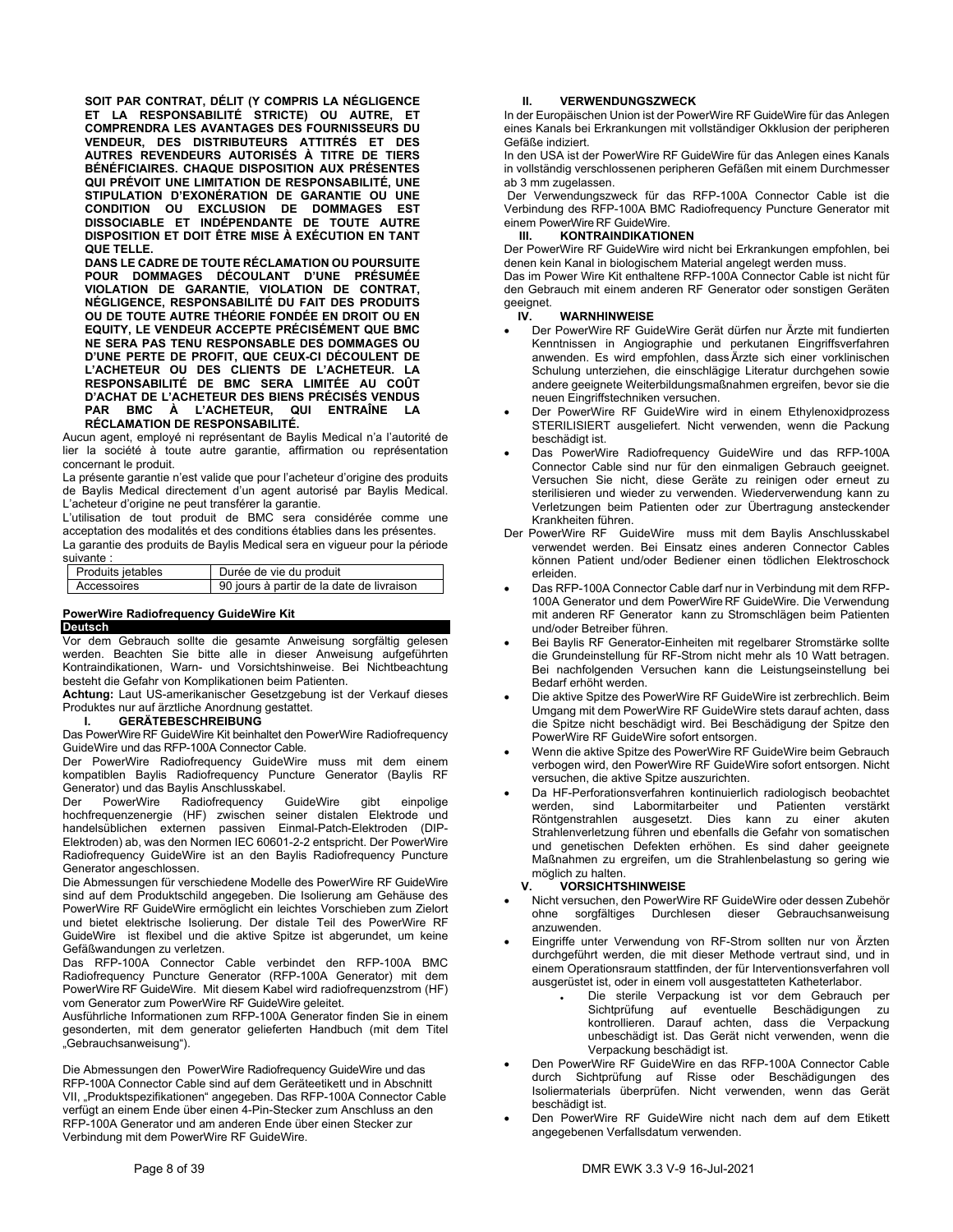- Der PowerWire RF GuideWire ist nur für den Einsatz mit den in Abschnitt VII, "Obligatorische Geräte", aufgeführten Geräten bestimmt. Das RFP-100A Connector Cable ist ausschließlich für den Gebrauch mit PowerWire RF GuideWire bestimmt.
- Zur Verwendung der passiven Einmal-Patch-Elektrode sind die Anweisungen des Herstellers zu lesen und zu befolgen. Stets passive Einmal-Patch-Elektroden verwenden, die die Anforderungen der IEC 60601-2-2 erfüllen oder über diese hinausgehen.
- Bei Platzierung der passiven Elektrode am Oberschenkel kann eine höhere Impedanz verursacht werden.
- Aus Brandschutzgründen sind vor dem HF-Einsatz alle entzündbaren Stoffe aus dem Raum zu entfernen.
- Es sollten auch entsprechende Maßnahmen zur Einschränkung der vom Generator verursachten elektromagnetischen Störungen (EMS) in anderen Geräten getroffen werden. Kompatibilität und Sicherheit<br>der Kombination aus Generator, physiologischen der Kombination aus Generator, physiologischen Überwachungsgeräten und anderen elektrischen Geräten, die am Patienten angewendet werden, müssen überprüft werden.
- Zur Ermöglichung der kontinuierlichen Überwachung des Oberflächen-EKG während des HF-Einsatzes muss eine ausreichende Filtrierung vorgesehen werden.
- Mit dem PowerWire RF GuideWire muss sorgfältig hantiert werden, um Gewebeschäden zu verhindern. Der Vorschub des PowerWire RF GuideWire es muss unter radiologischer Kontrolle erfolgen. Bei Widerstand KEINE übermäßige Kraft aufwenden, um den PowerWire RF GuideWire nach vorn zu schieben oder herauszuziehen.
- HF-Energie erst abgeben, wenn die Spitze des PowerWire RF GuideWire es nachweislich in guten Kontakt mit dem biologischen Zielmaterial gebracht wurde.
- Den PowerWire RF GuideWire oder das RFP-100A Connector Cable nicht knicken. Übermässiges Biegen oder Knicken kann die Funktionsfähigkeit dieser Geräte beschädigen und zu Verletzungen beim Patienten führen. Mit dem PowerWire RF GuideWire und das RFP-100A Connector Cable muss sorgsam umgegangen werden.
- Es wird empfohlen, zwanzig (20) HF-Energieabgaben pro PowerWire RF GuideWire nicht zu überschreiten.
- Der Generator kann eine sehr hohe elektrische Stromleistung ausgeben. Bei unsachgemäßer Handhabung des PowerWire RF GuideWire es und/oder der passiven Einmalelektrode, vor allem während des Betriebs, besteht die Gefahr von Verletzungen des Patienten oder des Bedieners des Gerätes.
- Während der Hochfrequenzabgabe muss sorgfältig darauf geachtet werden, dass der Patient mit keinen geerdeten Metallflächen in Berührung kommt.
- Aktivieren Sie HF nicht, während die Spitze im Katheter ist.
- Bitte prüfen Sie die Kompatibilität des PowerWire RF GuideWire vor der Verwendung mit einem Katheter.
	- Das RFP-100A Connector Cable darf niemals vom RFP-100A Generator getrennt werden, während dieser HF-Energie abgibt.
	- Zum Ausstecken des RFP-100A Connector Cables vom RFP-100A Generator niemals am Kabel ziehen. Bei falschem Herausziehen kann das Kabel beschädigt werden.
- Das RFP-100A Connector Cable beim Einstecken oder Herausziehen aus dem vom Patienten isolierten RFP-100A Generator Katheteranschluss am Generator nicht verdrehen. Bei einem Verdrehen des Kabels können die Kontakte beschädigt werden.
- Bei offensichtlich schwacher Leistung oder Funktionsstörungen trotz normaler Einstellungen ist eventuell die passive Einmal-Elektrode nicht richtig angebracht, ein elektrischer Draht abgetrennt oder defekt, oder die aktive Spitze hat ungenügenden Gewebekontakt. Das Gerät auf offensichtliche Defekte oder Anwendungsfehler überprüfen. Versuchen, die aktive Spitze des PowerWire RF GuideWire es besser im biologischen Zielmaterial zu positionieren. Die Leistungseinstellung nur dann erhöhen, wenn die niedrige Leistungsabgabe anhält.
- Die Baylis Medical Company verlässt sich darauf, dass der Arzt alle vorhersehbaren Risiken der Hochfrequenz-Eingriffstechnik bestimmt, beurteilt und dem jeweiligen Patienten mitteilt.

| VI. | <b>PRODUKTSPEZIFIKATIONEN</b> |  |
|-----|-------------------------------|--|
|     |                               |  |

| Produkt                | <b>PowerWire RF</b><br><b>GuideWire</b> | <b>Produkt</b>                 | <b>RFP-100A</b><br><b>Connector</b><br>Cable |
|------------------------|-----------------------------------------|--------------------------------|----------------------------------------------|
| Nutzlänge<br>250cm     |                                         | <b>Nutzlänge</b>               | 10 Fuss (3m)                                 |
| Aussen-<br>durchmesser | $0.035" / 0.89$ mm                      | Generator-<br><b>Anschluss</b> | 4-pin                                        |

| Markierband | Platzierung 1 cm<br>Abstand | Geräte-<br><b>Anschluss</b> | Drucktaste |
|-------------|-----------------------------|-----------------------------|------------|
| VII.        | <b>KOMPLIKATIONEN</b>       |                             |            |

Zu den Komplikationen, die beim Einsatz von HF-Perforationstechniken auftreten können, gehören:

| Thrombose          | Schmerzen und Druckschmerz |
|--------------------|----------------------------|
| Gefäßperforation   | Distale Embolisierung      |
| Gefäßdurchtrennung | Sepsis/Infektion           |
| Blutungen          | Hämatom                    |
| Tamponade          |                            |
| <b>Bluterguss</b>  | Tod                        |
|                    |                            |

### **VIII. OBLIGATORISCHE GERÄTE**

HF-Perforationsverfahren sind in einem speziellen, mit Fluoroskop, Radiografietisch, physiologischem Aufzeichnungsgerät, Notfallausrüstung und Instrumenten zur Schaffung eines Gefäßzugangs ausgestatteten Klinikraum auszuführen. Zu den obligatorischen Zubehörmaterialien für dieses Verfahren gehören:

- Baylis Radiofrequency Generator
- Passive Einmal-Patch-Elektroden (DIP)<br>IX. INSPEKTION VOR DEM EINSATZ

### **IX. INSPEKTION VOR DEM EINSATZ**

Vor der Ausführung von HF-Perforationsverfahren sind die einzelnen Komponenten einschließlich des Baylis Radiofrequency Generator, PowerWire RF GuideWire es und RFP-100A Connector Cables ebenso wie alle anderen beim Verfahren eingesetzten Gerätschaften sorgfältig auf Beschädigungen oder Defekte zu untersuchen. Beschädigte Geräte nicht verwenden. Den PowerWire RF GuideWire nicht wiederverwenden. Untersuchen Sie die Verpackung des PowerWire Radiofrequency GuideWire Kit, um zu gewährleisten, dass die Verpackung nicht beschädigt, die Sterilität nicht kompromittiert und ein Produktlabel vorhanden ist. Stellen Sie sicher, dass das RFP-100A Connector Cable und der PowerWire Radiofrequency GuideWire keine sichtbaren Schäden aufweisen, z.B. Verfärbung, Risse, verblasstes Etikett, Klebestellen oder Knicke. Verwenden Sie keine beschädigten oder defekten Geräte. Den PowerWire RF GuideWire oder das RFP-100A Connector Cable nicht

#### wiederverwenden.<br>X. GEBRA **X. GEBRAUCHSANWEISUNG**

Alle Anweisungen für das erforderliche Gerät sind genau zu lesen, zu verinnerlichen und zu befolgen. Nichtbeachtung kann zu Komplikationen führen.

- Der PowerWire RF GuideWire wird in sterilem Zustand geliefert. Beim Öffnen der Verpackung und beim Umgang mit dem Produkt in einem sterilen Arbeitsbereich aseptische Techniken anwenden.
- Den generatorseitigen Stecker des Kabels gemäß der Gebrauchsanweisungen zum RFP-100A Generator in den entsprechenden Anschluss am RFP-100A RF Generator anschließen. Der Stecker des Connector Cables ist rund und so ausgeführt, dass er nur in der richtigen Ausrichtung in den Anschluss passt. Die Stifte des Steckers vorsichtig auf die Buchse ausrichten und den Stecker fest einstecken. Bei dem Versuch, den Stecker mit Gewalt in der falschen Ausrichtung einzustecken, werden die Steckerkontakte beschädigt.
- Niemals versuchen, den Stecker mit großem Kraftaufwand am Generator einzustecken. Dabei könnten die Kontaktstifte beschädigt werden.
- Wenn einmal mit Standardeingriffstechniken Zugang zum Zielbereich hergestellt wurde, kann der PowerWire RF GuideWire in den Zielort eingeführt werden.
- Greifen Sie den Katheteranschluss fest mit einer Hand. Drücken Sie mit dem Daumen auf den roten Knopf auf dem Anschluss. Führen Sie das proximale Endstück des HF-Punktionsdrahtes langsam in die Öffnung des Katheteranschlusses ein. Sobald der freiliegende Teil des proximalen Endstücks nicht mehr sichtbar ist, lassen Sie den roten Knopf auf dem Stecker los. Ziehen Sie vorsichtig an der Vorrichtung, um den korrekten Anschluss zu prüfen.
- Wenn die Spitze des PowerWire RF GuideWire es guten Kontakt mit dem Zielort hat, kann der HF-Strom über den BMC Radiofrequency Generator an die distale Spitze abgegeben werden. Dies führt zu thermischer Nekrose (Perforation) des Zielortes. Vor Gebrauch des Generators bitte die Gebrauchsanweisung lesen.
- Bei der Abgabe der HF-Energie festen Druck auf den PowerWire RF GuideWire ausüben, um ihn erfolgreich durch den Zielort nach vorn zu schieben.<br>HINWEIS:
- **HINWEIS:** Bei Baylis HF Generator-Einheiten mit wählbarer Stromstärke sollte die niedrigstmögliche Einstellung gewählt werden, um den gewünschten Effekt zu erzielen. Eine Leistungseinstellung von 10 Watt wurde experimentell als ausreichend für eine erfolgreiche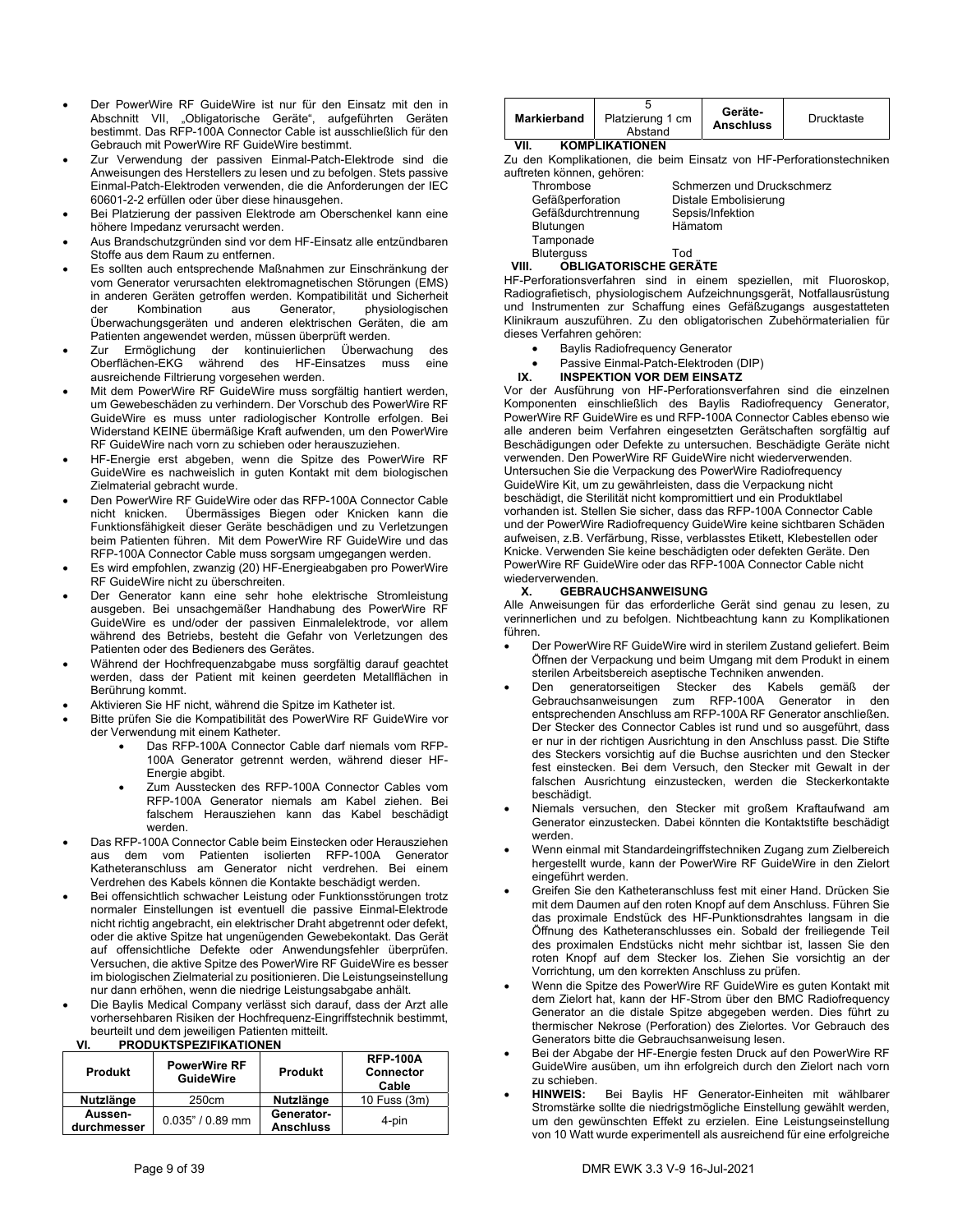Perforation ermittelt. Die anfängliche Stromstärke sollte daher nicht mehr als 10 Watt betragen.

- Die Abgabe von HF-Strom kann durch Drücken der HF ON/OFF-Taste am Generator vor Ablauf des Zeitgebers beendet werden.
- Der erfolgreiche Vorschub des PowerWire RF GuideWire es kann durch radiologische Kontrolle des PowerWire RF GuideWire es überprüft werden.
- Wenn der Vorschub durch den Zielort nach zwanzig (20) HF-Energieabgaben keinen Erfolg hatte, wird dem Benutzer eine alternative Methode für das Verfahren empfohlen.
- Der PowerWire RF GuideWire lässt sich zur Unterstützung des Austauschs oder der Positionierung anderer Eingriffsgeräte nach Ermessen des Arztes einsetzen.
- Der PowerWire RF GuideWire ist auch als Standardführungsdraht verwendbar.
- Um die Punktionseinrichtung vom RFP-100A Connector Cable zu lösen, drücken Sie den roten Knopf auf dem Katheteranschluss und trennen Sie vorsichtig das proximale Endstück der Punktionseinrichtung vom Connector Cable.
- Um das Kabel vom Generator zu entfernen, greifen Sie fest den Anschluss und ziehen Sie ihn vorsichtig direkt aus der Fassung.

### **Anschlüsse** (pg. 19)

### **XI. REINIGUNGS- UND STERILISATIONSANWEISUNG**

Der PowerWire RF GuideWire ist für den Einsatz an nur einem Patienten vorgesehen. Die Bestandteile des PowerWire RF GuideWire Kit dürfen nicht gereinigt oder neu sterilisiert werden. Benützen Sie keine Lösungsmittel zur Reinigung der distalen Spitze des PowerWire RF GuideWire.

Der PowerWire RF GuideWire Kit ist nur dann steril, wenn die Verpackung nicht vor Gebrauch geöffnet oder beschädigt wurde.

### **XII. KUNDENDIENST UND PRODUKTRÜCKSENDUNG**

Wenden Sie sich bei Problemen oder Fragen zu Geräten von Baylis Medical an unsere technischen Supportmitarbeiter

- **XIII. HINWEISE:**
- 1. Zur Rücksendung von Produkten müssen Sie vor dem Absenden der Produkte an die Baylis Medical Company eine Rücksendenummer einholen.
- 2. Baylis Medical nimmt keine Rücksendegeräte ohne Sterilisierungsbescheinigung an. Alle für Garantieservice an Baylis Medical zurückgeschickten Produkte müssen gereinigt, dekontaminiert und nach Gebrauchsanweisung sterilisiert sind.<br>
XIV STÖRUNGSBEHERUNG

### **XIV. STÖRUNGSBEHEBUNG**

Die folgende Tabelle soll dem Benutzer beim Erkennen potenzieller Störungen behilflich sein.

| <b>STÖRUNG</b>                                                                                                                  | <b>BEMERKUNG</b>                                                                                                                                                                             | <b>STÖRUNGSBESEITIGUNG</b>                                                                                                                                                                                                                                                                                                                                                                                                                                                                                                                                                                                                                                                                                                              |
|---------------------------------------------------------------------------------------------------------------------------------|----------------------------------------------------------------------------------------------------------------------------------------------------------------------------------------------|-----------------------------------------------------------------------------------------------------------------------------------------------------------------------------------------------------------------------------------------------------------------------------------------------------------------------------------------------------------------------------------------------------------------------------------------------------------------------------------------------------------------------------------------------------------------------------------------------------------------------------------------------------------------------------------------------------------------------------------------|
| Das<br>Anschlusskabel<br>passt nicht in den<br>vom Patienten<br>isolierten<br>Anschluss an der<br>Vorderseite des<br>Generators | Die Steckverbinder passen<br>aus Sicherheitsgründen<br>nur in der korrekten<br>Ausrichtung in den<br>Anschluss, Bei falscher<br>Ausrichtung kann der<br>Stecker nicht eingesteckt<br>werden. | Prüfen, ob die Markierungen<br>des Anschlusses und Steckers<br>richtig aufeinander ausgerichtet<br>sind.<br>Prüfen, ob die Anschlüsse<br>sauber und frei von<br>Blockierungen sind.                                                                                                                                                                                                                                                                                                                                                                                                                                                                                                                                                     |
| Fehlermeldungen<br>des Generators                                                                                               | Zur erfolgreichen<br>Punktierung von<br>biologischem Material mit<br>HF-Energie müssen alle<br>Geräte richtig<br>angeschlossen und in<br>gutem Betriebszustand<br>sein.                      | Anschlüsse überprüfen:<br>- PowerWire RF GuideWire<br>zum anschlusskabel<br>- Anschlusskabel zum<br>Generator<br>- Generator zur Steckdose<br>- Generator zur DIP-Elektrode<br>- DIP-Elektrode zum Patienten<br>Den PowerWire RF GuideWire<br>oder das Kabel einer<br>Sichtprüfung auf<br>Beschädigungen unterziehen.<br>Beschädigte Geräte sofort<br>entsorgen. Bleibt das Problem<br>bestehen, den Gebrauch<br>einstellen<br>Erläuterungen zu<br>Fehlermeldungen bei der HF-<br>Perforation finden Sie im<br>Benutzerhandbuch zum<br>Generator. Wenn Fehler nicht<br>behoben werden können, muss<br>ein neues Connector Cable<br>verwendet werden. Ist das<br>Problem anschließend<br>behoben, das alte Connector<br>Cable entsorgen. |
| Der PowerWire RF<br><b>GuideWire weist</b><br>Brüche oder Knicke<br>auf.                                                        | Brüche und Knicke im<br>PowerWire RF GuideWire<br>können Verletzungen des<br>Patienten verursachen.                                                                                          | Sofort entsorgen.                                                                                                                                                                                                                                                                                                                                                                                                                                                                                                                                                                                                                                                                                                                       |

### **XV. BESCHRIFTUNG UND SYMBOLE**

|                      | <b>Hersteller</b>                                                                                                                                                                                                                                       |
|----------------------|---------------------------------------------------------------------------------------------------------------------------------------------------------------------------------------------------------------------------------------------------------|
| <b>STERILE</b><br>EO | Steril; Sterilisationsmethode mit<br>Ethylenoxid                                                                                                                                                                                                        |
|                      | Verwendbar bis                                                                                                                                                                                                                                          |
|                      | Achtung                                                                                                                                                                                                                                                 |
|                      | Gebrauchsanweisung befolgen                                                                                                                                                                                                                             |
| EC<br><b>REP</b>     | Autorisierter Stellvertreter in der<br>Europäischen Gemeinschaft                                                                                                                                                                                        |
| <b>REF</b>           | Katalognummer                                                                                                                                                                                                                                           |
| <b>Rx ONLY</b>       | Bundesgesetz (U.S.A) schreibt vor,<br>dass dieses Produkt nur durch einen<br>Arzt verkauft oder<br>auf dessen<br>Verschreibung verkauft werden darf                                                                                                     |
|                      | <b>Einmalige Verwendung</b>                                                                                                                                                                                                                             |
|                      | Seriennummer                                                                                                                                                                                                                                            |
|                      | Bei beschädigter Verpackung nicht<br>benutzen                                                                                                                                                                                                           |
|                      | Vor Tageslicht schützen                                                                                                                                                                                                                                 |
|                      | Nur für EU-Mitgliedsstaaten:<br>Dieses Symbol verweist darauf, dass<br>das Produkt in Übereinstimmung mit<br>lokalen und nationalen Richtlinien<br>entsorgt werden muss. Fragen zum<br>Recycling dieses Geräts beantwortet<br>Ihr Händler dieses Geräts |
|                      | Nichtpyrogen                                                                                                                                                                                                                                            |
|                      | <b>EU-Importeur</b>                                                                                                                                                                                                                                     |

### **XVI. BEGRENZTE GARANTIE – Einwegartikel und Zubehör**

Baylis Medical Company Inc. (BMC) gewährleistet eine Garantie für seine Einwegartikel und Zubehörprodukte gegen Defekt bei Material und aufgrund der Herstellung. BMC gewährleistet, dass sterile Produkte für einen Zeitraum steril bleiben, wie er auf dem Etikett angegeben ist, solange die Originalverpackung intakt bleibt. Unter dieser eingeschränkten Garantie ersetzt oder repariert BMC nach seinem absoluten und eigenen Ermessen jegliche solche Produkte, wenn ein jegliches solches durch die Garantie abgedecktes Produkt erwiesenermaßen einen Defekt an Material oder aufgrund der Herstellung aufweist, abzüglich jeglicher Gebühren, die für BMC für Transport entstehen und der Laborkosten, die aufgrund der Überprüfung, Entsorgung oder Wiederbeschaffung des Produkts anfallen. Die Länge der Garantie beträgt: (i) für Produkte, die nur einmal verwendet werden, die Haltbarkeit des Produkts, und (ii) für Produktzubehör, 90 Tage ab dem Versanddatum.

Diese eingeschränkte Garantie gilt nur für neue originale ab Werk gelieferte Produkte, die innerhalb ihrer normalen und vorgesehenen Nutzung verwendet worden sind. Die eingeschränkte Garantie von BMC gilt nicht für Produkte von BMC, die re-sterilisiert, repariert, verändert oder auf irgendeine Art modifiziert wurden, und sie gilt nicht für Produkte von BMC, die unsachgemäß gelagert oder unsachgemäß gereinigt, installiert, betrieben oder entgegen den Anweisungen von BMC gewartet wurden.

**HAFTUNGSAUSSCHLUSS UND EINSCHRÄNKUNG DER HAFTBARKEIT** 

**DIE OBEN BESCHRIEBENE EINGESCHRÄNKTE GARANTIE IST DIE EINZIGE GARANTIE, DIE VOM VERKÄUFER ANGEBOTEN WIRD. DER VERKÄUFER SCHLIESST ALLE**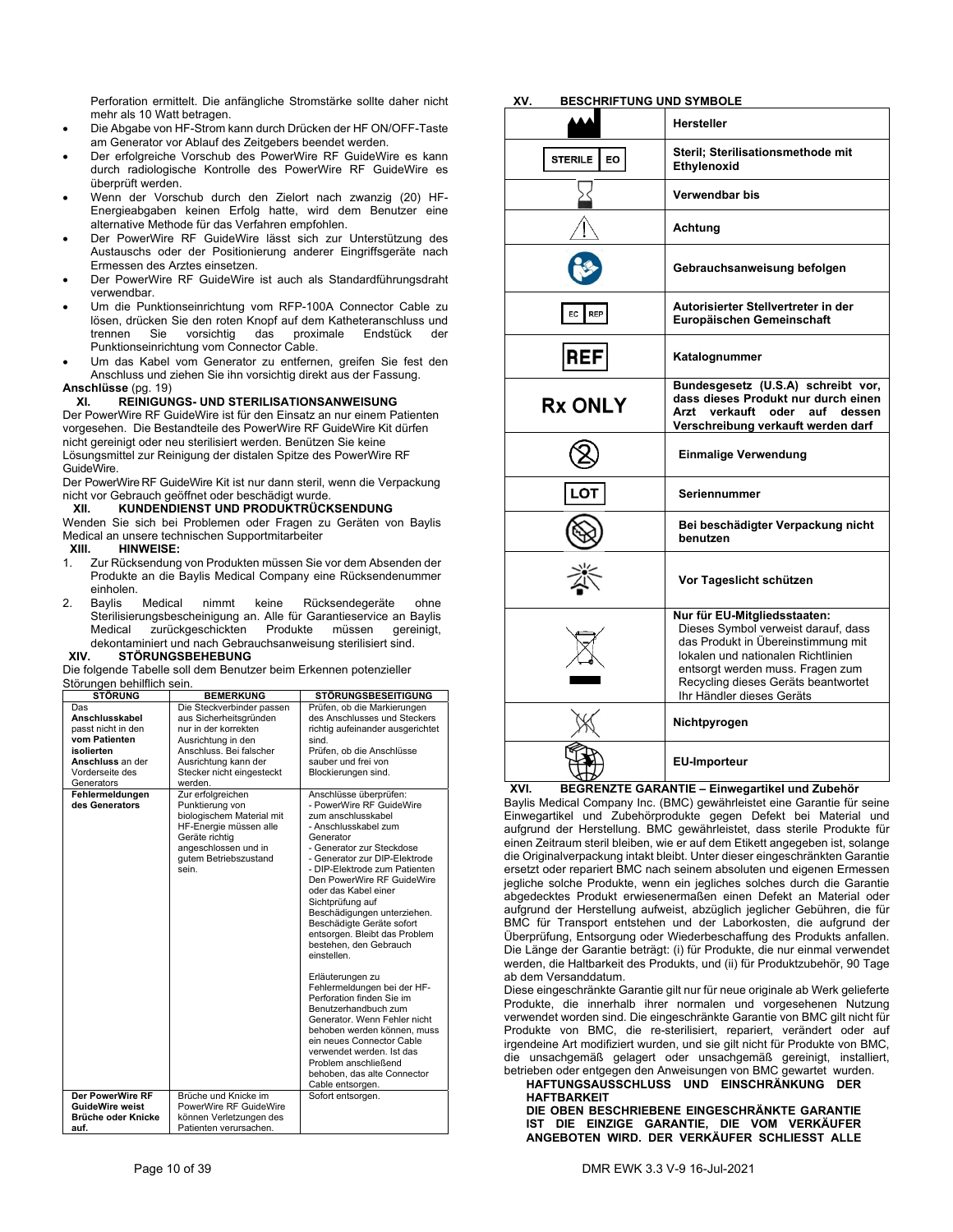**WEITEREN GARANTIEN AUS, OB AUSDRÜCKLICH ODER STILLSCHWEIGEND, EINSCHLIESSLICH JEGLICHER GARANTIE FÜR VERMARKTBARKEIT ODER EIGNUNG FÜR EINE BESTIMMTE VERWENDUNG ODER EINEN BESTIMMTEN ZWECK.** 

**DIE HIERIN BESCHRIEBENEN RECHTSMITTEL SIND DIE AUSSCHLIESSLICHEN RECHTSMITTEL FÜR JEGLICHE GARANTIEFORDERUNGEN, UND RECHTSMITTEL FÜR ZUSÄTZLICHE SCHÄDEN, EINSCHLIESSLICH FOLGESCHÄDEN ODER SCHÄDEN AUFGRUND VON UNTERBRECHUNGEN VON GESCHÄFTSTÄTIGKEITEN ODER VERLUSTEN VON GEWINNEN, UMSATZVERUSTE, VERLUSTE VON MATERIALIEN, ANGENOMMENEN EINSPARUNGEN, DATEN, VERTRÄGEN, GOODWILL ODER ÄHNLICHEN (OB IN IHRER ART DIREKT ODER INDIREKT) ODER FÜR JEGLICHE SONSTIGE ANDERE FORM VON ZUFÄLLIGEN ODER INDIREKTEN SCHÄDEN JEGLICHER ART, SIND AUSGESCHLOSSEN. DIE MAXIMALE KUMULIERTE HAFTUNG DES VERKÄUFERS IN BEZUG AUF ALLE SONSTIGEN FORDERUNGEN UND VERPFLICHTUNGEN, EINSCHLIESSLICH VERPFLICHTUNGEN GEMÄSS JEGLICHEN SCHADENERSATZES, OB ZUGESICHERT ODER NICHT, ÜBERSTEIGT NICHT DIE KOSTEN DES PRODUKTS/DER PRODUKTE, AUFGRUND DERER DIE FORDERUNG ODER VERPFLICHTUNG SCHLIESST ALLE HAFTUNGSVERPFLICHTUNGEN BEZÜGLICH KOSTENFREIER INFORMATIONEN ODER DER HILFESTELLUNG, DIE ANGEBOTEN WIRD, ABER ZU DER DER VERKÄUFER HIERUNTER NICHT VERPFLICHTET IST, AUS. JEGLICHE FORDERUNGEN GEGEN DEN VERKÄUFER MÜSSEN INNERHALB VON ACHTZEHN (18) MONATEN NACH AUFTRETEN DER URSACHE VORGEBRACHT WERDEN. DIESE HAFTUNGSAUSSCHLÜSSE UND EINSCHRÄNKUNGEN DER HAFTUNG GELTEN UNABHÄNGIG VON JEGLICHEN GEGENTEILIGEN BESTIMMUNGEN HIERIN UND UNABHÄNGIG VON DER ART DER MASSNAHME, OB AUFGRUND EINES VERTRAGS, EINER UNERLAUBTEN HANDLUNG (EINSCHLIESSLCH KAUSALHAFTUNG) ODER ANDERWEITIG, UND SIE GELTEN DARÜBER HINAUS FÜR DIE HÄNDLER, DIE ERNANNTEN DISTRIBUTOREN UND SONSTIGE AUTORISIERTE WIEDERVERKÄUFER DES VERKÄUFERS ALS DRITTE BEGÜNSTIGTE. JEDE BESTIMMUNG HIERIN, DIE EINE BESCHRÄNKUNG DER HAFTUNG, EINEN HAFTUNGSAUSSCHLUSS EINER GARANTIE ODER EINE BEDINGUNG ODER EINEN AUSSCHLUSS VON SCHÄDEN BIETET, IST EIGENSTÄNDIG UND UNABHÄNGIG VON JEGLICHER SONSTIGEN BESTIMMUNG UND MUSS ALS SOLCHE DURCHGESETZT WERDEN.** 

**IN JEGLICHER FORDERUNG ODER KLAGE VOR GERICHT FÜR SCHÄDEN, DIE SICH AUS EINER ANGENOMMENEN VERLETZUNG DER GARANTIE, VERLETZUNG DES VERTRAGS, FAHRLÄSSIGKEIT, PRODUKTHAFTUNG ODER GESETZLICHEN RECHTLICHEN THEORIE ERGEBEN, STIMMT DER KÄUFER AUSDRÜCKLICH ZU, DASS BMC NICHT FÜR SCHÄDEN ODER FÜR DEN VERLUST VON GEWINNEN, OB DIESE VOM KÄUFER ODER DEN KUNDEN DES KÄUFERS ERLITTEN WERDEN, HAFTBAR ZU MACHEN IST. DIE HAFTBARKEIT VON BMC IST BEGRENZT AUF DIE KOSTEN DES KÄUFERS FÜR DEN KAUF DER SPEZIELLEN WAREN, DIE VON BMC AN DEN KÄUFER VERKAUFT WURDEN, UND DIE DEN GRUND FÜR DIE FORDERUNG EINER ENTSCHÄDIGUNG LIEFERN.**

Kein Agent, Mitarbeiter oder Vertreter von Baylis Medical verfügt über die Autorisierung, das Unternehmen an jegliche sonstige Garantie, Zustimmung oder Zusicherung das Produkt betreffend zu binden.

Diese Garantie ist nur gültig für den ursprünglichen Käufer von Baylis Medical-Produkten, die er direkt von einem von Baylis Medical autorisierten Vertreter erworben hat. Der ursprüngliche Käufer kann die Garantie nicht übertragen

Der Einsatz eines Produkts von BMC wird als Zustimmung zu den Geschäftsbedingungen hierin erachtet.

| Die Garantiezeiträume für Baylis Medical-Produkte sind Folgende: |                 |                             |
|------------------------------------------------------------------|-----------------|-----------------------------|
|                                                                  | Einwegartikel   | Haltbarkeit des Produkts    |
|                                                                  | Zubehörprodukte | 90 Tage ab dem Versanddatum |

### **PowerWire Radiofrequency GuideWire Kit**

**Italiano** 

Leggere attentamente le istruzioni per esteso prima dell'uso. Osservare tutte le controindicazioni, le avvertenze e le precauzioni riportate nelle presenti istruzioni. La mancata osservanza delle stesse potrebbe dar adito a complicazioni a carico del paziente.

**Attenzione:** la normativa federale statunitense limita la facoltà di vendita del presente dispositivo ai soli medici o dietro prescrizione di un medico. **I. DESCRIZIONE DEL DISPOSITIVO** 

Il PowerWire Radiofrequency GuideWire Kit comprende il PowerWire

Radiofrequency GuideWire e il RFP-100A Connector Cable. Il PowerWire Radiofrequency GuideWire deve essere usato insieme un approvato Baylis Radiofrequency Puncture Generator (Generatore Radio Frequenza Baylis) e un Cavo di Connessione Baylis.

Il PowerWire Radiofrequency GuideWire trasmette energia a radio frequenza (RF) in modalità monopolare tra il proprio elettrodo distale ed un elettrodo esterno indifferente (dispersivo) adesivo monouso di connessione reperibile in commercio, che sia conforme allo Standard IEC 60601-2-2. Il PowerWire Radiofrequency GuideWire va collegato al generatore di puntura a radio frequenza BMC per mezzo del Cavo di Connessione Baylis. Le dimensioni dei vari modelli di PowerWire Radiofrequency GuideWire disponibili sono specificate nelle relative etichette. Il rivestimento isolante del PowerWire Radiofrequency GuideWire è inteso a garantire l'inserimento agevole del dispositivo fino al sito target, oltre a fungere da isolamento elettrico. La sezione distale del PowerWire Radiofrequency GuideWire è flessibile, mentre la punta attiva, essendo smussata, è atraumatica ai fini della prevenzione di danni a carico delle pareti dei vasi sanguigni.

Il RFP-100A Connector Cable collega il generatore di perforazione a radiofrequenza RFP-100A BMC (RFP-100A Generatore) al guida a radio frequenza PowerWire. Questo cavo consente all'energia a radiofrequenza (RF) di passare dal generatore al guida a radio frequenza PowerWire.

Le informazioni particolareggiate relative al RFP-100A BMC Radiofrequency Puncture Generator sono riportate in un manuale separato accluso al generatore (intitolato "Istruzioni per l'uso del RFP-100A Generator").

Le dimensioni del PowerWire Radiofrequency GuideWire ed il RFP-100A Connector Cable si trovano sull'etichetta del dispositivo e nella sezione VII "Specifiche di prodotto". Il RFP-100A Connector Cable (Cavo conettore RFP-100A) ha un connettore a quattro perni/pin che si accoppiaal RFP-100A Generator (generatore RFP-100A) e, all'atra estremità, un

connettore che si accoppia con il PowerWire RF GuideWire (filo guida).

### **II. INDICAZIONI PER L'USO**

Nell'Unione Europea, l'uso del PowerWire Radiofrequency GuideWire è indicato per la creazione di un canale in presenza di malattia vascolare periferica occlusiva con occlusione totale.

Negli Stati Uniti, invece, il PowerWire Radiofrequency GuideWire è stato approvato per la creazione di un canale in vasi sanguigni periferici totalmente occlusi di diametro pari o superiore a 3 mm.

 L'uso previsto per il RFP-100A Connector Cable è quello di connettere al RFP-100A BMC Radiofrequency Puncture Generator al PowerWire Radiofrequency GuideWire.

### **III. CONTROINDICAZIONI**

L'uso del PowerWire Radiofrequency GuideWire non è raccomandato in presenza di altre condizioni che non richiedono la creazione di un canale in materiale biologico.

Si sconsiglia l'uso del RFP-100A Connector Cable compreso nel PowerWire Kit con qualsiasi altro generatore a RF o altro dispositivo.

### **IV. AVVERTENZE**

- L'uso Il PowerWire Radiofrequency GuideWire deve essere riservato ai medici dotati della debita competenza in materia di procedure chirurgiche percutanee e procedure angiografiche. Si consiglia ai medici di sottoporsi alla debita formazione pre-clinica, di studiare la letteratura pertinente ed acquisire ulteriori competenze in materia, prima di tentare di eseguire una qualsiasi nuova procedura chirurgica.
- Il PowerWire Radiofrequency GuideWire è fornito in condizioni STERILI ed è stato sterilizzato con ossido di etilene. Non usare qualora l'imballaggio non appaia integro.
- Il PowerWire Radiofrequency GuideWire ed il RFP-100A Connector Cable sono previsti per esser usati su di un singolo paziente. Non tentare di pulire, risterilizzare o riutilizzare uno o l'atro dei dispositivi. Il riutilizzo può causare danni al paziente e/o la trasmissione di una o più infezioni da un paziente all'altro.

 Il Filo guida a radio frequenza PowerWire deve essere usato insieme al Cavo di Connessione Baylis. I tentativi di utilizzo del dispositivo insieme a cavi connettori diversi da quello specificato potrebbero causare la folgorazione del paziente e/o dell'operatore.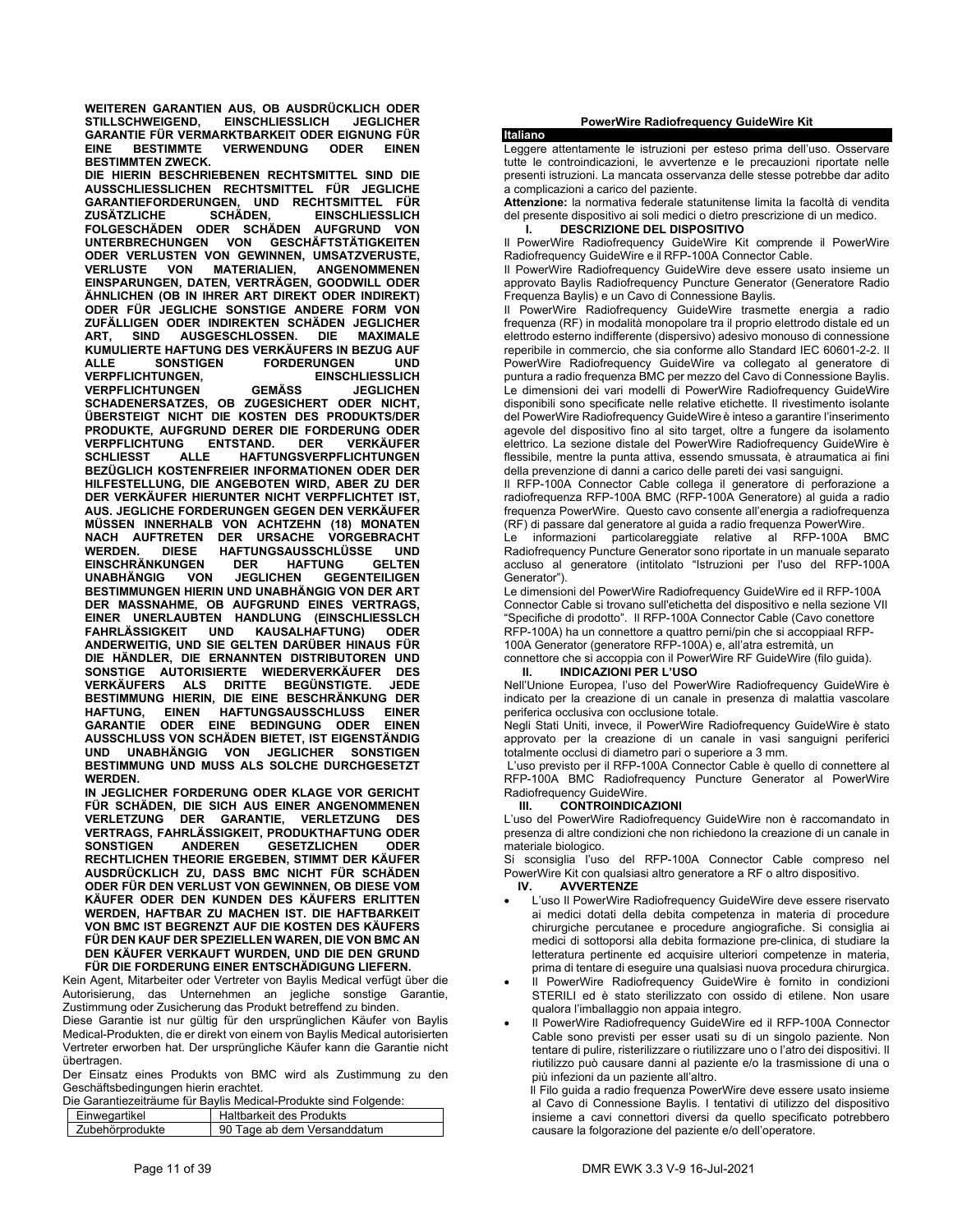Il RFP-100A Connector Cable deve essere usato solo con il generatore di perforazione a RFP-100A Generator ed il PowerWire Radiofrequency GuideWire. Provare ad usarlo con altri generatori o dispositivi a RF può causare l'elettrocuzione del paziente e/o dell'operatore.

- Con i Baylis RF Generator in cui la potenza può essere variata, al primo tentativo non superare mai la potenza di radiofrequenza nominale di 10 Watt. Per i tentativi successivi, si può aumentare la potenza, qualora ciò dovesse risultare necessario.
- La punta attiva del PowerWire Radiofrequency GuideWire è fragile. Prestare attenzione a non danneggiare la punta durante la manipolazione del PowerWire Radiofrequency GuideWire. In caso di danneggiamento della punta, smaltire immediatamente il PowerWire Radiofrequency GuideWire.
- Qualora la punta attiva del PowerWire Radiofrequency GuideWire dovesse piegarsi in un qualsiasi momento durante l'uso, smaltire immediatamente il PowerWire Radiofrequency GuideWire. Non tentare di raddrizzare la punta attiva.
- Nel corso delle procedure di perforazione a radiofrequenza il personale dei laboratori ed i pazienti possono essere esposti ad un livello elevato di irradiazione con raggi x a causa dell'impiego continuo di imaging fluoroscopico. Una siffatta esposizione può causare lesioni da irradiazione acute, nonché l'aumento del rischio di insorgenza di effetti avversi a livello somatico e genetico. Si rende pertanto necessaria l'adozione di misure precauzionali adeguate tese a ridurre al minimo tale esposizione.<br>V. PRECAUZIONI

### **V. PRECAUZIONI**

- Non tentare di usare il PowerWire Radiofrequency GuideWire o gli apparecchi accessori senza aver prima letto attentamente le relative Istruzioni per l'uso accluse ai medesimi.
- Gli interventi che coinvolgono apparecchi a radiofrequenza dovrebbero essere eseguiti esclusivamenti da medici pienamente addestrati alle tecniche a RF, in una camera operatoria completamente equipaggiata per le operazioni e/o le cateterizzazioni.
- L'imballaggio sterile deve essere ispezionato visivamente prima dell'uso per accertarne l'integrità. Accertarsi che l'imballaggio non sia stato danneggiato. Non usare il dispositivo qualora l'imballaggio non appaia integro.
- Controllare visivamente il PowerWire Radiofrequency GuideWire e il RFP-100A Connector Cable per assicurarsi che il materiale isolante non presenti lacerazioni o altri segni di danneggiamento. Non usare il dispositivo qualora presenti segni di danneggiamento.
- Non usare il PowerWire Radiofrequency GuideWire dopo la data di scadenza riportata nell'etichetta.
- Il PowerWire Radiofrequency GuideWire va utilizzato esclusivamente con i dispositivi elencati nella sezione VII, "Apparecchiature occorrenti". Il RFP-100A Connector Cable va usato solo con i dispositivi di perforazione a PowerWire RF GuideWire.
- Leggere ed attenersi alle istruzioni per l'uso dell'elettrodo indifferente (dispersivo) adesivo monouso fornite dal relativo produttore. Usare sempre degli elettrodi DIP conformi o superiori ai requisiti imposti dalle norme IEC 60601-2.
- Il posizionamento dell'elettrodo dispersivo sulla coscia potrebbe comportare un aumento dell'impedenza.
- Onde prevenire il rischio di incendio, accertarsi che non sia presente materiale infiammabile nella stanza durante l'applicazione dell'energia a radiofrequenza.
- Adottare le precauzioni necessarie per limitare gli effetti che l'interferenza elettromagnetica (EMI) prodotta dal generatore potrebbero esercitare sul corretto funzionamento di altre apparecchiature. Accertare la compatibilità e la sicurezza degli altri dispositivi di monitoraggio fisiologico ed apparecchi elettrici di cui si prevede l'uso per il paziente in concomitanza all'uso del generatore.
- Occorre impiegare una filtrazione adeguata per consentire il monitoraggio costante dell'elettrocardiogramma (ECG) di superficie durante le applicazioni di energia a radio frequenza.
- Il PowerWire Radiofrequency GuideWire deve essere manipolato con la debita attenzione onde prevenire traumi a carico dei vasi sanguigni. L'avanzamento del PowerWire Radiofrequency GuideWire dovrebbe essere eseguito sotto guida fluoroscopica. Qualora si dovesse avvertire resistenza, NON usare una forza eccessiva per far avanzare o estrarre il PowerWire Radiofrequency GuideWire.
- Non tentare di trasmettere energia a radio frequenza finché non si è confermata la sussistenza di un contatto soddisfacente tra la punta del PowerWire Radiofrequency GuideWire ed il materiale biologico target.
- Non piegare il PowerWire Radiofrequency GuideWire o il RFP-100A Connector Cable. Flettere o piegare in modo eccessivo uno dei due

dispositive potrebbe danneggiarne l'integrità e provocare lesioni al paziente. Adottare la debita cautela durante la manipolazione del PowerWire Radiofrequency GuideWire o il RFP-100A Connector Cable.

- Si consiglia di non eseguire più di venti (20) applicazioni di energia a radio frequenza per ciascun PowerWire Radiofrequency GuideWire.
- Il generatore è in grado di trasmettere un'energia elettrica di potenza considerevole. La manipolazione impropria del PowerWire Radiofrequency GuideWire e/o dell'elettrodo DIP potrebbe causare lesioni a carico del paziente o dell'operatore, in particolar modo durante l'azionamento del dispositivo.
- Durante la trasmissione dell'energia, non permettere al paziente di entrare a contatto con superfici metalliche collegate a terra.
- Non attivare la RF fintanto che la punta è dentro al catetere.
- Verificare con cura la compatibilità del PowerWire RF GuideWire quando questo viene utilizzato con dei cateteri.
- Non scollegare mai il RFP-100A Connector Cable dal il RFP-100A Generator mentre il generatore trasmette energia in RF. Se il cavo viene scollegato in modo scorretto, può essere danneggiato.
- Non torcere il RFP-100A Connector Cable mentre lo si inserisce o lo si rimuove dal connettore del catetere isolato dal paziente sul generatore. Torcendo il cavo possono essere provocati danni ai connettori a piedini.
- Un'apparente erogazione di bassa energia o il funzionamento difettoso del dispositivo con i parametri normali potrebbe indicare un'applicazione non corretta dell'elettrodo DIP, un guasto di una derivazione elettrica o uno scarso contatto insufficiente con il materiale biologico target in prossimità della punta attiva. Escludere la presenza di evidenti difetti o applicazioni errate del dispositivo. Cercare di riposizionare la punta attiva del PowerWire Radiofrequency GuideWire in modo tale da ottenere un miglior contatto con il materiale biologico target. Aumentare la potenza solo in caso di persistenza dell'erogazione di bassa energia.

 La Baylis Medical Company si affida al medico per quanto attiene alla determinazione, alla valutazione e alla comunicazione a ciascun singolo paziente di tutti i rischi prevedibili associati alla procedura

| chirurgica a radio freguenza.<br>SPECIFICAZIONI DEL PRODOTTO<br>VI. |                                                        |                                         |                                              |
|---------------------------------------------------------------------|--------------------------------------------------------|-----------------------------------------|----------------------------------------------|
| <b>Prodotto</b>                                                     | <b>PowerWire</b><br>Radiofrequency<br><b>GuideWire</b> | <b>Prodotto</b>                         | <b>RFP-100A</b><br><b>Connector</b><br>Cable |
| Lunghezza<br>utile                                                  | 250cm                                                  | Lunghezza<br>utile                      | 10 piedi (3m)                                |
| <b>Diametro</b><br>esterno                                          | $0.035" / 0.89$ mm                                     | <b>Connettore</b><br>col<br>generatore  | 4-pin                                        |
| <b>Bande</b><br>indicatrici                                         | 5<br>A 1 cm una dall'altra                             | <b>Connettore</b><br>col<br>dispositivo | Pulsante                                     |

**VII. EVENTI AVVERSI** 

Tra gli effetti avversi che potrebbero verificarsi durante l'esecuzione di una procedura di incisione a radio frequenza si menzionano i seguenti:

| Trombosi                       | Dolore ed indolenzimento |
|--------------------------------|--------------------------|
| Perforazione di vasi sanguigni | Embolizzazione distale   |
| Dissezione di vasi sanguigni   | Sepsi/Infezione          |
| Emorragia                      | Ematoma                  |
| Tamponamento                   |                          |
| Effusione                      | Decesso                  |

### **VIII. APPARECCHIATURE OCCORRENTI**

Le procedure di incisione a radio frequenza devono essere eseguite presso centri clinici specializzati dotati di un'apparecchio per fluoroscopia, di un tavolo radiografico, di un apparecchio per la rilevazione dei parametri fisiologici e di apparecchiature e strumenti di emergenza per l'accesso vascolare. Tra gli articoli accessori richiesti ai fini dell'esecuzione di questa procedura si menzionano i seguenti:

- **•** Baylis Radiofrequency Generator
- Elettrodo indifferente (dispersivo) adesivo monouso<br>IX. ISPEZIONARE PRIMA DELL'USO
- **IX. ISPEZIONARE PRIMA DELL'USO**

Prima di eseguire la procedura di incisione a radio frequenza, esaminare attentamente tutti i singoli componenti, compresi il Baylis Radiofrequency Puncture Generator, il PowerWire Radiofrequency GuideWire e il RFP-100A Connector Cable e tutte le altre apparecchiature di cui sia previsto l'impiego nel corso della procedura, onde accertarsi che non presentino segni di danneggiamento o difetti.

Ispezionare l'imballaggio del PowerWire Radiofrequency GuideWire per assicurarsi che questo non sia stato danneggiato, che la sterilità non sia stata compromessa e che l'etichetta del prodotto sia presente. Assicurarsi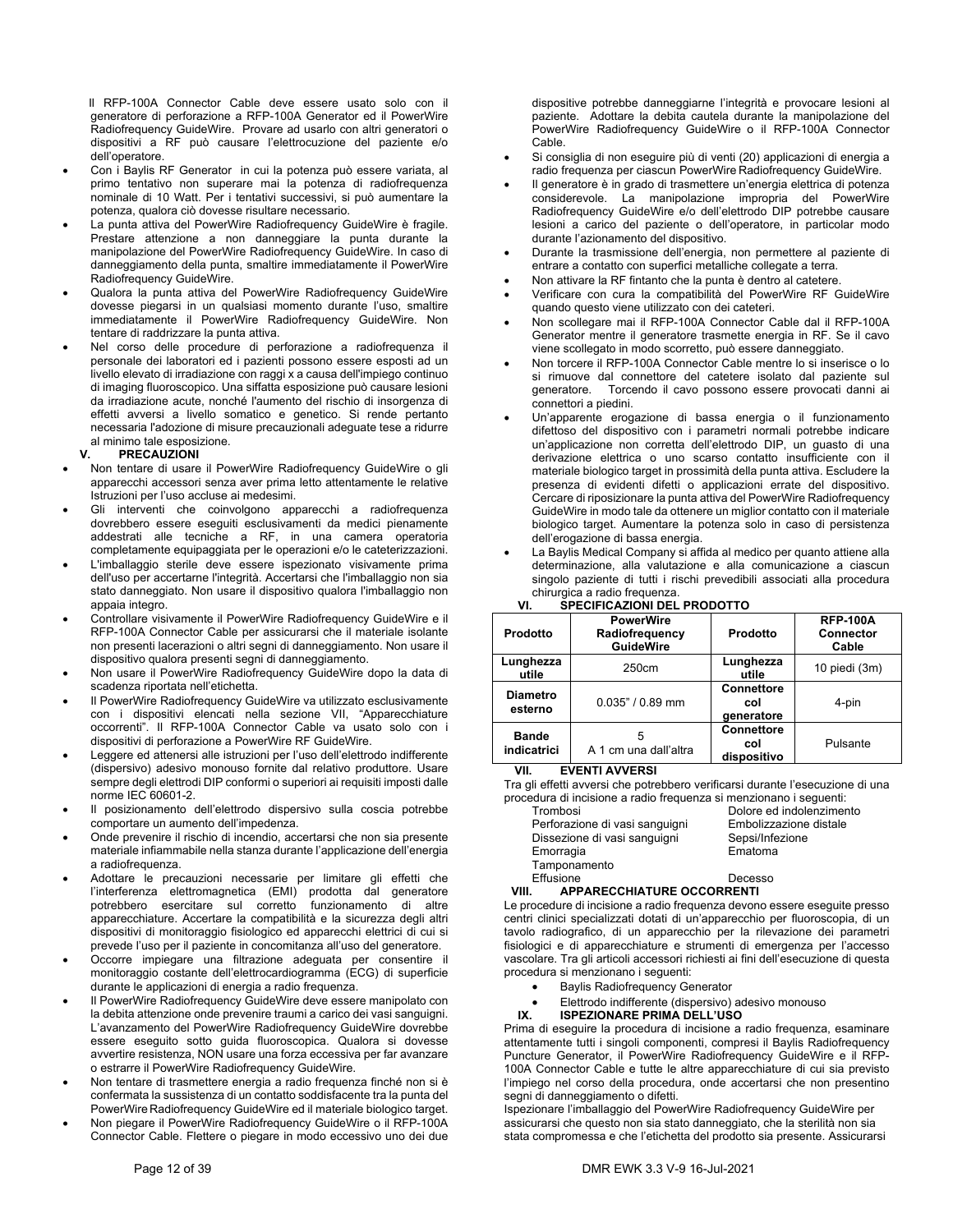che sull RFP-100A Connector Cable e sul PowerWire RF GuideWire non ci siano danni apparenti, come scolorimento, crepe, attenuazione dell'etichetta, giunture o pieghe. Non utilizzare equipaggiamento danneggiato o difettoso. Non riutilizzare il PowerWire Radiofrequency GuideWire o il RFP-100A Connector Cable.

### **X. ISTRUZIONI PER L'USO**

Tutte le istruzioni per l'uso delle apparecchiature vanno lette con cura, comprese e osservate. L'inottemperanza alla suddette istruzioni potrebbe dare adito a complicazioni.

- Il PowerWire Radiofrequency GuideWire è fornito in condizioni sterili. Usare una tecnica asettica durante l'apertura dell'imballaggio e maneggiare il prodotto in campo sterile.
- Collegare l'estremità del cavo che va sul generatore all'apposita presa sul RFP-100A Generator come da Istruzioni per l'uso del generatore. Il RFP-100A Connector Cable utilizza un connettore circolare, con chiavi per un allineamento appropriato. Allineare delicatamente i piedini del connettore alla presa e premere verso l'interno finché il connettore si adatta saldamente nella presa. Qualsiasi tentativo di collegare il cavo in modo diverso danneggerà i piedini del connettore.
- Non usare forza eccessiva per collegare il cavo al generatore. L'uso di forza eccessiva può causare danni ai piedini del connettore.
- Una volta ottenuto l'accesso al sito target per mezzo delle tecniche chirurgiche standard, il PowerWire Radiofrequency GuideWire può essere inserito nel sito target.
- Afferrare fermamente con la mano l'estremità del connettore destinata al catetere. Usando il pollice, premere il pulsante rosso in cima al connettore. Non appena la parte esposta dell'estremità prossimale del dispositivo non è più visibile, rilasciare il pulsante rosso in cima al connettore. Tirare delicatamente il dispositivo per assicurarsi che la connessione sia salda.
- Previo accertamento del debito contatto della punta del PowerWire Radiofrequency GuideWire con il sito target, l'energia a radio frequenza può essere trasmessa alla punta distale per mezzo del BMC Radiofrequency Generator. Ciò causa la necrosi termica (incisione) del sito target. Prima di usare il generatore consultare le relative Istruzioni per l'uso.
- Durante l'applicazione dell'energia a radio frequenza esercitare una pressione decisa sul PowerWire Radiofrequency GuideWire per consentirne l'inserimento sino al sito target.
- **NOTA:** Con i Baylis RF Generator in cui la potenza può essere variata, usare la minore potenza nominale possibile di quelle previste per ottenere l'effetto desiderato. È stato determinato a livello sperimentale che una impostazione della potenza su 10 watt è sufficiente ai fini dell'esecuzione di un'incisione a radio frequenza con esito soddisfacente. Di conseguenza, non utilizzare potenze nominali iniziali maggiori di 10 Watt.
- La trasmissione dell'energia a radio frequenza può essere interrotta premendo il pulsante di RF ON/OFF (attivazione/disattivazione radio frequenza) del Generatore prima della scadenza del timer.
- Il debito inserimento del PowerWire Radiofrequency GuideWire può essere confermato mediante monitoraggio del PowerWire Radiofrequency GuideWire sotto guida fluoroscopica.
- In caso di mancato raggiungimento del sito target in seguito a venti (20) applicazioni di energia a radio frequenza, si consiglia all'utente di eseguire la procedura per mezzo di un metodo alternativo.
- Il PowerWire Radiofrequency GuideWire può essere usato, a discrezione del medico, per agevolare la sostituzione o l'uso di un altro dispositivo chirurgico.
- Il PowerWire Radiofrequency GuideWire può inoltre essere usato come filo guida standard.
- Per disinserire il dispositivo per le punture dal cavo di collegamento, premere il pulsante rosso in cima al connettore del catetere ed estrarre delicatamente l'estremità prossimale del dispositivo per le punture dal cavo di collegamento.
- Per disinserire il cavo dal generatore, afferrare fermamente il connettore e, con delicatezza, estrarlo dritto dalla presa.

### **Collegamenti** (pg. 19)

**XI. ISTRUZIONI PER LA PULIZIA E LA STERILIZZAZIONE**  The PowerWire RF GuideWire Kit is intended for single use only. Non pulire né risterilizzare i dispositive contenuti nel PowerWire Radiofrequency GuideWire Kit. Non usare solventi per pulire la punta

distale del PowerWire Radiofrequency GuideWire. Il PowerWire Radiofrequency GuideWire Kit può considerarsi sterile solo

se la confezione non è stata aperta o danneggiata prima dell'uso.

### **XII. SERVIZIO DI ASSISTENZA AI CLIENTI E INFORMAZIONI RELATIVE PER LA RESA DEI PRODOTTIION**

Per eventuali problemi o domande in merito al dispositivo qui descritto, si prega di contattare il personale del servizio di assistenza tecnica della Baylis Medical.

### **NOTE:**

- 1. Ai fini della resa del prodotto occorre premunirsi di un numero di autorizzazione alla resa prima di spedire i prodotti alla Baylis Medical Company.
- 2. La Baylis Medical non accetterà componenti di dispositivi usati sprovvisti di un certificato di sterilizzazione. Accertarsi che qualsiasi prodotto reso a Baylis Medical sia stato pulito, decontaminato e sterilizzato come indicato nelle istruzioni per l'utente prima di restituirlo per l'assistenza in garanzia.<br>XIII. RISOLUZIONE DEI PROBLEMI

### **XIII. RISOLUZIONE DEI PROBLEMI**

Si fornisce la seguente tabella per fornire assistenza all'utente relativamente alla diagnosi di potenziali problemi.

| <b>PROBLEMA</b>                      | <b>COMMENTI</b>                                               | <b>RISOLUZIONE DEI</b>                                    |
|--------------------------------------|---------------------------------------------------------------|-----------------------------------------------------------|
|                                      |                                                               | <b>PROBLEMI</b>                                           |
| Il Cavo di                           | I connettori sono progettati                                  | Controllare che le chiavi del                             |
| Connessione non                      | per essere collegati in                                       | connettore siano allineate nel                            |
| corrisponde al<br>connettore isolato | modo specifico per motivi di<br>sicurezza. Se le "chiavi" del | verso appropriato.                                        |
| dal paziente sul                     | connettore non sono                                           | Assicurarsi che i connettori                              |
| pannello frontale del                | allineate, non sarà possibile                                 | siano puliti e non ostruiti.                              |
| generatore                           | collegare i connettori                                        |                                                           |
| Lacerazione o                        | Ai fini della puntura                                         | Accertarsi che siano stati                                |
| strozzamento del                     | soddisfacente del materiale                                   | effettuati tutti i collegamenti:                          |
| <b>PowerWire</b>                     | biologico per mezzo                                           | - il PowerWire Radiofrequency                             |
| Radiofrequency                       | dell'energia a radio                                          | GuideWire va collegato al                                 |
| <b>GuideWire</b>                     | frequenza, tutti i dispositivi                                | Cavo connettore                                           |
|                                      | impiegati devono essere                                       | - il Cavo connettore va                                   |
|                                      | debitamente collegati e                                       | collegato al generatore                                   |
|                                      | devono funzionare                                             | - il generatore va collegato alla                         |
|                                      | correttamente.                                                | presa di corrente elettrica                               |
|                                      |                                                               | - il generatore va collegato                              |
|                                      |                                                               | all'elettrodo DIP                                         |
|                                      |                                                               | - l'elettrodo DIP va collegato al                         |
|                                      |                                                               | paziente                                                  |
|                                      |                                                               | Controllare attentamente il                               |
|                                      |                                                               | PowerWire Radiofrequency                                  |
|                                      |                                                               | GuideWire e il Cavo per                                   |
|                                      |                                                               | accertarsi che non presentino<br>segni di danneggiamento. |
|                                      |                                                               | Gettare immediatamente i                                  |
|                                      |                                                               | dispositivi danneggiati. Se il                            |
|                                      |                                                               | problema dovesse persistere,                              |
|                                      |                                                               | interrompere l'uso.                                       |
|                                      |                                                               | Se dovessero comparire dei                                |
|                                      |                                                               | messaggi di errore durante un                             |
|                                      |                                                               | tentativo di perforazione,                                |
|                                      |                                                               | consultare il manuale per                                 |
|                                      |                                                               | l'operatore che accompagna il                             |
|                                      |                                                               | Generatore. Se il problema                                |
|                                      |                                                               | persiste, collegare un nuovo                              |
|                                      |                                                               | cavo connettore. Se                                       |
|                                      |                                                               | quest'azione risolve il                                   |
|                                      |                                                               | problema, eliminare il cavo                               |
|                                      |                                                               | connettore danneggiato.                                   |
| Lacerazione o                        | Eventuali lacerazioni e                                       | Gettare immediatamente.                                   |
| strozzamento del                     | strozzamenti del PowerWire                                    |                                                           |
| <b>PowerWire</b>                     | Radiofrequency GuideWire                                      |                                                           |
| Radiofrequency                       | comportano un rischio                                         |                                                           |
| <b>GuideWire</b>                     | potenziale di lesione a                                       |                                                           |
|                                      | carico del paziente.                                          |                                                           |
| XIV.                                 | <b>SIMBOLI ETICHETTE</b>                                      |                                                           |

| XIV. | <b>SIMBOLI ETICHETTE</b> |  |
|------|--------------------------|--|
|      |                          |  |

|                      | <b>Produttore</b>                                                     |
|----------------------|-----------------------------------------------------------------------|
| <b>STERILE</b><br>EO | Sterile; Metodo di<br>Sterilizzazione con Ossido di<br><b>Etilene</b> |
|                      | Usare entro                                                           |
|                      | Avvertimento                                                          |
|                      | Seguire le istruzioni per l'uso                                       |
| EC.<br><b>REP</b>    | Rappresentante autorizzato<br>nella Comunità Europea                  |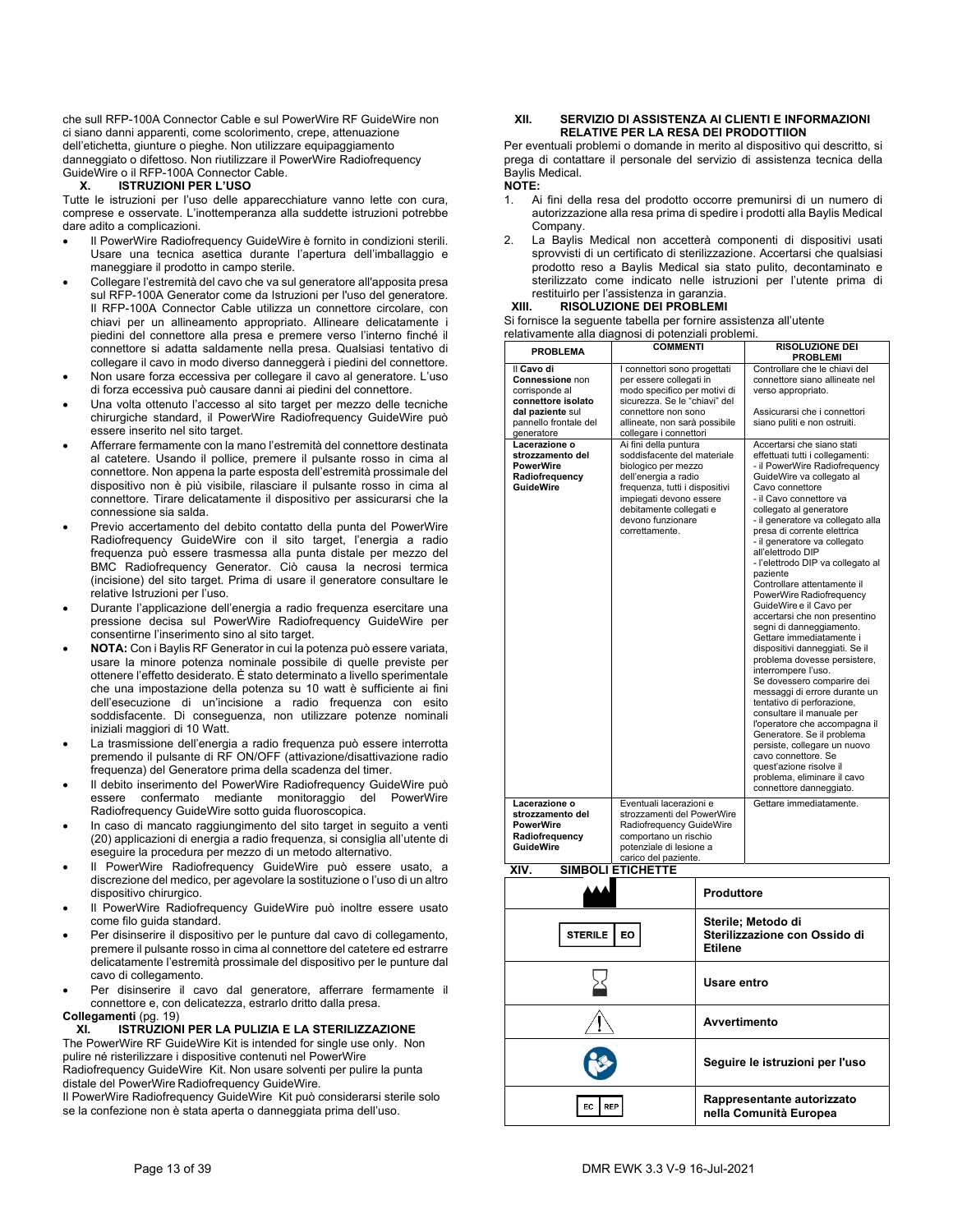| <b>REF</b>     | Codice catalogo                                                                                                                                                                                                                                                       |
|----------------|-----------------------------------------------------------------------------------------------------------------------------------------------------------------------------------------------------------------------------------------------------------------------|
| <b>Rx ONLY</b> | Le leggi federali degli Stati Uniti<br>limitano la vendita di questo<br>dispositivo solo da parte o su<br>prescrizione di un medico.                                                                                                                                  |
|                | <b>Monouso</b>                                                                                                                                                                                                                                                        |
|                | Numero di lotto                                                                                                                                                                                                                                                       |
|                | Non utilizzare se la confezione<br>non è integra                                                                                                                                                                                                                      |
|                | Non esporre ai raggi del sole                                                                                                                                                                                                                                         |
|                | Per i membri dell'UE solamente<br>L'uso di questo simbolo indica<br>che il prodotto deve essere<br>smaltito in accordo con le norme<br>nazionali e locali. Per qualsiasi<br>domanda riguardo a il riciclaggio<br>di questo dispositivo, contattare<br>il distributore |
|                | Apirogeno                                                                                                                                                                                                                                                             |
|                | Importatore nell'UE                                                                                                                                                                                                                                                   |

**XV. GARANZIA LIMITATA – Prodotti monouso e accessori**  La Baylis Medical Company Inc. (BMC) garantisce che i suoi prodotti monouso e accessori sono privi di difetti nella lavorazione e nei materiali. La BMC garantisce che i prodotti sterili lo rimangono fino alla data riportata in etichetta finché la confezione originale rimane intatta. Sotto questa garanzia limitata, se qualsiasi prodotto della BMC dimostrasse difetti nella lavorazione o nei materiali originali, la BMC, a sua unica e assoluta discrezione, proseguirà al rimpiazzo o alla riparazione di un tale prodotto, meno le spese di spedizione e costi lavorativi conseguenti all'ispezione, rimozione o rifornimento del prodotto. La durata della garanzia è: (i) per i prodotti monouso è la sua durata in magazzino e (ii) per gli accessori, di 90 giorni dalla data di spedizione. Questa garanzia limitata si applica solamente ai prodotti originali consegnati della fabbrica che sono stati usati per il loro uso inteso e normale. La garanzia limitata della BMC non si applica ai prodotti BMC che sono stati riparati, alterati o modificati in qualsiasi modo e non si applica a prodotti della BMC che sono stati conservati in modo non adeguato o istallati in modo non adeguato, operati e mantenuti senza seguire le istruzioni della BMC.

**ESCLUSIONE E LIMITAZIONE DELLA RESPONSABILITÀ LA GARANZIA LIMITATA DESCRITTA SOPRA È L'UNICA GARANZIA FORNITA DAL VENDITORE. IL VENDITORE ESCLUDE OGNI ALTRA GARANZIA ESPLICITA O IMPLICITA, COMPRESO OGNI GARANZIA DI MERCANTIBILITÀ O IDONEITÀ PER SCOPI PARTICOLARI.** 

**IL RICORSO QUI STABILITO È IL RICORSO ESCLUSIVO PER OGNI RECLAMO DI GARANZIA, E NESSUN ALTRO DANNO, COMPRESI DANNI DERIVANTI DALL'INTERRUZIONE DELLE ATTIVITÀ COMERCIALI O PERDITA DI UTILI O REDDITI, MATERIALI, ECONOMIE ANTICIPATE, DATI, CONTRATTO, AVVIAMENTO O QUALCOSA DI SIMILE (CHE SIA DIRETTO O INDIRETTO DI NATURA) O QUALSIASI ALTRO TIPO DI DANNO INCIDENTALE O INDIRETTO SARÀ COPERTO. LA RESPONSABILITÀ CUMULATIVA MASSIMA DEL VENDITORE RELATIVA AD OGNI ALTRO RECLAMO E RESPONSABILITÀ, COMPRESE OBLIGAZIONI SOTTO OGNI INDENNITÀ, ASSICURATE O MENO, NON PUÒ ECCEDERE IL VALORE DEL O DEI PRODOTTI CHE DANNO ORIGINE AL RECLAMO O ALLA RESPONSABILITÀ. IL VENDITORE ESCLUDE OGNI RESPONSABILITÀ RELATIVA AD INFORMAZIONE GRATUITA O SUSSEGUENTE ASSISTENZA FORNITA, MA NON RICHIESTA, DAL VENDITORE. QUALSIASI AZIONE CONTRO IL VENDITORE DEVE ESSERE EFFETTUATA ENTRO I DICIOTTO (18) MESI DA QUANDO SI VERIFICA IL DANNO. QUESTE ESCLUSIONI E LIMITAZIONI DI RESPONSABILITÀ SONO APPLICABILI A PRESCINDERE** 

**DA QUALSIASI ALTRA CLAUSOLA CONTRARIA DEL PRESENTE DOCUMENTO E A PRESCINDERE DALLA FORMA DEL RICORSO, SIA ESSO PER CONTRATTO, TORTO (COMPRESA NEGLIGENZA E STRETTA RESPONSABILITÀ) O ALTRO, E SI ESTENDE ULTERIORMENTE A PROFITTO DEI VENDITORI DEL FORNITORE, DISTRIBUTORI DESIGNATI E ALTRI RIVENDITORI AUTORIZZATI COME BENEFICIARI DI TERZA PARTE. TUTTE LE CLAUSOLE DEL PRENSENTE DOCUMENTO CHE PROVVEDONO A UNA LIMITAZIONE DI GARANZIA, ESCLUSIONE DI GARANZIA O CONDIZIONE O ESCLUSIONE DI DANNI SONO SEPARABILI ED INDIPENDENTI DI OGNI ALTRA CLAUSOLA E DEVONO ESSERE ATTUATE COME TALI. PER QUALSIASI RECLAMO O CAUSA PER DANNI, PROVOCATI DA PRESUNTA RESCISSIONE DI GARANZIA, DALLA RESCISSIONE DEL CONTRATTO, DALLA NEGLIGENZA, DALL'AFFIDABILITÀ DEL PRODOTTO O DA QUALSIASI ALTRA TEORIA GIUSTA O LEGALE, L'ACQUIRENTE ACCETTA SPECIFICAMENTE CHE LA BMC NON PUÒ ESSER TENUTA RESPONSABILE PER QUALUNQUE DANNO PER PERDITA DI PROFITTO O PER I RECLAMI DEI CLIENTI DELL'ACQUIRENTE PER QUALUNQUE DI QUESTI DANNI. L'UNICA RESPONSABILITÀ DELLA BMC PER DANNI È LIMITATA AL COSTO DEL BENE VENDUTO DALLA BMC ALL'ACQUIRENTE CHE FA CAUSA PER DANNI.**

Nessun agente, impiegato o rappresentante della Baylis Medical ha l'autorità di legare l'azienda a tutt'altra garanzia, dichiarazione o rappresentazione riguardante il prodotto.

La garanzia è solamente valida per l'acquirente originale dei prodotti della Baylis Medical acquistati presso un agente autorizzato della Baylis Medical. L'acquirente originale non può trasferire la garanzia.

L'uso di qualsiasi prodotto della BMC implica il consenso dei termini e condizioni del presente documento.

| I periodi di garanzia per i prodotti della Baylis Medical sono i seguenti: |                                     |  |
|----------------------------------------------------------------------------|-------------------------------------|--|
| Prodotti monouso                                                           | La durata in magazzino del prodotto |  |
| Accessori                                                                  | 90 giorni dalla data di spedizione  |  |

### **PowerWire Radiofrequency GuideWire Kit Español**

Lea detenidamente todas las instrucciones antes de su utilización. Tenga en cuenta todas las contraindicaciones, advertencias y precauciones que se mencionan en estas instrucciones. Su incumplimiento puede comportar complicaciones para los pacientes.

**Aviso:** la legislación federal (EE. UU.) sólo autoriza la venta de este dispositivo a través o bajo prescripción de un médico.

**I. DESCRIPCIÓN DEL DISPOSITIVO<br>werWire Radiofrequency GuideWire Kit incluye el PowerWire** PowerWire Radiofrequency GuideWire Radiofrequency GuideWire y el RFP-100A Connector Cable.

El PowerWire Radiofrequency GuideWire deberá utilizarse con los Baylis Radiofrequency Puncture Generator (Baylis RF Generador) and Baylis Cable Conector aprobados.

El PowerWire Radiofrequency GuideWire suministra una potencia de radiofrecuencia (RF) en modo monopolar entre su electrodo distal y un electrodo de almohadilla indiferente (dispersivo) desechable (DIP) externo de venta en el mercado, que cumple la norma IEC 60601-2-2. El PowerWire RF GuideWire se conecta al Baylis Radiofrequency Generator a través del Baylis Cable Conector.

En la etiqueta del producto se describen las dimensiones de los diversos modelos del PowerWire RF GuideWire. El aislamiento del cuerpo del PowerWire RF GuideWire facilita un avance suave hacia la ubicación de destino, así como un aislamiento eléctrico. La parte distal del PowerWire RF GuideWire es flexible y la punta activa es redondeada para evitar daños en las paredes vasculares.

 El RFP-100A Connector Cable conecta el RFP-100A BMC Radiofrequency Puncture Generator (RFP-100A Generador) con el PowerWire Radiofrequency GuideWire. Este Cable permite que llegue la potencia de radiofrecuencia (RF) del generador a un PowerWire Radiofrequency GuideWire.

En el manual aparte que acompaña al RFP-100A Generator (titulado "Instrucciones de uso del RFP-100A Generator") se encuentra información detallada del RFP-100A Generator.

Las dimensiones del PowerWire Radiofrequency GuideWire y el RFP-100A Connector Cable se encuentran en la etiqueta del aparato y en la sección VII: "Especificaciones del producto". El RFP-100A Connector Cable tiene un conector de cuatro clavijas en un extremo que encaja con el RFP-100A Generator y un conector en el otro extremo, que encaja con el PowerWire RF GuideWire.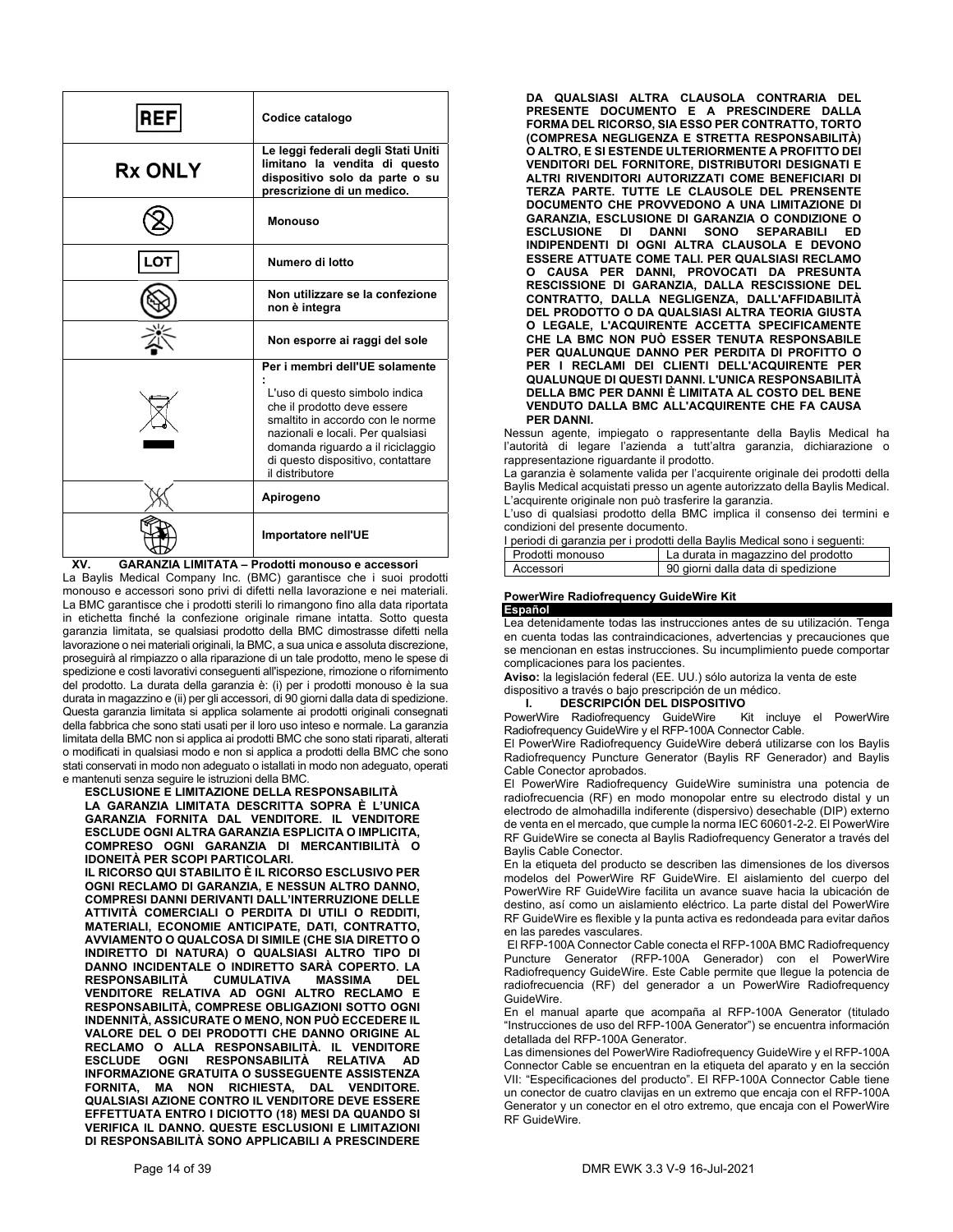### **II. INSTRUCCIONES DE USO**

En la Unión Europea, se utiliza el PowerWire RF GuideWire para la creación de un canal en enfermedades vasculares periféricas totalmente obstructivas.

En los EE. UU., el PowerWire RF GuideWire se utiliza para la creación de un canal en los vasos periféricos totalmente obstruidos de 3 mm o mayores. El uso para el cual el RFP-100A Connector Cable ha sido diseñado es para conectar el RFP-100A BMC Radiofrequency Puncture Generator al PowerWire Radiofrequency GuideWire.

### **III. CONTRAINDICACIONES**

No se recomienda el uso del PowerWire RF GuideWire en condiciones que no exijan la creación de un canal en un tejido.

El RFP-100A Connector Cable incluido en el PowerWire Kit no está recomendado para su uso con ningún otro generador de RF ni ningún otro dispositivo.<br> **IV** 

### **ADVERTENCIAS**

- El PowerWire RF GuideWire debería sólo deberá ser utilizado por médicos que dominen la angiografía y los procedimientos intervencionistas percutáneos. Se recomienda a los médicos que reciban una formación preclínica adecuada, procedan a una revisión del material publicado pertinente y se aprovechen de otras enseñanzas oportunas antes de intentar nuevos procedimientos intervencionistas.
- El PowerWire RF GuideWire se presenta ESTERILIZADO mediante un proceso de óxido etileno. No lo utilice en caso de que el envase esté dañado.
- PowerWire Radiofrequency GuideWire Kit y RFP-100A Connector Cable son para uso único en un paciente únicamente. No intente limpiar, reesterilizar o reutilizar ninguno de los dispositivos. Esto podría causar daños al paciente y/o transmitir enfermedades contagiosas de un paciente a otro.

El PowerWire RF GuideWire deberá utilizarse con el Baylis Cable Conector. Su uso con otros cables conectores puede comportar la electrocución del paciente y/o del operador.

- El RFP-100A Connector Cable sólo deberá utilizarse con el RFP-100A Generator y el PowerWire Radiofrequency GuideWire. Su uso con otros generadores y dispositivos de RF puede causar la electrocutación del paciente y/u operador.
- Para aquellas unidades Baylis RF Generator en las que se puede ajustar la potencia, no intente proporcionar energía de radiofrecuencia inicial superior a 10 vatios. En posteriores intentos puede aumentarse la configuración de la potencia si es necesario.
- La punta activa del PowerWire RF GuideWire es frágil. Tenga cuidado de no dañar la punta mientras manipula el PowerWire RF GuideWire. Si la punta resulta dañada, deseche el PowerWire RF GuideWire de inmediato.
- Si la punta activa del PowerWire RF GuideWire se dobla durante su uso, elimine el PowerWire RF GuideWire de inmediato. No intente enderezar la punta activa.
- El personal de laboratorio y los pacientes pueden verse sometidos a una importante exposición a rayos X durante los procedimientos de perforación por radiofrecuencia debido al uso continuo de sistemas de captación de imágenes fluoroscópicas. Esta exposición puede producir graves lesiones por radiación así como un mayor riesgo de efectos somáticos y genéticos. Por consiguiente, deberán tomarse las medidas necesarias para minimizar esta exposición.<br>
V. PRECAUCIONES

### **V. PRECAUCIONES**

- No utilice el PowerWire RF GuideWire Kit ni su equipo auxiliar sin antes leer detenidamente las instrucciones de uso que lo acompañan.
- Los procedimientos con radiofrecuencia deberían realizarse únicamente por médicos que hayan seguido la capacitación necesaria sobre esta técnica, en una sala de operaciones totalmente equipada para intervenciones y/o un laboratorio de cateterización totalmente equipado.
- Antes de su uso deberá inspeccionarse visualmente el envase para detectar posibles deterioros. Compruebe que el envase no esté dañado. No utilice el equipo si el envase está deteriorado.
	- Inspeccione visualmente el PowerWire RF GuideWire y RFP-100A Connector Cable para comprobar que no haya grietas ni daños en el material de aislamiento. No lo utilice en caso de que el envase esté dañado.
- No utilice el PowerWire RF GuideWire en una fecha posterior a la fecha de caducidad indicada en la etiqueta.
- El PowerWire RF GuideWire se utilizará únicamente con los dispositivos enumerados en la sección VII: "Equipo necesario". El RFP-100A Connector Cable se utilizará únicamente con los PowerWire RF GuideWire.
- Lea y siga las instrucciones del fabricante para el uso del electrodo de almohadilla indiferente (dispersivo) desechable (DIP). Utilice siempre electrodos DIP que cumplan o sobrepasen los requisitos de la norma IEC 60601-2-2.
- La colocación del electrodo dispersivo en el muslo puede relacionarse con una mayor impedancia.
- Para evitar el riesgo de ignición, compruebe que no haya material inflamable en la estancia durante la aplicación de la potencia de radiofrecuencia.
- Tome las precauciones necesarias para limitar los efectos de la interferencia electromagnética (EMI) producida por el generador en el rendimiento de otros equipos. Compruebe la compatibilidad y la seguridad de las combinaciones de otros aparatos eléctricos y de control fisiológico utilizados en el paciente además del generador.
- Durante las aplicaciones de la potencia de radiofrecuencia deberá utilizarse un filtrado adecuado para permitir un control continuo del electrocardiograma (ECG) de superficie.
- Manipule el PowerWire RF GuideWire con la máxima atención para evitar traumatismos en los vasos. El desplazamiento del PowerWire RF GuideWire deberá realizarse con la ayuda de una guía fluoroscópica. En caso de encontrar resistencia, NO fuerce el desplazamiento ni la retirada del PowerWire RF GuideWire.
- No active la energía de radiofrecuencia hasta que la punta del PowerWire RF GuideWire esté en contacto con el tejido correspondiente.
- No doble el PowerWire Radiofrequency GuideWire o el RFP-100A Connector Cable. Doblar o retorcer excesivamente cualquiera de los dispositivos puede dañar la integridad de los mismos y causar daños al paciente. Maneje con cuidado el PowerWire RF GuideWire y el RFP-100A Connector Cable.
	- Se recomienda no sobrepasar las veinte (20) aplicaciones de potencia de radiofrecuencia con cada PowerWire RF GuideWire.
	- El generador es capaz de suministrar una potencia eléctrica importante. Una manipulación indebida del PowerWire RF GuideWire y/o del electrodo DIP puede producir lesiones al paciente o al operador, en especial cuando el dispositivo está en funcionamiento.
- Durante el suministro de potencia, el paciente no debería estar en contacto con las superficies metálicas de la toma de tierra.
- No active la RF mientras el extremo se halla dentro del catéter.
- Debe verificarse con atención la compatibilidad del PowerWire RF GuideWire cuando se utilice con catéteres.
	- No desconecte nunca el RFP-100A Connector Cable del RFP-100A Generator mientras el generador esté suministrando potencia de radiofrecuencia.
	- No desconecte nunca el RFP-100A Connector Cable del RFP-100A Generator tirando del cable. La desconexión incorrecta del cable puede dañar el cable.
- No tuerza el RFP-100A Connector Cable al introducirlo ni al retirarlo del conector del paciente aislado en el generador. Torcer el cable pueda producir daños en los conectores de las clavijas.
	- Una potencia de salida baja o un fallo en el funcionamiento del equipo a una configuración normal puede indicar una aplicación defectuosa del electrodo DIP, el fallo de un cable eléctrico o un escaso contacto de la punta activa con el tejido. Revise el equipo en busca de defectos o compruebe la incorrecta aplicación. Intente posicionar mejor la punta activa del PowerWire RF GuideWire en el tejido. Aumente solamente la potencia si persiste la potencia de salida baja.
- Baylis Medical Company confía en que el médico determine, valore y comunique a cada paciente todos los riesgos previsibles del procedimiento intervencionista por radiofrecuencia.<br>VI. ESPECIFICACIONES DEL PRODUCTO **VI. ESPECIFICACIONES DEL PRODUCTO**

| Producto                   | <b>PowerWire</b><br>Radiofrequency<br><b>GuideWire Kit</b> | Producto                       | <b>RFP-100A</b><br><b>Connector Cable</b> |
|----------------------------|------------------------------------------------------------|--------------------------------|-------------------------------------------|
| Longitud<br>útil           | 250cm                                                      | Longitud<br>útil               | 10 pies $(3m)$                            |
| <b>Diámetro</b><br>externo | $0.035" / 0.89$ mm                                         | Conector<br>del<br>Generador   | 4-pin                                     |
| <b>Bandas</b><br>de marca  | 5<br>Ubicadas cada 1 cm                                    | Conector<br>del<br>dispositivo | Presionar botón                           |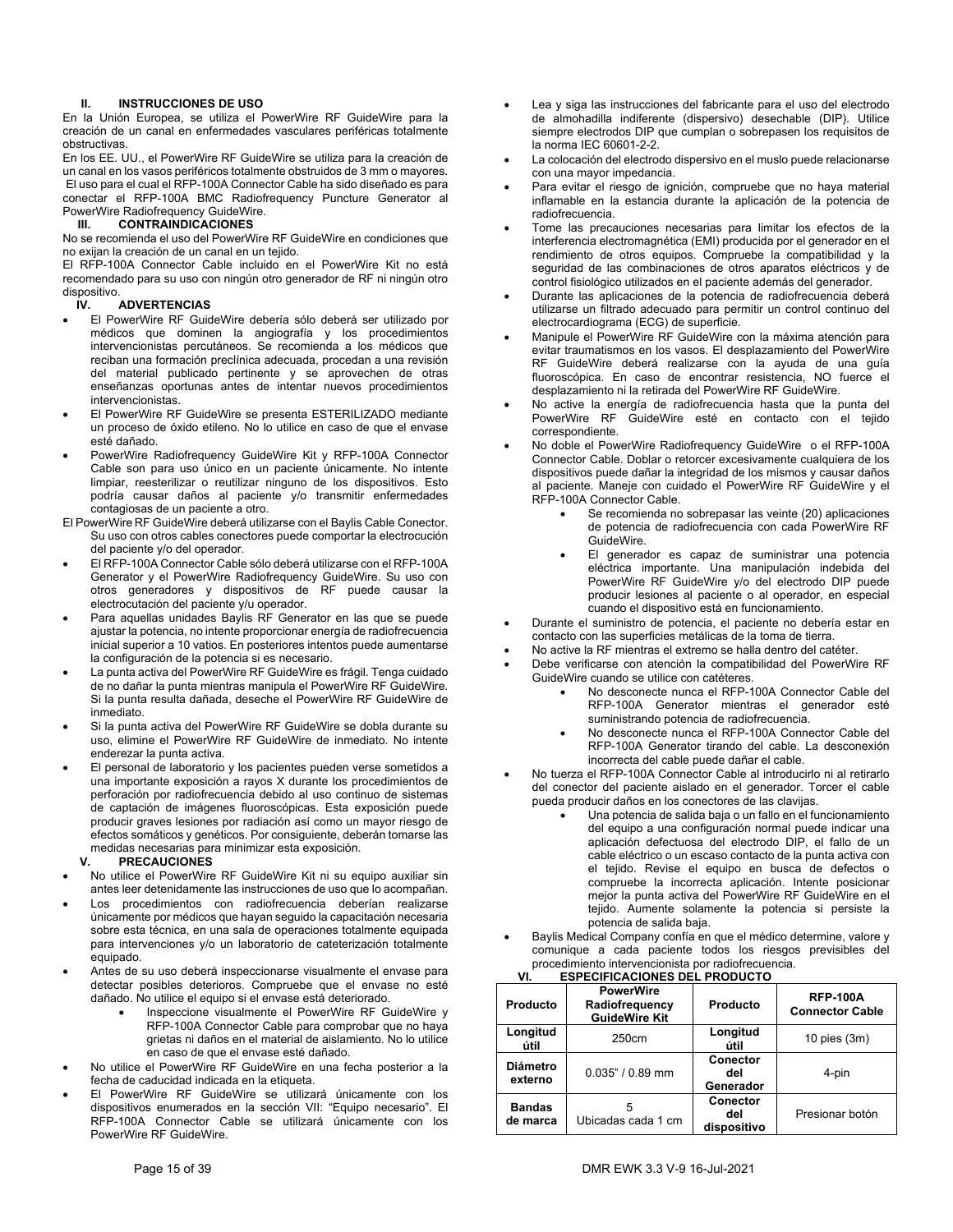### **VII. REACCIONES ADVERSAS**

Las reacciones adversas que pueden producirse durante el procedimiento de corte con radiofrecuencia son:

| Trombosis            | Dolor y sensibilidad |
|----------------------|----------------------|
| Perforación vascular | Embolización distal  |
| Disección vascular   | Septicemia/Infección |
| Hemorragia           | Hematoma             |
| Taponamiento         | Arritmias            |
| Derrame              | Muerte               |

### **VIII. EQUIPO NECESARIO**

Los procedimientos de corte por radiofrecuencia deberán realizarse en un entorno clínico especializado equipado con una unidad de fluoroscopia, una mesa radiográfica, un aparato de registro fisiológico, equipo de emergencia e instrumental para el acceso vascular. Los accesorios necesarios para realizar este procedimiento son:

- Baylis Radiofrequency Generator
- Un electrodo de almohadilla indiferente (dispersivo) desechable (DIP)

### **IX. INSPECCIÓN ANTES DE SU USO**

Antes de llevar a cabo el procedimiento de corte con radiofrecuencia, los elementos individuales tales como el Baylis Radiofrequency Generator, el PowerWire RF GuideWire, y el RFP-100A Connector Cable deberían ser perfectamente revisados en busca de daños o defectos, al igual que todo el equipo utilizado en el procedimiento. No utilice un equipo defectuoso.

Inspeccione el empaquetado de PowerWire Radiofrequency GuideWire Kit para asegurar que éste no está dañado, la esterilización no se ha visto comprometida y que la etiqueta del producto está presente. Asegúrese de que el RFP-100A Connector Cable y el PowerWire Radiofrequency GuideWire no tienen daños visibles, como descoloración, grietas, etiqueta no legible, empalmes o retorcimientos. No utilice un equipo dañado o defectuoso. No reutilice el PowerWire RF GuideWire o el RFP-100A Connector Cable.

### **X. INSTRUCCIONES DE USO**

Deberá leer atentamente, comprender y seguir todas las instrucciones de los equipos. No hacerlo puede provocar complicaciones.

- El PowerWire RF GuideWire KIt se suministra estéril. Utilice una técnica aséptica cuando abra el envase y manipule el producto en el campo estéril.
- Conecte el extremo conector del generador del cable al puerto correspondiente del RFP-100A Generator con arreglo a las instrucciones de uso del generador. El RFP-100A Connector Cable utiliza un conector circular, preparado para su correcta alineación. Alinee las clavijas del conector con la toma y empuje hasta que el conector quede firmemente ajustado en la toma. Si intenta conectar el cable de otra manera, dañará las clavijas del conector.
- No fuerce la conexión del cable con el generador. El uso de una fuerza excesiva podría dañar las clavijas del conector.
- Una vez se haya accedido al punto deseado utilizando las técnicas intervencionistas estándar, podrá introducirse el PowerWire RF GuideWire en el punto deseado.
- Agarre con firmeza el extremo del conector del catéter del cable con una mano. Con el pulgar, presione el botón rojo situado en la parte superior del conector. Inserte lentamente el extremo proximal del cable de punción de RF en la apertura del conector del catéter. Una vez que la porción expuesta del extremo proximal del dispositivo ya no resulte visible, deje de oprimir el botón rojo del conector. Tire suavemente del dispositivo para comprobar que tiene una conexión segura.
- Con la punta del PowerWire RF GuideWire en contacto con el punto deseado, puede suministrarse potencial de radiofrecuencia a través del Baylis Radiofrequency Puncture Generator a la punta distal. Esto comporta la necrosis térmica (corte) en el punto deseado. Consulte las instrucciones de uso del generador antes de utilizar el generador.
- Apriete firmemente el PowerWire RF GuideWire durante la aplicación de la energía de radiofrecuencia para que éste avance correctamente hasta el punto deseado.
- **NOTA:** En unidades Baylis RF Generator con potencia adjustable, utilice la mínima potencia posible para lograr el efecto deseado. Una configuración de potencia de 10 vatios ha demostrado ser suficiente en los ensayos para conseguir un corte por radiofrecuencia satisfactorio. Por lo tanto, no use una potencia inicial superior a 10 vatios.
- Interrumpa la alimentación de potencia de radiofrecuencia pulsando el botón RF ON/OFF del generador si no ha transcurrido el tiempo en su totalidad.
- El avance correcto del PowerWire RF GuideWire se confirma con la supervisión del PowerWire RF GuideWire mediante la fluoroscopia.
- Si no se consigue llegar al punto deseado después de veinte (20) aplicaciones de potencia de radiofrecuencia, se recomienda que el usuario utilice un método alternativo para el procedimiento.
- El PowerWire RF GuideWire puede utilizarse para permitir el intercambio o el uso de otros dispositivos intervencionistas, en caso de que así lo decida el médico.
- El PowerWire RF GuideWire puede utilizarse también como un alambre guía estándar.
- Para desconectar el dispositivo de punción del RFP-100A Connector Cable, presione el botón rojo del conector del catéter y retire con suavidad el extremo proximal del dispositivo de punción del cable del conector.
- Para desconectar el cable del generador, agarre el conector firmemente y tire con suavidad hasta sacarlo de la toma.

### **Conexiones** (pg.19)

**XI. INSTRUCCIONES DE LIMPIEZA Y ESTERILIZACIÓN**  El PowerWire RF GuideWire Kit es de un sólo uso. No limpie o vuelva a esterilizar ningún dispositivo del PowerWire RF GuideWire Kit. No utilice disolventes para limpiar el extremo distal del PowerWire RF GuideWire. El PowerWire RF GuideWire Kit se considerará esterilizado únicamente si

#### el paquete no ha sido abierto o dañado antes de su uso. **XII. SERVICIO DE ATENCIÓN AL CLIENTE E INFORMACIÓN SOBRE LA DEVOLUCIÓN DE LOS PRODUCTOS**

En caso de problemas o dudas sobre los equipos de Baylis Medical, póngase en contacto con nuestro personal de asistencia técnica. **NOTAS:** 

- 1. Para la devolución de los productos deberá tener un número de autorización de la devolución antes de enviar de vuelta los productos a Baylis Medical Company.
- 2. Baylis Medical no aceptará ninguna pieza de un equipo utilizado sin un certificado de esterilización. Compruebe que los productos devueltos a Baylis Medical se hayan limpiado, descontaminado y esterilizado con arreglo a las instrucciones de uso antes de devolverlos para su reparación bajo garantía.<br>XIII. RESOLUCIÓN DE PROBLEMAS

### **XIII. RESOLUCIÓN DE PROBLEMAS**

La tabla que se muestra a continuación ayudará al usuario a diagnosticar posibles problemas.

| <b>PROBLEMA</b>                                                                                                   | <b>COMENTARIOS</b>                                                                                                                                                                                                |                   | <b>RESOLUCIÓN DE</b><br><b>PROBLEMAS</b>                                                                                                                                                                                                                                                                                                                                                                                                                                                                                                                                                                                                                                                                                   |
|-------------------------------------------------------------------------------------------------------------------|-------------------------------------------------------------------------------------------------------------------------------------------------------------------------------------------------------------------|-------------------|----------------------------------------------------------------------------------------------------------------------------------------------------------------------------------------------------------------------------------------------------------------------------------------------------------------------------------------------------------------------------------------------------------------------------------------------------------------------------------------------------------------------------------------------------------------------------------------------------------------------------------------------------------------------------------------------------------------------------|
| <b>El Cable Conector</b><br>no se ajusta al<br>conector aislado de<br>paciente del panel<br>frontal del generador | Los conectores se han<br>diseñado para conectarse<br>de una manera determinada<br>por razones de seguridad.<br>Si las "llaves" del conector<br>no están alineadas. los<br>conectores no se ajustarán<br>entre sí. |                   | Compruebe que las llaves del<br>conector están alineadas y<br>siguen la orientación correcta.<br>Compruebe que los<br>conectores están limpios y no<br>obstruidos.                                                                                                                                                                                                                                                                                                                                                                                                                                                                                                                                                         |
| Mensajes de error<br>en el generador                                                                              | Para una correcta punción<br>de los tejidos mediante el<br>uso de la energía RF,<br>compruebe la correcta<br>conexión de todos los<br>dispositivos y revise su<br>perfecto funcionamiento.                        |                   | Compruebe las siguientes<br>conexiones:<br>- PowerWire RF GuideWire al<br>Cable Conector<br>- cable conector al generador<br>- generador a la salida de<br>potencia<br>- generador al electrodo DIP<br>- electrodo DIP al paciente<br>Inspeccione visualmente el<br>PowerWire RF<br>GuideWire o el Cable en<br>busca de daños. Deseche<br>inmediatamente cualquier<br>equipo dañado. Si el problema<br>persiste, interrumpa su uso.<br>Para los mensajes de error<br>aparecidos durante el intento<br>de perforación, consulte el<br>Manual del operador que<br>acompaña al generador. Si el<br>error persiste, acople un<br>nuevo cable conector. Si el<br>problema se soluciona.<br>deseche el cable conector<br>dañado. |
| <b>El PowerWire RF</b><br>GuideWire se ha<br>roto o se ha<br>doblado.                                             | Las roturas o dobleces en el<br>PowerWire RF GuideWire<br>son una causa potencial de<br>lesiones para el paciente.                                                                                                |                   | Deséchelo inmediatamente.                                                                                                                                                                                                                                                                                                                                                                                                                                                                                                                                                                                                                                                                                                  |
| <b>ETIQUETAJE Y SÍMBOLOS</b><br>XIV.                                                                              |                                                                                                                                                                                                                   |                   |                                                                                                                                                                                                                                                                                                                                                                                                                                                                                                                                                                                                                                                                                                                            |
|                                                                                                                   |                                                                                                                                                                                                                   | <b>Fabricante</b> |                                                                                                                                                                                                                                                                                                                                                                                                                                                                                                                                                                                                                                                                                                                            |
| <b>STERILE</b>                                                                                                    | <b>EO</b>                                                                                                                                                                                                         |                   | Estéril; Método de<br>esterilización por medio de                                                                                                                                                                                                                                                                                                                                                                                                                                                                                                                                                                                                                                                                          |

**óxido de etileno**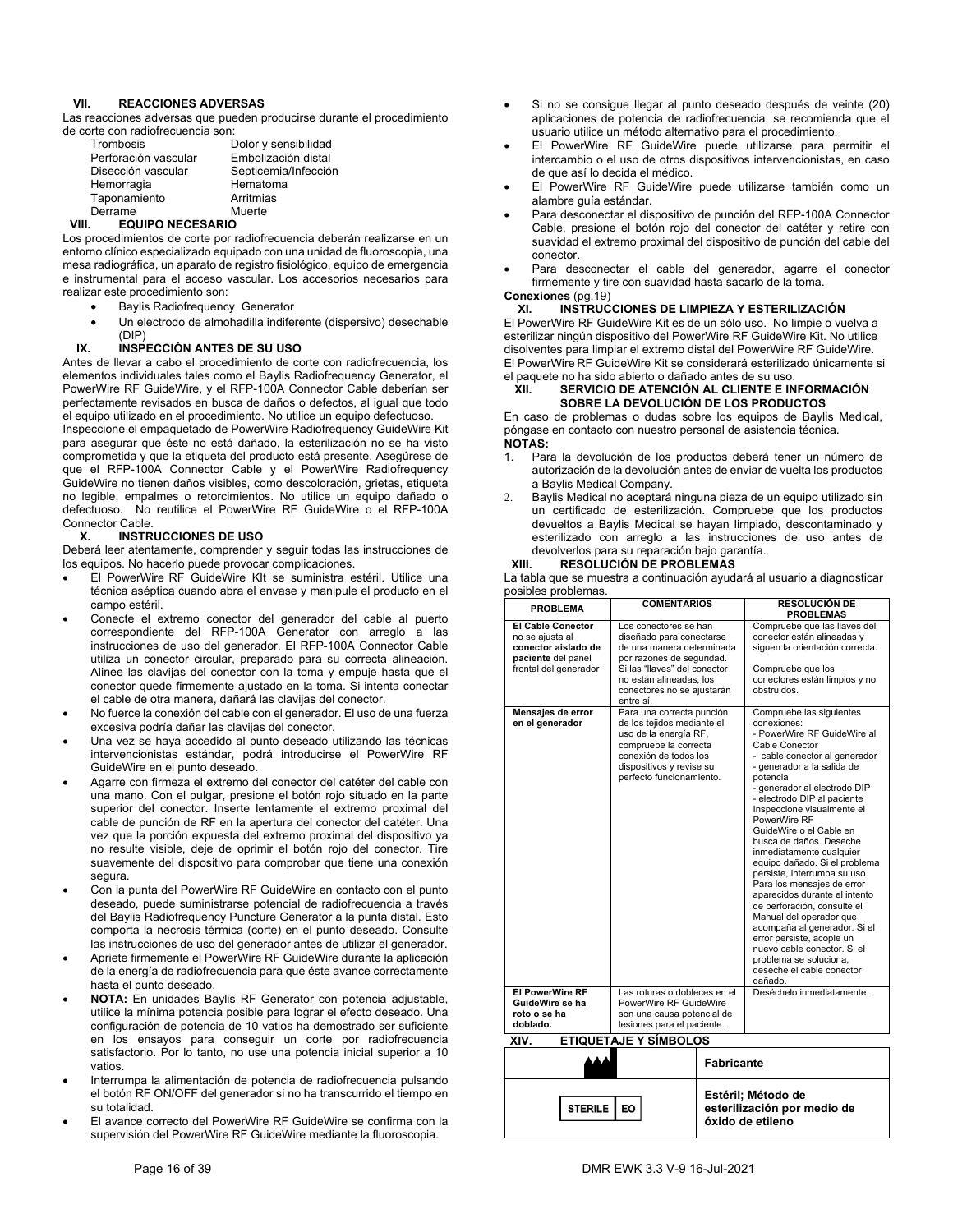|                  | Utilizar antes de                                                                                                                                                                                                                                                                     |
|------------------|---------------------------------------------------------------------------------------------------------------------------------------------------------------------------------------------------------------------------------------------------------------------------------------|
|                  | Advertencia                                                                                                                                                                                                                                                                           |
|                  | Siga las instrucciones de uso                                                                                                                                                                                                                                                         |
| <b>REP</b><br>EC | Representante autorizado en la<br><b>Comunidad Europea</b>                                                                                                                                                                                                                            |
| <b>REF</b>       | Número de catálogo                                                                                                                                                                                                                                                                    |
| <b>Rx ONLY</b>   | federales<br>Las<br>leyes<br>estadounidenses restringen la<br>venta de este aparato a médicos<br>o según indicación médica.                                                                                                                                                           |
|                  | Uso único                                                                                                                                                                                                                                                                             |
| LOT              | Número de lote                                                                                                                                                                                                                                                                        |
|                  | No usar si el paquete está<br>dañado                                                                                                                                                                                                                                                  |
|                  | Mantener alejado de la luz del<br>sol                                                                                                                                                                                                                                                 |
|                  | Únicamente para países<br>miembro de la UE:<br>Este símbolo indica que el<br>producto debe ser desechado<br>de un modo que cumpla las<br>normativas locales y nacionales.<br>Para preguntas relacionadas<br>con el reciclaje de este<br>dispositivo, contacte con su<br>distribuidor. |
|                  | No-pirogénico                                                                                                                                                                                                                                                                         |
|                  | Importador para la UE                                                                                                                                                                                                                                                                 |

**XV. GARANTÍA LIMITADA – Desechables y accesorios** 

Baylis Medical Company Inc. (BMC) garantiza sus productos desechables y accesorios contra defectos en materiales y mano de obra. BMC garantiza que los productos estériles permanecerán estériles durante el periodo de tiempo indicado en la etiqueta siempre y cuando el paquete original permanezca intacto. Bajo esta Garantía Limitada, si cualquier producto cubierto resulta defectuoso en materiales o mano de obra, BMC reemplazará o reparará, a su única y absoluta discreción, dicho producto, excepto cualquier costo cargado a BMC por transporte y costos de mano de obra relacionados con la inspección, retirada o reaprovisionamiento del producto. La duración de la garantía es: (i) para los productos Desechables, la vida útil del producto, y (ii) para los productos Accesorios, 90 días a partir de la fecha de envío.

Esta garantía limitada se aplica únicamente a productos originales entregados de fábrica que han sido utilizados para sus usos normales y previstos. La Garantía Limitada de BMC no será aplicable a productos de BMC que hayan sido reesterilizados, reparados, alterados o modificados de cualquier modo, y no será aplicable a productos de BMC que hayan sido almacenados inadecuadamente o limpiados, instalados, operados o mantenidos inadecuadamente, sin seguir las instrucciones de BMC.

### **DESCARGA DE RESPONSABILIDADES Y LIMITACIÓN DE RESPONSABILIDAD**

**LA ANTERIOR GARANTÍA LIMITADA ES LA ÚNICA GARANTÍA PROPORCIONADA POR EL VENDEDOR. EL VENDEDOR RENUNCIA A CUALQUIER OTRA GARANTÍA, SEAN EXPRESAS O IMPLÍCITAS, INCLUYENDO CUALQUIER GARANTÍA DE MERCANTIBILIDAD O ADECUACIÓN PARA UN USO O PROPÓSITO EN PARTICULAR.** 

**EL REMEDIO AQUÍ ESTABLECIDO SERÁ EL REMEDIO EXCLUSIVO DE CUALQUIER SOLICITUD DE GARANTÍA, Y**  **LOS DAÑOS ADICIONALES, INCLUYENDO DAÑOS CONSIGUIENTES O DAÑOS POR INTERRUPCIÓN DE ACTIVIDADES COMERCIALES O PÉRDIDA DE INGRESOS, GANANCIAS, MATERIALES, AHORROS PREVISTOS, DATOS, CONTRATOS, BUENA VOLUNTAD O SIMILAR (YA SEA DE NATURALEZA DIRECTA O INDIRECTA) O POR CUALQUIER OTRA FORMA DE DAÑOS INDIRECTOS DE CUALQUIER TIPO, NO ESTARÁN DISPONIBLES. LA RESPONSABILIDAD CUMULATIVA MÁXIMA DEL VENDEDOR SOBRE TODAS LAS DEMÁS DEMANDAS Y RESPONSABILIDADES, INCLUYENDO OBLIGACIONES BAJO CUALQUIER INDEMNIDAD, ESTÉ O NO ASEGURADA, NO EXCEDERÁ EL COSTO DE LOS PRODUCTOS QUE DEN PIE A LA DEMANDA O RESPONSABILIDAD. EL VENDEDOR**  RECHAZA TODA RESPONSABILIDAD RELATIVA **INFORMACIÓN O ASISTENCIA GRATUITA PROPORCIONADA POR, PERO NO REQUERIDA POR, EL VENDEDOR A CONTINUACIÓN. TODA ACCIÓN CONTRA EL VENDEDOR DEBERÁ PRESENTARSE EN EL TRANSCURSO DE DIECIOCHO (18) MESES DESPUÉS DE QUE SE ACUMULE LA CAUSA DE ACCIÓN. ESTAS DESCARGAS Y LIMITACIONES DE RESPONSABILIDAD SE APLICARÁN INDEPENDIENTEMENTE DE CUALQUIER OTRA DISPOSICIÓN CONTRARIA AL MISMO E INDEPENDIENTEMENTE DE LA FORMA DE ACCIÓN, YA SEA POR CONTRATO, AGRAVIO (INCLUYENDO NEGLIGENCIA Y RESPONSABILIDAD ESTRICTA) O DE CUALQUIER OTRO MODO, Y ADEMÁS SE EXTENDERÁ AL BENEFICIO DE LOS AGENTES DEL VENDEDOR, ASÍ COMO SUS DISTRIBUIDORES OFICIALES Y CUALQUIER OTRO REVENDEDOR AUTORIZADO COMO BENEFICIARIOS DE TERCERAS PARTES. CADA DISPOSICIÓN DEL PRESENTE DOCUMENTO QUE PROPORCIONA UNA LIMITACIÓN DE RESPONSABILIDAD, DESCARGO DE RESPONSABILIDAD DE GARANTÍA O CONDICIÓN O EXCLUSIÓN DE DAÑOS ES SEPARABLE E INDEPENDIENTE DE CUALQUIER OTRA DISPOSICIÓN Y DEBERÁ SER APLICADA COMO TAL. EN CUALQUIER DEMANDA O PLEITO POR DAÑOS CAUSADOS POR UN SUPUESTO INCUMPLIMIENTO DE INCUMPLIMIENTO NEGLIGENCIA, RESPONSABILIDAD DEL PRODUCTO O CUALQUIER OTRA TEORÍA LEGAL O EQUIPARABLE, EL COMPRADOR ESPECÍFICAMENTE CONVIENE EN QUE BMC NO SERÁ RESPONSABLE POR DAÑOS O POR PÉRDIDA DE INGRESOS, YA SEA DEL COMPRADOR O LOS CLIENTES DEL COMPRADOR. LA RESPONSABILIDAD DE BMS SE LIMITARÁ AL COSTO DE ADQUISICIÓN DEL COMPRADOR DE LOS ARTÍCULOS ESPECIFICADOS VENDIDOS POR BMC AL VENDEDOR QUE DIERON PIE A LA DEMANDA DE** 

Ningún agente, empleado o representante de Baylis Medical tiene la autoridad de vincular a la Compañía a cualquier otra garantía, afirmación o representación respecto al producto.

Esta garantía es válida únicamente para el comprador original de productos de Baylis Medical directamente de un agente autorizado de Baylis Medical. El comprador original no puede transferir la garantía.

Se considerará que el uso de cualquier producto de BMC implica la aceptación de los términos o condiciones del mismo.

Los periodos de garantía de los productos de Baylis Medical son los siguientes:

| Productos desechables | La vida útil del producto             |
|-----------------------|---------------------------------------|
| Productos accesorios  | 90 días a partir de la fecha de envío |

### **PowerWire Radiofrequency GuideWire Kit**

**Português**  Leia atentamente todas as instruções antes da utilização. Observe todas as contra-indicações, advertências precauções constantes destas instruções. A inobservância das mesmas pode resultar em complicações para o paciente.

**Atenção:** A lei federal norte-americana limita a venda deste dispositivo por um médico ou mediante a prescrição de um médico.

### **I. DESCRIÇÃO DO DISPOSITIVO**

**RESPONSABILIDAD.** 

O PowerWireRF GuideWire Kit inclui o PowerWire Radiofrequency GuideWire e o RFP-100A Connector Cable.

O PowerWire Radiofrequency GuideWire tem de ser utilizado com o Baylis Radiofrequency Puncture Generator(Generador RF Baylis) and Cabo Conector Baylis aprovado.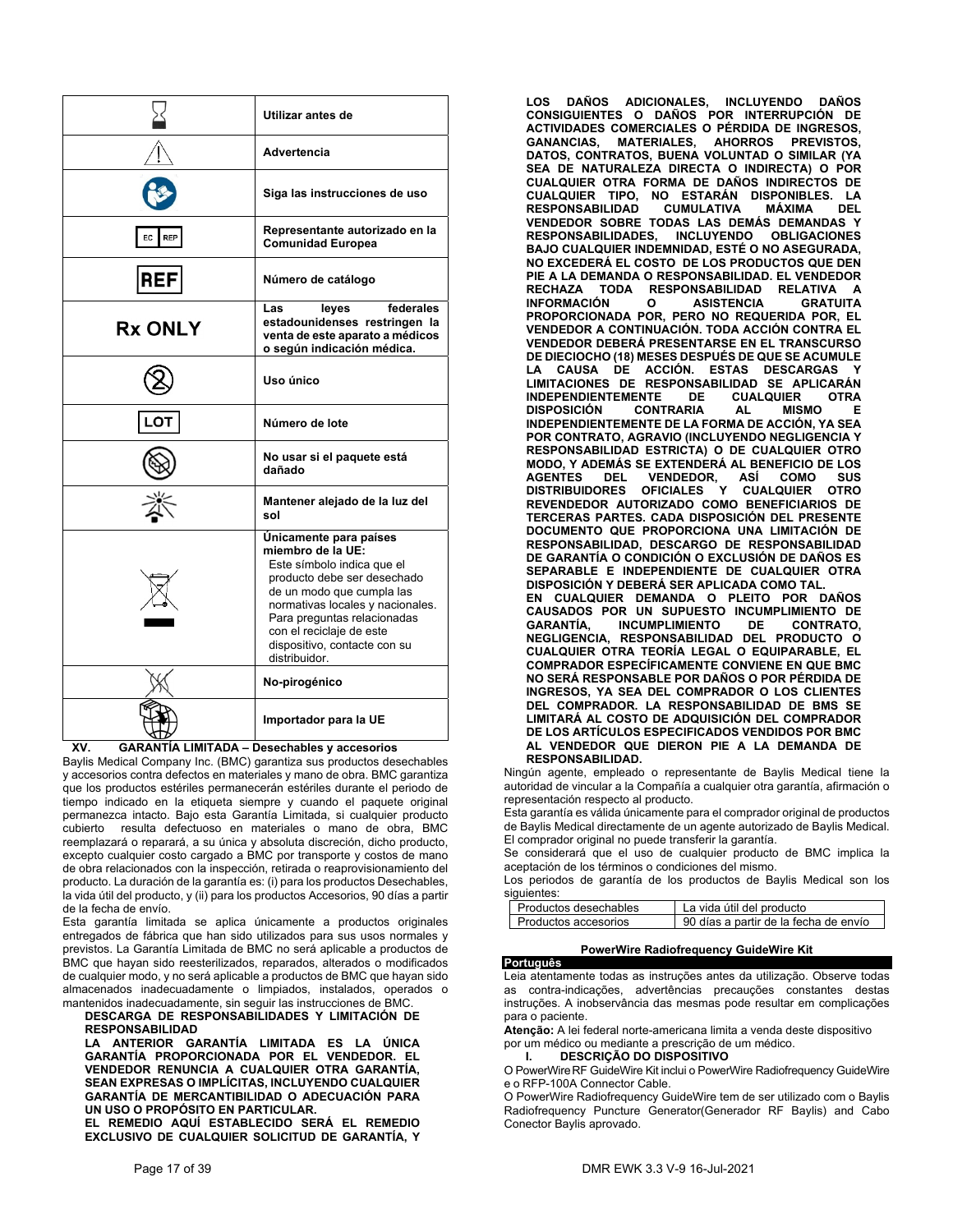O PowerWire Radiofrequency GuideWire fornece energia de radiofrequência (RF) de modo monopolar entre o respectivo eléctrodo distal e o eléctrodo de um emplastro neutro (dispersivo) descartável (DIP) disponível no mercado, que está em conformidade com as normas IEC 60601-2-2. O PowerWire RF GuideWire é ligado ao BMC Radiofrequency Puncture Generator através do Cabo Conector Baylis.

As dimensões dos diferentes modelos do PowerWire RF GuideWire estão descritas na etiqueta do produto. O isolamento no corpo do PowerWire RF GuideWire facilita o avanço suave até à localização visada, para além de oferecer isolamento eléctrico. A porção distal do PowerWire RF GuideWire é flexível e a ponta activa é arredondada para não traumatizar as paredes vasculares.

O RFP-100A Connector Cable conecta o Baylis RFP-100A Radiofrequency Puncture Generator(Generador RFP-100A) ao PowerWire RF GuideWire. Este Cabo permite que a potência de rádiofrequência (RF) seja enviada do generador ao PowerWire RF GuideWire.

A informação detalhada sobre o RFP-100A BMC Radiofrequency Puncture Generator está contida em manuais separados que acompanham o RFP-100A Generator (intitulado "RFP-100A Generator - Instruções de Utilização").

As dimensões para o PowerWire RF GuideWire e o RFP-100A Connector Cable podem ser encontradas no rótulo do equipamento e na secção VII "Especificações do Produto". O RFP-100A Connector Cable tem um conector de quatro pinos numa extremidade que faz com que o RFP-100A Generator e o conector na outra extremidade coicidam com o PowerWire RF GuideWire.

### **II. INDICAÇÕES DE UTILIZAÇÃO**

Na União Europeia, o PowerWire RF GuideWire é indicado para criar um canal em caso de doença vascular periférica totalmente oclusiva.

Nos EUA, o PowerWire RF GuideWire está certificado para criar um canal em vasos periféricos totalmente oclusos com 3 mm ou mais.

 A utilização prevista do RFP-100A Connector Cable é a de liguar o de RFP-100A BMC Radiofrequency Generator a um PowerWire RF GuideWire.

### **III. CONTRA-INDICAÇÕES**

O PowerWire RF GuideWire não é recomendado para utilização em quaisquer situações que não requeiram a criação de um canal em material biológico.

O RFP-100A Connector Cable incluído no PowerWire Kit não é recomendado para utilização com outro RF generator ou qualquer outro dispositivo.<br>**IV.** 

### **ADVERTÊNCIAS**

- Apenas médicos com conhecimentos aprofundados de procedimentos de angiografia e de intervenção percutânea devem utilizar este PowerWire RF GuideWire . Recomenda-se que os médicos avaliem por si próprios a formação pré-clínica, uma análise da literatura relevante e outras instruções apropriadas antes de tentar novos procedimentos de intervenção.
- O PowerWire RF GuideWire é fornecido ESTERILIZADO, através de um processo com óxido de etileno. Não utilize se a embalagem estiver danificada.
- O PowerWire RF GuideWire e o RFP-100A Connector Cable têm como objectivo ser utilizados apenas uma vez num paciente. Não tente limpar, re-esterilizar ou reutilizar o dispositivo. A reutilização pode causar lesões ao paciente e/ou transmissão de doenças infeccionsas de um paciente para outro.
- O PowerWire RF GuideWire tem de ser utilizado com o Cabo Conector Baylis. Quaisquer tentativas de utilizá-lo com outros cabos de ligação podem resultar em electrocussão do paciente e/ou do operador.
- O RFP-100A Connector Cable deve apenas ser utilizado com o RFP-100A Generator e o PowerWire RF GuideWire. Qualquer tentativa de utilização com outros RF Generators e dispositivos pode resultar em electrocussão do paciente e/ou do operador.
- Para as unidades Baylis RF Generator onde a potência é ajustável, não tente utilizar energia de radiofrequência com uma configuração de potência inicial maior do que 10 Watts. Em tentativas posteriores, a regulação de energia pode ser aumentada, se necessário.
- A ponta activa do PowerWire RF GuideWire é frágil. Tenha cuidado para não danificar a ponta ao manusear o PowerWire RF GuideWire. Se a ponta ficar danificada, descarte imediatamente o PowerWire RF GuideWire.
- Se a ponta activa do PowerWire RF GuideWire ficar dobrada em qualquer altura durante a sua utilização, descarte imediatamente o PowerWire RF GuideWire. Não tente endireitar a ponta activa.
- A equipe do Laboratório e os doentes podem estar sugeitos a exposição prolongada de Raios-X durante os procedimentos de perfuração por radiofrequência devido à utilização contínua de fluoroscopia. Esta exposição pode causar lesões por exposição aguda a radiações bem como risco aumentado de efeitos somáticos

e genéticos. Por isso devem ser tomadas as medidas adequadas para a minimização desta exposição.<br>
V. PRECAUCÕES

### **V. PRECAUÇÕES**

- Não tente utilizar o PowerWire RF GuideWire nem o equipamento auxiliar antes de ler cuidadosamente as instruções de utilização que acompanham o produto.
- Os procedimentos interventivos de radiofrequência devem ser realizados apenas por médicos devidamente formados na técnica, numa sala de operações devidamente equipada para procedimentos interventivos e/ou num laboratório de cateterização completamente equipado.
- A embalagem estéril deve ser inspeccionada antes da sua utilização para detectar qualquer alteração. Assegure-se de que a embalagem não está danificada. Não utilize o equipamento se a embalagem apresentar qualquer dano.
- Inspeccione visualmente o PowerWire RF GuideWire e o RFP-100A Connector Cable para garantir que não existem fissuras nem danos no material isolante. Não utilize se o equipamento estiver danificado.
- Não utilize o PowerWire RF GuideWire após a data de validade indicada na etiqueta.
- O PowerWire RF GuideWire foi concebido para ser utilizado apenas com os dispositivos que constam da lista na secção VII "Equipamento necessário". O RFP-100A Connector Cable destina-se a ser utilizado apenas com o PowerWire RF GuideWire.
- Leia e siga as instruções de utilização do fabricante do eléctrodo do emplastro neutro (dispersivo) descartável (DIP). Utilize sempre eléctrodos DIP que cumpram ou ultrapassem os requisitos das normas IEC 60601-2-2.
- A colocação do eléctrodo dispersivo na coxa pode estar associada a uma impedância mais elevada.
- De forma a prevenir o risco de ignição, certifique-se de que não existe qualquer material inflamável na sala durante a aplicação de energia de radiofrequência.
- Tome precauções para limitar os efeitos que a interferência electromagnética (IEM) produzida pelo gerador pode apresentar sobre a execução de outros equipamentos. Verifique a compatibilidade e a segurança de combinações de outros aparelhos eléctricos e de monitorização fisiológica a utilizar no paciente, para além do gerador.
- É necessário utilizar filtros adequados de forma a permitir uma monitorização contínua do electrocardiograma (ECG) de superfície durante aplicações de energia de radiofrequência.
- É necessário proceder a um manuseamento cuidadoso do PowerWire RF GuideWire de forma a evitar traumatismos vasculares. O avanço do PowerWire RF GuideWire deve ser realizado mediante orientação fluoroscópica. Se encontrar resistência, NÃO use de força excessiva para fazer avançar ou recuar o PowerWire RF GuideWire.
- Não tente fornecer energia de radiofrequência até confirmar que a ponta do PowerWire RF GuideWire está devidamente em contacto com o material biológico visado.
- Não dobre o PowerWire RF GuideWire ou o RFP-100A Connector Cable. Dobragem ou movimento excessivo do dispositivo poderá danificar a integridade do mesmo e causar lesões ao paciente. Deve manobrar-se o PowerWire RF GuideWire e o RFP-100A Connector Cable com o máximo cuidado durante a sua utilização.
- Recomenda-se que não ultrapasse vinte (20) aplicações de energia de radiofrequência por PowerWire RF GuideWire.
- O gerador é capaz de fornecer uma quantidade significativa de energia eléctrica. O manuseamento incorrecto do PowerWire RF GuideWire e/ou do eléctrodo DIP pode resultar em lesões para o paciente ou para o operador, nomeadamente durante a utilização do dispositivo.
- Durante o fornecimento de energia, não deve permitir que o paciente entre em contacto com superfícies metálicas com ligação à terra.
- Não active a RF enquanto a ponta estiver no cateter.
- Deve ter cuidado ao verificar a compatibilidade do PowerWire RF GuideWire aquando da utilização de cateteres.
- Nunca desligue O RFP-100A Connector Cable do RFP-100A Generator enquanto este estiver a descarregar energia de RF.
- Nunca desligue O RFP-100A Connector Cable do RFP-100A Generator puxando o cabo. O não cumprimento destas indicações para desconectar apropriadamente o Cabo podem danificar o cabo.
- Não torça o RFP-100A Connector Cable enquanto o introduz ou o retira do Conector de Isolante do Doente no generador. A torção do cabo pode danificar os pinos do conector.
- Uma aparente fraca produção de energia ou uma falha de funcionamento correcto do equipamento com regulações normais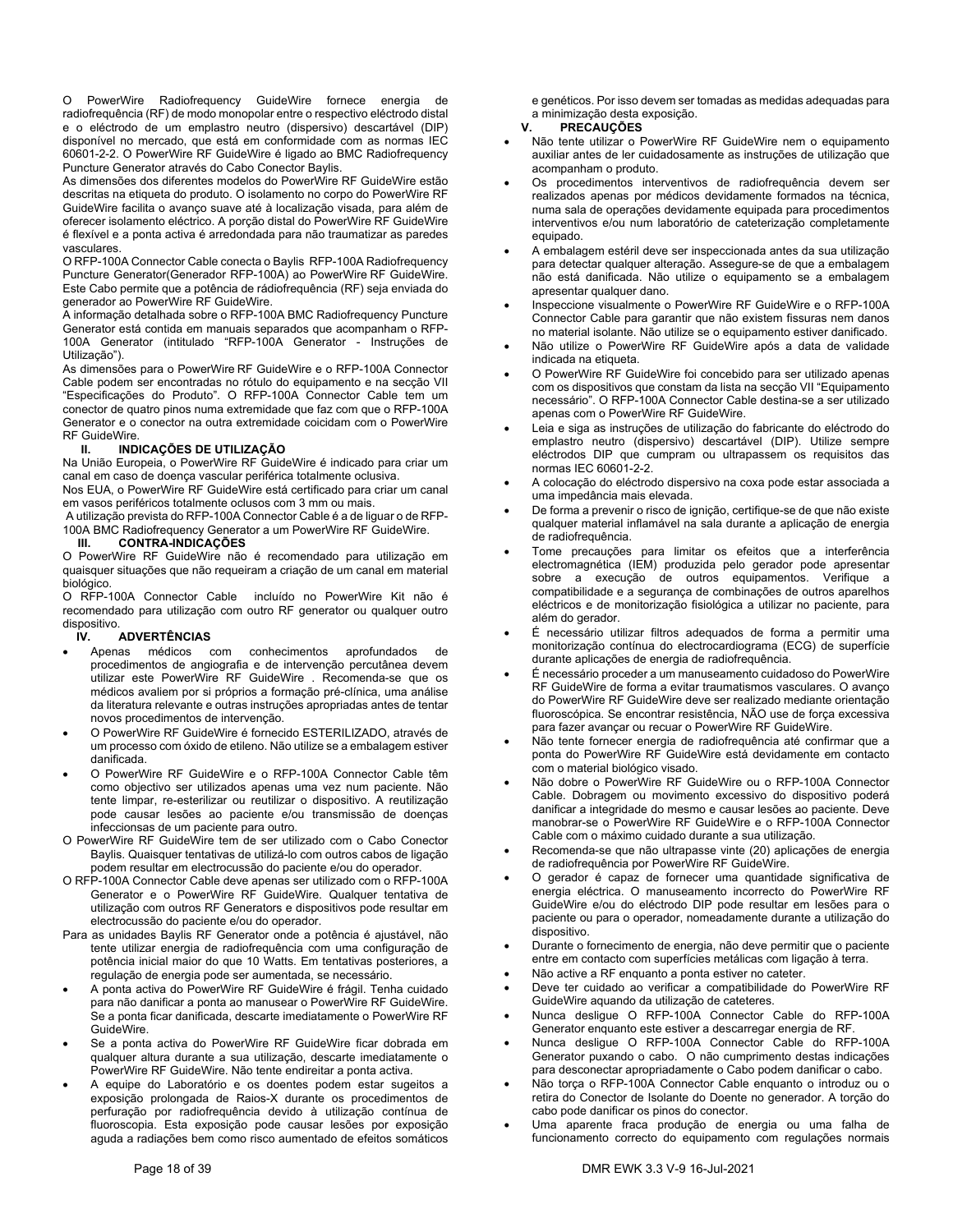pode indicar uma aplicação defeituosa do eléctrodo DIP, uma falha de condução de corrente eléctrica ou um contacto deficiente com o material biológico visado na ponta activa. Procure falhas óbvias do equipamento ou uma aplicação inadequada. Tente posicionar melhor a ponta activa do PowerWire RF GuideWire no material biológico visado. Apenas aumente a potência se persistir uma situação de fraca produção de energia.

 A Baylis Medical Company confia ao médico a tarefa de determinar, avaliar e comunicar a cada paciente individual todos os riscos previsíveis do procedimento de intervenção com radiofrequência.

| Produto                          | <b>PowerWire RF</b><br><b>GuideWire</b> | Produto                          | <b>RFP-100A</b><br><b>Connector</b><br>Cable |
|----------------------------------|-----------------------------------------|----------------------------------|----------------------------------------------|
| Comprimento<br><b>Utilizável</b> | 250cm                                   | Comprimento<br><b>Utilizável</b> | 10 pés (3m)                                  |
| <b>Diâmetro</b>                  | 0.035" / 0.89                           | Gerador                          | 4-pin                                        |
| <b>Exterior</b>                  | mm                                      | Conector                         |                                              |
| <b>Bandas</b>                    | Colocado a 1                            | <b>Dispositivo</b>               | Botão de                                     |
| <b>Marcadoras</b>                | cm de distância                         | Conector                         | Pressão                                      |

### **VI. ESPECIFICAÇÕES DO PRODUTO**

### **VII. EFEITOS ADVERSOS**

Os efeitos adversos que podem ocorrer ao realizar o procedimento de corte por radiofrequência incluem:

| Trombose            | Dor e sensibilidade |
|---------------------|---------------------|
| Perfuração vascular | Embolia distal      |
| Dissecção vascular  | Septicemia/Infecção |
| Hemorragia          | Hematoma            |
| Tamponamento        | Arritmias           |
| Derrame             | Morte               |
|                     |                     |

### **VIII. EQUIPAMENTO NECESSÁRIO**

Os procedimentos de corte por radiofrequência devem ser efectuados num ambiente clínico especializado, equipado com uma unidade de fluoroscopia, uma mesa radiográfica, um aparelho de registo fisiológico, equipamento de emergência e instrumentação para obter acesso vascular. Os materiais auxiliares necessários para efectuar este procedimento incluem:

- Baylis Radiofrequency Generator
- Um eléctrodo de emplastro neutro (dispersivo) descartável (DIP)<br>IX. INSPECÇÃO ANTES DA UTILIZAÇÃO

### **IX. INSPECÇÃO ANTES DA UTILIZAÇÃO**

Antes de efectuar o procedimento de corte por radiofrequência, os componentes individuais, incluindo o Baylis Radiofrequency Generator, o PowerWire RF GuideWire e o RFP-100A Connector Cable, devem ser cuidadosamente examinados para detectar eventuais danos ou defeitos, assim como todos os equipamentos utilizados no procedimento.

Verifique a embalagem do PowerWire Radiofrequency GuideWire Kit para se certificar que esta não foi danificada, que a esterilidade não foi comprometida e que a etiqueta do produto está presente. Certifique-se que o RFP-100A Connector Cable e o PowerWire Radiofrequency GuideWire não têm danos visíveis como por exemplo descoloração, rachas, etiquetas gastas, uniões ou dobras. Não utilize equipamento com defeito ou danificado.

Não reutilize o PowerWire RF GuideWire ou o RFP-100A Connector Cable. **X. INSTRUÇÕES DE UTILIZAÇÃO** 

Todas as instruções relativas ao equipamento necessário devem ser cuidadosamente lidas, compreendidas e observadas. A inobservância das mesmas pode resultar em complicações.

- O PowerWire RF GuideWire Kit é fornecido esterilizado. Utilize uma técnica asséptica ao abrir a embalagem e ao manusear o produto no campo estéril.
- Ligue o terminal do cabo para conectar à saída adequada do RFP-100A Generator como está especificado nas Instruções de Utilização do RFP-100A Generator. O RFP-100A Connector Cable utiliza uma conexão circular, desenhada para alinhamento apropriado. Suavemente alinhe os pinos do conector com a entrada e empurre-o até estar firmemente fixo na entrada. Qualquer tentativa de conectar o cabo de outra forma poderá causar danos aos pinos do conector.
- Não utilize força excessive ao conectar o cabo ao Gerador. O uso de força excessiva pode causar danos aos pinos do conector.
- Após obter acesso ao local visado utilizando técnicas de intervenção normalizadas, o PowerWire RF GuideWire pode ser introduzido até ao local visado.
- Segure com firmeza a extremidade do cabo do conector do cateter numa mão. Utilizando o polegar prima o botão vermelho na parte de cima do conector. Insira, vagarosamente, a extremidade mais próxima do cabo de perfuração de RF na abertura do conector do cateter. Uma vez que a porção exposta da extremidade próxima do dispositivo já

não estiver visível, liberte o botão vermelho do conector. Prima cuidadosamente o dispositivo para assegurar que tem uma ligação segura.

- Quando a ponta do PowerWire RF GuideWire estiver devidamente em contacto com o local visado, a energia de radiofrequência pode ser fornecida através do Baylis Radiofrequency Generator à ponta distal. Isto resulta em necrose térmica (corte) do local visado. Consulte as instruções de utilização do gerador antes de utilizar o gerador.
- Aplique uma pressão firme no PowerWire RF GuideWire durante a aplicação de energia de radiofrequência para avançá-lo com êxito até ao local visado.
- **OBSERVAÇÃO**: Nas unidades Baylis RF Generator com potência ajustável, utilize a configuração de potência mais baixa para atingir o efeito desejado. Uma regulação de potência de 10 Watts foi determinada de forma experimental como sendo suficiente para um corte bem sucedido por radiofrequência. Portanto, não utilize uma configuração de potência superior a 10 Watts.
- O fornecimento de energia de radiofrequência pode ser interrompido ao premir o botão RF ON/OFF (ligar/desligar radiofrequência) do gerador, caso ainda não tenha decorrido o tempo regulado no temporizador.
- O avanço com êxito do PowerWire RF GuideWire pode ser confirmado através da monitorização do PowerWire RF GuideWire mediante fluoroscopia.
- Se o avanço até ao local visado não for bem sucedido após vinte (20) aplicações de energia de radiofrequência, aconselha-se que o utilizador utilize um método alternativo para o procedimento.
- O PowerWire RF GuideWire pode ser utilizado para auxiliar na troca ou aplicação de outros dispositivos intervencionais, ao critério do médico.
- O PowerWire RF GuideWire também pode ser utilizado como um fioguia normal.
- Para desligar o dispositivo de perfuração do RFP-100A Connector Cable, prima o botão vermelho no conector do cateter e remova, cuidadosamente, a extremidade próxima do dispositivo de perfuração do cabo do conector.
- Para desligar o cabo do gerador, segura o conector com firmeza e puxe-o, cuidadosamente, para fora da ficha.

### **Conecções** (pg. 19)

**XI. INSTRUÇÕES DE LIMPEZA E ESTERILIZAÇÃO**  O PowerWire RF GuideWire Kit foi concebido apenas para uma única utilização. Não limpe ou re-esterilize qualquer dispositivo no PowerWire RF GuideWire Kit. Não utilize solventes para limpar a ponta distal do PowerWire RF GuideWire.

O PowerWire RF GuideWire Kit pode ser considerado esterilizado apenas se a embalagem não estiver aberta ou danificada após a utilização.

### **XII. SERVIÇO DE APOIO AO CLIENTE E INFORMAÇÕES PARA DEVOLUÇÃO DE PRODUTOS**

Se tiver quaisquer problemas ou dúvidas sobre o equipamento da Baylis Medical, contacte os nossos técnicos de assistência técnica.

### **OBSERVAÇÕES:**

- 1. Para poder devolver produtos, tem de estar na posse de um número de autorização de devolução antes de enviar os produtos para a Baylis Medical Company.
- 2. A Baylis Medical não aceitará qualquer peça de equipamento usado sem um certificado de esterilização. Certifique-se de que o produto a devolver à Baylis Medical foi limpo, descontaminado e esterilizado conforme indicado nas instruções de utilização antes de o devolver para assistência ao abrigo da garantia.<br> **XIII.** RESOLUCÃO DE PROBLEMAS

### **XIII. RESOLUÇÃO DE PROBLEMAS**

O quadro seguinte é fornecido para ajudar o utilizador a diagnosticar eventuais problemas.

| <b>PROBLEMA</b>                                                                                                        | <b>COMENTÁRIOS</b>                                                                                                                                                                                     | <b>RESOLUCÃO DE</b><br><b>PROBLEMAS</b>                                                                                                        |
|------------------------------------------------------------------------------------------------------------------------|--------------------------------------------------------------------------------------------------------------------------------------------------------------------------------------------------------|------------------------------------------------------------------------------------------------------------------------------------------------|
| O Cabo Conector<br>Bavlis não se<br>adapta ao<br><b>Conector Isolante</b><br>do Doente no painel<br>frontal do gerador | Os conectores são<br>destinados a ligarem-se de<br>um modo específico por<br>razões de segurança. Se<br>as ligações "chave" dos<br>conectores não estiverem<br>alinhadas, os conectores<br>não adaptam | Certifique-se que os<br>conectores estão alinhados da<br>forma adequada.<br>Certifique-se que os<br>conectores estão limpos e<br>desobstruídos |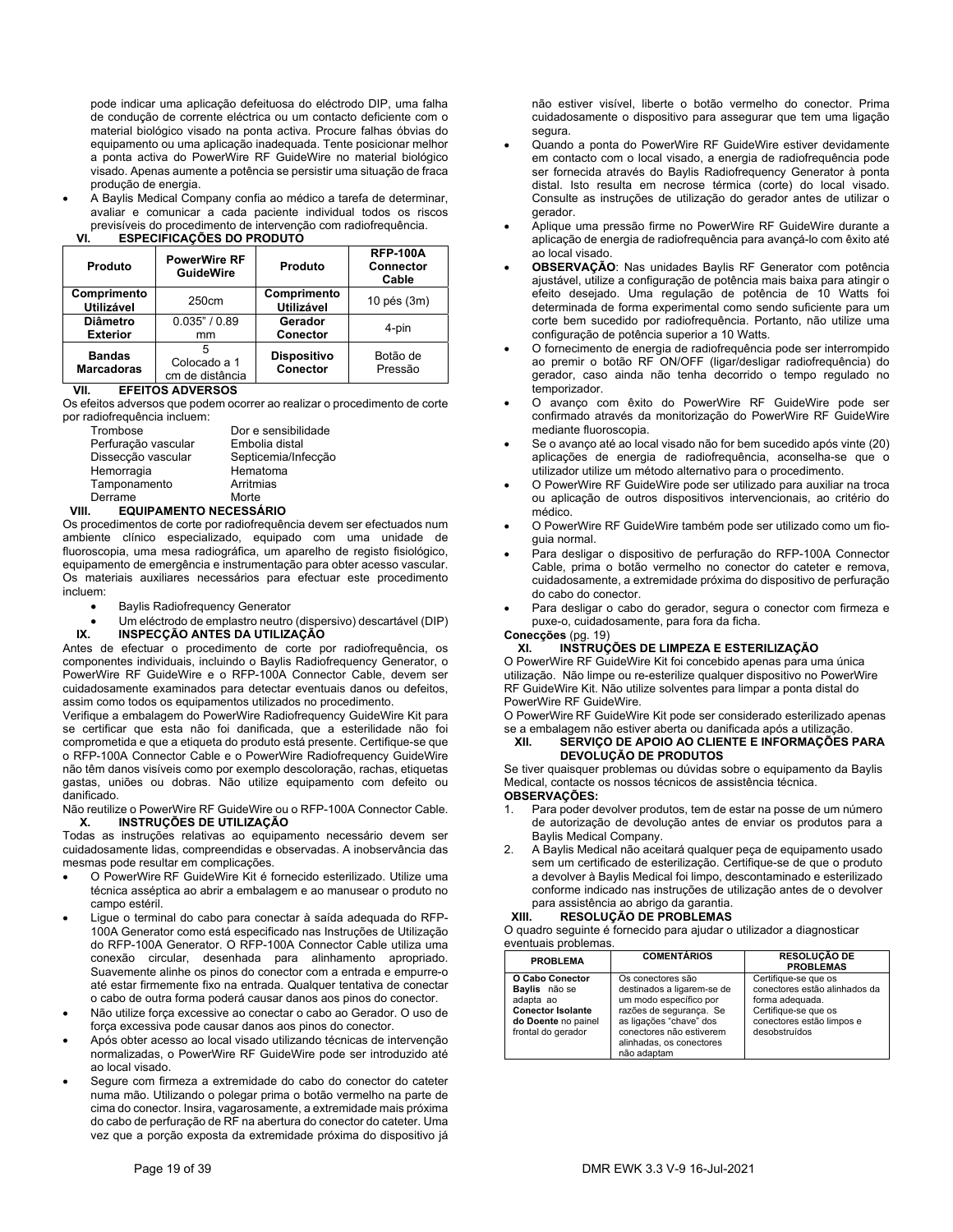| Mensagens de erro<br>do gerador                       | Para realizar uma punção<br>com êxito de material<br>biológico através de energia<br>RF, todos os dispositivos<br>têm de estar devidamente<br>ligados e em bom estado de<br>funcionamento. |                                                                                                                                                                                                                                                                              | Certifique-se de que todas as<br>ligações foram efectuadas:<br>- PowerWire RF GuideWire ao<br>Cabo Conector<br>- Cabo Conector ao gerador<br>- Gerador à tomada de<br>alimentação<br>- Baylis Generator ao<br>eléctrodo DIP<br>- Eléctrodo DIP ao paciente<br>Inspeccione visualmente o<br>PowerWire RF GuideWire ou<br>o cabo para detectar<br>eventuais danos. Descarte<br>imediatamente qualquer<br>equipamento danificado. Se o<br>problema persistir, interrompa<br>a utilização.<br>Se encontrar mensagens de<br>erro durante o procedimento,<br>ver o manual de instruções<br>que acompanha o Gerador.<br>Se os erros persistirem, Ligue<br>um novo cabo conector. Se o<br>problema ficar resolvido então<br>inutilize o cabo danificado. |
|-------------------------------------------------------|--------------------------------------------------------------------------------------------------------------------------------------------------------------------------------------------|------------------------------------------------------------------------------------------------------------------------------------------------------------------------------------------------------------------------------------------------------------------------------|--------------------------------------------------------------------------------------------------------------------------------------------------------------------------------------------------------------------------------------------------------------------------------------------------------------------------------------------------------------------------------------------------------------------------------------------------------------------------------------------------------------------------------------------------------------------------------------------------------------------------------------------------------------------------------------------------------------------------------------------------|
| O PowerWire RF<br>GuideWire parte ou<br>fica torcido. | Quebras e dobras do<br>PowerWire RF GuideWire<br>são potenciais causas de                                                                                                                  |                                                                                                                                                                                                                                                                              | Descarte imediatamente.                                                                                                                                                                                                                                                                                                                                                                                                                                                                                                                                                                                                                                                                                                                          |
|                                                       | lesões do paciente.                                                                                                                                                                        |                                                                                                                                                                                                                                                                              |                                                                                                                                                                                                                                                                                                                                                                                                                                                                                                                                                                                                                                                                                                                                                  |
| XIV.                                                  | <b>ETIQUETAR E SÍMBOLOS</b>                                                                                                                                                                |                                                                                                                                                                                                                                                                              |                                                                                                                                                                                                                                                                                                                                                                                                                                                                                                                                                                                                                                                                                                                                                  |
|                                                       |                                                                                                                                                                                            | <b>Fabricante</b>                                                                                                                                                                                                                                                            |                                                                                                                                                                                                                                                                                                                                                                                                                                                                                                                                                                                                                                                                                                                                                  |
| STERILE                                               | EO                                                                                                                                                                                         |                                                                                                                                                                                                                                                                              | Esterilização com óxido de etileno                                                                                                                                                                                                                                                                                                                                                                                                                                                                                                                                                                                                                                                                                                               |
|                                                       |                                                                                                                                                                                            | Data de expiração                                                                                                                                                                                                                                                            |                                                                                                                                                                                                                                                                                                                                                                                                                                                                                                                                                                                                                                                                                                                                                  |
|                                                       |                                                                                                                                                                                            | Precauçoes                                                                                                                                                                                                                                                                   |                                                                                                                                                                                                                                                                                                                                                                                                                                                                                                                                                                                                                                                                                                                                                  |
|                                                       |                                                                                                                                                                                            | Seguir as Instruções de Utilização.                                                                                                                                                                                                                                          |                                                                                                                                                                                                                                                                                                                                                                                                                                                                                                                                                                                                                                                                                                                                                  |
| REP<br>EC                                             |                                                                                                                                                                                            | Representante<br>autorizado en la UE                                                                                                                                                                                                                                         |                                                                                                                                                                                                                                                                                                                                                                                                                                                                                                                                                                                                                                                                                                                                                  |
| RE                                                    |                                                                                                                                                                                            | Número do modelo                                                                                                                                                                                                                                                             |                                                                                                                                                                                                                                                                                                                                                                                                                                                                                                                                                                                                                                                                                                                                                  |
| <b>Rx ONLY</b>                                        |                                                                                                                                                                                            | Atenção: A lei federal norte-americana<br>limita a venda deste dispositivo por um<br>médico ou mediante a prescrição de<br>um médico.                                                                                                                                        |                                                                                                                                                                                                                                                                                                                                                                                                                                                                                                                                                                                                                                                                                                                                                  |
|                                                       |                                                                                                                                                                                            | Uso único                                                                                                                                                                                                                                                                    |                                                                                                                                                                                                                                                                                                                                                                                                                                                                                                                                                                                                                                                                                                                                                  |
|                                                       |                                                                                                                                                                                            | Número de lote                                                                                                                                                                                                                                                               |                                                                                                                                                                                                                                                                                                                                                                                                                                                                                                                                                                                                                                                                                                                                                  |
|                                                       |                                                                                                                                                                                            | Não use se a embalagem tiver sido<br>danificada.                                                                                                                                                                                                                             |                                                                                                                                                                                                                                                                                                                                                                                                                                                                                                                                                                                                                                                                                                                                                  |
|                                                       |                                                                                                                                                                                            | Mantenha longe da luz do sol.                                                                                                                                                                                                                                                |                                                                                                                                                                                                                                                                                                                                                                                                                                                                                                                                                                                                                                                                                                                                                  |
|                                                       |                                                                                                                                                                                            | Somente para os países membros<br>da UE:<br>O uso deste símbolo indica que o<br>produto deve ser eliminado de acordo<br>com os regulamentos locais e<br>nacionais. Caso tenha dúvidas sobre<br>como reciclar este produto, por favor,<br>comunique-se com o seu distribuidor |                                                                                                                                                                                                                                                                                                                                                                                                                                                                                                                                                                                                                                                                                                                                                  |
|                                                       |                                                                                                                                                                                            | Apirogénico                                                                                                                                                                                                                                                                  |                                                                                                                                                                                                                                                                                                                                                                                                                                                                                                                                                                                                                                                                                                                                                  |
|                                                       |                                                                                                                                                                                            | Importador da UE                                                                                                                                                                                                                                                             |                                                                                                                                                                                                                                                                                                                                                                                                                                                                                                                                                                                                                                                                                                                                                  |

### **XV. GARANTIA LIMITADA - Descartáveis e Acessórios**

A Baylis Medical Company Inc. (BMC) garante a Eliminação e produtos Acessórios contra defeitos em materiais e mão-de-obra. A BMC garante que os produtos estéreis irão assim permanecer durante o período de tempo exibido na etiqueta desde que a embalagem original permaneça intacta. Sob esta Garantia Limitada, se ficar provado que qualquer produto tem defeito em materiais ou mão-de-obra, a BMC irá substituir ou reparar, sob sua absoluta e total responsabilidade, qualquer produto, a menos que quaisquer custos para a BMC para o transporte e custos de trabalho acidentais para inspecção, remoção e repovoamento do produto. A duração da garantia é: (i) para produtos Descartáveis, a vida útil do produto, e (ii) para produtos Acessórios, 90 dias a partir da data de entrega.

Esta garantia limitada aplica-se apenas a produtos de fábrica originais que tenham sido utilizados para as suas funções normais. A Garantia Limitada BMC não deverá aplicar-se a produtos BMC que tenham sido reesterilizados, reparados, alterados ou modificados sob qualquer forma e não deverão aplicar-se a produtos BMC que tenham sido inadequadamente armazenados ou limpos, instalados, operados ou mantidos contrariamente às instruções da BMC.

### **DECLARAÇÃO E LIMITAÇÃO DE RESPONSABILIDADE**

**A GARANTIA LIMITADA ACIMA É A ÚNICA GARANTIA FORNECIDA PELO VENDEDOR. O VENDEDOR DECLARA QUE TODAS AS OUTRAS GARANTIAS, QUER EXPRESSAS OU IMPLICÍTAS, INCLUINDO QUALQUER GARANTIA DE COMPRA OU ADEQUAÇÃO PARA UTILIZAÇÃO OU PROPÓSITO.** 

**O REMÉDIO AQUI INDICADO DEVERÁ SER EXCLUSIVO PARA QUALQUER PEDIDO DE GARANTIA E PARA DANOS ADICIONAIS, INCLUINDO DANOS CONSEQUENCIAIS OU DANOS RELATIVOS À INTERRUPÇÃO DE NEGÓCIO OU PERDA DE LUCRO, OBTENÇÃO, MATERIAIS, GANHOS ANTECIPADAOS, DADOS, CONTRATO, BOA VONTADE OU OUTROS (QUER DE NATUREZA DIRECTA OU INDIRECTA) OU DEVIDO A QUALQUER OUTRA FORMA ACIDENTAL OU DANOS INDIRECTOS DE QUALQUER TIPO, NÃO DEVERÃO ESTAR DISPONÍVEIS. A RESPONSABILIDADE MÁXIMA DO VENDEDOR RELATIVA A TODAS AS OUTRAS QUEIXAS E RESPONSABILIDADES, INCLUINDO AS OBRIGAÇÕES RELATIVAS A QUALQUER INDEMNIZAÇÃO, ASSEGURADAS OU NÃO, NÃO IRÃO EXCEDER O CUSTO DO(S) PRODUTO(S) DANDO AZO À QUEIXA OU À RESPONSABILIDADE. O VENDEDOR REJEITA TODA E QUALQUER RESPONSABILIDADE RELATIVA A INFORMAÇÕES FORNECIDA A, MAS NÃO NECESSÁRIA PELO VENDEDOR AQUI REFERIDO. QUALQUER ACÇÃO CONTRA O VENDEDOR DEVERÁ SER REALIZADA DENTRO DOS DEZOITO (18) MESES SEGUINTES À ACÇÃO DE MAIS-ÉSTAS QUEIXAS E LIMÍTAÇÕES DE<br>ABILIDADE IRÃO APLICAR-SE RESPONSABILIDADE INDEPENDENTEMENTE DE QUALQUER OUTRA PROVISÃO CONTRÁRIA E INDEPENDENTEMENTE DA FORMA DA ACÇÃO, QUER EM CONTRATO, DIREITO (INCLUINDO NEGLIGÊNCIA E RESPONSABILIDADE ESTRITA) OU, CASO CONTRÁRIO, IRÁ ALARGAR O BENEFÍCIO DOS VENDEDORES, DISTRIBUIDORES INDICADOS E OUTROS REVENDORES AUTORIZADOS COMO BENEFICIÁRIOS DE TERCEIROS. CADA PROVISÃO QUE AQUI ESTEJA REFERIDA PARA UMA LIMITAÇÃO DE RESPONSABILIDADE, REJEIÇÃO DE GARANTIA OU CONDIÇÃO, EXCLUSÃO OU DANO FOR RESTRINGIDO E INDEPENDENTE DE QUALQUER OUTRA PROVISAO A SER REFORÇADO COMO TAL. EM QUALQUER QUEIXA OU PROCESSO RELATIVAMENTE A DANOS ADVINDOS DE QUALQUER QUEBRA DE GARANTIA, QUEBRA DE CONTRATO, NEGLIGÊNCIA, RESPONSABILIDADE DO PRODUTO OU QULQUER OUTRA TEORIA EQUITATIVA OU LEGAL, O COMPRADOR ACORDA, ESPECIFICAMENTE, QUE A BMC NÃO DEVERÁ** 

**SER RESPONSÁVEL POR DANOS OU POR PERDA DE LUCROS, QUER DO COMPRADOR OU DOS CLIENTES DO COMPRADOR. A RESPONSABILIDADE DA BMC DEVERÁ LIMITAR-SE AO CUSTO DE COMPRA AO COMPRADOR DOS BENS ESPECIFICADOS VENDIDOS PELA BMC AO COMPRADOR QUE PODERÃO DAR AZO A PEDIDO DE RESPONSABILIDADE.**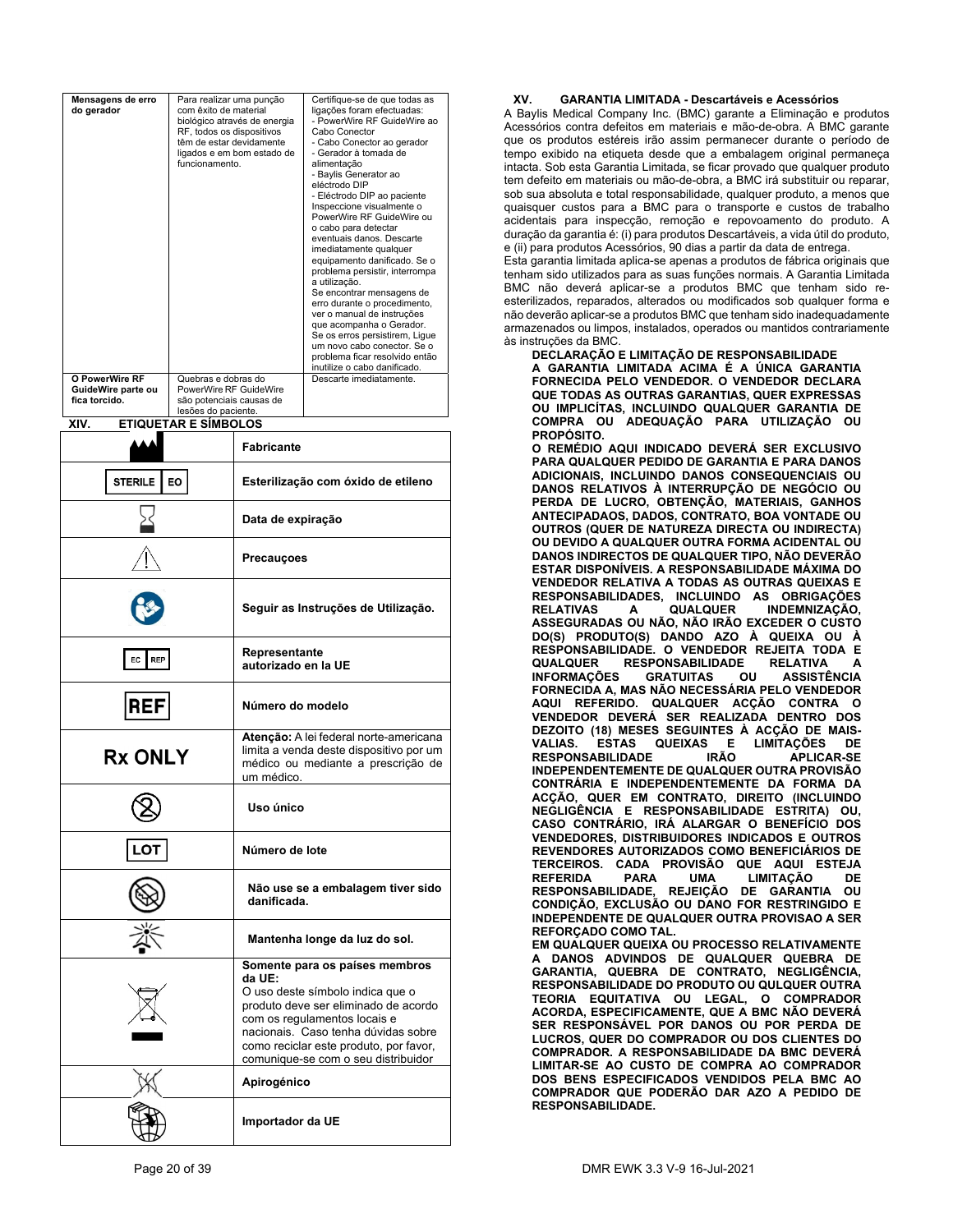Nenhum agente, funcionário ou representante da Baylis Medical tem a autoridade de ligar a Empresa a qualquer outra garantia, afirmação ou representação relativa ao produto.

Esta garantia é válida apenas para a compra de produtos originais Baylis Medical directamente a partir de um agente autorizado Baylis Medical. O comprador original não poderá transferir a garantia.

A utilização de qualquer produto BMC deverá assumir a aceitação dos termos e condições aqui definidos.

Os períodos de garantia para produtos Baylis Medical são os seguintes:

| Produtos Descartáveis | A vida de armazenamento do produto |
|-----------------------|------------------------------------|
|                       |                                    |

| Produtos Acessórios | 90 dias a partir da data da entrega |
|---------------------|-------------------------------------|
|                     |                                     |

### **Dutch**

Neem alle instructies voorafgaand aan gebruik aandachtig door. Neem alle contra-indicaties, waarschuwingen en voorzorgsmaatregelen in deze instructies in acht. Als u dit niet doet, kan dit tot complicaties bij de patiënt leiden.

**Let op:** volgens de federale wetgeving van de VS mag dit instrument uitsluitend door of namens een arts worden verkocht.

### **I. BESCHRIJVING VAN HET HULPMIDDEL**

De PowerWire RF-voerdraadset bestaat uit de PowerWire RF-voerdraad en de RFP-100A aansluitkabel.

De PowerWire RF-voerdraad moet gebruikt worden met de juiste Baylis RFpunctiegenerator (Baylis RF-generator) en Baylis-aansluitkabel.

De PowerWire RF-voerdraad levert radiofrequente (RF) energie in een monopolaire modus tussen de distale elektrode en een commercieel verkrijgbare externe Disposable Indifferent (neutrale) Patch (DIP) elektrode, die voldoet aan de norm IEC 60601-2-2. De PowerWire RF-voerdraad wordt aangesloten op de Baylis RF-punctiegenerator via de Baylisaansluitkabel.

Afmetingen voor verschillende modellen van de PowerWire RF-voerdraad worden op het productlabel beschreven. De isolatie op de PowerWire RFvoerdraad zorgt ervoor dat deze op een soepele manier in de doellocatie kan worden ingebracht en biedt tevens elektrische isolatie. Het distale gedeelte van de PowerWire RF-voerdraad is flexibel en de actieve tip is rond, zodat deze atraumatisch is voor wanden van bloedvaten.

De RFP-100A aansluitkabel verbindt de RFP-100A BMC RFpunctiegenerator (RFP-100A generator) met de PowerWire RF-voerdraad. Deze kabel zorgt ervoor dat radiofrequente (RF) energie van de generator naar een PowerWire RF-voerdraad wordt geleverd.

Uitgebreide informatie over de RFP-100A generator vindt u in een afzonderlijke handleiding die met de generator wordt meegeleverd (gebruiksaanwijzing voor de RFP-100A generator).

De afmetingen voor de PowerWire RF-voerdraad en de RFP-100A aansluitkabel kunt u vinden op het label van het apparaat en in sectie VI "Productspecificaties". De RFP-100A aansluitkabel heeft een aansluiting met vier pinnen aan het ene uiteinde die in de RFP-100A generator past en een aansluiting aan het andere uiteinde, die in een PowerWire RFvoerdraad past.

### **II. GEBRUIKERSINDICATIES**

De PowerWire RF-voerdraad is bedoeld om een kanaal te maken in volledig afsluitende perifere vasculaire aandoeningen om de kans op het behoud van ledematen te vergroten.

De PowerWire RF-voerdraad is in de VS goedgekeurd voor het maken van een kanaal in volledig afsluitende perifere bloedvaten van 3 mm of groter. Het beoogde gebruik van de RFP-100A aansluitkabel is om de RFP-100A BMC RF-punctiegenerator aan te sluiten op een PowerWire RF-voerdraad. **III. CONTRA-INDICATIES** 

De PowerWire RF-voerdraad wordt niet aanbevolen voor gebruik onder omstandigheden waarbij er geen kanaal op een biologische manier gemaakt hoeft te worden.

De RFP-100A aansluitkabel in de stroomdraadset wordt niet aanbevolen voor gebruik met andere RF-generatoren of andere hulpmiddelen.<br>IV **WAARSCHUWINGEN** 

### **IV. WAARSCHUWINGEN**

- Alleen artsen met uitgebreide kennis van angiografische en percutane interventionele technieken mogen de PowerWire RFvoerdraad gebruiken. Het wordt aanbevolen dat artsen preklinische trainingen volgen, belangrijke literatuur doornemen en overig gepast onderwijs volgen voordat ze nieuwe interventionele procedures uitvoeren.
- De PowerWire RF-voerdraad wordt gesteriliseerd met ethyleenoxide en STERIEL geleverd. Niet gebruiken als de verpakking is beschadigd.
- De PowerWire RF-voerdraad en de RFP-100A aansluitkabel zijn uitsluitend bedoeld voor eenmalig gebruik. Probeer beide instrumenten niet te reinigen, opnieuw te steriliseren of opnieuw te gebruiken. Opnieuw gebruiken kan letsel bij de patiënt

veroorzaken en/of er kunnen besmettelijke ziektes van patiënt naar patiënt worden overgebracht.

- De PowerWire RF-voerdraad moet gebruikt worden met de Baylis-aansluitkabel. Pogingen om de voerdraad te gebruiken met andere aansluitkabels kunnen resulteren in elektrocutie van de patiënt en/of operator.
- De RFP-100A aansluitkabel mag alleen gebruikt worden met de RFP-100A generator en de PowerWire RF-voerdraad. Pogingen om de aansluitkabel met andere RF-generatoren en apparaten te gebruiken kunnen resulteren in elektrocutie van de patiënt en/of operator.
- Probeer voor Baylis RF-generatoren met aanpasbaar vermogen geen RF-energie te leveren met een eerste vermogensinstelling van meer dan 10 Watt. Hierna mag het vermogen, indien nodig, verhoogd worden.
- De actieve tip op de PowerWire RF-voerdraad is kwetsbaar. Zorg ervoor dat u de tip niet beschadigt tijdens gebruik van de PowerWire RF-voerdraad. Als de tip beschadigd raakt, gooit u de PowerWire RF-voerdraad onmiddellijk weg.
- Als de actieve tip van de PowerWire RF-voerdraad tijdens gebruik wordt gebogen, gooit u de PowerWire RF-voerdraad onmiddellijk weg. Probeer de actieve tip niet terug te buigen.
- Laboratoriummedewerkers en patiënten kunnen worden blootgesteld aan röntgenstraling tijdens RF-procedures als gevolg van het voortdurende gebruik van fluoroscopische beeldvorming. Deze blootstelling kan resulteren in acuut stralingsletsel en een verhoogd risico op somatische en genetische effecten. Derhalve moeten er adequate maatregelen worden genomen om deze blootstelling te minimaliseren.

### **V. VOORZORGSMAATREGELEN**

- Probeer de PowerWire RF-voerdraadset of randapparatuur niet te gebruiken voordat u de bijgesloten gebruiksaanwijzing aandachtig heeft doorgenomen.
- Interventionele RF-procedures mogen uitsluiten door artsen worden uitgevoerd die goed getraind zijn in de techniek in een operatiekamer die volledig is uitgerust voor interventionele procedures en/of in een volledig uitgerust laboratorium voor katheterisatie.
- De steriele verpakking moet voorafgaand aan gebruik visueel<br>gecontroleerd worden op beschadigingen. Controleer of de gecontroleerd worden op beschadigingen. verpakking niet is beschadigd. Gebruik het hulpmiddel niet als de verpakking is beschadigd.
- Controleer de PowerWire RF-voerdraad en de RFP-100A aansluitkabel visueel op breuken en beschadigd isolatiemateriaal. Niet gebruiken als de hulpmiddelen zijn beschadigd.
- Gebruik de PowerWire RF-voerdraadset niet na de "te gebruiken tot datum" weergegeven op het label.
- De PowerWire RF-voerdraad is uitsluitend bedoeld voor gebruik met de hulpmiddelen die in sectie VII "Benodigde apparatuur" staan vermeld. De RFP-100A aansluitkabel is uitsluitend bedoeld voor gebruik met de PowerWire RF-voerdraad.
- Lees en volg de gebruiksaanwijzing van de fabrikant voor de Disposable Indifferent (neutrale) Patch (DIP) elektrode. Gebruik altijd DIP-elektrodes die voldoen aan de IEC 60601-2-2 normen.
- Plaatsing van de neutrale elektrode op de dij kan gepaard gaan met een hogere impedantie.
- Om het risico op ontbranding te voorkomen, zorgt u ervoor dat het brandbare materiaal niet aanwezig is in de ruimte tijdens de toepassing van het RF-vermogen.
- Neem voorzorgsmaatregelen om de effecten te beperken die door de generator geproduceerde elektromagnetische interferentie (EMI) op de prestaties van andere apparatuur kan hebben. Controleer de compatibiliteit en veiligheid van combinaties van overige apparaten voor psychologische monitoring en elektrische apparaten die naast de generator op de patiënt gebruikt gaan worden.
- Er moet adequaat gefilterd worden om het oppervlakteelektrocardiogram (ECG) constant te kunnen monitoren tijdens RFvermogensapplicaties.
- De PowerWire RF-voerdraad moet voorzichtig gehanteerd worden om trauma aan de bloedvaten te voorkomen. Het inbrengen van de PowerWire RF-voerdraad moet onder fluoroscopische begeleiding plaatsvinden. Als er weerstand wordt waargenomen, gebruik dan GEEN overmatige kracht om de PowerWire RF-voerdraad in te brengen of te verwijderen.
- Probeer geen RF-energie te leveren totdat er is bevestigd dat de tip van de PowerWire RF-voerdraad op de juiste manier contact maakt met het beoogde biologische materiaal.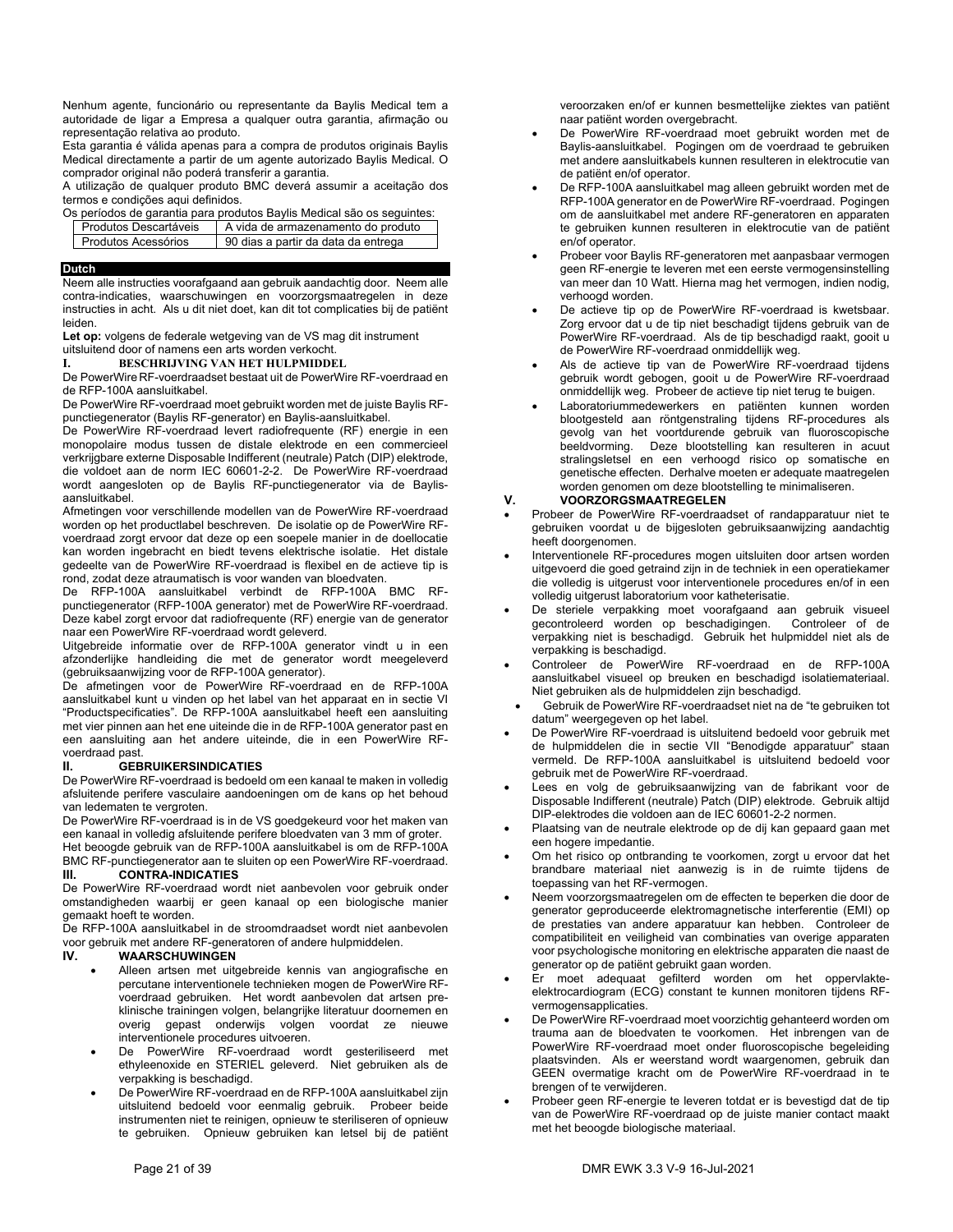- De PowerWire RF-voerdraad of RFP-100A aansluitkabel niet buigen. Overmatig buigen of knikken van de hulpmiddelen kan de integriteit van de hulpmiddelen beschadigen en letsel bij de patiënt veroorzaken. De PowerWire RF-voerdraad en de RFP-100A aansluitkabel moeten voorzichtig gehanteerd worden.
- Het wordt aanbevolen om niet meer dan twintig (20) RFvermogensapplicaties toe te passen per PowerWire RF-voerdraad.
- De generator kan significant veel elektrische stroom leveren. De patiënt of operator kan letsel oplopen als de PowerWire RF-voerdraad en/of DIP-elektrode onjuist wordt gehanteerd, met name tijdens gebruik van het hulpmiddel.
- Tijdens de levering van energie mag de patiënt niet in contact komen met geaarde metalen oppervlakken.
- Activeer RF niet als de tip in de katheter zit.
- De afmetingen van de PowerWire RF-voerdraad moeten zorgvuldig gecontroleerd worden als deze gebruikt wordt met katheters.
- Ontkoppel de RFP-100A aansluitkabel nooit van de RFP-100A generator als de generator RF-vermogen levert.
- Ontkoppel de RFP-100A aansluitkabel nooit van de RFP-100A generator door aan de kabel te trekken. Als de kabel niet op de juiste manier ontkoppeld wordt, kan de kabel beschadigd raken.
- Draai de RFP-100A aansluitkabel niet als deze aangesloten wordt op of verwijderd wordt uit de geïsoleerde patiëntaansluiting op de generator. Als er aan de kabel wordt gedraaid. kunnen de Als er aan de kabel wordt gedraaid, kunnen de penaansluitingen beschadigd raken.
- Een duidelijk laag uitgangsvermogen of als het hulpmiddel niet normaal functioneert bij normale instellingen, kan duiden op een foutieve applicatie van de DIP-elektrode, een storing in een elektrisch snoer, of slecht contact met het beoogde biologische materiaal op de actieve tip. Controleer op de voor de hand liggende defecten aan hulpmiddelen of verkeerde toepassingen. Probeer de actieve tip van de PowerWire RF-voerdraad beter te plaatsen tegen het beoogde biologische materiaal. Verhoog het vermogen alleen als er sprake blijft van een laag uitgangsvermogen.
- Baylis Medical Company vertrouwt erop dat de arts alle voorspelbare risico's van de interventionele RF-procedure voor iedere individuele patiënt inschat, beoordeelt en communiceert.

|--|

| <b>Product</b>             | <b>PowerWi</b><br>re RF-<br>voerdraa<br>d | <b>Product</b>            | <b>RFP-100A</b><br>aansluitkab<br>el |
|----------------------------|-------------------------------------------|---------------------------|--------------------------------------|
| <b>Bruikbare</b><br>lengte | 250 cm                                    | <b>Bruikbare lengte</b>   | 3 <sub>m</sub>                       |
| <b>Omtrek</b>              | $0.89$ mm                                 | Generatoraansluitin       | 4-pens                               |
| Markeringsring<br>en       | 1 cm uit<br>elkaar<br>deplaatst           | Hulpmiddelaansluiti<br>ng | Drukknop                             |

**VII. BIJWERKINGEN** 

Bijwerkingen die kunnen optreden tijdens de RF-snijprocedure zijn:

Trombose Pijn en gevoeligheid<br>Vaattperformatie Distale embolisatie Distale embolisatie Vaatdissectie Bloedvergiftiging/infectie Bloedingen Hematoom Tamponade Effusie Dood

### **VIII. BENODIGDE APPARATUUR**

RF-snijprocedures moeten uitgevoerd worden in een speciale klinische setting met een fluoroscopie-apparaat, radiografische tafel, fysiologische recorder, noodapparatuur en instrumentatie voor vaattoegang. Overige materialen om deze procedure uit te kunnen voeren zijn:

- Baylis RF-generator
- Disposable Indifferent (neutrale) Patch (DIP) elektrode voor eenmalig gebruik

### **IX. CONTROLE VOORAFGAAND AAN GEBRUIK**

Voorafgaand aan het uitvoeren van de RF-snijprocedure moeten de individuele componenten, waaronder de Baylis RF-generator, de PowerWire RF-voerdraad en de RFP-100A aansluitkabel nauwkeurig gecontroleerd worden op schade en defecten, net als alle apparatuur die voor de procedure wordt gebruikt.

Controleer de verpakking van de PowerWire RF-voerdraadset om er zeker van te zijn dat de verpakking niet is beschadigd, de steriliteit niet in het geding is en dat er een productlabel aanwezig is. Controleer de RFP-100A aansluitkabel en de PowerWire RF-voerdraad op zichtbare beschadigingen, zoals verkleuring, scheuren, een vervaagd label, splitsing

of knikken. Gebruik geen beschadigde of defecte apparatuur. De PowerWire RF-voerdraad of RFP-100A aansluitkabel niet opnieuw gebruiken.

### **X. GEBRUIKSAANWIJZING**

Alle instructies voor vereiste apparatuur moeten aandachtig doorgenomen, begrepen en gevolgd worden. Als u dit niet doet, kan dit tot complicaties leiden.

- De PowerWire RF-voerdraadset wordt steriel geleverd. Gebruik aseptische technieken om de verpakking te openen en het product te gebruiken in het steriele gebied.
- Sluit het aansluiteinde van de kabel van de generator aan op de geïsoleerde patiëntaansluiting op de RFP-100A generator volgens de gebruiksaanwijzing van de generator. De RFP-100A aansluitkabel gebruikt een circulaire aansluiting, gevormd voor een juiste uitlijning. Breng de aansluitpennen op gelijke hoogte met het contact en stop ze er in totdat de aansluiting goed in het stopcontact zit. Als de kabel op een andere manier wordt aangesloten, raken de pennen van de aansluiting beschadigd.
- Gebruik geen overmatige kracht om de kabel op de generator aan te sluiten. Als er overmatige kracht wordt gebruikt, kunnen de aansluitpennen beschadigd raken.
- Als er toegang is verkregen tot de doellocatie met behulp van standaard interventionele technieken, kan de PowerWire RFvoerdraad in de doellocatie worden ingebracht.
- Pak het uiteinde van de katheteraansluiting van de kabel stevig met één hand vast. Druk de rode knop bovenop de aansluiting met uw duim in. Plaats het proximale uiteinde van de RF-punctiedraad langzaam in de opening van de katheteraansluiting. Zodra het zichtbare gedeelte van het proximale uiteinde van het hulpmiddel niet langer zichtbaar is, laat u de rode knop op de aansluiting los. Trek voorzichtig aan het hulpmiddel om te controleren of de verbinding in orde is.
- Met de tip van de PowerWire RF-voerdraad in goed contact met de doellocatie, kan er met de BMC RF-generator RF-vermogen geleverd worden aan de distale tip. Dit resulteert in thermische necrose (snijden) van de doellocatie. Zie de gebruiksaanwijzing van de generator voordat u de generator gebruikt.
- Pas stevige druk toe op de PowerWire RF-voerdraad tijdens het toepassen van RF-energie, zodat deze soepel door de doellocatie kan stromen.
- OPMERKING: Gebruik voor Baylis RF-generatoren met een aanpasbaar vermogen de laagst mogelijke vermogensinstelling om het gewenste effect te bereiken. Uit onderzoek is gebleken dat een vermogensinstelling van 10 Watt voldoende is om te kunnen RFsnijden. Gebruik daarom geen eerste vermogensinstelling van meer dan 10 Watt.
- De levering van RF-vermogen kan geregeld worden door de knop RF AAN/UIT op de generator in te drukken als de timer niet verstreken is.
- Er kan gecontroleerd worden of de PowerWire RF-voerdraad correct is ingebracht door de PowerWire RF-voerdraad met fluoroscopie te volgen.
- Als de voerdraad niet correct is ingebracht in de doellocatie na twintig (20) toepassingen van RF-vermogen, raden we aan dat de gebruiker een alternatieve methode gebruikt voor de procedure.
- De PowerWire RF-voerdraad kan nu op aangeven van de arts worden gebruikt in plaats van andere interventionele hulpmiddelen of om ze te plaatsen.
- De PowerWire RF-voerdraad kan ook gebruikt worden als standaard flexibele mechanische voerdraad.
- Om de PowerWire RF-voerdraad los te koppelen van de RFP-100A aansluitkabel, drukt u de rode knop in op de katheteraansluiting en haalt u het proximale uiteinde van het punctiehulpmiddel voorzichtig van de aansluitkabel.
- Om de kabel van de generator los te koppelen, pakt u de aansluiting stevig vast en trekt u deze voorzichtig recht uit het stopcontact. **Aansluitingen** (pagina 19)

## **XI. INSTRUCTIES VOOR REINIGING EN STERILISATIE**

De PowerWire RF-voerdraadset is uitsluitend bedoeld voor eenmalig gebruik.. Hulpmiddelen in de PowerWire RF-voerdraadset niet reinigen of opnieuw steriliseren. Gebruik geen oplosmiddelen om de distale tip van de PowerWire RF-voerdraad te reinigen.

De PowerWire RF-voerdraadset is uitsluitend steriel als de verpakking voorafgaand aan gebruik niet geopend of beschadigd is.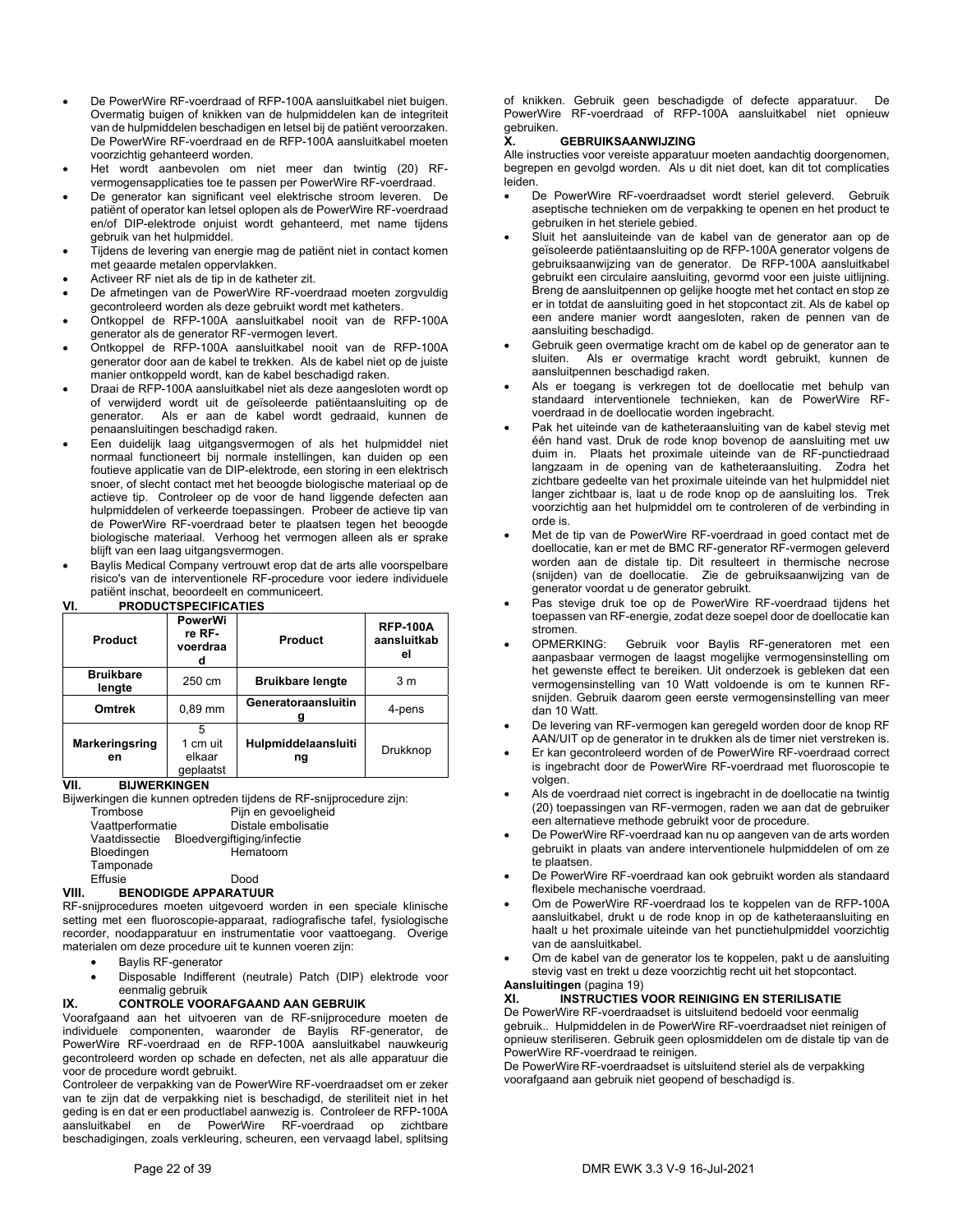### **XII. INFORMATIE OVER KLANTENSERVICE EN RETOURNEREN VAN PRODUCTEN**

Als u problemen heeft met of vragen heeft over hulpmiddelen van Baylis Medical Company, neem dan contact op met onze technische ondersteuning.

# **OPMERKINGEN:**<br>3 Om produ

- 3. Om producten te kunnen retourneren, heeft u een retourautorisatienummer nodig voordat u de producten terug kunt sturen naar Baylis Medical Company.
- 4. Baylis Medical accepteert geen gebruikte apparatuur zonder sterilisatiecertificaat. Zorg ervoor dat alle producten die geretourneerd worden naar Baylis Medical zijn gereinigd, ontsmet en gesteriliseerd volgens de gebruikersinstructies, voordat ze geretourneerd worden voor onderhoud dat onder de garantie valt.

### **XIII. PROBLEMEN OPLOSSEN**

De volgende tabel is bedoeld om de gebruiker te helpen om potentiële problemen te diagnosticeren.

| <b>PROBLEEM</b>                                                                                                                        | <b>OPMERKINGEN</b>                                                                                                                                                                                                          | PROBLEMEN OPLOSSEN                                                                                                                                                                                                                                                                                                                                                                                                                                                                                                                                                                                                                                                                             |
|----------------------------------------------------------------------------------------------------------------------------------------|-----------------------------------------------------------------------------------------------------------------------------------------------------------------------------------------------------------------------------|------------------------------------------------------------------------------------------------------------------------------------------------------------------------------------------------------------------------------------------------------------------------------------------------------------------------------------------------------------------------------------------------------------------------------------------------------------------------------------------------------------------------------------------------------------------------------------------------------------------------------------------------------------------------------------------------|
| De aansluitkabel<br>kan niet aangesloten<br>worden op de<br>Geïsoleerde<br>patiëntaansluiting<br>op het voorpaneel<br>van de generator | Vanwege<br>veiligheidsredenen moeten<br>de aansluitingen op een<br>bepaalde manier worden<br>aangesloten. Als de<br>"pennen" van de<br>aansluiting niet goed zijn<br>uitgelijnd, passen de<br>aansluitingen niet in elkaar. | Controleer of de pennen van<br>de aansluiting correct zijn<br>uitgelijnd.<br>Zorg ervoor dat de<br>aansluitingen schoon en vrij<br>van obstakels zijn.                                                                                                                                                                                                                                                                                                                                                                                                                                                                                                                                         |
| Foutmeldingen<br>generator                                                                                                             | Om met RF-energie een<br>punctie in biologisch<br>materiaal te kunnen<br>maken, moeten alle<br>apparaten correct<br>aangesloten zijn en correct<br>functioneren.                                                            | Zorg ervoor dat alles is<br>aangesloten:<br>- PowerWire RF-voerdraad op<br>aansluitkabel<br>- Aansluitkabel op generator<br>- Generator op stopcontact<br>- Generator op DIP-elektrode<br>Controleer de PowerWire RF-<br>voerdraad en kabel visueel op<br>schade. Gooi alle<br>beschadigde hulpmiddelen<br>onmiddellijk weg. Als het<br>probleem zich blijft voordoen,<br>staakt u het gebruik.<br>Voor foutmeldingen tijdens<br>pogingen tot RF-snijden,<br>raadpleegt u de<br>gebruiksaanwijzing van de<br>generator. Als het probleem<br>zich blijft voordoen, bevestigt<br>u een nieuwe aansluitkabel.<br>Als dit het probleem oplost,<br>dan gooit u de beschadigde<br>aansluitkabel weg. |
| Breuken en knikken                                                                                                                     | Breuken en knikken in de                                                                                                                                                                                                    | Onmiddellijk weggooien                                                                                                                                                                                                                                                                                                                                                                                                                                                                                                                                                                                                                                                                         |
| in de PowerWire RF-                                                                                                                    | PowerWire RF-voerdraad                                                                                                                                                                                                      |                                                                                                                                                                                                                                                                                                                                                                                                                                                                                                                                                                                                                                                                                                |
| voerdraad.                                                                                                                             | kunnen mogelijk letsel bij<br>de patiënt veroorzaken.                                                                                                                                                                       |                                                                                                                                                                                                                                                                                                                                                                                                                                                                                                                                                                                                                                                                                                |

**XIV. LABELS EN SYMBOLEN** 

|                      | <b>Fabrikant</b>                                                                                                                                |
|----------------------|-------------------------------------------------------------------------------------------------------------------------------------------------|
| <b>STERILE</b><br>EO | <b>Gesteriliseerd met</b><br>ethyleenoxide                                                                                                      |
|                      | Te gebruiken tot                                                                                                                                |
|                      | Let op                                                                                                                                          |
|                      | Volg de instructies voor<br>gebruik                                                                                                             |
| <b>REP</b><br>EC     | Bevoegd vertegenwoordiger in<br>de EU                                                                                                           |
| <b>REF</b>           | Modelnummer                                                                                                                                     |
| <b>Rx ONLY</b>       | de federale<br>Let op: volgens<br>wetgeving van de VS mag dit<br>instrument<br>uitsluitend<br>door of<br>een arts worden<br>namens<br>verkocht. |
|                      | Uitsluitend voor eenmalig<br>gebruik                                                                                                            |



### **XVI. BEPERKTE GARANTIE – Artikelen voor eenmalig gebruik en accessoires**

Baylis Medical Company (BMC) garandeert dat haar producten vrij zijn van materiaal- en verwerkingsfouten. BMC garandeert dat steriele producten steriele blijven voor een periode die op het etiket is aangegeven, mits de originele verpakking intact blijft. De *SupraCross* Steerable Sheath kit is ontworpen voor eenmalig gebruik. De *SupraCross* Steerable Sheath kit is niet ontworpen voor herbruik. Als blijkt dat een BMC product qua oorspronkelijke verwerking of materiaal fouten vertoont, dan vervangt of repareert BMC naar eigen goeddunken een dergelijk product, verminderd met de kosten die BMC maakt voor transport en arbeid ten gevolge van inspectie, verwijdering of aanvullen van productvoorraden.

Deze beperkte garantie is alleen van toepassing op nieuwe originele producten zoals geleverd vanaf de fabriek en die gebruikt zijn voor normale en beoogde doeleinden. BMC's beperkte garantie is NIET van toepassing op BMC-producten die zijn gehersteriliseerd, gerepareerd, gewijzigd of gemodificeerd op enigerlei wijze en is NIET van toepassing op BMCproducten die incorrect zijn opgeslagen of incorrect zijn gereinigd, bediend of onderhouden, anders dan volgens BMC's instructies.<br> **XVII.** AFWIJZING EN UITSLUITING VAN ANDER

### **AFWIJZING EN UITSLUITING VAN ANDERE GARANTIES**

De beperkte garantie hierboven is de enige garantie die de verkoper biedt. De verkoper wijst alle garanties af, hetzij uitdrukkelijk of impliciet, inclusief iedere garantie van verkoopbaarheid of geschiktheid voor een bepaald gebruik of doel.<br>XVIII. BEPI

**XVIII. BEPERKING VOOR AANSPRAKELIJKHEID VOOR SCHADE**  Baylis Medical Company Inc. (BMC) garandeert dat haar artikelen voor eenmalig gebruik en accessoires vrij zijn van materiaal- en verwerkingsfouten. BMC garandeert dat steriele producten steriel blijven voor een periode die op het etiket is aangegeven, mits de originele verpakking intact blijft. Als blijkt dat dit product qua oorspronkelijke verwerking of materiaal toch fouten vertoont, dan vervangt of repareert BMC het onder deze beperkte garantie naar eigen goeddunken, verminderd met de kosten die BMC maakt voor transport en arbeid ten gevolge van inspectie, verwijdering of aanvullen van productvoorraden. De duur van de garantie bedraagt: (i) voor producten voor eenmalig gebruik, de levensduur van het product en (II) voor accessoires 90 dagen vanaf de verzenddatum. Deze beperkte garantie is alleen van toepassing op nieuwe originele producten zoals geleverd vanaf de fabriek en die gebruikt zijn voor normale en beoogde doeleinden. BMC's beperkte garantie is niet van toepassing op BMC-producten die zijn gehersteriliseerd, gerepareerd, gewijzigd of gemodificeerd op enigerlei wijze en is niet van toepassing op BMCproducten die incorrect zijn opgeslagen of incorrect zijn gereinigd, bediend of onderhouden, anders dan volgens BMC's instructies.

**UITSLUITING EN BEPERKING VAN AANSPRAKELIJKHEID DE BEPERKTE GARANTIE HIERBOVEN IS DE ENIGE GARANTIE DIE DE VERKOPER BIEDT. DE VERKOPER SLUIT IEDERE ANDERE EXPLICIETE OF IMPLICIETE GARANTIE UIT, INCLUSIEF IEDERE GARANTIE VAN VERKOOPBAARHEID OF BRUIKBAARHEID VOOR EEN BEPAALD DOEL. HET RECHTSMIDDEL HIERIN IS RECHTSMIDDEL GARANTIEVORDERING.**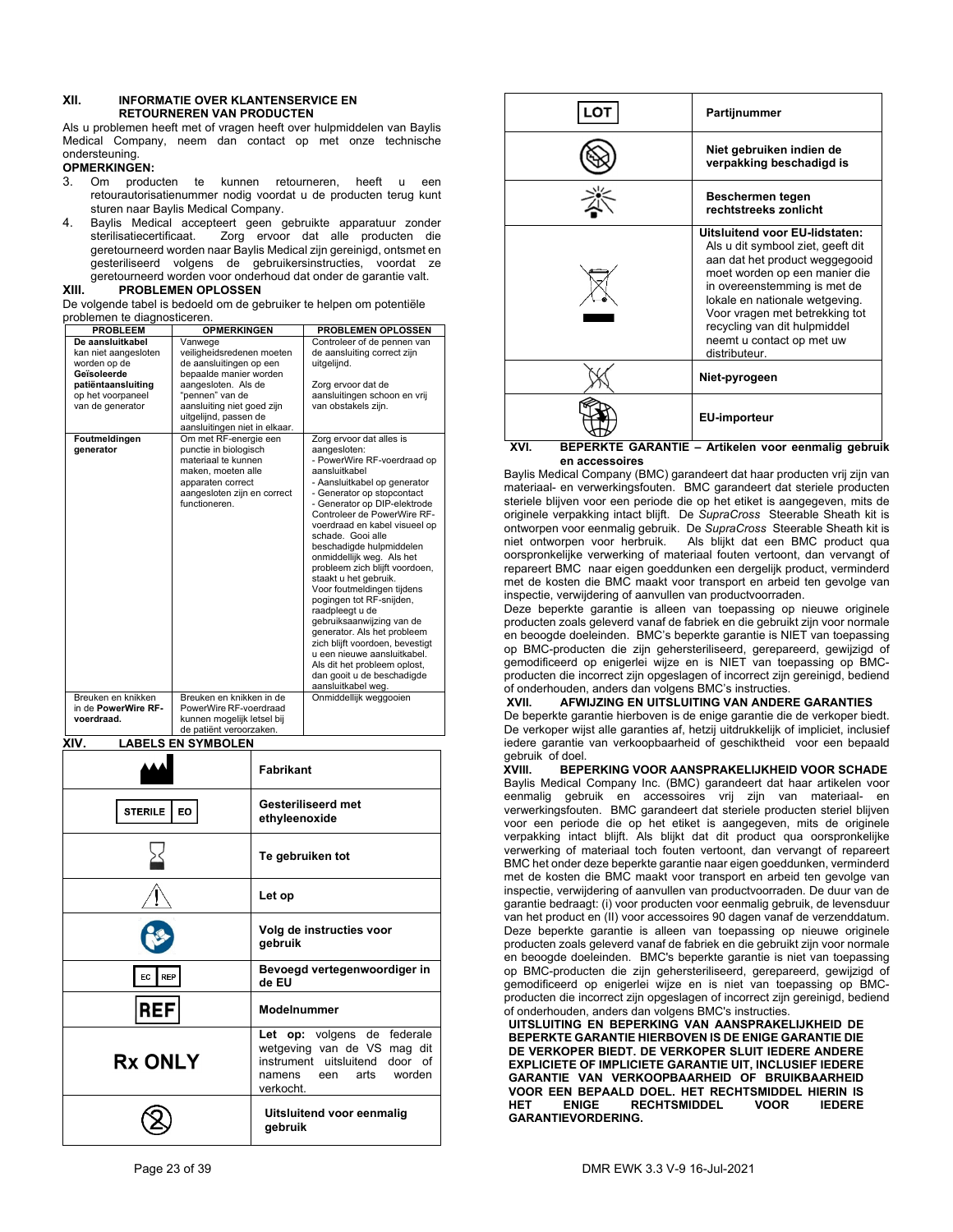**AANVULLENDE VERGOEDINGEN, INCLUSIEF VOOR VERVOLGSCHADE OF BEDRIJFSONDERBREKING OF WINSTDERVING, VERLIES VAN OMZET, MATERIAAL, VERWACHTE BESPARINGEN, DATA, CONTRACTEN, GOODWILL OF DERGELIJKE (DIRECT OF INDIRECT VAN AARD) OF ENIGE ANDERE VORM VAN INCIDENTELE OF INDIRECTE SCHADE VAN ENIGE AARD STAAN NIET TER BESCHIKKING. DE MAXIMALE CUMULATIEVE AANSPRAKELIJKHEID VOOR ALLE ANDERE VORDERINGEN EN AANSPRAKELIJKHEDEN, INCLUSIEF VERPLICHTINGEN ONDER ENIGE SCHADEVERGOEDING, VERZEKERD OF NIET, ZAL DE KOSTEN VAN HET PRODUCT / DE PRODUCTEN DIE AANLEIDING GAVEN TOT DE VORDERING OF AANSPRAKELIJKHEID NIET OVERSTIJGEN. DE VERKOPER WIJST IEDERE AANSPRAKELIJKHEID VAN DE HAND VOOR GRATIS INFORMATIE OF ASSISTENTIE VERLEEND DOOR, MAAR NIET VERLANGD VAN DE VERKOPER HIERONDER. IEDERE ACTIE TEGEN DE VERKOPER MOET BINNEN ACHTTIEN (18) MAANDEN NA OPTREDEN VAN DE OORZAAK VAN DE ACTIE WORDEN INGEDIEND. DEZE UITSLUITINGEN EN BEPERKINGEN VAN AANSPRAKELIJKHEID ZIJN VAN TOEPASSING ONGEACHT ENIGE ANDERE VOORZIENING HIERIN EN ONGEACHT DE VORM VAN DE ACTIE, IN CONTRACT, ONRECHTMATIGHEID (INCLUSIEF NALATIGHEID EN STRIKTE AANSPRAKELIJKHEID) OF ANDERSZINS, EN ZAL ZICH VERDER UITSTREKKEN TEN VOORDELE VAN DE LEVERANCIERS VAN DE VER<br>DISTRIBUTEURS EN ANDERE EN ANDERE GEAUTORISEERDE HERVERKOPERS ALS BEGUNSTIGDE DERDEN. IEDRE VOORZIENING HIERIN DIE EEN AANSPRAKELIJKHEIDSBEPERKING, GARANTIE OF VOORWAARDE OF UITSLUITING VAN SCHADEVERGOEDING VORMT, IS ONAFHANKELIJK VAN IEDERE ANDERE VOORZIENING EN MOET AFZONDERLIJK TEN UITVOER WORDEN GEBRACHT.** 

**IN IEDER GEVAL VAN SCHADEVORDERING OF RECHTSGEDING NAAR AANLEIDING VAN EEN BEWEERDE GARANTIEBREUK, CONTRACTBREUK, ONACHTZAAMHEID, PRODUCTAANSPRAKELIJKHEID OF ENIGE ANDERE VORM VAN JURIDISCHE OF RECHTSOPVATTING STEMT DE KOPER ER SPECIFIEK MEE IN DAT BMC NIET AANSPRAKELIJK ZAL WORDEN GEHOUDEN VOOR SCHADE OF WINSTDERVING, NOCH DOOR DE KOPER NOCH DOOR KLANTEN VAN DE KOPER. BMC'S AANSPRAKELIJKHEID VOOR SCHADEVERGOEDINGEN BLIJFT BEPERKT TOT DE KOSTEN VOOR DE KOPER VAN DE DESBETREFFENDE PRODUCTEN VERKOCHT DOOR BMC AAN DE KOPER, DIE AANLEIDING GEVEN TOT VORDERING VAN AANSPRAKELIJKHEID.**

Geen agent, medewerker of vertegenwoordiger van Baylis Medical is bevoegd het bedrijf te binden door enige andere garantie, toezegging of representatie aangaande het product.

Deze garantie geldt alleen voor de oorspronkelijke koper van producten van Baylis Medical direct van een door Baylis erkende agent. De oorspronkelijke koper kan de garantie niet overdragen.

Het gebruik van BMC-producten zal worden opgevat als instemming met de gebruiksvoorwaarden hierin. De garantieperiode voor producten van Baylis Medical zijn als volgt:

### **Sada radiofrekvenčního vodicího drátu PowerWire**

**Čeština**  Před použitím prostředku si důkladně pročtěte všechny pokyny. Dodržujte všechny kontraindikace, upozornění a opatření uvedené v těchto pokynech. V opačném případě může dojít ke vzniku komplikací u pacienta. **Upozornění:** Federální zákony (USA) stanovují omezení pro prodej nebo objednání tohoto prostředku ve smyslu, že ho může provést pouze lékař. **I. POPIS PROSTŘEDKU** 

Sada RF vodicího drátu PowerWire obsahuje radiofrekvenční vodicí drát PowerWire a propojovací kabel RFP-100A.

Radiofrekvenční vodicí drát PowerWire se musí používat se schváleným radiofrekvenčním punkčním generátorem Baylis (RF generátor Baylis) a propojovacím kabelem Baylis.

Pomocí radiofrekvenčního vodicího drátu PowerWire je v jednopólovém režimu dodávána radiofrekvenční (RF) energie mezi distální elektrodu, která je součástí sady, a komerčně dostupnou externí jednorázovou indiferentní (disperzní) samolepicí (DIP) elektrodu, jež je v souladu s normou IEC 60601-2-2. Radiofrekvenční vodicí drát PowerWire se k radiofrekvenčnímu punkčnímu generátoru Baylis připojuje pomocí propojovacího kabelu Baylis.

Rozměry různých modelů RF vodicího drátu PowerWire jsou popsány na štítku výrobku. Izolace těla RF vodicího drátu PowerWire usnadňuje plynulé zasunutí do cílového místa a zajišťuje také elektrickou izolaci. Distální část RF vodicího drátu PowerWire je flexibilní a aktivní hrot je zaoblený, aby neporanil stěny cévy.

Propojovací kabel RFP-100A zajišťuje propojení radiofrekvenčního punkčního generátoru RFP-100A BMC (generátor RFP-100A) a RF vodicího drátu PowerWire. Tímto kabelem je radiofrekvenční (RF) energie dodávána z generátoru do RF vodicího drátu PowerWire.

Podrobné informace týkající se generátoru RFP-100A jsou uvedeny ve zvláštní příručce, která je přiložena ke generátoru (návodu k použití generátoru RFP-100A).

Rozměry RF vodicího drátu PowerWire a propojovacího kabelu RFP-100A najdete na štítku daných prostředků a v části VI "Specifikace týkající se výrobků". Propojovací kabel RFP-100A má na jednom konci čtyřkolíkový konektor, který je určen k zasunutí do generátoru RFP-100A, a na druhém konci konektor, jenž se zapojí do RF vodicího drátu PowerWire.

### **II. POUŽITÍ**

RF vodicí drát PowerWire je určen k vytvoření kanálu při onemocnění spočívajícím v úplné okluzi periferních cév za účelem zvýšení potenciálu pro zachování končetin.

V USA je RF vodicí drát PowerWire možné používat k vytvoření kanálu v naprosto uzavřených periferních cévách o rozměru nejméně 3 mm.

Účelem použití propojovacího kabelu RFP-100A je propojení radiofrekvenčního punkčního generátoru RFP-100A BMC a RF vodicího drátu PowerWire.<br>III. KONT

### **III. KONTRAINDIKACE**

RF vodicí drát PowerWire se nedoporučuje používat tehdy, není-li třeba vytvořit kanál v biologickém materiálu.

Propojovací kabel RFP-100A, který je součástí sady PowerWire, se nedoporučuje používat s žádným jiným RF generátorem ani jiným zařízením.

### **IV. UPOZORNĚNÍ**

- RF vodicí drát PowerWire smí používat pouze lékaři, kteří jsou odborníky na angiografii a perkutánní operační postupy. Než se lékař pokusí provést nový operační postup, doporučujeme, aby prošel předklinickým školením, seznámil se s příslušnou literaturou a absolvoval další vhodné vzdělávání.
- RF vodicí drát PowerWire je STERILIZOVÁN pomocí ethylenoxidu. Nepoužívejte prostředek, pokud je poškozený obal.
- RF vodicí drát PowerWire a propojovací kabel RFP-100A jsou určeny pouze k použití u jednoho pacienta. Nepokoušejte se ani jeden prostředek vyčistit, opětovně sterilizovat nebo znovu použít. Opakované použití může způsobit poranění pacienta nebo přenesení infekčního onemocnění z jednoho pacienta na druhého.
- RF vodicí drát PowerWire musí být použit s propojovacím kabelem Baylis. Pokud se pokusíte jej použít s jinými propojovacími kabely, může to mít za následek úraz pacienta nebo obsluhy elektrickým proudem s možným následkem smrti.
- Propojovací kabel RFP-100A lze použít pouze s generátorem RFP-100A a RF vodicím drátem PowerWire. Pokus o jeho použití s jinými zařízeními či prostředky může vést k úrazu pacienta nebo obsluhy elektrickým proudem.
- U RF generátorů Baylis, u nichž lze regulovat výkon, se nepokoušejte dodávat radiofrekvenční energii s počátečním nastavením výkonu nad 10 W. Při dalších pokusech lze v případě potřeby nastavení výkonu zvýšit.

| Producten voor eenmalig gebruik | De levensduur van het<br>product  |
|---------------------------------|-----------------------------------|
| Accessoires                     | 90 dagen vanaf de<br>verzenddatum |

- Aktivní hrot RF vodicího drátu PowerWire je křehký. Při manipulaci s RF vodicím drátem PowerWire buďte opatrní, abyste hrot nepoškodili. Pokud se hrot poškodí, ihned RF vodicí drát PowerWire vyhoďte.
- Pokud se aktivní hrot RF vodicího drátu PowerWire kdykoli během použití ohne, okamžitě RF vodicí drát PowerWire vyhoďte. Nesnažte se aktivní hrot narovnat.
- Pracovníci laboratoře a pacienti mohou být během radiofrekvenční punkce vystaveni silné rentgenové dávce kvůli nepřetržitému používání fluoroskopického snímkování. Tato expozice může vést k akutnímu poranění v důsledku ozáření a také ke zvýšenému riziku somatických a genetických vlivů. K minimalizaci této expozice je proto třeba uplatnit dostatečná opatření.

### **V. PREVENTIVNÍ OPATŘENÍ**

 Nepokoušejte se používat sadu RF vodicího drátu PowerWire, než si pozorně přečtete přiložený návod k použití.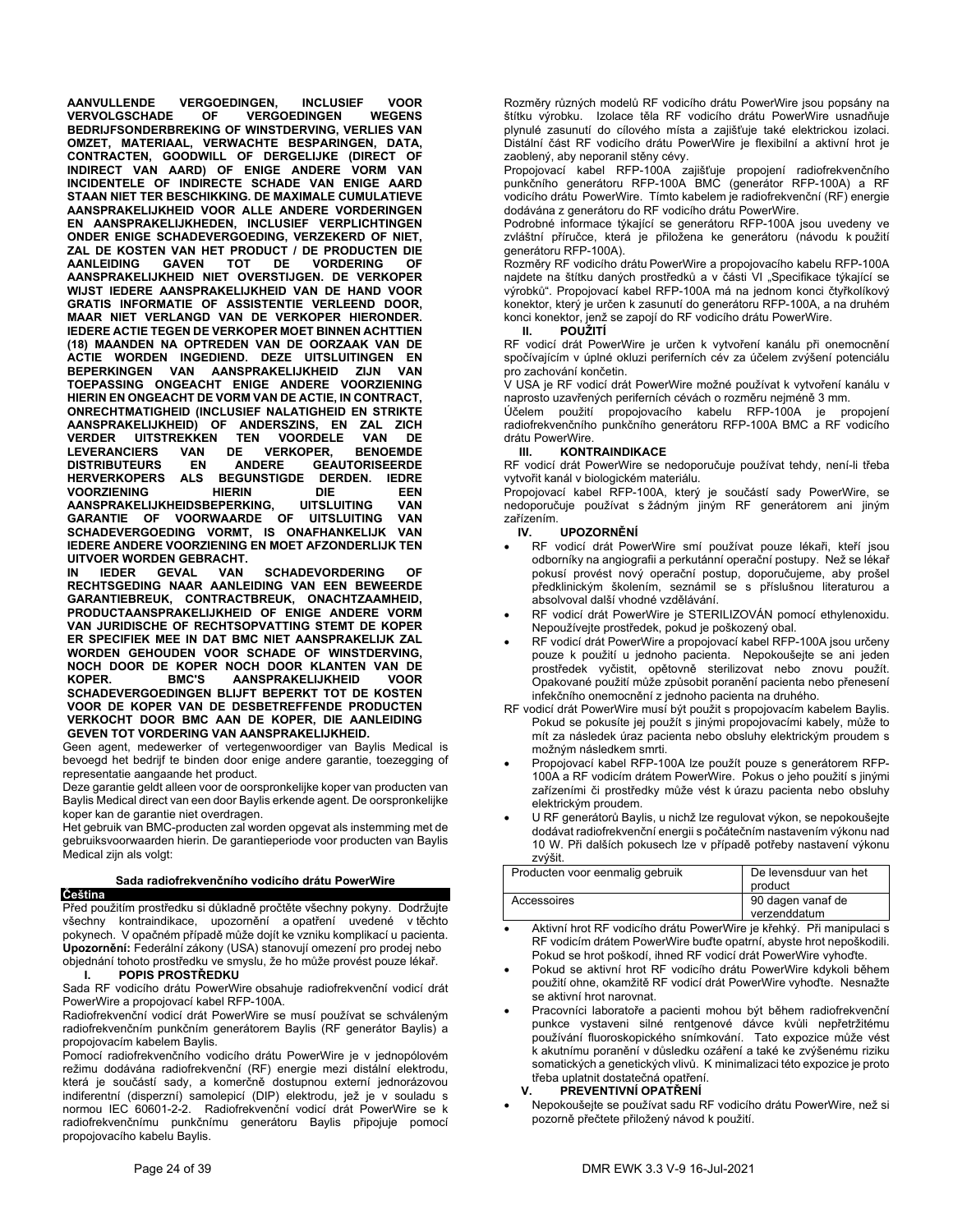- Radiofrekvenční operační postupy smí provádět pouze lékaři důkladně proškolení v dané technice, a to na plně vybaveném operačním sálu a/nebo v plně vybavené katetrizační laboratoři.
- Před použitím sterilního balení je třeba zkontrolovat, zda nedošlo k jeho případnému porušení. Zkontrolujte, zda balení není poškozeno. Pokud bylo balení poškozeno, vybavení nepoužívejte.
- Vizuálně zkontrolujte RF vodicí drát PowerWire a propojovací kabel RFP-100A, abyste se ujistili, že nedošlo k popraskání nebo poškození izolačního materiálu. Nepoužívejte prostředky, pokud jsou poškozené.
- Nepoužívejte sadu RF vodicího drátu PowerWire po datu spotřeby uvedeném na štítku.
- RF vodicí drát PowerWire je určen k použití pouze s vybavením uvedeným v části VII "Požadované vybavení". Propojovací kabel RFP-100A je určen k použití pouze s RF vodicím drátem PowerWire.
- Přečtěte si návod k použití dodaný výrobcem jednorázové indiferentní (disperzní) samolepicí (DIP) elektrody a dodržujte pokyny v něm uvedené. Vždy používejte elektrody DIP, které splňují nebo překračují požadavky normy IEC 60601-2-2.
- Umístění disperzní elektrody na stehno by mohlo být spojeno s vyšší impedancí.
- Abyste zabránili riziku vznícení, ujistěte se, že se v místnosti během aplikace radiofrekvenční energie nenachází hořlavý materiál.
- Uplatněte opatření na omezení vlivů, které může mít elektromagnetická interference (EMI) vyvíjená generátorem na výkon jiného zařízení. Zkontrolujte kompatibilitu a bezpečnost kombinací dalších zařízení na monitorování fyziologických funkcí a elektrických zařízení, která se používají u pacienta kromě generátoru.
- Aby bylo možné nepřetržité monitorování povrchového elektrokardiogramu (EKG) během použití radiofrekvenční energie, je třeba zajistit dostatečné filtrování.
- S RF vodicím drátem PowerWire je třeba manipulovat opatrně, aby nedošlo k poškození cév. Zavádění RF vodicího drátu PowerWire je třeba provádět za fluoroskopického navádění. Pokud ucítíte odpor, NEVYVÍJEJTE k zavedení nebo vysunutí RF vodicího drátu nadměrnou sílu.
- Nesnažte se spustit dodávku radiofrekvenční energie, dokud jste si neověřili, že je hrot RF vodicího drátu PowerWire v kontaktu s cílovým biologickým materiálem.
- Nikdy RF vodicí drát PowerWire ani propojovací kabel RFP-100A neohýbejte. Nadměrné ohnutí či zkroucení jednoho z těchto prostředků může narušit jejich celistvost a způsobit poranění pacienta. Při manipulaci s RF vodicím drátem PowerWire a propojovacím kabelem RFP-100A je třeba postupovat opatrně.
- Doporučuje se nepřekračovat dvacet (20) aplikací radiofrekvenční energie na jeden RF vodicí drát PowerWire.
- Generátor může vyvinout značnou elektrickou energii. Nesprávné zacházení s RF vodicím drátem PowerWire a/nebo elektrodou DIP může mít za následek poranění pacienta nebo operatéra, a to zejména při používání prostředku.
- Při dodávání energie se nesmí pacient dostat do kontaktu s uzemněnými kovovými povrchy.
- Nespouštějte RF, dokud je hrot v katétru.
- Při použití RF vodicího drátu PowerWire s katétry je nutné pečlivě zkontrolovat jejich kompatibilitu.
- Nikdy propojovací kabel RFP-100A od generátoru RFP-100A neodpojujte, když generátor dodává RF energii.
- Nikdy propojovací kabel RFP-100A od generátoru RFP-100A neodpojujte potažením za kabel. Nesprávné odpojení kabelu může vést k jeho poškození.
- Zajistěte, aby během zasouvání a vysouvání propojovacího kabelu RFP-100A do/z izolovaného konektoru pacienta v generátoru nedošlo k jeho zkroucení. Zkroucení kabelu může vést k poškození kolíkových konektorů.
- Zjevně nízký výstupní výkon nebo nesprávné fungování vybavení při normálním nastavení může znamenat chybné použití elektrody DIP, poruchu elektrického vedení nebo špatný kontakt aktivního hrotu s cílovým biologickým materiálem. Zkontrolujte zjevné vady vybavení nebo jeho nesprávné použití. Snažte se aktivní hrot RF vodicího drátu PowerWire lépe umístit proti biologickému materiálu. Výkon zvyšte pouze tehdy, pokud nízký výkon přetrvává.
- Společnost Baylis Medical spoléhá na to, že všechna předpokládaná rizika operace s použitím rádiové frekvence stanoví, posoudí a každému jednotlivému pacientovi sdělí lékař.

### **VI. SPECIFIKACE TÝKAJÍCÍ SE VÝROBKU**

| Výrobek | RF vodicí drát<br><b>PowerWire</b> | Výrobek | Propojovací<br>kabel RFP-100A |  |
|---------|------------------------------------|---------|-------------------------------|--|
|         |                                    |         |                               |  |

| Užitečná<br>délka   | 250 cm                   | Užitečná<br>délka      | 3 m (10 stop) |
|---------------------|--------------------------|------------------------|---------------|
| Vnější<br>průměr    | 0.89 mm/0.035"           | Konektor<br>generátoru | 4kolíkový     |
| Označovací<br>pásky | Umístěny 1 cm<br>od sebe | Konektor<br>prostředku | Tlačítko      |

### **VII. NEŽÁDOUCÍ STAVY**

Mezi nežádoucí stavy, které se mohou vyskytnout při řezání s použitím radiofrekvenční energie, patří:

| Trombóza     | Bolest a citlivost                 |
|--------------|------------------------------------|
|              | Perforace cévy Distální embolizace |
| Disekce cévy | Sepse/infekce                      |
| Krvácení     | Hematom                            |
| Tamponáda    |                                    |

### **VIII. POŽADAVKY NA VYBAVENÍ**

Řezání s použitím radiofrekvenční energie musí být prováděno ve specializovaném klinickém prostředí vybaveném fluoroskopickou jednotkou, rentgenovým stolem, zařízením k zaznamenávání fyziologických funkcí, pohotovostním vybavením a nástroji určenými k vytvoření cévního přístupu. K pomocnému vybavení potřebnému k provedení tohoto postupu patří:

- Radiofrekvenční generátor Baylis
- Jednorázová indiferentní (disperzní) samolepicí elektroda (DIP)<br>IX. KONTROLA PŘED POUŽITÍM **IX. KONTROLA PŘED POUŽITÍM**

Před zahájením řezání s použitím radiofrekvenční energie musí být pečlivě zkontrolováno, zda jednotlivé součásti včetně radiofrekvenčního generátoru, RF vodicího drátu PowerWire a propojovacího kabelu RFP-100A a také veškeré vybavení, které bude při tomto postupu použito, nejsou porušeny.

Zkontrolujte obal sady RF vodicího drátu PowerWire a ujistěte se, že nebyl poškozen, nebyla narušena sterilita a že je na něm štítek výrobku. Ujistěte se, že propojovací kabel RFP-100A a radiofrekvenční vodicí kabel PowerWire nevykazují známky viditelného poškození, například ztrátu barvy, praskliny, vyblednutí štítku, spletení nebo pokroucení. Nepoužívejte prostředky, pokud jsou poškozené nebo vadné. RF vodicí drát PowerWire ani propojovací kabel RFP-100A nejsou určeny k opakovanému použití.

### **X. POKYNY K POUŽITÍ**

Všechny pokyny týkající se požadovaného vybavení je nutné si pozorně přečíst, pochopit a dodržovat. V opačném případě může dojít ke vzniku .<br>komplikací

- Sada RF vodicího drátu PowerWire je dodávána sterilní. Při otevírání obalu a manipulaci s výrobkem ve sterilním prostoru použijte aseptickou techniku.
- Připojte konec kabelového konektoru generátoru k izolovanému spojovacímu portu RFP-100A pacienta podle návodu k použití generátoru. Propojovací kabel RFP-100A je opatřen kruhovým konektorem, který je možné připojit jen správným způsobem. Opatrně zarovnejte kolíky konektoru se zdířkou a zatlačte ho dovnitř tak, aby byl pevně ukotven v zdířce. Jakýkoli pokus o připojení kabelu jiným způsobem povede k poškození kolíků na konektoru.
- Při připojování kabelu ke generátoru nevyvíjejte nadměrnou sílu. Použití nadměrné síly může vést k poškození kolíků konektoru.
- Jakmile je pomocí standardních operačních technik vytvořen přístup k cílovému místu, lze do cílového místa zavést RF vodicí drát PowerWire.
- Do jedné ruky pevně uchopte konec kabelu s konektorem katétru. Palcem stiskněte červené tlačítko na vrchní straně konektoru. Pomalu vkládejte proximální konec RF punkčního drátu do otvoru v konektoru katétru. Jakmile otevřená část proximálního konce prostředku již není vidět, uvolněte červené tlačítko na konektoru. Mírně za prostředek zatáhněte, abyste zkontrolovali, že je připojení pevné.
- Když je hrot RF vodicího drátu PowerWire v dobrém kontaktu s cílovým místem, může být prostřednictvím radiofrekvenčního generátoru BMC zahájena dodávka radiofrekvenční energie do distálního hrotu. To bude mít za následek tepelnou nekrózu (odřezání) cílového místa. Před použitím generátoru si přečtěte návod k jeho použití.
- Během aplikace radiofrekvenční energie vyvíjejte na RF vodicí drát PowerWire stabilní tlak, abyste ho úspěšně zavedli do cílové polohy.
- POZNÁMKA: U RF generátorových jednotek Baylis s regulovatelným výkonem použijte k dosažení požadovaného efektu nejnižší vhodné nastavení výkonu. Experimentálně bylo stanoveno, že k úspěšnému provedení řezu s použitím rádiové frekvence stačí výkon nastavit na 10 wattů. Proto nepoužívejte počáteční nastavení výkonu nad 10 W.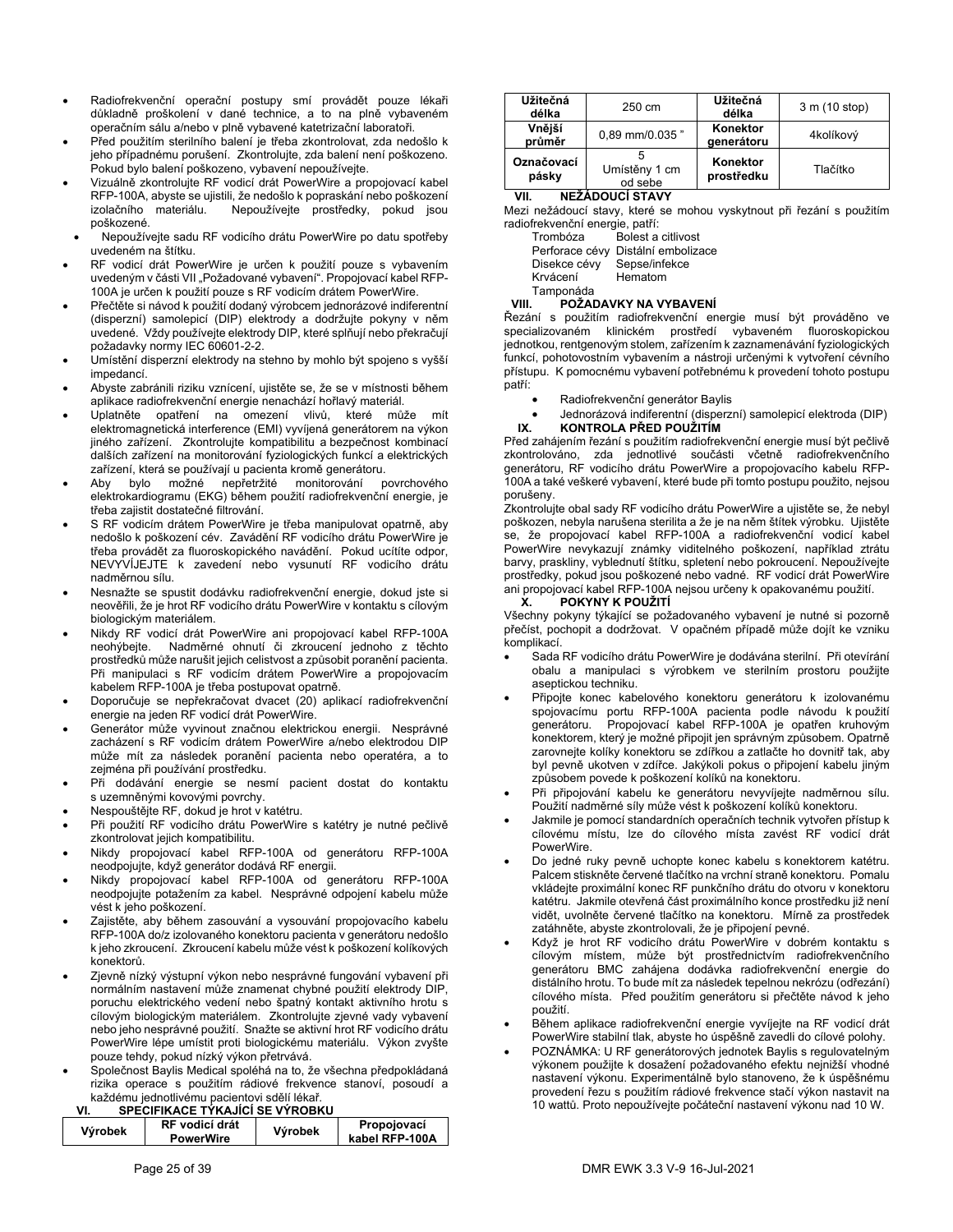- Pokud neuplynula doba nastavená na časovači, dodávku radiofrekvenční energie lze ukončit stisknutím tlačítka RF ON/OFF na generátoru.
- Úspěšné zavedení RF vodicího drátu PowerWire lze potvrdit jeho sledováním pomocí fluoroskopie.
- Pokud nebylo cílového místa úspěšně dosaženo ani po dvaceti (20) aplikacích radiofrekvenční energie, doporučuje se, aby uživatel pro provedení postupu zvolil jinou metodu.
- RF vodicí drát PowerWire lze nyní podle uv výměně nebo umístění jiných operačních prost
- RF vodicí drát PowerWire lze také použít jak mechanický vodicí drát.
- Chcete-li RF vodicí drát PowerWire odpojit od RFP-100A, stiskněte červené tlačítko na kone vyjměte proximální konec punkčního prostř kabelu.
- K odpojení kabelu od generátoru pevně ucho ho vytáhněte přímo ze zdířky.

### **Připojení** (str. 19)

### **XI. POKYNY K ČIŠTĚNÍ A STERILIZACI**

Sada RF vodicího drátu PowerWire je určena pouze použití. Žádný prostředek v sadě RF vodicího drátu ani jej opětovně nesterilizujte. K čištění distálního hr PowerWire nepoužívejte rozpouštědla.

Sadu RF vodicího drátu PowerWire lze považovat za

#### případě, že balení není před použitím otevřeno nebo **XII. INFORMACE O ZÁKAZNICKÉM SERVI VÝROBKU**

Pokud máte jakékoli problémy nebo dotazy týka zařízení Baylis Medical Company, obraťte se na podpory.

### **POZNÁMKY:**

- 5. Abyste mohli výrobky vrátit, musíte před j společnosti Baylis Medical disponovat zpětným
- 6. Společnost Baylis Medical nepřijme žádný ku bez potvrzení o sterilizaci. Zajistěte, aby by vrácením do záručního servisu společnosti Ba dekontaminován a sterilizován v souladu s pol<br>XIII. **ODSTRAŇOVÁNÍ ZÁVAD**

### **XIII. ODSTRAŇOVÁNÍ ZÁVAD**

Následující tabulka je určena k tomu, aby uživateli p možných problémů.

| <b>PROBLÉM</b>                                                                                           | KOMENTÁŘE                                                                                                                                                                                  |  | ODSTRAŇOVÁNÍ ZÁVAD                                                                                                                                                                                                                                                                                                                                                                                                                                                                                                                                                                                                                                                                                    |
|----------------------------------------------------------------------------------------------------------|--------------------------------------------------------------------------------------------------------------------------------------------------------------------------------------------|--|-------------------------------------------------------------------------------------------------------------------------------------------------------------------------------------------------------------------------------------------------------------------------------------------------------------------------------------------------------------------------------------------------------------------------------------------------------------------------------------------------------------------------------------------------------------------------------------------------------------------------------------------------------------------------------------------------------|
| Propojovací kabel<br>nepasuje do<br>izolovaného<br>konektoru pacienta<br>na předním panelu<br>generátoru | Konektory jsou<br>z bezpečnostních důvodů<br>navrženy tak, aby se daly<br>propojit jen jedním<br>způsobem. Pokud nejsou<br>zdířky konektorů zarovnané,<br>konektory se nedají spojit.      |  | Zkontrolujte, zda jsou zdířky<br>konektorů zarovnané<br>správným směrem.<br>Ujistěte se, zda jsou konektory<br>čisté a nezanesené.                                                                                                                                                                                                                                                                                                                                                                                                                                                                                                                                                                    |
| Chybové zprávy<br>aenerátoru                                                                             | Aby bylo možné úspěšně<br>provést punkci biologického<br>materiálu pomocí<br>radiofrekvenční energie,<br>musí být všechny<br>prostředky správně<br>připojeny a v dobrém<br>funkčním stavu. |  | Zkontrolujte, že bylo vše<br>připojeno:<br>- RF vodicí drát PowerWire k<br>propojovacímu kabelu<br>- propojovací kabel ke<br>denerátoru<br>- generátor do zásuvky<br>- generátor k elektrodě DIP<br>Vizuálně zkontrolujte, zda není<br>RF vodicí drát PowerWire ani<br>kabel poškozen. Poškozené<br>prostředky okamžitě vyhoďte.<br>Pokud problém přetrvává,<br>přestaňte je používat.<br>Chybové zprávy, které se<br>vyskytnou při pokusu o řezání<br>pomocí rádiové energie,<br>naleznete v uživatelské<br>příručce, jež je ke generátoru<br>přiložena. Pokud problém<br>přetrvává, připojte nový<br>propojovací kabel. Pokud se<br>tím problém vyřeší, poškozený<br>propojovací kabel zlikvidujte. |
| Zlomení nebo<br>zkroucení RF<br>vodicího drátu                                                           | Zlomením či zkroucením RF<br>vodicího drátu PowerWire<br>může dojít k poranění<br>pacienta.                                                                                                |  | Pokud k němu dojde, okamžitě<br>drát vyhoďte                                                                                                                                                                                                                                                                                                                                                                                                                                                                                                                                                                                                                                                          |
| <b>PowerWire</b><br>OZNAČENÍ A SYMBOLY<br>XIV.                                                           |                                                                                                                                                                                            |  |                                                                                                                                                                                                                                                                                                                                                                                                                                                                                                                                                                                                                                                                                                       |
|                                                                                                          | Výrobce                                                                                                                                                                                    |  |                                                                                                                                                                                                                                                                                                                                                                                                                                                                                                                                                                                                                                                                                                       |

**Sterilizováno pomocí ethylenoxidu** 

|                                                                                                                                                                                                                                                                                                                                                                                                                                                                                                                                                                                                                                                                                                                                                                                                                                                                                                                                                                                                                   | použití                                                                                                                                                                                                                                                                                 |  |
|-------------------------------------------------------------------------------------------------------------------------------------------------------------------------------------------------------------------------------------------------------------------------------------------------------------------------------------------------------------------------------------------------------------------------------------------------------------------------------------------------------------------------------------------------------------------------------------------------------------------------------------------------------------------------------------------------------------------------------------------------------------------------------------------------------------------------------------------------------------------------------------------------------------------------------------------------------------------------------------------------------------------|-----------------------------------------------------------------------------------------------------------------------------------------------------------------------------------------------------------------------------------------------------------------------------------------|--|
| EC<br><b>REP</b>                                                                                                                                                                                                                                                                                                                                                                                                                                                                                                                                                                                                                                                                                                                                                                                                                                                                                                                                                                                                  | Pověřený zástupce EU                                                                                                                                                                                                                                                                    |  |
| <b>REF</b>                                                                                                                                                                                                                                                                                                                                                                                                                                                                                                                                                                                                                                                                                                                                                                                                                                                                                                                                                                                                        | Číslo modelu                                                                                                                                                                                                                                                                            |  |
| <b>Rx ONLY</b>                                                                                                                                                                                                                                                                                                                                                                                                                                                                                                                                                                                                                                                                                                                                                                                                                                                                                                                                                                                                    | Upozornění: Federální zákony<br>(USA) stanovují omezení pro<br>prodej nebo objednání tohoto<br>prostředku ve smyslu, že ho může<br>provést pouze lékař.                                                                                                                                 |  |
|                                                                                                                                                                                                                                                                                                                                                                                                                                                                                                                                                                                                                                                                                                                                                                                                                                                                                                                                                                                                                   | Nepoužívejte opakovaně                                                                                                                                                                                                                                                                  |  |
| .OT                                                                                                                                                                                                                                                                                                                                                                                                                                                                                                                                                                                                                                                                                                                                                                                                                                                                                                                                                                                                               | Číslo šarže                                                                                                                                                                                                                                                                             |  |
|                                                                                                                                                                                                                                                                                                                                                                                                                                                                                                                                                                                                                                                                                                                                                                                                                                                                                                                                                                                                                   | Nepoužívejte prostředek,<br>pokud došlo k poškození<br>obalu                                                                                                                                                                                                                            |  |
|                                                                                                                                                                                                                                                                                                                                                                                                                                                                                                                                                                                                                                                                                                                                                                                                                                                                                                                                                                                                                   | Chraňte před slunečním<br>světlem                                                                                                                                                                                                                                                       |  |
|                                                                                                                                                                                                                                                                                                                                                                                                                                                                                                                                                                                                                                                                                                                                                                                                                                                                                                                                                                                                                   | Pouze pro členské státy EU:<br>Použití tohoto symbolu<br>znamená, že je výrobek třeba<br>zlikvidovat způsobem, který je<br>v souladu s místními i<br>vnitrostátními předpisy. Pokud<br>máte nějaké dotazy týkající se<br>recyklace tohoto prostředku,<br>kontaktujte svého distributora |  |
|                                                                                                                                                                                                                                                                                                                                                                                                                                                                                                                                                                                                                                                                                                                                                                                                                                                                                                                                                                                                                   | Nepyrogenní                                                                                                                                                                                                                                                                             |  |
|                                                                                                                                                                                                                                                                                                                                                                                                                                                                                                                                                                                                                                                                                                                                                                                                                                                                                                                                                                                                                   | Dovozce do EU                                                                                                                                                                                                                                                                           |  |
| OMEZENÁ ZÁRUKA – JEDNORÁZOVÉ PRODUKTY A<br>XV.<br><b>PŘÍSLUŠENSTVÍ</b><br>Baylis Medical Company Inc. (BMC) poskytuje na jednorázové produkty a<br>příslušenství záruku na vady materiálu a zpracování. Společnost BMC<br>zaručuje, že sterilní produkty zůstanou sterilní po dobu uvedenou na štítku<br>za předpokladu, že původní balení zůstane nepoškozené. Pokud se u<br>některého produktu, na který se vztahuje tato omezená záruka, ukáže vada<br>na materiálu nebo zpracování, společnost BMC nahradí nebo opraví, podle<br>svého výhradního uvážení, každý takový produkt minus všechny poplatky<br>společnosti BMC na náklady za dopravu a práci týkající se inspekce,<br>odstranění a opětovného naskladnění produktu. Délka záruky je: (i) na<br>jednorázové produkty po dobu použitelnosti produktu a (ii) na příslušenství<br>90 dní od data odeslání.<br>Tato omezená záruka se vztahuje pouze na nové originální produkty<br>dodané z továrny, které byly používány pro své normální a zamýšlené |                                                                                                                                                                                                                                                                                         |  |
|                                                                                                                                                                                                                                                                                                                                                                                                                                                                                                                                                                                                                                                                                                                                                                                                                                                                                                                                                                                                                   |                                                                                                                                                                                                                                                                                         |  |

Tato omezená záruka se vztahuje pouze na nové originální produkty amýšlené účely. Omezená záruka BMC se nevztahuje na produkty BMC, které byly jakýmkoli způsobem opětovně sterilizovány, opraveny, změněny nebo opraveny, a nevztahuje se na produkty BMC, které byly nesprávně skladovány nebo nesprávně čištěny, instalovány, provozovány nebo udržovány v rozporu s pokyny společnosti BMC.

OMEZENÍ ODPOVĚDNOSTI

VÝŠE UVEDENÁ OMEZENÁ ZÁRUKA JE JEDINÁ ZÁRUKA POSKYTOVANÁ PRODÁVAJÍCÍM. KUPUJÍCÍ VYLUČUJE VŠECHNY OSTATNÍ ZÁRUKY, AŤ UŽ VÝSLOVNÉ NEBO PŘEDPOKLÁDANÉ, VČETNĚ VŠECH ZÁRUK PRODEJNOSTI NEBO VHODNOSTI KE KONKRÉTNÍMU UŽITÍ NEBO ÚČELU. ZDE UVEDENÁ NÁHRADA JE VÝHRADNÍ NÁHRADA ZA LIBOVOLNOU REKLAMACI A ŽÁDNÁ DALŠÍ ODŠKODNĚNÍ,

**Spotřebujte do** 

**Postupujte podle návodu k** 

**Upozornění** 

EO

**STERILE**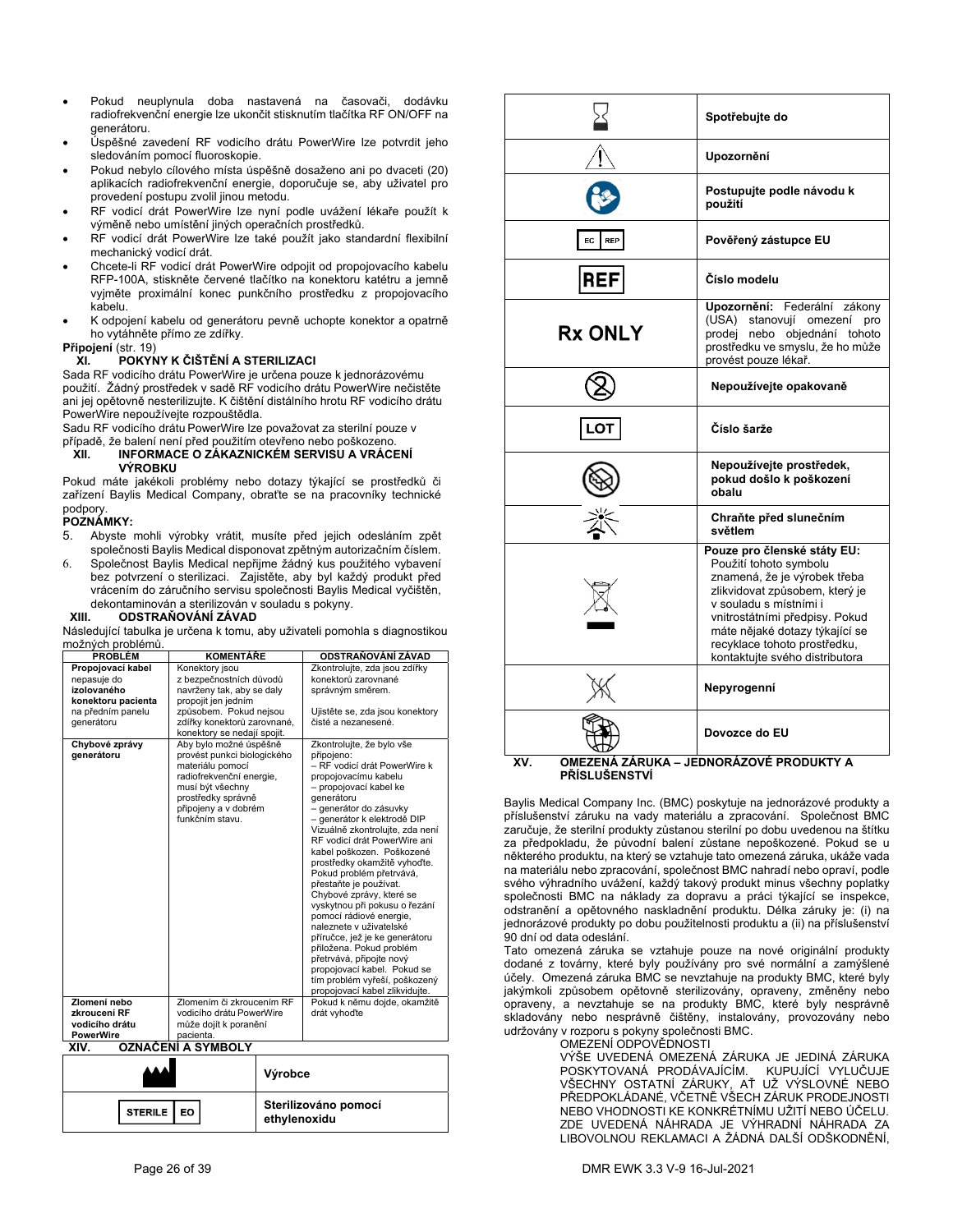VČETNĚ NÁSLEDNÝCH ŠKOD NEBO ŠKOD ZA PŘERUŠENÍ PODNIKÁNÍ NEBO ZTRÁTU ZISKU, PŘÍJMŮ, MATERIÁLŮ, OČEKÁVANÝCH ÚSPOR, DAT, SMLOUVY, DOBRÉHO JMÉNA NEBO PODOBNĚ (AŤ UŽ ZE SVÉ PODSTATY PŘÍMO, NEBO NEPŘÍMO) NEBO ZA JAKOUKOLI JINOU FORMU NÁHODNÝCH NEBO NEPŘÍMÝCH ŠKOD JAKÉHOKOLI DRUHU, NEJSOU K DISPOZICI. MAXIMÁLNÍ KUMULATIVNÍ ODPOVĚDNOST PRODÁVAJÍCÍHO S OHLEDEM NA VŠECHNY OSTATNÍ NÁROKY A POHLEDÁVKY, VČETNĚ<br>POVINNOSTÍ ODŠKODNĚNÍ, POJIŠTĚNÉHO I ODŠKODNĚNÍ, NEPOJIŠTĚNÉHO, NEPŘESÁHNE CENU PRODUKTU, U KTERÉHO VZNIKLA PŘÍČINA NÁROKU NEBO POVINNOSTI. PRODÁVAJÍCÍ VYLUČUJE VEŠKEROU ODPOVĚDNOST ZA<br>BEZPLATNÉ INFORMACE NEBO ASISTENCI BEZPLATNÉ INFORMACE NEBO ASISTENCI POSKYTNUTOU PRODÁVAJÍCÍM, ANIŽ BY K TOMU BYL POVINEN PODLE TĚCHTO PODMÍNEK. KAŽDÉ ŘÍZENÍ PROTI PRODÁVAJÍCÍMU MUSÍ BÝT PŘEDLOŽENO DO OSMNÁCTI (18) MĚSÍCŮ OD VZNIKU PŘÍČINY ŘÍZENÍ. TATO VYLOUČENÍ ODPOVĚDNOSTI A OMEZENÍ ZÁRUKY PLATÍ BEZ OHLEDU NA VŠECHNA OSTATNÍ ZDE UVEDENÁ USTANOVENÍ, KTERÁ JSOU S NIMI V ROZPORU, A BEZ OHLEDU NA FORMU ŘÍZENÍ, AŤ UŽ JE NA ZÁKLADĚ SMLOUVY, ŽALOBY (VČETNĚ NEDBALOSTI A STRIKTNÍ ODPOVĚDNOSTI) NEBO JINAK, A DÁLE SE BUDE VZTAHOVAT NA PRÁVO DODAVATELŮ, JMENOVANÝCH<br>DISTRIBUTORŮ A DALŠÍCH AUTORIZOVANÝCH A DALŠÍCH AUTORIZOVANÝCH RESELLERŮ PRODEJCE JAKO OPRÁVNĚNÝCH TŘETÍCH OSOB. KAŽDÉ ZDE UVEDENÉ USTANOVENÍ, KTERÉ ZAKLÁDÁ OMEZENÍ ODPOVĚDNOSTI, VYLOUČENÍ ZÁRUK NEBO PODMÍNKU NEBO VYLOUČENÍ ODŠKODNĚNÍ, JE ODDĚLITELNÉ A NEZÁVISLÉ NA VŠECH OSTATNÍCH USTANOVENÍCH A PODLE TOHO JE TAKÉ VYKLÁDÁNO. V KAŽDÉ ŽALOBĚ NEBO SOUDNÍM SPORU NA ZÁKLADĚ

DOMNĚLÉHO PORUŠENÍ ZAKÁZKY, PORUŠENÍ SMLOUVY, NEDBALOSTI, ODPOVĚDNOSTI VŮČI PRODUKTU NEBO JINÉ PRÁVNÍ NEBO EKVITNÍ TEORIE KUPUJÍCÍ VÝSLOVNĚ SOUHLASÍ, ŽE SPOLEČNOST BMC NEBUDE ODPOVĚDNÁ ZA ŠKODY NEBO ZTRÁTU ZISKŮ, AŤ UŽ KUPUJÍCÍHO, NEBO ZÁKAZNÍKŮ KUPUJÍCÍHO. ODPOVĚDNOST SPOLEČNOSTI BMC JE OMEZENA NA NÁKUPNÍ CENU PRO KUPUJÍCÍHO KONKRÉTNÍHO ZBOŽÍ PRODÁVANÉHO SPOLEČNOSTÍ BMC, KTERÉ VEDLO KE VZNIKU NÁROKU.

Žádný agent, zaměstnanec ani zástupce společnosti Baylis Medical nemá oprávnění zavázat společnost k žádné jiné záruce, ujištění nebo prohlášení týkající se produktu.

Tato záruka je platná pouze pro původního kupujícího produktů Baylis Medical přímo od autorizovaného zástupce společnosti Baylis Medical. Původní kupující nemůže záruku převést.

Použití produktu BMC je považováno za přijetí zde uvedených podmínek. Záruční lhůta produktů Baylis Medical je následující:

| araoni inata proganta Dayno ivicaloarjo naologajior. |                             |
|------------------------------------------------------|-----------------------------|
| Jednorázové produkty                                 | Doba použitelnosti produktu |
| <b>I</b> Příslušenství                               | 90 dní od data odeslání     |
|                                                      |                             |

### **Dansk**

Læs alle anvisninger omhyggeligt igennem før brug. Vær opmærksom på alle kontraindikationer, advarsler og forholdsregler, der er anført i denne vejledning. I modsat fald kan det medføre komplikationer for patienten. **Vigtigt:** I henhold til amerikansk føderal lovgivning må dette udstyr kun sælges eller ordineres af en læge.

**I. BESKRIVELSE AF UDSTYRET**<br>PowerWire RF-styretrådssættet RF-styretrådssættet indeholder PowerWireradiofrekvensstyretråd og RFP-100A-forbindelseskabel.

PowerWire-radiofrekvensstyretråden skal bruges med en godkendt Baylisradiofrekvenspunkturgenerator (Baylis-RF-generator) og et Baylisforbindelseskabel.

PowerWire-radiofrekvensstyretråden tilfører radiofrekvensenergi (RF) i en enpolet tilstand mellem dens distale elektrode og en kommercielt tilgængelig ekstern passiv (dispersiv) plasterelektrode til engangsbrug, som er i overensstemmelse med standarden IEC 60601-2-2. PowerWire RFstyretråden forbindes med Baylis-radiofrekvenspunkturgeneratoren via Baylis-forbindelseskablet.

Målene på de forskellige PowerWire RF-styretrådsmodeller er beskrevet på produktetiketten. Isoleringen på PowerWire RF-styretråden gør det nemt at foretage en jævn fremføring til målplaceringen og den sørger for elektrisk isolering. Den distale del af PowerWire RF-styretråden er fleksibel og den aktive spids er afrundet så den er atraumatisk for karvæggene.

RFP-100A-forbindelseskablet forbinder RFP-100A BMCradiofrekvenspunkturgeneratoren (RFP-100A-generator) til PowerWire RF- styretråden. Dette kabel muliggør forsyning af radiofrekvensenergi (RF) fra generatoren til PowerWire RF-styretråden.

Nærmere oplysninger om RFP-100A generatoren kan findes i en særskilt vejledning, som følger med generatoren (brugervejledningen til RFP-100A generatoren).

Målene på PowerWire RF-styretråden og RFP-100A-forbindelseskablet fremgår af udstyrets etiket og i afsnit VI "Produktspecifikationer". RFP-100A-forbindelseskablet har et firbenet stik i den ene ende, som passer til RFP-100A-generatoren, og et stik i den anden ende, som kan sættes i PowerWire RF-styretråden.

### **II. INDIKATIONER FOR BRUG**

PowerWire RF-styretråden er indiceret til at danne en kanal ved helt okklusive perifere vaskulære sygdomme, til forbedring af potentialet for bevarelsen af lemmer.

I USA er PowerWire RF-styretråden godkendt til at skabe en kanal i helt okklusive perifere kar på 3 mm eller større.

Den tilsigtede brug af RFP-100A-forbindelseskablet er at forbinde RFP-100A BMC-radiofrekvenspunkturgeneratoren til PowerWire RF-styretråden. **III. KONTRAINDIKATIONER** 

PowerWire RF-styretråden anbefales ikke til brug ved sygdomme, der ikke kræver dannelse af en kanal i biologisk materiale.

Det anbefales ikke at bruge RFP-100A-forbindelseskablet fra PowerWiresættet med andre RF-generatorer eller andet udstyr.

### **IV. ADVARSLER**

- PowerWire radiofrekvensstyretråden må kun anvendes af læger, der er fortrolige med indgreb med angiografi og perkutane kirurgiske indgreb. Det anbefales at læger benytter sig af prækliniske forsøg, gennemgang af relevant litteratur og relevant undervisning, før man foretager nye kirurgiske indgreb.
- PowerWire RF-styretråden leveres STERIL. Den er steriliseret med ethylenoxid. Udstyret må ikke anvendes, hvis emballagen er Udstyret må ikke anvendes, hvis emballagen er beskadiget.
- PowerWire RF-styretråden og RFP-100A-forbindelseskablet er udelukkende beregnet til engangsbrug. Gør ikke forsøg på at rengøre, resterilisere eller genanvende noget af dette udstyr. Genanvendelse kan forårsage skader på patienten og/eller overføring af smitsomme sygdomme mellem patienter.
- PowerWire RF-styretråden skal bruges sammen med forbindelseskablet fra Baylis. Forsøg på at bruge den med andre forbindelseskabler kan resultere i, at patienten og/eller brugeren får elektrisk stød.
- RFP-100A-forbindelseskablet må kun anvendes med RFP-100Ageneratoren og PowerWire RF-styretråden. Forsøg på at bruge det med andre RF-generatorer eller andet udstyr kan resultere i, at patienten og/eller brugeren får elektrisk stød.
- Ved brug af RF-generatorer fra Baylis hvor effekten kan justeres, må man ikke tilføre radiofrekvensenergi med en indledende effektindstilling på mere end 10 watt. Ved efterfølgende forsøg kan effektindstillingen om nødvendigt øges.
- PowerWire RF-styretrådens aktive spids er skrøbelig. Vær forsigtig med ikke at beskadige spidsen under brug af PowerWire RFstyretråden. Hvis spidsen bliver beskadiget, skal PowerWire RFstyretråden bortskaffes med det samme.
- Hvis trådens aktive spids bliver bøjet under brug, skal tråden bortskaffes med det samme. Gør ikke forsøg på at rette spidsen ud.
- Laboratoriepersonale og patienter kan blive udsat for betydelig røntgeneksponering ved radiofrekvent skæring i væv som følge af den uafbrudte anvendelse af fluoroskopi. Denne eksponering kan forårsage akutte stråleskader og øget risiko for somatiske og genetiske virkninger. Derfor skal der træffes egnede foranstaltninger for at minimere denne eksponering.<br>V. FORHOLDSREGLER

### **V. FORHOLDSREGLER**

- Gør ikke forsøg på at bruge PowerWire RF-styretrådssættet eller perifert udstyr, inden du har læst den medfølgende brugervejledning grundigt igennem.
- Radiofrekvente kirurgiske indgreb må kun udføres af læger med omfattende oplæring i teknikkerne i operationsstuer, der er fuldt udstyret til kirurgiske indgreb eller i laboratorier, der er fuldt udstyret til kateteranlæggelse.
- Den sterile emballage skal efterses før brug for at kontrollere, om den er beskadiget eller åben. Sørg for, at emballagen ikke er beskadiget. Udstyret må ikke anvendes, hvis emballagen er beskadiget eller åben.
- Efterse PowerWire RF-styretråden og RFP-100A-forbindelseskablet for at sikre, at der ikke er nogen revner i eller skader på isoleringsmaterialet. Udstyret må ikke anvendes, hvis det er beskadiget.
	- PowerWire RF-styretrådssættet må ikke bruges efter den udløbsdato, der er anført på etiketten.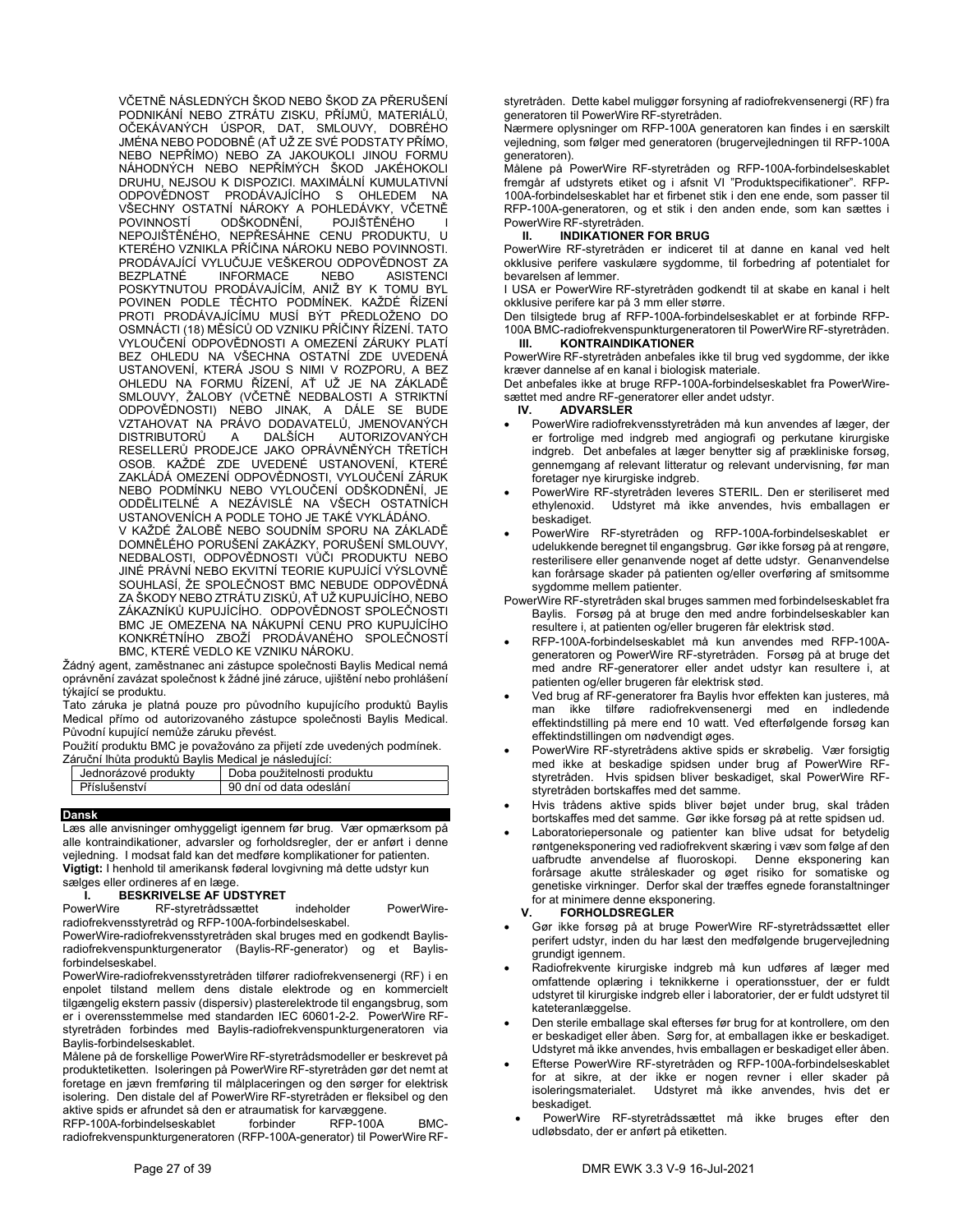- PowerWire RF-styretråden er udelukkende beregnet til brug med det udstyr, der er anført i afsnit VII Nødvendigt udstyr". RFP-100Aforbindelseskablet er udelukkende beregnet til at blive brugt med PowerWire RF-styretråd.
- Læs og følg producentens brugervejledning til den passive (dispersive) plasterelektrode til engangsbrug. Brug altid passive (dispersive) plasterelektroder, der lever op til eller overgår kravene i standarden IEC 60601-2-2.
- Placering af den dispersive elektrode på låret kan indebære en højere impedans.
- For at forebygge risikoen for brand skal det sikres, at der ikke er nogen<br>brændbare materialer i rummet under anvendelsen af brændbare materialer i rummet under radiofrekvensenergi.
- Træf foranstaltninger for at mindske den effekt, som den elektromagnetiske interferens (EMI), som generatoren genererer, har på funktionen af andet udstyr. Kontrollér kompatibiliteten og<br>sikkerheden af kombinationer med andet fysiologisk sikkerheden af kombinationer med andet fysiologisk overvågningsudstyr og elektrisk udstyr, som skal anvendes på patienten ud over generatoren.
- Der skal anvendes passende filtrering for at muliggøre uafbrudt overvågning af elektrokardiogrammet (EKG) under anvendelsen af radiofrekvensenergi.
- Manipulation med PowerWire RF-styretråden skal foregå forsigtigt for at undgå karskader. PowerWire RF-styretråden skal indføres ved brug af fluoroskopi. Hvis du mærker modstand, må du IKKE bruge overdreven kraft til at føre PowerWire RF-styretråden frem eller til at trække den ud.
- Forsøg ikke at tilføre radiofrekvensenergi før det kan bekræftes at spidsen af PowerWire RF-styretråden er i god kontakt med det biologiske materiale på målstedet.
- Undlad at bøje PowerWire RF-styretråden eller RFP-100Aforbindelseskablet. Hvis udstyres bøjes eller knækkes for meget, kan det beskadige udstyrets integritet og forvolde skade på patienten. PowerWire RF-styretråden og RFP-100A-forbindelseskablet skal håndteres med omhu.
- Det anbefales ikke at overstige tyve (20) radiofrekvensanvendelser pr. PowerWire RF-styretråd.
- Generatoren kan tilføre betydelig elektrisk effekt. Forkert håndtering af PowerWire RF-styretråden og den dispersive elektrode kan forårsage skade på patienten eller brugeren, særligt under anvendelsen af udstyret.
- Under tilførslen af energi må patienten ikke komme i berøring med metaloverflader med jordforbindelse.
- Radiofrekvensen må ikke aktiveres, mens spidsen er inde i kateteret.
- Når PowerWire RF-styretråden bruges med katetre, kompatibiliteten kontrolleres omhyggeligt.
- RFP-100A-forbindelseskabel må aldrig kobles fra RFP-100Ageneratoren, mens generatoren tilfører RF-energi.
- RFP-100A-forbindelseskablet må aldrig kobles fra RFP-100A generatoren ved at trække i kablet. Hvis kablet ikke frakobles korrekt, kan det medføre beskadigelse af kablet.
- RFP-100A-forbindelseskablet må ikke snos under indføringen eller udtagningen fra det isolerede patientstik på generatoren. Hvis kablet bliver snoet, kan det medføre beskadigelse af stikbenene.
- En tilsyneladende lav udgangseffekt eller hvis udstyret ikke fungerer efter hensigten ved normale indstillinger kan være tegn på forkert anvendelse af den dispersive elektrode, fejl på en elektrisk ledning eller at den aktive spids har dårlig kontakt med det biologiske materiale på målstedet. Kontrollér for åbenlyse fejl på udstyret eller forkert anvendelse. Forsøg at placere PowerWire RF-styretrådens aktive spids bedre mod det biologiske materiale på målstedet. Øg kun effekten, hvis den lave udgangseffekt varer ved.
- Baylis Medical Company forlader sig på, at lægen bestemmer, vurderer og informerer hver enkelt patient om alle forudsigelige risici, som radiofrekvensindgrebet indebærer.

| VI. | <b>PRODUKTSPECIFIKATIONER</b> |
|-----|-------------------------------|

| <b>Produkt</b>              | <b>PowerWire</b><br>RF-styretråd | Produkt                  | <b>RFP-100A</b><br>forbindelseskabel |
|-----------------------------|----------------------------------|--------------------------|--------------------------------------|
| <b>Brugbar</b><br>længde    | 250 cm                           | <b>Brugbar</b><br>længde | 3 m (10 fod)                         |
| <b>Udvendig</b><br>diameter | 0.035<br>tommer/0.89<br>mm       | Generatorstik            | 4-benet                              |
| Markørbånd                  | Placeret med<br>1 cm afstand     | <b>Udstyrsstik</b>       | Trykknap                             |

### **VII. UØNSKEDE HÆNDELSER**

Uønskede hændelser, der kan forekomme under brugen af radiofrekvent skæring i væv, omfatter: og ømhed

| Trombose       | Smerter og       |
|----------------|------------------|
| Karperforering | Distal embolisme |
| Kardissektion  | Sepsis/infektion |
| Blødning       | Hæmatom          |
| Tamponade      |                  |

### **VIII. NØDVENDIGT UDSTYR**

Radiofrekvente skæringsindgreb skal udføres på en specialklinik, der er udstyret med fluoroskopiudstyr, røntgenudstyr, udstyr til overvågning af fysiologiske funktioner, nødudstyr og instrumenter til anlæggelse af vaskulær adgang. Andre materialer, der er nødvendige til udførelse af dette indgreb, omfatter:

- Baylis-radiofrekvensgenerator
- Passive (dispersiv) plasterelektrode til engangsbrug

### **IX. EFTERSYN FØR BRUG**

Forud for radiofrekvent skæring i væv skal de enkelte komponenter, herunder Baylis-radiofrekvensgeneratoren, PowerWire RF-styretråden og RFP-100A-forbindelseskablet, samt alt andet udstyr, der skal bruges til indgrebet, kontrolleres omhyggeligt for skader eller fejl.

Inspicer PowerWire-radiofrekvensstyretrådssættets emballage for at sikre at den ikke er blevet beskadiget, steriliteten ikke er blevet kompromitteret og at produktetiketten er til stede. Kontrollér at RFP-100Aforbindelseskablet og PowerWire-radiofrekvensstyretråden ikke har synlige skader, f.eks. misfarvning, revner, falmede etiketter, splejsninger eller knæk. Beskadiget eller defekt udstyr må ikke anvendes. PowerWire RFstyretråden og RFP-100A-forbindelseskablet må ikke genanvendes.

### **X. BRUGSANVISNING**

Alle vejledninger til nødvendigt udstyr skal læses omhyggeligt, forstås og følges. I modsat fald kan det medføre komplikationer.

- PowerWire RF-styretrådssættet leveres sterilt. Brug en aseptisk metode til åbning af emballagen og håndtering af produktet i det sterile felt.
- Forbind enden af kablet med generatorstikket med den isolerede patientport på RFP-100A generatoren i henhold til generatorens brugervejledning. RFP-100A-forbindelseskablet har et rundt stik, der er konfigureret til korrekt isætning. Ret forsigtigt stikbenene ind med udtaget, og tryk stikket ind, indtil det sidder forsvarligt i udtaget. Forsøg på at forbinde kablet på anden vis, vil medføre beskadigelse af stikbenene.
- Anvend ikke overdreven kraft ved tilslutningen af kablet til generatoren. Stikbenene kan blive beskadiget, hvis der anvendes for stor kraft.
- Så snart der er opnået adgang til målstedet, ved hjælp af standardiserede kirurgiske teknikker, kan PowerWire RF-styretråden indføres til målstedet.
- Tag godt fat i enden af kablet med kateterstikket med den ene hånd. Brug tommelfingeren til at trykke den røde knap øverst på stikket ned. Indfør langsomt den proksimale ende af RF-punkturtråden i kateterstikkets åbning. Når den blotlagte del af udstyrets proksimale ende ikke længere af synlig, skal du slippe den røde knap på stikket. Træk forsigtigt i udstyret for at sikre, at tilslutningen er sikker.
- Når spidsen af PowerWire RF-styretråden har god kontakt med målstedet, kan radiofrekvensenergi tilføres til den distale spids via BMC-radiofrekvensgeneratoren. Dette resulterer i termisk nekrose (skæring) af målstedet. Se generatorens brugervejledning, før generatoren tages i brug.
- Anvend et fast tryk på PowerWire RF-styretråden under tilførslen af radiofrekvensenergi, for at få en vellykket fremføring mod målstedet.
- BEMÆRK: I RF-generatorer fra Baylis, hvor effekten kan justeres, skal man bruge den lavest mulige effektindstilling for at opnå den ønskede effekt. Ved afprøvning er det blevet bestemt, at en effektindstilling på 10 watt er tilstrækkelig til at opnå radiofrekvent skæring. Derfor må der ikke anvendes en indledende effektindstilling på mere end 10 watt.
- Tilførslen af radiofrekvensenergi kan afsluttes ved tryk på RFtænd/sluk-knappen på generatoren, hvis timeren ikke er udløbet.
- Vellykket fremføring af PowerWire RF-styretråden kan bekræftes ved at overvåge PowerWire RF-styretråden ved hjælp af fluoroskopi.
- Hvis fremføring via målstedet ikke er opnået efter tyve (20) radiofrekvensenergianvendelser, anbefales det, at brugeren tager en anden metode i brug til indgrebet.
- PowerWire RF-styretråden kan nu bruges til at udskiftning af eller placering af andet kirurgisk udstyr efter lægens skøn.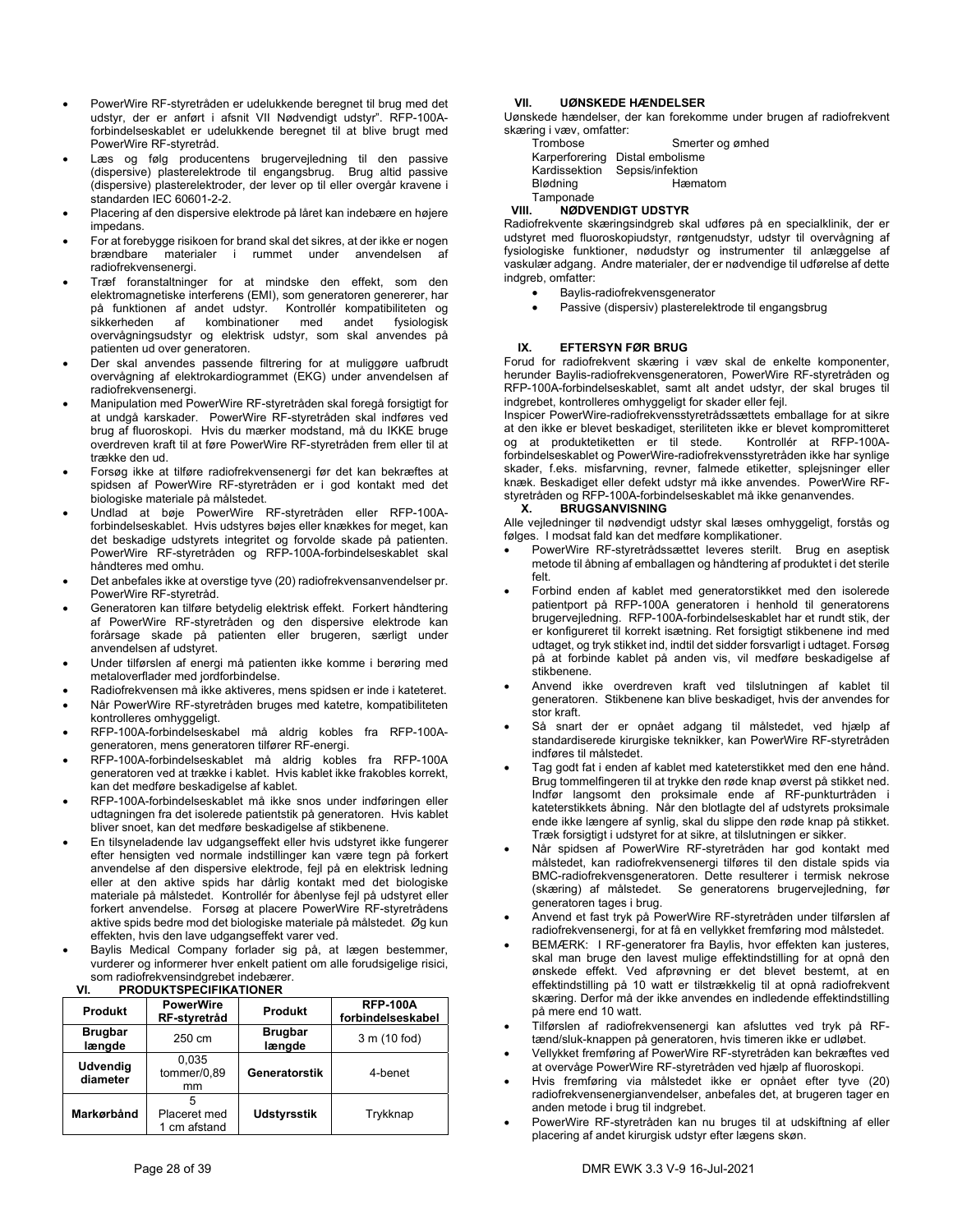- PowerWire RF-styretråden kan også bruges som en standard fleksibel mekanisk styretråd.
- For at frakoble PowerWire RF-styretråden fra RFP-100Aforbindelseskablet skal du trykke den røde knap på kateterstikket ned og forsigtigt fjerne den proksimale ende af punkturudstyret fra forbindelseskablet.
- For at frakoble kablet fra generatoren skal du tage godt fat i stikket og forsigtigt trække det lige ud af stikket.

### **Forbindelser** (s.19)

### **XI. RENGØRINGS- OG STERILISERINGSVEJLEDNING**

PowerWire RF-styretrådssættet er udelukkende beregnet til engangsbrug. Ingen af delene i PowerWire RF-styretrådssættet må ikke rengøres eller resteriliseres. Brug ikke opløsningsmidler til at rengøre PowerWire RFstyretrådens distale spids.

PowerWire RF-styretrådssættet kan kun anses for at være sterilt, hvis emballagen ikke er blevet åbnet eller beskadiget før brug.

### **XII. KUNDESERVICE OG OPLYSNINGER OM RETURNERING AF PRODUKTET**

Hvis du har problemer med eller spørgsmål om udstyr fra Baylis Medical Company, bedes du kontakte vores tekniske serviceteknikere. **BEMÆRK:** 

- 7. For at kunne returnere produkter skal du have et returgodkendelsesnummer, inden du sender produkterne tilbage til Baylis Medical Company.
- 8. Baylis Medical tager ikke imod brugt udstyr uden et steriliseringsbevis. Sørg for, at alle produkter, der returneres til Baylis Medical, er blevet rengjort, desinficeret og steriliseret i henhold til brugervejledningerne, inden de returneres med henblik på service, der er dækket af garantien.

### **XIII. FEJLFINDING**

Nedenstående tabel er beregnet til at hjælpe brugeren med diagnosticeringen af eventuelle problemer.

| <b>PROBLEM</b>                                                                                         | <b>KOMMENTARER</b>                                                                                                                                                                            | <b>FEJLFINDING</b>                                                                                                                                                                                                                                                                                                                                                                                                                                                                                                                                                                                                                                                                                                                                                                  |
|--------------------------------------------------------------------------------------------------------|-----------------------------------------------------------------------------------------------------------------------------------------------------------------------------------------------|-------------------------------------------------------------------------------------------------------------------------------------------------------------------------------------------------------------------------------------------------------------------------------------------------------------------------------------------------------------------------------------------------------------------------------------------------------------------------------------------------------------------------------------------------------------------------------------------------------------------------------------------------------------------------------------------------------------------------------------------------------------------------------------|
| Forbindelseskablet<br>passer ikke ind i det<br>isolerede patientstik<br>på forsiden af<br>generatoren. | Af hensyn til sikkerheden er<br>stikkene designet således,<br>at de kun kan tilsluttes på<br>en bestemt måde. Hvis<br>stikbenene ikke er rettet<br>korrekt ind, kan stikket ikke<br>sættes i. | Kontrollér, at stikbenene er<br>rettet korrekt ind.<br>Sørg for, at stikkene er rene<br>og fri for blokeringer.                                                                                                                                                                                                                                                                                                                                                                                                                                                                                                                                                                                                                                                                     |
| Fejlmeddelelser for<br>generatoren                                                                     | For at kunne udføre en<br>vellykket punktur af<br>biologisk materiale ved<br>hjælp af RF-energi, alt<br>udstyr skal være forbundet<br>og i god stand                                          | Sørg for, at alle tilslutninger er<br>foretaget:<br>- PowerWire RF-styretråd<br>med forbindelseskablet<br>- Forbindelseskablet med<br>generatoren<br>- Generatoren med<br>strømforsyningen<br>- Generatoren til den<br>dispersive elektrode<br><b>Efterse PowerWire RF-</b><br>stvretråden eller kablet for<br>beskadigelser. Beskadiget<br>udstyr skal bortskaffes med<br>det samme. Afbryd brugen,<br>hvis problemet varer ved.<br>I forbindelse med<br>fejlmeddelelser, der<br>forekommer i forbindelse med<br>radiofrekvent skæring,<br>henvises der til den<br>brugervejledning, der følger<br>med generatoren. Tilslut et nyt<br>forbindelseskabel, hvis<br>problemet varer ved. Hvis<br>dette afhjælper problemet,<br>skal det beskadigede<br>forbindelseskabel bortskaffes. |
| Brud eller knæk på<br><b>PowerWire RF-</b>                                                             | Brud eller knæk på<br>PowerWire RF-styretråden                                                                                                                                                | Bortskaf med det samme                                                                                                                                                                                                                                                                                                                                                                                                                                                                                                                                                                                                                                                                                                                                                              |
| styretråden.                                                                                           | kan potentielt forvolde<br>skade på patienten.                                                                                                                                                |                                                                                                                                                                                                                                                                                                                                                                                                                                                                                                                                                                                                                                                                                                                                                                                     |

**XIV. MÆRKNING OG SYMBOLER** 

|                 | <b>Producent</b>             |
|-----------------|------------------------------|
| STERILE  <br>EO | Steriliseret med ethylenoxid |
|                 | Udløbsdato                   |
|                 | <b>Vigtigt</b>               |

|                        | Følg brugervejledningen                                                                                                                                                                                                                                                                     |  |  |
|------------------------|---------------------------------------------------------------------------------------------------------------------------------------------------------------------------------------------------------------------------------------------------------------------------------------------|--|--|
| REP<br>EC              | Autoriseret repræsentant i EU                                                                                                                                                                                                                                                               |  |  |
| <b>REF</b>             | Modelnummer                                                                                                                                                                                                                                                                                 |  |  |
| <b>Rx ONLY</b>         | Vigtigt: I henhold til amerikansk<br>føderal lovgivning må dette udstyr<br>kun sælges eller ordineres af en<br>læge.                                                                                                                                                                        |  |  |
|                        | Må ikke genanvendes                                                                                                                                                                                                                                                                         |  |  |
|                        | <b>Partinummer</b>                                                                                                                                                                                                                                                                          |  |  |
|                        | Må ikke anvendes, hvis<br>emballagen er beskadiget                                                                                                                                                                                                                                          |  |  |
|                        | Skal beskyttes mod sollys                                                                                                                                                                                                                                                                   |  |  |
|                        | Kun til EU-medlemslande:<br>Brug af dette symbol angiver, at<br>produktet skal bortskaffes på en<br>måde, der er i<br>overensstemmelse med de<br>gældende lokale og nationale<br>bestemmelser. Kontakt venligst<br>din distributør, hvis du har<br>spørgsmål om genbrug af dette<br>udstyr. |  |  |
|                        | Ikke-pyrogen                                                                                                                                                                                                                                                                                |  |  |
|                        | EU-importør                                                                                                                                                                                                                                                                                 |  |  |
| XV.<br><b>TILBEHØR</b> | <b>BEGRÆNSET GARANTI - ENGANGSUDSTYR OG</b>                                                                                                                                                                                                                                                 |  |  |

Baylis Medical Company Inc. (BMC) giver garanti for, at virksomhedens engangsprodukter og tilbehør er fri for materiale- og produktionsfejl. BMC giver garanti for, at sterile produkter forbliver sterile i det tidsrum, der er anført på etiketten, under forudsætning af at den originale emballage forbliver intakt. I tilfælde af beviselige materiale- eller produktionsfejl på et produkt, der er dækket af garantien, vil BMC i henhold til denne begrænsede garanti erstatte eller reparere produktet efter eget skøn efter fratrækning af omkostninger, der opstår for BMC for transport og arbejdstimer i forbindelse med eftersyn, fjernelse eller levering af produktet. Garantiperiodens varighed er: (i) produktets holdbarhedsperiode for engangsprodukter, og (ii) 90 dage fra forsendelsesdatoen for tilbehør.

Denne begrænsede garanti gælder kun for nye originale produkter, der leveres fra fabrikken, og som er blevet anvendt til deres normale og tilsigtede brug. BMC's begrænsede garanti gælder ikke for BMC-produkter, som er blevet resteriliseret, repareret, ændret eller modificeret på nogen måde, og den gælder ikke for BMC-produkter, som er blevet opbevaret, rengjort, installeret, anvendt eller vedligeholdt forkert og i modstrid med BMC's vejledninger

> **ANSVARSFRASKRIVELSE OG BEGRÆNSNING AF ERSTATNINGSANSVARET**

> **OVENSTÅENDE BEGRÆNSEDE GARANTI ER DEN ENESTE GARANTI, SOM SÆLGEREN GIVER. FRASKRIVER SIG ALLE ANDRE GARANTIER, BÅDE UDTRYKKELIGE OG UNDERFORSTÅEDE, HERUNDER ENHVER GARANTI FOR SALGBARHED ELLER EGNETHED TIL ET BESTEMT FORMÅL.**

> **DET RETSMIDDEL, DER ER ANFØRT HERI, ER DET ENESTE RETSMIDDEL I FORBINDELSE MED ENHVER FORDRING I YDERLIGERE ERSTATNINGSKRAV, INKLUSIVE FORDRINGER PÅ GRUND AF FØLGESKADER ELLER TABT ARBEJDSTID ELLER**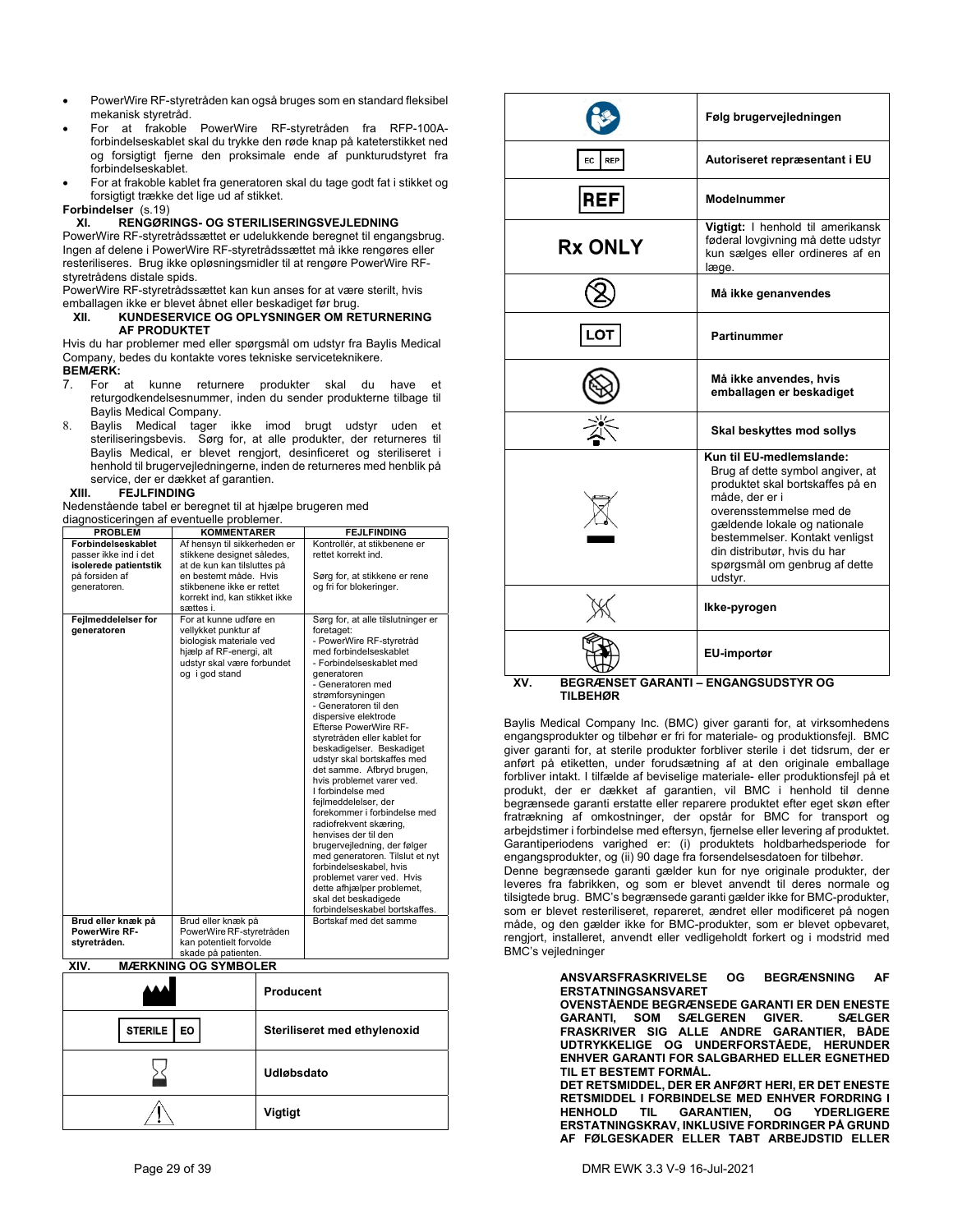**TABT INDTJENING, BEDRIFTSSKADER, MATERIALETAB, FORVENTET OPSPARING, DATATAB, ERSTATNING I HENHOLD TIL KONTRAKTLOV, GOODWILL ELLER TILSVARENDE (DET VÆRE SIG DIREKTE ELLER INDIREKTE SKADER) OG ENHVER ANDEN FORM FOR FØLGESKADER ELLER INDIREKTE SKADER KAN IKKE GØRES GÆLDENDE. SÆLGERS MAKSIMALE KUMULATIVE ERSTATNINGSANVSVAR MED HENSYN TIL ALLE ANDRE FORDRINGER OG ERSTATNINGSANSVAR, INKLUSIVE SKADESERSTATNING, BÅDE MED OG UDEN FORSIKRING, VIL IKKE OVERSTIGE PRISEN FOR PRODUKTET/PRODUKTERNE, DER LIGGER TIL GRUND FOR FORDRINGEN ELLER ERSTATNINGSANSVARET. SÆLGER FRASKRIVER SIG ETHVERT ANSVAR I FORBINDELSE MED GRATIS OPLYSNINGER ELLER ASSISTANCE, SOM SÆLGER LEVERER, MEN IKKE ER FORPLIGTET TIL I HENHOLD HERTIL. ETHVERT SØGSMÅL MOD SÆLGER SKAL BRINGES FOR RETTEN INDEN FOR ATTEN (18) MÅNEDER EFTER ÅRSAGEN TIL SØGSMÅLET ANSVARSFRASKRIVELSER OG<br>AF GARANTIEN GÆLDER BEGRÆNSNINGER AF<br>UAFHÆNGIGT AF UAFHÆNGIGT AF ANDRE MODSTRIDENDE BESTEMMELSER OG UAFHÆNGIGT AF SØGSMÅLETS BAGGRUND, DET VÆRE SIG UNDER KONTAKTLOV, UDEN FOR KONTRAKTFORHOLD (HERUNDER UAGTSOMHED OG OBJEKTIVT ANSVAR) ELLER ANDET, OG DE GÆLDER LIGELEDES FOR SÆLGERS FORHANDLERE, DISTRIBUTØRER AUTORISEREDE SÆLGERE SOM TREDJEPARTSBEGUNSTIGEDE. ALLE BESTEMMELSER HERI, SOM INDEBÆRER EN BEGRÆNSNING AF ANSVARET, FRASKRIVELSE AF GARANTIER ELLER BETINGELSER ELLER ERSTATNINGSANSVAR, KAN ADSKILLES FRA OG ER UAFHÆNGIGE AF ALLE ANDRE BESTEMMELSER, OVERENSSTEMMELSE HERMED.** 

**I FORBINDELSE MED ETHVERT SØGSMÅL MED HENBLIK PÅ SKADESERSTATNING PÅ BAGGRUND AF PÅSTÅET BRUD PÅ GARANTIEN, KONTRAKTBRUD, UAGTSOMHED, PRODUKTANSVAR ELLER ETHVERT ANDET RETSLIGT ELLER RIMELIGT UDGANGSPUNKT ACCEPTERER KØBER UDTRYKKELIGT, ERSTATNINGSANSVARLIG FOR SKADER ELLER TABT INDTJENING, UANSET OM DER ER TALE OM KØBER ELLER KØBERS KUNDER. BMC'S ERSTATNINGSANSVAR ER BEGRÆNSET TIL DEN KØBSPRIS, SOM KØBER HAR BETALT FOR DE PÅGÆLDENDE PRODUKT, SOM BMC HAR SOLGT TIL KUNDEN, OG SOM DANNER GRUNDLAG FOR ERSTATNINGSKRAVET.** 

Ingen af Baylis Medicals agenter, medarbejdere eller repræsentanter er berettigede til at binde virksomheden til nogen anden garanti, erklæring eller påstand vedrørende produktet.

Denne garanti gælder kun for den oprindelige køber af produkter fra Baylis Medical, som er købt direkte fra en autoriseret Baylis Medical-agent. Den oprindelige køber kan ikke overføre garantien.

Brug af ethvert BMC-produkt anses for at være lig accept af nærværende vilkår og betingelser.

Følgende garantiperioder gælder for produkter fra Baylis Medical:

| Engangsprodukter | Produktets holdbarhedsperiode |                                |  |  |
|------------------|-------------------------------|--------------------------------|--|--|
| Tilbehør         |                               | 90 dage fra forsendelsesdatoen |  |  |
|                  |                               |                                |  |  |

### **PowerWire-radiotaajuusohjainlankasarja**

**Suomi**  Lue kaikki ohjeet huolellisesti ennen käyttöä. Noudata kaikkia näissä<br>ohjeissa annettuja vasta-aiheita varoituksia ja varotoimia. Niiden ohjeissa annettuja vasta-aiheita, varoituksia ja varotoimia. noudattamatta jättäminen voi johtaa potilaan komplikaatioihin.

**Huomio:** Yhdysvaltain liittovaltion laki rajoittaa tämän laitteen myynnin vain lääkärille tai lääkärin määräyksestä.

**I. LAITTEEN KUVAUS**<br>PowerWire RF -ohiair -ohjainlankasarja sisältää PowerWireradiotaajuusohjainlangan ja RFP-100A-liitinjohdon.

PowerWire-radiotaajuusohjainlankaa on käytettävä hyväksytyn Baylisradiotaajuuspunktiogeneraattorin (Baylis RF -generaattori) ja Baylisliitinjohdon kanssa.

PowerWire-radiotaajuusohjainlanka tuottaa radiotaajuusvirtaa (RF) monopolaarisessa tilassa sen distaalielektrodin ja kaupallisesti saatavilla olevan ulkoisen kertakäyttöisen neutraalin (dispersiivinen) tarraelektrodin (DIP) välillä, joka on IEC 60601-2-2 -standardin mukainen. PowerWire RF -ohjainlanka liitetään Baylis-radiotaajuuspunktiogeneraattoriin Baylisliitinjohdon kautta.

PowerWire RF -ohjainlangan eri mallien mitat on kuvattu tuotteen<br>merkinnöissä PowerWire RF -ohjainlangan rungon eriste helpottaa PowerWire RF -ohjainlangan rungon eriste helpottaa etenemistä kohdesijaintiin. Samalla se toimii sähköeristeenä. PowerWire RF -ohjainlangan distaalinen osa on joustava ja aktiivikärki on pyöristetty olemaan atraumaattinen verisuonten seinämille.

RFP-100A BMC -radiotaajuuspunktiogeneraattori (RFP-100A-generaattori) liitetään RFP-100A-liitinjohdolla PowerWire RF -ohjainlankaan. Tämä johto mahdollistaa radiotaajuusvirran toimittamisen generaattorista PowerWire RF -ohjainlankaan.

Tarkat tiedot RFP-100A-generaattorista on annettu erillisessä käyttöoppaassa, joka toimitetaan generaattorin mukana (RFP-100Ageneraattorin käyttöohjeet).

PowerWire RF -ohjainlangan ja RFP-100A-liitinjohdon mitat on ilmoitettu laitteiden merkinnöissä ja kohdassa VI "Tuotteen tekniset tiedot". RFP-100A-liitinjohdon toisessa päässä on nelinastainen liitin, joka liitetään RFP-100A-generaattoriin, ja toisessa päässä liitin, joka liitetään PowerWire RF ohjainlankaan.

### **II. KÄYTTÖAIHEET**

PowerWire RF -ohjainlanka on tarkoitettu kanavan luomiseen ääreisverisuonisairaudessa, jossa suonet ovat täysin tukkeutuneet, parantamaan raajan säilymisen mahdollisuutta.

.<br>Yhdysvalloissa PowerWire RF -ohjainlanka on hyväksytty kanavan luomiseen täysin tukkeutuneissa verisuonissa, joiden halkaisija on vähintään 3 mm.

RFP-100A-liitinjohto on tarkoitettu RFP-100A BMC radiotaajuuspunktiogeneraattorin liittämiseen PowerWire RF ohjainlankaan.

### **III. VASTA-AIHEET**

PowerWire RF -ohjainlangan käyttöä ei suositella, kun kanavan luomista biologiseen materiaaliin ei vaadita.

PowerWire-sarjan sisältämää RFP-100A-liitinjohtoa ei suositella käytettäväksi minkään muun RF-generaattorin tai muun laitteen kanssa.

- **IV. VAROITUKSET**
- Vain lääkärit, joilla on angiografisten ja perkutaanisten toimenpiteiden perusteellinen tuntemus, saavat radiotaajuusohjainlankaa. Lääkärien on suositeltavaa hyödyntää prekliinistä harjoittelua, perehtyä asiaa koskevaan kirjallisuuteen sekä suorittaa siihen liittyviä muita koulutuksia ennen uusien toimenpiteiden yrittämistä.
- PowerWire RF -ohjainlanka toimitetaan etyleenioksidilla STERILOITUNA. Älä käytä tuotetta, jos pakkaus on vaurioitunut.
- PowerWire RF -ohjainlanka ja RFP-100A-liitinjohto on tarkoitettu käytettäväksi vain yhdellä potilaalla. Älä puhdistaa kumpaakaan laitetta tai steriloida tai käyttää niitä uudelleen. Uudelleenkäyttö voi johtaa potilasvammoihin ja/tai tartuntatautien leviämiseen potilaalta toiselle.
- PowerWire RF -ohjainlankaa tulee käyttää Baylis-liitinjohdon kanssa. Jos sitä yritetään käyttää muiden liitinjohtojen kanssa, seurauksena voi olla potilaaseen ja/tai käyttäjään kohdistuva tappava sähköisku.
- RFP-100A-liitinjohtoa on käytettävä ainoastaan RFP-100Ageneraattorin ja PowerWire RF -ohjainlangan kanssa. Jos sitä yritetään käyttää muiden RF-generaattoreiden ja -laitteiden kanssa, seurauksena voi olla potilaaseen ja/tai käyttäjään kohdistuva tappava sähköisku.
- Jos Baylis RF -generaattoriyksikön virtaa voi säätää, älä yritä antaa radiotaajuusvirtaa yli 10 watin alkutehoasetuksella. Seuraavilla yrityskerroilla tehoasetusta voi lisätä tarvittaessa.
- PowerWire RF -ohjainlangan aktiivikärki on helposti rikkoutuva. Varo vahingoittamasta kärkeä, kun käsittelet PowerWire RF -ohjainlankaa. Jos kärki vahingoittuu, hävitä PowerWire RF -ohjainlanka välittömästi.
- Jos PowerWire RF -ohjainlangan aktiivikärki taittuu käytön aikana, hävitä PowerWire RF -ohjainlanka välittömästi. Älä yritä suoristaa aktiivikärkeä.
- Laboratoriohenkilökunta ja potilaat voivat altistua huomattavalle röntgensäteilymäärälle radiotaajuusleikkausten aikana fluoroskooppisen kuvantamisen jatkuvan käytön vuoksi. Tämä altistus voi aiheuttaa akuutteja säteilyvammoja sekä somaattisten ja geneettisten vaikutusten lisääntyneen riskin. Siksi on noudatettava riittäviä toimia tämän altistuksen minimoimiseksi.
	- **V. VAROTOIMET**
- Älä yritä käyttää PowerWire RF -ohjainlankasarjaa tai apulaitteita ennen kuin olet lukenut mukana toimitetut käyttöohjeet perusteellisesti.
- Radiotaajuustoimenpiteitä saavat suorittaa vain lääkärit, joilla on perusteellinen koulutus kyseisestä menetelmästä, ja ne on tehtävä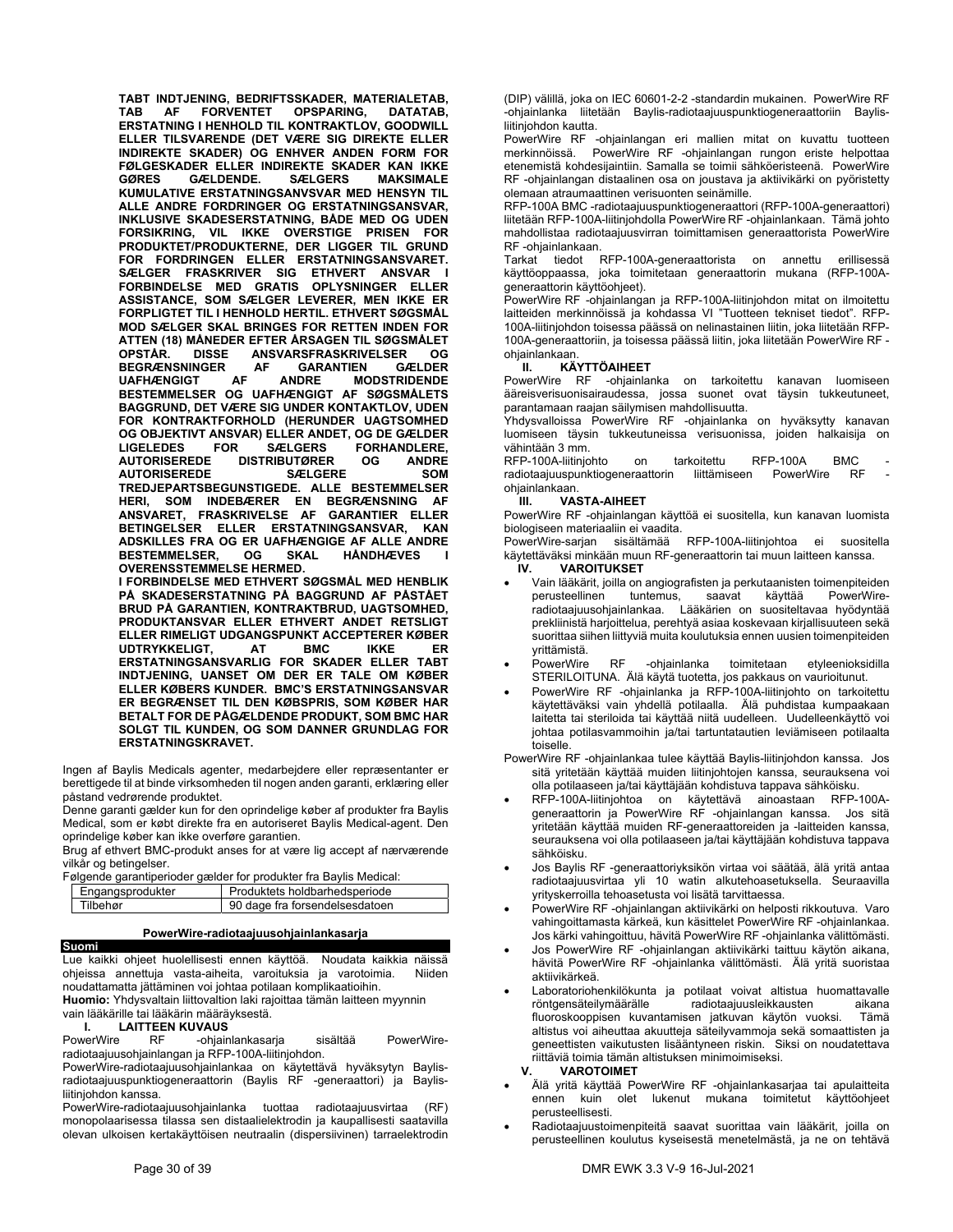- Steriili pakkaus on tarkastettava silmämääräisesti ennen käyttöä mahdollisten puutteiden havaitsemiseksi. Varmista, ettei pakkaus ole vahingoittunut. Älä käytä laitetta, jos pakkaus on vahingoittunut.
- Tarkista PowerWire RF -ohjainlanka ja RFP-100A-liitinjohto silmämääräisesti varmistaaksesi, ettei eristysmateriaali ole halkeillut tai vaurioitunut. Älä käytä, jos laite on vaurioitunut.
- Älä käytä PowerWire RF -ohjainlankasarjaa etikettiin merkityn viimeisen käyttöpäivän jälkeen.
- PowerWire RF -ohjainlanka on tarkoitettu käytettäväksi vain kohdassa VII "Vaadittavat laitteet" lueteltujen laitteiden kanssa. RFP-100Aliitinjohto on tarkoitettu käytettäväksi ainoastaan PowerWire RF ohjainlangan kanssa.
- Lue kertakäyttöisen neutraalin (dispersiivinen) tarraelektrodin (DIP) valmistajan käyttöohjeet ja noudata niitä. Käytä aina DIP-elektrodeja, jotka täyttävät tai ylittävät IEC 60601-2-2 -standardin vaatimukset.
- Jos dispersiivinen elektrodi sijoitetaan reiteen, impedanssi voi olla tavallista suurempi.
- Varmista, ettei huoneessa ole tulenarkoja materiaaleja radiotaajuusvirran käytön aikana syttymisvaaran välttämiseksi.
- Noudata varotoimia niiden vaikutusten rajoittamiseksi, joita generaattorin aiheuttamilla sähkömagneettisilla häiriöillä (EMI) voi olla muiden laitteiden toimintaan. Tarkista generaattorin lisäksi myös muiden potilaalle käytettävien, toisiinsa yhdistettävien fysiologisten valvontalaitteiden ja sähkölaitteiden yhteensopivuus ja turvallisuus.
- Pinta-elektrokardiogrammin (EKG) jatkuvan valvonnan mahdollistamiseksi radiotaajuusvirran käytön aikana on käytettävä riittävää suodatusta.
- PowerWire RF -ohjainlankaa on käsiteltävä varoen verisuonivaurion välttämiseksi. PowerWire RF -ohjainlankaa tulee viedä edemmäs fluoroskooppisen ohjauksen avulla. Jos havaitset vastusta, ÄLÄ käytä liiallista voimaa PowerWire RF -ohjainlangan edemmäs vientiin tai pois vetämiseen.
- Älä yritä antaa radiotaajuusvirtaa ennen kuin on varmistettu, että PowerWire RF -ohjainlangan kärki on hyvässä kosketuksessa biologiseen kohdemateriaaliin.
- Älä taivuta PowerWire RF -ohjainlankaa tai RFP-100A-liitinjohtoa. Kummankin laitteen liiallinen taivuttaminen tai kiertäminen voi vahingoittaa laitetta ja johtaa potilasvammoihin. PowerWire RF ohjainlankaa ja RFP-100A-liitinjohtoa on käsiteltävä varovasti.
- On suositeltavaa olla ylittämättä kahdenkymmenen (20) radiotaajuusvirran syöttökerran rajaa yhtä PowerWire RF ohjainlankaa kohden.
- Generaattori pystyy tuottamaan merkittävän sähkövirran. PowerWire RF -ohjainlangan ja/tai DIP-elektrodin epäasianmukainen käsittely voi johtaa potilaan tai käyttäjän vammautumiseen erityisesti laitteen käytön aikana.
- Virransyötön aikana potilas ei saa joutua kosketuksiin maadoitettujen metallipintojen kanssa.
- Älä aktivoi RF-virtaa kärjen ollessa katetrissa.
- PowerWire RF -ohjainlangan yhteensopivuus on huolellisesti varmistettava, kun sitä käytetään katetrien kanssa.
- Älä koskaan irrota RFP-100A-liitinjohtoa RFP-100A-generaattorista, kun generaattori tuottaa RF-virtaa.
- Älä koskaan irrota RFP-100A-liitinjohtoa RFP-100A-generaattorista Jos johtoa ei irroteta asianmukaisesti, seurauksena voi olla johdon vaurioituminen.
- Älä kierrä RFP-100A-liitinjohtoa, kun liität tai poistat sitä generaattorin Johdon kiertäminen voi johtaa nastaliittimien vahingoittumiseen.
- Havaittava alhainen sähköteho tai laitteen epäasianmukainen toiminta normaaleilla asetuksilla voi olla merkki DIP-elektrodin virheellisestä käytöstä, sähköjohdon viasta tai aktiivikärjen puutteellisesta kontaktista biologisen kohdemateriaalin kanssa. Tarkista, onko havaittavissa selviä laitevikoja tai käyttövirheitä. Yritä asettaa PowerWire RF -ohjainlangan aktiivikärki paremmin biologista kohdemateriaalia vasten. Lisää tehoa vain, jos alhainen tehonsyöttö jatkuu.
- Baylis Medical Company luottaa siihen, että lääkäri määrittää ja arvioi kaikki radiotaajuustoimenpiteen odotettavissa olevat riskit ja kertoo ne kullekin yksittäiselle potilaalle.

### **VI. TUOTTEEN TEKNISET TIEDOT**

| Tuote                | <b>PowerWire RF</b><br>-ohiainlanka | Tuote                | <b>RFP-100A-</b><br>liitiniohto |
|----------------------|-------------------------------------|----------------------|---------------------------------|
| Käytettävä<br>pituus | 250 cm                              | Käytettävä<br>pituus | 3 m                             |

| Ulkoläpimitta | $0.89$ mm $/$<br>0.035"     | Generaattorin<br>liitin | 4-nastainen |
|---------------|-----------------------------|-------------------------|-------------|
| Merkkinauhat  | 1 cm:n päässä<br>toisistaan | <b>Laitteen liitin</b>  | Painike     |

### **VII. HAITTATAPAHTUMAT**

Radiotaajuusleikkauksen aikana voi ilmetä muun muassa seuraavia haittatapahtumia:

| Tromboosi              | Kipu ja aristavuus  |
|------------------------|---------------------|
| Verisuonen perforaatio | Distaalinen embolia |
| Verisuonen dissektio   | Sepsis/infektio     |
| Hemorragia             | Hematooma           |
| Tamponaatio            |                     |

### **VIII. VAADITTAVAT LAITTEET**

Radiotaajuusleikkaukset on suoritettava erikoistuneissa kliinisissä<br>olosuhteissa, joiden laitteistoon kuuluvat fluoroskopiayksikkö, olosuhteissa, joiden laitteistoon kuuluvat fluoroskopiayksikkö, röntgenpöytä, fysiologinen tallennin, hätälaitteet ja välineistö suoniyhteyden<br>muodostamiseen. Tällaisessa toimenpiteessä tarvittavia täydentäviä Tällaisessa toimenpiteessä tarvittavia täydentäviä laitteita:

- Baylis-radiotaajuusgeneraattori
- **Kertakäyttöinen neutraali (dispersiivinen) tarraelektrodi (DIP)**<br>IX. KÄYTTÖÄ EDELTÄVÄ TARKASTUS

**IX. KÄYTTÖÄ EDELTÄVÄ TARKASTUS**  Kuten kaikki muutkin toimenpiteessä käytettävät laitteet, ennen radiotaajuusleikkauksen suorittamista on tarkistettava huolellisesti, onko yksittäisissä komponenteissa, kuten Baylis-radiotaajuusgeneraattorissa, PowerWire RF -ohjainlangassa ja RFP-100A-liitinjohdossa, vaurioita tai

puutteita. Tarkista PowerWire-radiotaajuusohjainlankasarjan pakkaus varmistaaksesi, ettei pakkaus ole vahingoittunut eikä steriiliys vaarantunut ja että tuote-etiketti on tallella. Varmista, ettei RFP-100A-liitinjohdossa eikä PowerWire-radiotaajuusohjainlangassa ole näkyviä vaurioita, kuten värimuutoksia, halkeamia, merkintöjen haalentumista, silmukoitumista tai<br>taittumista. Älä käytä vaurioituneita tai viallisia laitteita. Älä käytä taittumista. Älä käytä vaurioituneita tai viallisia laitteita. Älä käytä PowerWire RF -ohjainlankaa tai RFP-100A-liitinjohtoa uudelleen.

### **X. KÄYTTÖOHJEET**

Kaikki vaadittavia laitteita koskevat ohjeet tulee lukea huolellisesti, ymmärtää ja niitä tulee noudattaa. Niiden noudattamatta jättäminen voi johtaa komplikaatioihin.

- PowerWire RF -ohjainlankasarja toimitetaan steriilinä. Noudata aseptista tekniikkaa, kun avaat pakkauksen ja käsittelet tuotetta steriilillä alueella.
- Liitä johdon generaattoriliitinpää RFP-100A-generaattorin eristettyyn potilasliitäntäporttiin generaattorin käyttöohjeiden mukaan. RFP-100A-liitinjohdossa on pyöreä liitin, joka on avainnettu asianmukaisen kohdistuksen varmistamiseksi. Kohdista liitinnasta varoen pistorasiaan ja työnnä, kunnes liitin on tiukasti kiinni pistorasiassa. Jos johtoa yritetään liittää millään muulla tavalla, liittimen nastat vahingoittuvat.
- Vältä liiallista voimankäyttöä, kun liität johtoa generaattoriin. Liiallinen voimankäyttö voi johtaa liittimen nastojen vahingoittumiseen.
- Kun yhteys kohdealueelle on muodostettu tavanomaisia toimenpidemenetelmiä käyttäen, PowerWire RF -ohjainlanka voidaan viedä kohdealueelle.
- Tartu johdon katetriliitinpäähän toisella kädellä. Pidä liittimen päällä oleva punainen painike painettuna peukalollasi. Työnnä RFpunktiojohtimen proksimaalipää katetriliittimen aukkoon. proksimaalipään näkyvä osa ei ole enää näkyvissä, voit vapauttaa liittimen punaisen painikkeen. Varmista, että liitäntä on tiukka, vetämällä laitteesta kevyesti.
- Kun PowerWire RF -ohjainlangan kärki on hyvässä kontaktissa kohdealueen kanssa, distaaliseen kärkeen voidaan syöttää radiotaajuusvirtaa BMC-radiotaajuusgeneraattorin kautta. Tämä saa aikaan kohdealueen termisen nekroosin (leikkaamisen). Lue generaattorin käyttöohjeet ennen generaattorin käyttöä.
- Paina PowerWire RF -ohjainlankaa napakasti radiotaajuusvirran käytön aikana, jotta se voidaan onnistuneesti viedä kohdealueen läpi.
- HUOMAUTUS: Käytä Baylis RF -generaattoriyksiköissä, joiden virtaa voi säätää, alhaisinta sopivaa virta-asetusta toivotun vaikutuksen<br>aikaansaamiseksi. Onnistuneeseen radiotaaiuusleikkaukseen radiotaajuusleikkaukseen riittäväksi virta-asetukseksi on kokeellisesti määritetty 10 wattia. Älä sen vuoksi käytä yli 10 watin alkutehoasetusta.
- Radiotaajuusvirran syöttö voidaan katkaista painamalla generaattorin RF ON/OFF -painiketta, jos ajastimen aika ei ole kulunut loppuun.
- PowerWire RF -ohjainlangan etenemisen onnistuminen voidaan vahvistaa seuraamalla PowerWire RF -ohjainlankaa fluoroskopian avulla.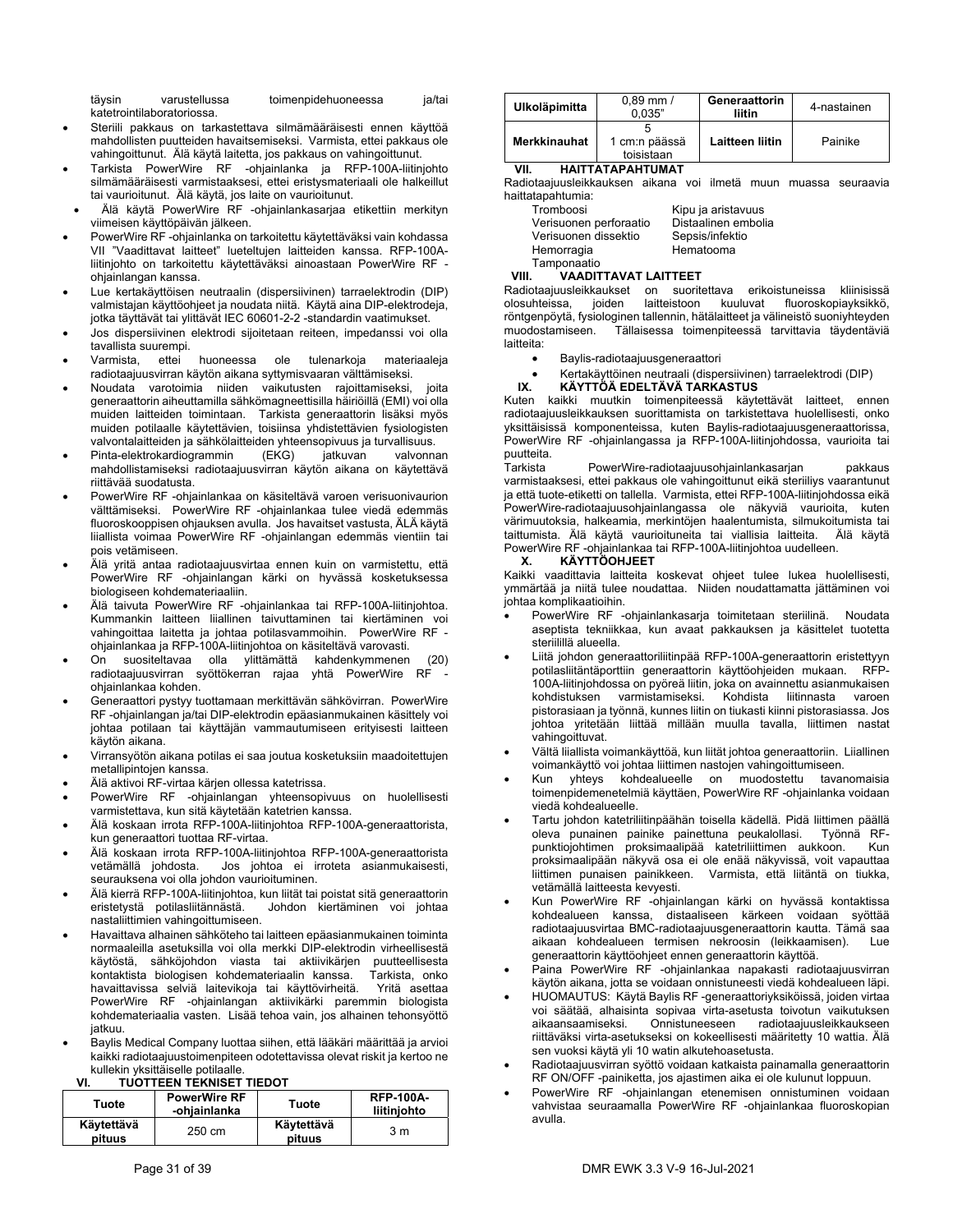- Jos vienti kohdealueen läpi ei onnistu kahdenkymmenen (20) radiotaajuusvirran syöttökerran jälkeen, toimenpiteen suorittamiseen on suositeltavaa käyttää vaihtoehtoista menetelmää.
- PowerWire RF -ohjainlangan avulla voidaan nyt vaihtaa tai asettaa paikalleen muita interventiolaitteita lääkärin harkinnan mukaisesti.
- PowerWire RF -ohjainlankaa voidaan käyttää myös tavanomaisena joustavana mekaanisena ohjainlankana.
- PowerWire RF -ohjainlanka irrotetaan RFP-100A-liitinjohdosta pitämällä katetriliittimen punaista painiketta painettuna ja poistamalla punktiolaitteen proksimaalinen pää varovasti liitinjohdosta.
- Johto irrotetaan generaattorista tarttumalla liittimestä tukevasti ja vetämällä se varovasti suoraan ulos pistorasiasta.

#### **Liitännät** (s. 19) **XI. PUHDISTUS- JA STERILOINTIOHJEET**

PowerWire RF -ohjainlankasarja on tarkoitettu vain kertakäyttöön. Älä puhdista mitään PowerWire RF -ohjainlankasarjaan kuuluvaa laitetta tai steriloi niitä uudelleen. Älä käytä liuottimia PowerWire RF -ohjainlangan distaalisen kärjen puhdistamiseen.

PowerWire RF -ohjainlankasarja voidaan katsoa steriiliksi vain, jos pakkausta ei ole avattu eikä se ole vahingoittunut ennen käyttöä.

### **XII. ASIAKASPALVELU JA TUOTTEEN PALAUTUSTA KOSKEVAT TIEDOT**

Jos sinulla on ongelmia tai kysyttävää Baylis Medical Companyn laitteista, ota yhteyttä tekniseen tukeen.

### **HUOMAUTUKSET:**

- 9. Ennen tuotteiden lähettämistä takaisin Baylis Medical Companylle sinun on hankittava palautusnumero.
- 10. Baylis Medical ei ota vastaan mitään käytettyä laitetta ilman sterilointitodistusta. Varmista, että mikä tahansa Baylis Medical Companylle palautettava tuote on puhdistettu, dekontaminoitu ja steriloitu käyttöohjeiden mukaan ennen sen palauttamista takuuhuoltoon.<br>XIII. VIANMÄ.

### **XIII. VIANMÄÄRITYS**

Seuraava taulukko on tarkoitettu käyttäjän avuksi mahdollisten ongelmien diagnosoinnissa.

| ,<br><b>ONGELMA</b>               | <b>HUOMAUTUKSET</b>                                                                                                                                                                       | <b>VIANMÄÄRITYS</b>                                                                                                                                                                                                                                                                                                                                                                                                                                                                                                                                                                                                                                                              |
|-----------------------------------|-------------------------------------------------------------------------------------------------------------------------------------------------------------------------------------------|----------------------------------------------------------------------------------------------------------------------------------------------------------------------------------------------------------------------------------------------------------------------------------------------------------------------------------------------------------------------------------------------------------------------------------------------------------------------------------------------------------------------------------------------------------------------------------------------------------------------------------------------------------------------------------|
| Liitinjohto ei sovi               | Liittimet on suunniteltu                                                                                                                                                                  | Tarkista, onko liittimen kolot                                                                                                                                                                                                                                                                                                                                                                                                                                                                                                                                                                                                                                                   |
| generaattorin                     | liitettäviksi tietyllä tavalla                                                                                                                                                            | kohdistettu oikean suuntaisesti.                                                                                                                                                                                                                                                                                                                                                                                                                                                                                                                                                                                                                                                 |
| etupaneelin                       | turvallisuussyistä. Jos                                                                                                                                                                   |                                                                                                                                                                                                                                                                                                                                                                                                                                                                                                                                                                                                                                                                                  |
| eristettyyn                       | liittimen "kolot" eivät ole                                                                                                                                                               | Varmista, että liittimet ovat                                                                                                                                                                                                                                                                                                                                                                                                                                                                                                                                                                                                                                                    |
| potilasliitäntään                 | kohdakkain. liittimet eivät<br>sovi yhteen                                                                                                                                                | puhtaat ja esteettömät.                                                                                                                                                                                                                                                                                                                                                                                                                                                                                                                                                                                                                                                          |
| Generaattorin<br>virheilmoitukset | Biologisen materiaalin<br>onnistunut punktointi RF-<br>energian avulla edellyttää,<br>että koko järjestelmä on<br>oikein liitetty ja kaikki<br>laitteet ovat hyvässä<br>toimintakunnossa. | Varmista, että kaikki liitännät<br>on tehty:<br>- PowerWire RF -<br>ohjainlangasta liitinjohtoon<br>- liitinjohdosta generaattoriin<br>- generaattorista pistorasiaan<br>- generaattorista DIP-<br>elektrodiin<br>Tarkista silmämääräisesti, ettei<br>PowerWire RF -ohjainlangassa<br>tai johdossa ole vaurioita.<br>Hävitä vahingoittuneet laitteet<br>välittömästi. Jos ongelma<br>jatkuu, lopeta käyttö.<br>Tietoa<br>radiotaajuusleikkausyritysten<br>aikana annetuista<br>virheilmoituksista on<br>generaattorin mukana<br>toimitetussa käyttöoppaassa.<br>Jos viat jatkuvat, liitä uusi<br>liitinjohto. Jos tämä korjaa<br>ongelman, hävitä<br>vahingoittunut liitinjohto. |
| PowerWire RF -                    | PowerWire RF -                                                                                                                                                                            | Hävitä välittömästi.                                                                                                                                                                                                                                                                                                                                                                                                                                                                                                                                                                                                                                                             |
| ohjainlanka murtuu                | ohjainlangan murtumat ja                                                                                                                                                                  |                                                                                                                                                                                                                                                                                                                                                                                                                                                                                                                                                                                                                                                                                  |
| tai taipuu.                       | taipumat voivat aiheuttaa                                                                                                                                                                 |                                                                                                                                                                                                                                                                                                                                                                                                                                                                                                                                                                                                                                                                                  |
|                                   | potilaalle vamman.                                                                                                                                                                        |                                                                                                                                                                                                                                                                                                                                                                                                                                                                                                                                                                                                                                                                                  |

| XIV. | <b>MERKINNÄT JA SYMBOLIT</b> |  |
|------|------------------------------|--|
|      |                              |  |

|                      | Valmistaja                   |
|----------------------|------------------------------|
| <b>EO</b><br>STERILE | Steriloitu etyleenioksidilla |
|                      | Viimeinen käyttöpäivä        |
|                      | Huomio                       |

|                                       | Noudata käyttöohjeita                                                                                                                                                                                                                                  |
|---------------------------------------|--------------------------------------------------------------------------------------------------------------------------------------------------------------------------------------------------------------------------------------------------------|
| EC<br><b>REP</b>                      | Valtuutettu edustaja EU:ssa                                                                                                                                                                                                                            |
| <b>REF</b>                            | <b>Mallinumero</b>                                                                                                                                                                                                                                     |
| <b>Rx ONLY</b>                        | Huomio: Yhdysvaltain liittovaltion<br>laki<br>rajoittaa tämän<br>laitteen<br>myynnin vain lääkärille tai lääkärin<br>määräyksestä.                                                                                                                     |
|                                       | Älä käytä uudelleen                                                                                                                                                                                                                                    |
|                                       | Eränumero                                                                                                                                                                                                                                              |
|                                       | Ei saa käyttää, jos pakkaus on<br>vahingoittunut                                                                                                                                                                                                       |
|                                       | Pidä poissa auringonvalosta                                                                                                                                                                                                                            |
|                                       | Vain EU:n jäsenmaat:<br>Tällä symbolilla ilmoitetaan, että<br>tuote on hävitettävä paikallisten<br>ja kansallisten määräysten<br>mukaisella tavalla. Jos sinulla on<br>kysyttävää tämän laitteen<br>kierrättämisestä, ota yhteyttä<br>jälleenmyyjääsi. |
|                                       | Ei-pyrogeeninen                                                                                                                                                                                                                                        |
| TII TA <i>v</i> iiii<br>v٧<br>דוחו גם | EU-maahantuoja<br>KEDTAKÄVTTÖTADVIKKEET IA                                                                                                                                                                                                             |

### **XV. RAJOITETTU TAKUU – KERTAKÄYTTÖTARVIKKEET JA LISÄTARVIKKEET**

Baylis Medical Company Inc. (BMC) tarjoaa kertakäyttötarvikkeilleen ja lisätarvikkeilleen takuun materiaali- ja valmistusvirheitä vastaan. BMC takaa, että steriilit tuotteet pysyvät steriileinä etiketissä ilmoitetun ajan edellyttäen, että alkuperäinen pakkaus pysyy ehjänä. Tällä rajoitetulla takuulla taataan, että jos jossakin takuun piiriin kuuluvassa tuotteessa todetaan materiaali- tai valmistusvirhe, BMC korvaa tai korjaa ehdottoman ja yksinomaisen harkintansa mukaan tällaisen tuotteen, pois lukien mahdolliset tuotteen tarkastamiseen, poistamiseen tai täydentämiseen liittyvät BMC:lle koituvat kuljetus- ja työkulut. Takuun kesto: (i) Kertakäyttötarvikkeilla takuun kesto on tuotteen säilyvyysaika ja (ii) lisätarvikkeilla 90 päivää lähetyspäivästä laskettuna.

Tämä rajoitettu takuu koskee vain uusia alkuperäisiä tehtaalta toimitettuja tuotteita, joita on käytetty niiden normaaliin ja suunniteltuun käyttötarkoitukseen. BMC:n rajoitettu takuu ei kata BMC:n tuotteita, joita on uudelleensteriloitu, korjattu, muunnettu tai muokattu jollain tavalla, eikä se koske BMC:n tuotteita, joita on säilytetty epäasianmukaisesti tai puhdistettu, asennettu, käytetty tai huollettu BMC:n ohjeiden vastaisesti.

**VASTUUVAPAUSLAUSEKE JA VASTUUNRAJOITUS** 

**EDELLÄ KUVATTU RAJOITETTU TAKUU ON AINOA MYYJÄN TARJOAMA TAKUU. MYYJÄ KIELTÄÄ KAIKKI MUUT NIMENOMAISET TAI EPÄSUORAT TAKUUT, MUKAAN LUKIEN TAKUUT MYYNTIKELPOISUUDESTA TAI SOPIVUUDESTA TIETTYYN KÄYTTÖÖN TAI** 

**TARKOITUKSEEN. KORJAUSTOIMENPIDE ON YKSINOMAINEN KORJAUSTOIMENPIDE MILLE TAHANSA TAKUUVAATEELLE, EIKÄ LISÄKORVAUKSIA, MUKAAN LUKIEN KORVAUKSIA EPÄSUORISTA VAHINGOISTA TAI LIIKETOIMINNAN KESKEYTYMISESTÄ AIHEUTUVISTA VAHINGOISTA TAI VOITON, MYYNTITULOJEN, MATERIAALIEN, ENNAKOITUJEN SÄÄSTÖJEN, DATAN, SOPIMUKSEN, LIIKEARVON TAI VASTAAVAN MENETYKSISTÄ (OLIVATPA NE LUONTEELTAAN SUORIA**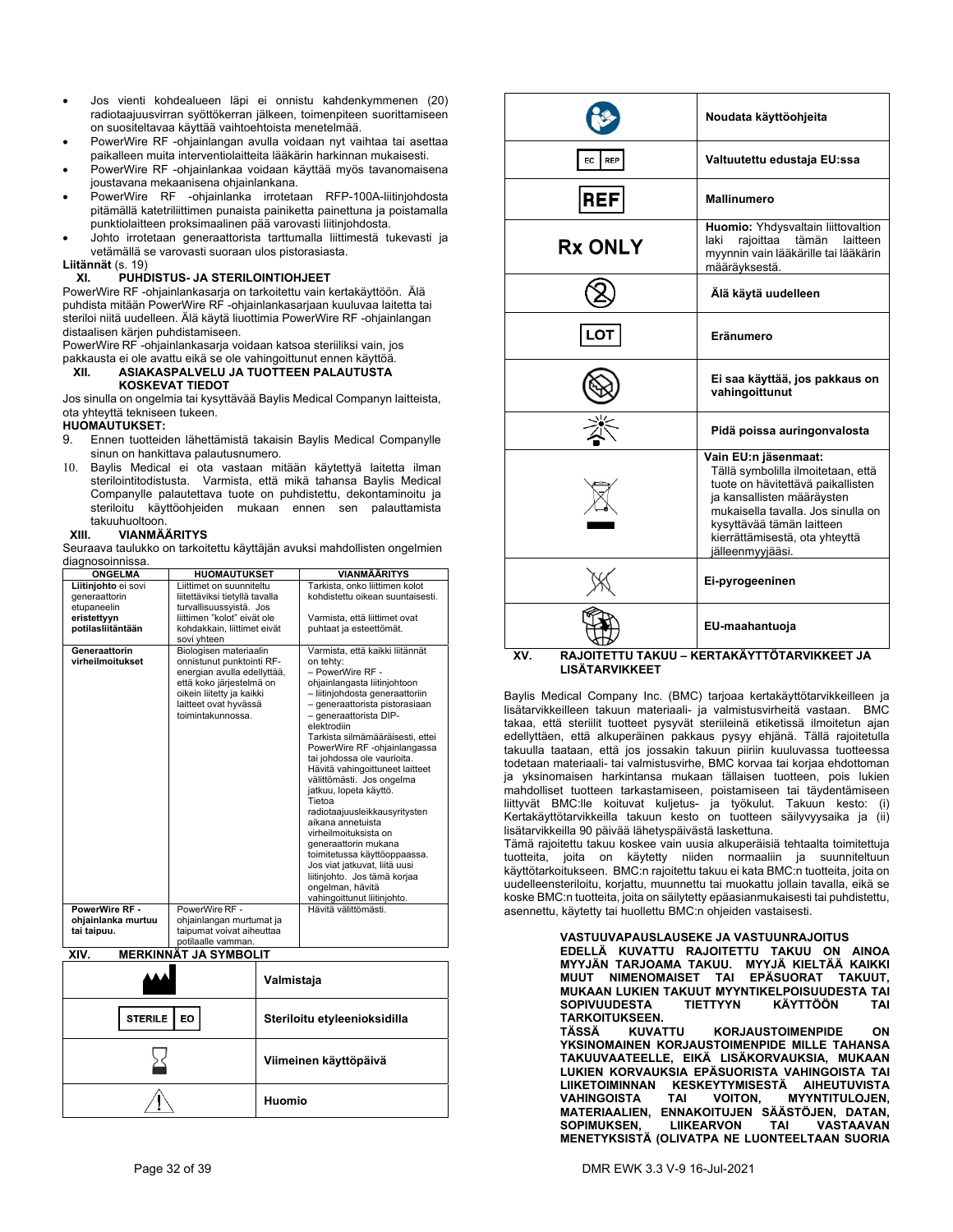**TAI EPÄSUORIA) TAI MISTÄÄN VÄLILLISISTÄ VAHINGOISTA, OLE SAATAVILLA. MYYJÄN ENIMMÄISKORVAUSVASTUU<br>IUIHIN VAATIMUKSIIN JA SUHTEESSA KAIKKIIN MUIHIN VAATIMUKSIIN JA VASTUIHIN, MUKAAN LUKIEN MIHIN TAHANSA KORVAUSVASTUISIIN LIITTYVÄT VELVOITTEET, OLIPA VAKUUTUSTA TAI EI, EI YLITÄ VAATEEN TAI VASTUUN AIHEUTTAVAN TUOTTEEN HINTAA. MYYJÄ KIELTÄÄ KAIKKI KORVAUSVASTUUT, JOTKA LIITTYVÄT ILMAISEEN TIETOON TAI APUUN, JOTA MYYJÄ ON ANTANUT MUTTA JOTA EI OLE TÄLTÄ VAADITTU. MIKÄ TAHANSA KANNE MYYJÄÄ VASTAAN ON NOSTETTAVA KAHDEKSANTOISTA (18) KUUKAUDEN KULUESSA PÄIVÄSTÄ, JONA KANNE AIHEUTUI. NÄMÄ VASTUUVAPAUSLAUSEKKEET JA VASTUUNRAJOITUKSET OVAT VOIMASSA HUOLIMATTA MISTÄ TAHANSA MUISTA PÄINVASTAISISTA MÄÄRÄYKSISTÄ JA HUOLIMATTA KANTEEN MUODOSTA, PERUS SOPIMUKSEEN,**<br>PERSUSTEEN (MUKAAN LUKIEN) **VAHINGONKORVAUSOIKEUTEEN (MUKAAN LUKIEN LAIMINLYÖNTI JA ANKARA VASTUU) TAI MUUHUN PERUSTEESEEN, JA LISÄKSI NE ULOTTUVAT KOSKEMAAN MYYJÄN TOIMITTAJIA, VALTUUTETTUJA JAKELIJOITA JA MUITA VALTUUTETTUJA JÄLLEENMYYJIÄ ULKOPUOLISINA EDUNSAAJINA. JOKAINEN TÄSSÄ ANNETTU MÄÄRÄYS, JOSSA VASTUUNRAJOITUKSESTA, TAKUUNRAJOITUKSESTA, VAHINGONKORVAUSEHDOSTA TAI VAHINGONKORVAUSTEN POISSULKEMISESTA, ON EROTETTAVISSA JA RIIPPUMATON MISTÄ TAHANSA** 

**MUISTA MÄÄRÄYKSISTÄ, JA SE ON PANTAVA TOIMEEN SELLAISENA.** 

**KAIKISSA VAHINGONKORVAUSVAATIMUKSISSA TAI RIITA-ASIOISSA, JOTKA JOHTUVAT VÄITETYSTÄ TAKUUN RIKKOMISESTA, SOPIMUSRIKKOMUKSESTA, LAIMINLYÖNNISTÄ, TUOTEVASTUUSTA TAI MISTÄ TAHANSA MUUSTA OIKEUDELLISESTA TAI OIKEUDENMUKAISESTA TEORIASTA, OSTAJA HYVÄKSYY NIMENOMAISESTI, ETTÄ BMC EI OLE KORVAUSVASTUUSSA MENETYKSISTÄ, OLIVATPA NE OSTAJAN TAI OSTAJAN ASIAKKAIDEN. BMC:N KORVAUSVASTUU RAJOITTUU NIIDEN BMC:N OSTAJALLE MYYMIEN MÄÄRITETTYJEN TAVAROIDEN OSTOHINTAAN, JOISTA VAHINGONKORVAUSVASTUU AIHEUTUU.** 

Kenelläkään Baylis Medicalin asiamiehellä, työntekijällä tai edustajalla ei ole valtuuksia sitoa yritystä mihinkään muuhun tuotetta koskevaan takuuseen, vakuutukseen tai edustukseen.

Tämä takuu on voimassa vain Baylis Medicalin tuotteiden alkuperäiselle ostajalle, joka on ostanut tuotteet suoraan Baylis Medicalin valtuutetulta edustajalta. Alkuperäinen ostaja ei voi siirtää takuuta.

Minkä tahansa BMC:n tuotteen käyttö katsotaan näiden ehtojen hyväksymiseksi.<br>Bavlis Medicalin

|  |  | Bavlis Medicalin tuotteiden takuuiaksot: |  |  |
|--|--|------------------------------------------|--|--|
|--|--|------------------------------------------|--|--|

| Kertakävttötuotteet | Tuotteen säilyvyysaika               |
|---------------------|--------------------------------------|
| I isätarvikkeet     | 90 päivää lähetyspäivästä laskettuna |
|                     |                                      |

### **Norsk**

Les gjennom alle instruksjonene nøye før bruk. Overhold alle kontraindikasjoner, advarsler og forholdsregler som er nevnt i denne bruksanvisningen. Unnlatelse av å gjøre dette kan føre til komplikasjoner for pasienten.

**Forsiktig:** I henhold til føderal lovgivning i USA kan dette produktet kun selges av eller foreskrives av en lege.

### **I. ENHETSBESKRIVELSE**

PowerWire RF GuideWire Kit inkluderer PowerWire Radiofrequency GuideWire og RFP-100A-tilkoblingskabelen.

PowerWire Radiofrequency GuideWire må brukes med en godkjent Baylis Radiofrequency Puncture Generator (Baylis RF Generator) og Baylis Connector Cable.

PowerWire Radiofrequency GuideWire leverer radiofrekvenskraft (RF) i en monopolær modus mellom den distale elektroden og en kommersielt tilgjengelig ekstern referanseelektrode, som er i samsvar med standardene i IEC 60601-2-2. PowerWire RF GuideWireer koblet til Baylis RFpunkteringsgeneratoren via Baylis-tilkoblingskabelen.

Dimensjoner for forskjellige modeller av PowerWire RF GuideWire er beskrevet på produktetiketten. Isolasjonen på PowerWire RF GuideWirehovedenheten forenkler jevn fremføring til målområdet, og gir elektrisk isolasjon. Den distale delen av PowerWire RF GuideWire er fleksibel og den aktive tuppen er avrundet til å være atraumatisk for karvegger.

RFP-100A-tilkoblingskabelen kobler RFP-100A BMC RFpunkteringsgeneratoren (RFP-100A-generator) til en PowerWire RF GuideWire. Denne kabelen gjør at radiofrekvent (RF) strøm kan leveres fra generatoren til PowerWire RF GuideWire.

Detaljert informasjon om RFP-100A-generatoren finnes i en egen håndbok som følger med generatoren (Bruksanvisning for RFP-100A-generator).<br>Dimensjonene for PowerWire RF GuideWire og RFP-100A-

Dimensjonene for PowerWire RF tilkoblingskabelen er å finne på enhetsetiketten og i avsnitt VI «Produktspesifikasjoner». RFP-100A-kontaktekabelen har en firepinners kontakt i den ene enden som passer med RFP-100A-generatoren og en kontakt i den andre enden, som passer til en PowerWire RF GuideWire.

### **II. INDIKASJONER FOR BRUK**

PowerWire RF GuideWire er indikert for å skape en kanal i totalt okklusiv perifer vaskulær sykdom, for å forbedre potensialet for bevaring av lemmer. I USA er PowerWire RF GuideWire klarert for å skape en kanal i helt okkluderte perifere kar på 3 mm eller mer.

RFP-100A-tilkoblingskabelen er ment å koble RFP-100A BMC RFpunkteringsgeneratoren til en PowerWire RF GuideWire.

### **III. KONTRAINDIKASJONER**

PowerWire RF GuideWire anbefales ikke til bruk under forhold som ikke krever dannelse av en kanal i biologisk material.

RFP-100A-tilkoblingskabelen som følger med Power Wire Kit, anbefales ikke til bruk med andre RF-generatorer eller andre enheter.

### **IV. ADVARSLER**

- Bare leger med grundig forståelse av angiografi og perkutane intervensjonsprosedyrer skal bruke PowerWire Radiofrequency GuideWire. Det anbefales at leger benytter seg av pre-klinisk opplæring, en gjennomgang av relevant litteratur og annen relevant utdannelse før de prøver nye intervensjonsprosedyrer.
- PowerWire RF GuideWire leveres STERIL ved bruk av en etylenoksidprosess. Skal ikke brukes hvis pakningen er skadet.
- PowerWire RF GuideWire og RFP-100A-tilkoblingskabel er beregnet til bruk på én pasient. Det må ikke RENGJØRE, resterilisere eller bruke en av enhetene på nytt. Gjenbruk kan forårsake pasientskade og/eller overføring av smittsomme sykdommer fra en pasient til en annen.
- PowerWire RF GuideWire må bare brukes med Baylis-tilkoblingskabelen. Forsøk på å bruke den med andre tilkoblingskabler kan føre til elektrosjokk hos pasienten og/eller operatøren.
- RFP-100A-tilkoblingskabelen må bare brukes med RFP-100Ageneratoren og PowerWire RF GuideWire. Forsøk på å bruke den med andre RF-generatorer og enheter kan føre til elektrosjokk hos pasienten og/eller operatøren.
- For Baylis RF-generatorenheter der effekten er justerbar, ikke prøv å gi radiofrekvensenergi med en innledende effektinnstilling på mer enn 10 Watt. I påfølgende forsøk kan strøminnstillingen økes, om nødvendig.
- Den aktive tuppen av PowerWire RF GuideWire er skjør. Vær forsiktig så du ikke skader tuppen mens du håndterer PowerWire RF GuideWire. Hvis tuppen blir skadet, kast PowerWire RF GuideWire umiddelbart.
- Hvis den aktive tuppen av PowerWire RF GuideWire blir bøyd når som helst under bruk, må du kaste den umiddelbart. Ikke prøv å rette ut den aktive tuppen.
- Laboratoriepersonell og pasienter kan gjennomgå betydelig røntgeneksponering under radiofrekvente skjæreprosedyrer på grunn av kontinuerlig bruk av fluoroskopisk bildebehandling. Denne eksponeringen kan resultere i akutt strålingsskade samt økt risiko for somatiske og genetiske effekter. Derfor må det fattes tilstrekkelige tiltak for å minimere denne eksponeringen.

### **V. FORHOLDSREGLER**

- Ikke prøv å bruke PowerWire RF GuideWire Kit eller tilleggsutstyret før du har lest den medfølgende bruksanvisningen grundig.
- Readiofrekvente Intervensjonsprosedyrer skal bare utføres av leger som er grundig opplært i teknikken i et operasjonsrom som fullt utstyrt<br>for intervensjonsprosedyrer og/eller et fullt utstyrt for intervensionsprosedyrer og/eller et fullt kateteriseringslaboratorium.
- Den sterile emballasjen skal inspiseres for mulige kompromitteringer før bruk. Forsikre deg om at emballasjen ikke er skadet. Ikke bruk utstyret hvis emballasjen er kompromittert.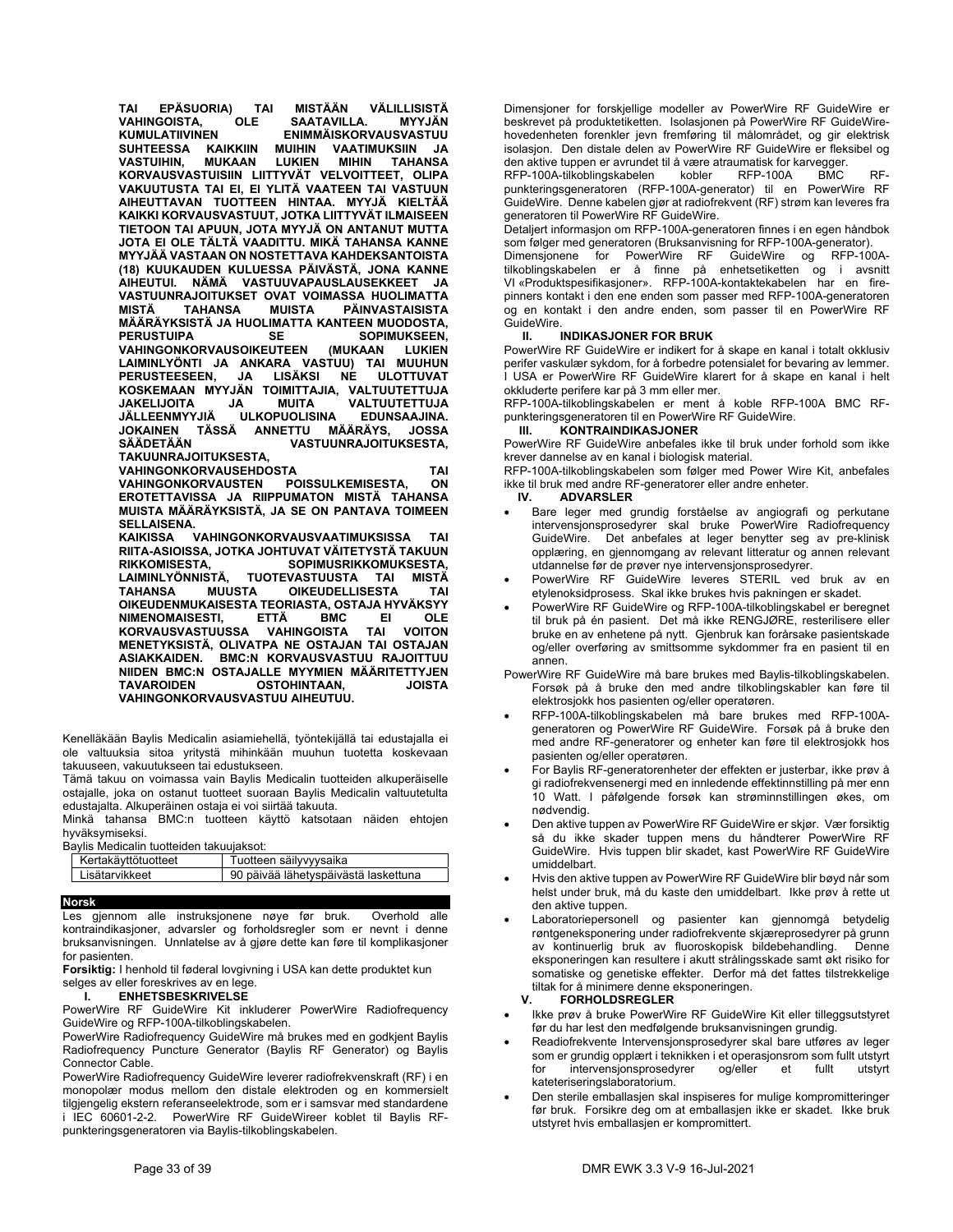- Inspiser PowerWire RF GuideWire og RFP-100A-tilkoblingskabelen visuelt for å sikre at det ikke er sprekker eller skader på isolasjonsmaterialet. Skal ikke brukes hvis utstyret er skadet.
- Ikke bruk PowerWire RF GuideWire Kit etter «Use By»-datoen (Brukes innen) som er angitt på etiketten.
- PowerWire RF GuideWire er kun ment for bruk med enhetene som er oppført i avsnitt VII, «Nødvendig utstyr». RFP-100Atilkoblingskabelen er kun beregnet på bruk med PowerWire RF GuideWire.
- Les og følg produsentens instruksjoner for bruk av referanseelektroden. Bruk alltid referanseelektroder som oppfyller eller overgår kravene i IEC 60601-2-2.
- Plassering av den dispersive elektroden på låret kan være forbundet med høyere impedans.
- For å forhindre tennfare må du forsikre deg om at det ikke er brennbart materiale i rommet under påføring av radiofrekvensstrøm.
- Ta forholdsregler for å begrense effekten som den elektromagnetiske forstyrrelsen (EMI), som produseres av generatoren, kan ha på ytelsen til annet utstyr. Kontroller kompatibiliteten og sikkerheten til kombinasjoner av andre fysiologiske overvåkings- og elektriske apparater som skal brukes på pasienten i tillegg til generatoren.
- Tilstrekkelig filtrering må brukes for å muliggjøre kontinuerlig overvåking av overflateelektrokardiogrammet (EKG) under bruk av radiofrekvent kraft.
- Forsiktig manipulasjon av PowerWire RF GuideWire må utføres for å unngå kartraume. PowerWire RF GuideWire skal gjøres under fluoroskopisk veiledning. Hvis det oppstår motstand, IKKE bruk overdreven kraft til å trekke PowerWire RF GuideWire frem eller ut.
- Ikke prøv å gi radiofrekvensenergi før tuppen av PowerWire RF GuideWire er bekreftet å være i god kontakt med det biologiske målet.
- PowerWire RF GuideWire eller RFP-100A-tilkoblingskabelen skal ikke bøyes. Overdreven bøying eller knekking av en av enhetene kan skade enhetens integritet, og kan forårsake pasientskade. Vær forsiktig når du håndterer PowerWire RF GuideWire og RFP-100Atilkoblingskabelen.
- Det anbefales ikke å overstige tyve (20) påføringer av RF-kraft per r PowerWire RF GuideWire.
- Generatoren er i stand til å levere betydelig elektrisk kraft. Pasienteller operatørskade kan skyldes feil håndtering av PowerWire RF GuideWire og/eller referanseelektroden, særlig når du bruker enheten.
- Under strømtilførselen skal pasienten ikke få komme i kontakt med jordede metalloverflater.
- Ikke aktiver RF mens tuppen befinner seg i kateteret.
- Kompatibiliteten til PowerWire RF GuideWire må verifiseres når den brukes med katetre.
- Koble aldri den RFP-100A-tilkoblingskabelen fra RFP-100Ageneratoren mens generatoren leverer RF-strøm.
- Koble aldri den RFP-100A-tilkoblingskabelen fra RFP-100Ageneratoren ved å trekke i kabelen. Unnlatelse av å koble fra kabelen riktig kan føre til skade på kabelen.
- Ikke vri den RFP-100A-tilkoblingskabelen mens du setter den inn eller fjerner den fra den isolerte pasientkontakten på generatoren. En vridd kabel kan føre til skader på pinnekontaktene.
- Tilsynelatende lav effekt eller at utstyret ikke fungerer som det skal ved normale innstillinger, kan indikere feil påføring av referanseelektroden, svikt i en elektrisk ledning eller dårlig kontakt med det biologiske målet ved den aktive tuppen. Sjekk for åpenbare utstyrsdefekter eller feil påføring. Prøv å posisjonere den aktive tuppen av PowerWire RF GuideWire bedre mot det biologiske målmaterialet. Øk bare kraften hvis det er liten utgangseffekt.
- Baylis Medical Company er avhengig av at legen bestemmer, vurderer og kommuniserer til hver enkelt pasient alle forutsigbare risikoer ved den radiofrekvente intervensjonsprosedyren.<br>VI. PRODUKTSPESIFIKASJONER

### **VI. PRODUKTSPESIFIKASJONER**

| <b>Produkt</b>             | <b>PowerWire</b><br>RF<br><b>GuideWire</b> | <b>Produkt</b>        | <b>RFP-100A-</b><br>tilkoblingskabel |
|----------------------------|--------------------------------------------|-----------------------|--------------------------------------|
| <b>Brukbar</b><br>lengde   | 250 cm                                     | <b>Brukbar lengde</b> | 3 meter                              |
| <b>Ekstern</b><br>diameter | $0,035"$ /<br>$0.89$ mm                    | Generatorkontakt      | 4-pinners                            |
| Markørbånd                 | 5<br>Plassert 1<br>cm fra<br>hverandre     | Enhetstilkobling      | Trykknapp                            |

### **VII. UGUNSTIGE HENDELSER**

Ugunstige hendelser som kan oppstå ved utførelse av den radiofrekvente skjæreprosedyren, inkluderer:

| Trombose  | Smerter og ømhet                   |
|-----------|------------------------------------|
|           | Karperforering Distal embolisering |
|           | Kardisseksjon Sepsis/infeksjon     |
| Blødning  | Hematom                            |
| Tamponade |                                    |

### **VIII. NØDVENDIG UTSTYR**

Radiofrekvente kutteprosedyrer skal utføres i en spesialisert klinisk setting utstyrt med en/et fluoroskopienhet, røntgenbord, fysiologisk opptaker, nødutstyr og instrumenter for å få vaskulær tilgang. Hjelpemateriell som kreves til å utføre denne prosedyren, inkluderer:

- Baylis RF-generator
- 

### • Referanseelektrode<br>IX. INSPISER FØR BR **IX. INSPISER FØR BRUK**

Før bruk av den radiofrekvente skjæreprosedyren skal de enkelte komponentene, inkludert Baylis Radiofrequency Generator, PowerWire RF GuideWire og RFP-100A-tilkoblingskabelenundersøkes nøye for skader eller mangler, i likhet med alt utstyr som brukes i prosedyren.

Undersøk emballasjen til PowerWire Radiofrequency GuideWire Kit for å sikre at pakken ikke har blitt skadet, steriliteten ikke har blitt kompromittert Forsikre deg om at RFP-100Akontaktekabelen og PowerWire radiofrekvensguide ikke har noen synlige skader, for eksempel misfarging, sprekker, merking av bleking, skjøting eller knekk. Ikke bruk skadet eller defekt utstyr. PowerWire RF GuideWire eller RFP-100A-tilkoblingskabelen skal ikke brukes på nytt.<br>X. BRUKSANVISNING

### **X. BRUKSANVISNING**

Alle instruksjoner for nødvendig utstyr skal leses nøye, forstås og følges. Unnlatelse av å gjøre dette kan føre til komplikasjoner.

- PowerWire RF GuideWire Kit leveres sterilt. Bruk aseptisk teknikk når du åpner pakken og håndterer produktet i det sterile feltet.
- Koble kabelens generatorkontaktende til den isolerte pasientkontaktporten på RFP-100A-generatoren i henhold til generatorens bruksanvisning. RFP-100A-tilkoblingskabelen bruker en sirkulær kontakt, med mekanisk sikring for riktig innretting. Innrett kontaktpinnene forsiktig med kontakten og skyv inn til kontakten sitter ordentlig i kontakten. Ethvert forsøk på å koble til kabelen ellers vil skade pinnene på kontakten.
- Ikke bruk mye kraft til å koble kabelen til generatoren. Bruk av overdreven kraft kan føre til skade på kontaktpinnene.
- Når tilgang til målområdet er oppnådd ved hjelp av standard intervensjonsteknikker, kan PowerWire RF GuideWire introduseres til målstedet.
- Ta skikkelig tak i kabelens kateterkontakt med den ene hånden. Trykk på den røde knappen på toppen av kontakten med tommelen. Sett den proksimale enden av RF-punkteringstråden sakte inn i kateterkontaktens åpning. Når den eksponerte delen av enhetens proksimale ende ikke lenger er synlig, slipper du den røde knappen på kontakten. Trekk forsiktig på enheten for å sikre at tilkoblingen er sikker.
- Med tuppen av PowerWire RF GuideWire i god kontakt med målområdet, kan radiofrekvensstrøm leveres via BMC Radiofrequency Generator til den distale tuppen. Dette resulterer i termisk nekrose (skjæring) av målområdet. Se generatorens bruksanvisning før du bruker generatoren.
- Bruk kraftig press på PowerWire RF GuideWire under påføring av radiofrekvensenergi for å kunne føre den gjennom målområdet.
- MERK: I Baylis RF-generatorenheter med justerbar effekt, skal laveste passende effektinnstillingen brukes for å oppnå ønsket effekt. En effektinnstilling på 10 watt har blitt fastslått å være tilstrekkelig for vellykket radiofrekvensskjæring basert på eksperimenter. Bruk derfor ikke en innledende effektinnstilling som er større enn 10 watt.
- Levering av radiofrekvenskraft kan avsluttes ved å trykke på RF PÅ/AV-knappen på generatoren hvis tidsuret ikke er utløpt.
- Vellykket fremføring av PowerWire RF GuideWire kan bekreftes ved å overvåke PowerWire RF GuideWire under fluoroskopi.
- Hvis fremføring gjennom målområdet ikke lykkes etter tyve (20) påføringer av radiofrekvenskraft, anbefales det at brukeren bruker en alternativ metode for prosedyren.
- PowerWire RF GuideWire kan nå brukes til å bytte til eller plassere andre intervenerende enheter etter legens skjønn.
- PowerWire RF GuideWire kan også brukes som en standard fleksibel mekanisk ledetråd.
- For å koble PowerWire RF GuideWire fra RFP-100Atilkoblingskabelen, trykk på den røde knappen på kateterkontakten og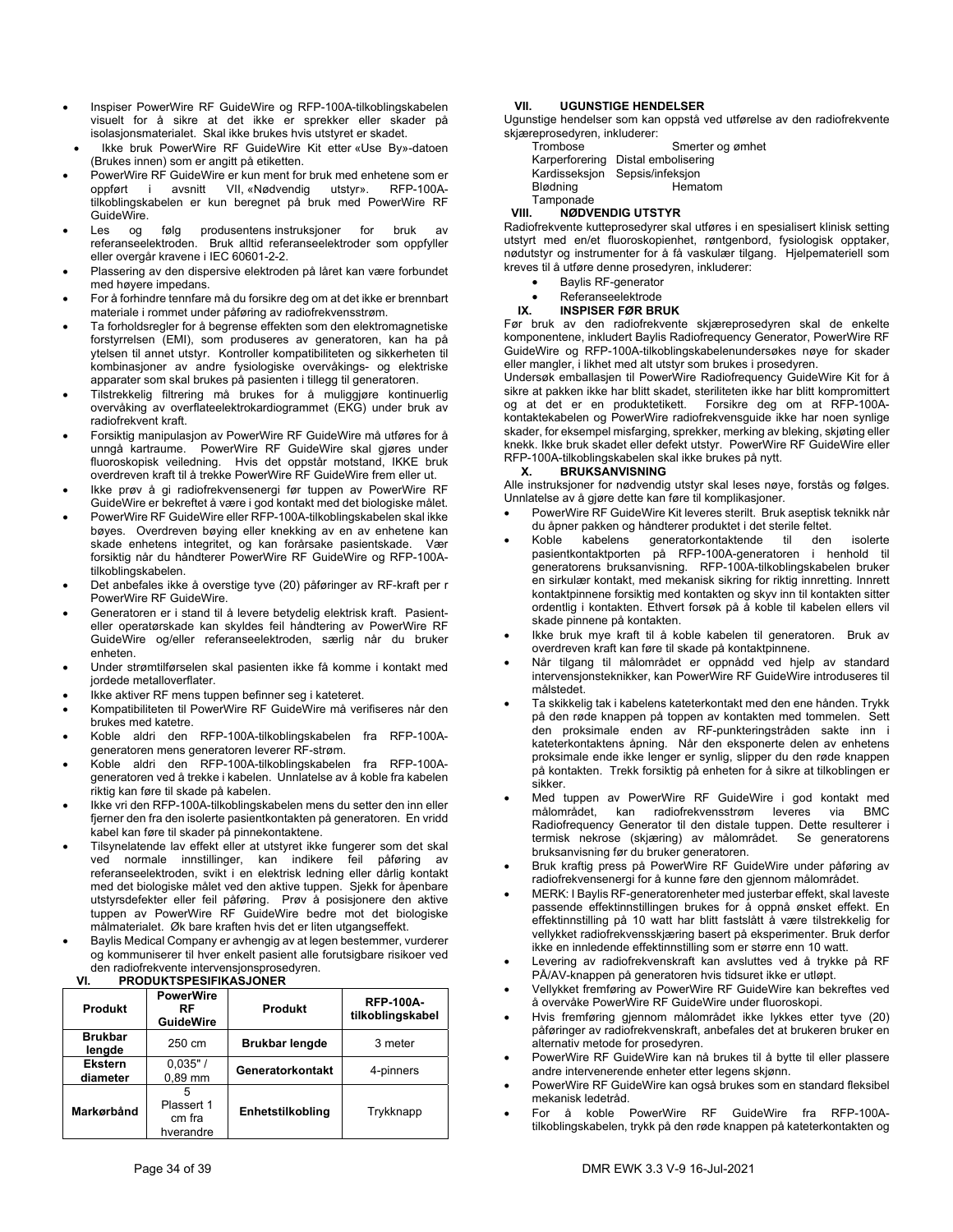fjern forsiktig den proksimale enden av punkteringsenheten fra tilkoblingskabelen.

 For å koble kabelen fra generatoren, ta tak i koblingen og trekk den forsiktig rett ut av kontakten.

**Tilkoblinger** (s.19)

**XI. RENGJØRINGS- OG STERILISERINGSINSTRUKSJONER** 

PowerWire RF GuideWire Kit er kun til engangsbruk. Ikke rengjør eller sterilisere enheter i PowerWire RF GuideWire Kit på nytt. Ikke bruk løsemidler til å rengjøre den distale tuppen av PowerWire RF GuideWire. PowerWire RF GuideWire Kit kan bare betraktes som sterile hvis pakken ikke åpnes eller blir skadet før bruk.<br>XII. KUNDESERVICE- OG P

### **XII. KUNDESERVICE- OG PRODUKTRETURINFORMASJON**

Hvis du har problemer med eller spørsmål om utstyr fra Baylis Medical Company, kan du kontakte vårt tekniske støttepersonell.

### **NOTATER:**

- 11. For å returnere produkter må du ha et autorisasjonsnummer for retur før du sender produktene tilbake til Baylis Medical Company.
- Baylis Medical godtar ikke noe brukt utstyr uten sterilisasjonsbevis. Forsikre deg om at ethvert produkt som returneres til Baylis Medical er rengjort, dekontaminert og sterilisert i henhold til brukerinstruksjonene før du returnerer det for garantert service.<br>XIII. FEILSØKING

**FEILSØKING** 

Følgende tabell er gitt for å hjelpe brukeren med å diagnostisere potensielle problemer.

| $-0.01$ . $-0.01$ . $-0.01$ . $-0.01$<br><b>PROBLEM</b>                   | <b>KOMMENTARER</b>                                                                                                            | <b>FEILSØKING</b>                                                                                                                                                                                                                                                                                                                                                                                                                                                                                                                                                                                                                                    |  |
|---------------------------------------------------------------------------|-------------------------------------------------------------------------------------------------------------------------------|------------------------------------------------------------------------------------------------------------------------------------------------------------------------------------------------------------------------------------------------------------------------------------------------------------------------------------------------------------------------------------------------------------------------------------------------------------------------------------------------------------------------------------------------------------------------------------------------------------------------------------------------------|--|
| Tilkoblingskabel passer<br>ikke inn i den isolerte<br>pasientkontakten på | Kontaktene er designet for<br>å kobles til på en bestemt<br>måte av                                                           | Sjekk at kontaktsikringene er<br>riktig innrettet.                                                                                                                                                                                                                                                                                                                                                                                                                                                                                                                                                                                                   |  |
| generatorens frontpanel                                                   | sikkerhetsmessige<br>grunner. Hvis<br>«kontaktsikringene» ikke<br>er riktig innrettet, vil<br>kontaktene ikke passe<br>sammen | Forsikre deg om at<br>kontaktene er rene og<br>uhindrede.                                                                                                                                                                                                                                                                                                                                                                                                                                                                                                                                                                                            |  |
| Feilmeldinger for<br>generator                                            | For å kunne punktere<br>biologisk material ved<br>hjelp av RF-energi, må<br>alle enheter være tilkoblet<br>og i god stand.    | Kontroller at alle tilkoblinger<br>er gjort:<br>- PowerWire RF GuideWire<br>til tilkoblingskabel<br>- Tilkoblingskabel til<br>generator<br>- Generator til stikkontakt<br>- Generator til<br>referanseelektrode<br>Inspiser PowerWire RF<br>GuideWire eller kabelen<br>visuelt for skader. Kast<br>skadet utstyr omgående.<br>Avbryt bruken hvis<br>problemet vedvarer.<br>For feilmeldinger mens du<br>prøver på radiofrekvent<br>skjæring, kan du<br>se bruksanvisningen som<br>følger med generatoren.<br>Hvis feil vedvarer, fester du<br>en ny tilkoblingskabel. Hvis<br>dette løser problemet, kaster<br>du den skadede<br>tilkoblingskabelen. |  |
| Brudd eller knekk i                                                       | Brudd og knekk i                                                                                                              | Kast umiddelbart                                                                                                                                                                                                                                                                                                                                                                                                                                                                                                                                                                                                                                     |  |
| <b>PowerWire RF Guide</b>                                                 | PowerWire RF GuideWire                                                                                                        |                                                                                                                                                                                                                                                                                                                                                                                                                                                                                                                                                                                                                                                      |  |
| Wire.                                                                     | er en potensiell årsak til<br>pasientskade.                                                                                   |                                                                                                                                                                                                                                                                                                                                                                                                                                                                                                                                                                                                                                                      |  |
| $\mathbf{F}$<br><b>VILL</b>                                               | $\alpha$ $\alpha$                                                                                                             |                                                                                                                                                                                                                                                                                                                                                                                                                                                                                                                                                                                                                                                      |  |

| <b>MERKING OG SYMBOLER</b><br>XIV. |                              |
|------------------------------------|------------------------------|
|                                    | Produsent                    |
| <b>STERILE</b><br>EO               | Steriliser med etylenoksid   |
|                                    | <b>Bruk innen</b>            |
|                                    | Forsiktighet                 |
|                                    | Følg bruksanvisningen        |
| <b>REP</b><br>EC.                  | Autorisert representant i EU |
|                                    | <b>ModelInummer</b>          |

| <b>Rx ONLY</b>                                     | Forsiktig: I henhold til føderal<br>lovgivning i USA kan<br>dette<br>produktet kun selges av eller<br>foreskrives av en lege.                                                                                                                                     |
|----------------------------------------------------|-------------------------------------------------------------------------------------------------------------------------------------------------------------------------------------------------------------------------------------------------------------------|
|                                                    | Ikke for gjenbruk                                                                                                                                                                                                                                                 |
| LOT                                                | Lotnummer                                                                                                                                                                                                                                                         |
|                                                    | Ikke bruk hvis emballasjen er<br>skadet                                                                                                                                                                                                                           |
|                                                    | Hold unna sollys                                                                                                                                                                                                                                                  |
|                                                    | Kun for EU-medlemsland:<br>Bruk av dette symbolet indikerer<br>at produktet må kastes på en<br>måte som er i samsvar med<br>lokale og nasjonale forskrifter.<br>Hvis du har spørsmål angående<br>resirkulering av denne enheten,<br>kan du kontakte distributøren |
|                                                    | Ikke-pyrogent                                                                                                                                                                                                                                                     |
| <b>BEGRENSET GARANTI - ENGANGSUTSTYR OG</b><br>XV. | EU-importør                                                                                                                                                                                                                                                       |

**TILBEHØR** 

Baylis Medical Company Inc. (BMC) garanterer at dets engangsprodukter og tilbehør vil være uten defekter i materialer og utførelse. BMC garanterer at sterile produkter vil forbli sterile perioden vist på etiketten så lenge originalemballasjen forblir intakt. Under denne begrensede garantien, hvis noe dekket produkt viser seg å ha mangler i materialer eller utførelse, vil BMC erstatte eller reparere, etter eget skjønn, ethvert slikt produkt, minus eventuelle gebyrer til BMC for transport- og arbeidskostnader i forbindelse med inspeksjon, fjerning eller utfylling av produkt. Garantiens varighet er: (i) for engangsproduktene, holdbarheten til produktet, og (ii) for tilbehørsproduktene, 90 dager fra leveringsdato.

Denne begrensede garantien gjelder bare for nye, opprinnelige fabrikkleverte produkter som har blitt brukt til normal og tiltenkt bruk. BMCs begrensede garanti gjelder ikke for BMC-produkter som er resterilisert, reparert, endret eller modifisert på noen måte, og gjelder ikke BMC-produkter som er blitt lagret, rengjort eller installert feil, eller betjent eller vedlikeholdt feil og i strid med BMCs instruksjoner.

**ANSVARSFRASKRIVELSE OG ANSVARSBEGRENSNING DEN BEGRENSEDE GARANTIEN OVER ER ENESTE GARANTI GITT AV SELGER. SELGEREN AVVISER ALLE GARANTIER, UTTRYKTE ELLER UNDERFORSTÅTTE, INKLUDERT ENHVER GARANTI OM SALGBARHET ELLER EGNETHET FOR ET SPESIELT BRUK ELLER FORMÅL.** 

**RETTSMIDDELET SOM ER ANGITT HER, SKAL VÆRE DET ENESTE RETTSMIDDELET FOR ETHVERT GARANTIKRAV, OG YTTERLIGERE SKADER, INKLUDERT FØLGESKADER ELLER SKADER FOR DRIFTSSTANS ELLER TAP AV FORTJENESTE, INNTEKTER, MATERIALER, FORVENTET SPARING, DATA, KONTRAKT, GOODWILL ELLER LIGNENDE (ENTEN DIREKTE ELLER INDIREKTE) ELLER FOR ALLE ANDRE FORMER FOR TILFELDIGE, ELLER INDIREKTE SKADER AV NOE SOM HELST SLAG, SKAL IKKE VÆRE TILGJENGELIG. SELGERS MAKSIMALE KUMULATIVE ANSVAR RELATIVT TIL ALLE ANDRE KRAV OG FORPLIKTELSER, INKLUDERT FORPLIKTELSER**  SKADELØSHOLDELSE, ENTEN **FORSIKRET ELLER IKKE, SKAL IKKE OVERSKRIDE KOSTNADEN FOR PRODUKTET/PRODUKTENE SOM KRAVET ELLER FORPLIKTELSEN ER BASERT PÅ. SELGER FRASKRIVER SEG ALT ANSVAR RELATERT TIL VERDERLAGSFRI INFORMASJON ELLER ASSISTANSE SOM ER GITT, MEN SOM IKKE KREVES AV SELGER HERUNDER. ALLE SØKSMÅL MOT SELGER MÅ BRINGES**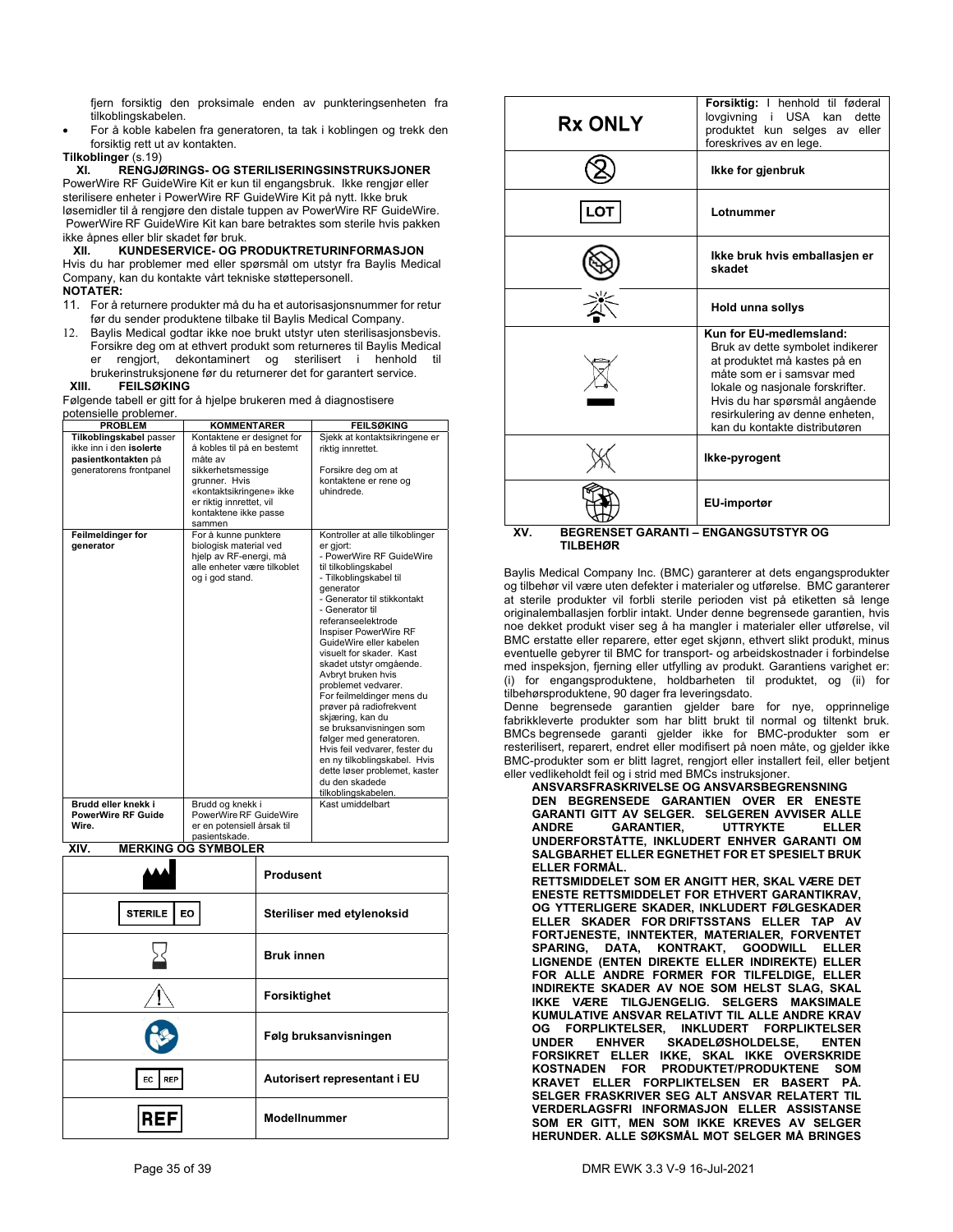**INN ATTEN (18) MÅNEDER EFTER ÅRSAKEN TIL SØKSMÅLET TILFALLER. DISSE ANSVARSFRASKRIVELSER OG BEGRENSNINGER AV ANSVAR GJELDER UAVHENGIG AV EVENTUELLE ANDRE BESTEMMELSER HERUNDER OG UAVHENGIG AV TYPEN SØKSMÅL, ENTEN I KONTRAKT, ERSTATNINGSGRUNNLAG (INKLUDERT, MEN IKKE BEGRENSET TIL UAKTSOMHET) ELLER PÅ ANNEN MÅTE, OG VIL VIDERE UTVIDE TIL FORDEL FOR SELGERENS LEVERANDØRER, UTNEVNTE DISTRIBUTØRER OG ANDRE AUTORISERTE FORHANDLERE SOM TREDJEPARTSMOTTAKERE.** HVER **HERUNDER SOM GIR BEGRENSNING AV ANSVAR, ANSVARSFRASKRIVELSE ELLER BETINGELSE ELLER UTELUKKELSE AV SKADER, KAN UTSKILLES FRA AVTALEN OG ER UAVHENGIG AV BESTEMMELSER OG SKAL HÅNDHEVES SOM SÅDAN. I ETHVERT KRAV ELLER SØKSMÅL OM SKADER SOM SKYLDES PÅSTÅTT BRUDD PÅ GARANTIEN, KONTRAKTSBRUDD, UAKTSOMHET, PRODUKTANSVAR ELLER ANNEN JURIDISK TEORI ELLER PRINSIPPER OM RETTFERDIGHET, SAMTYKKER KJØPEREN I AT BMC IKKE SKAL VÆRE ANSVARLIG FOR SKADER ELLER TAP AV FORTJENESTE, ENTEN FRA KJØPER ELLER BMCS ANSVAR SKAL VÆRE BEGRENSET TIL KJØPSKOSTNAD FOR KJØPEREN AV DE SPESIFISERTE VARENE SOLGT AV BMC TIL KJØPEREN SOM GIR ANLEDNING TIL ANSVARSKRAVET.**

Ingen agent, ansatt eller representant for Baylis Medical har fullmakt til å binde selskapet til noen annen garanti, bekreftelse eller framstilling angående produktet.

Denne garantien er kun gyldig for den opprinnelige kjøperen av Baylis Medical-produkter direkte fra en Baylis Medical-autorisert agent. Den opprinnelige kjøperen kan ikke overføre garantien.

Bruk av BMC-produkter skal anses som aksept av vilkårene og betingelsene her.

Garantiperiodene for Baylis Medical-produkter er som følger:

| Engangsprodukter   | Holdbarhetstiden til produktet |
|--------------------|--------------------------------|
| Tilbehørsprodukter | 90 dager fra leveringsdatoen   |
|                    |                                |

|  |  |  | PowerWire-radiofrekvensledarkit |  |
|--|--|--|---------------------------------|--|
|  |  |  |                                 |  |

**Svenska** 

Läs alla anvisningar noggrant före användning. Iaktta alla kontraindikationer, varningar och försiktighetsåtgärder som anges i den här bruksanvisningen. Annars kan patientkomplikationer inträffa.

**Försiktighet:** Enligt federal amerikansk lagstiftning får den här enheten endast säljas av eller på order av en läkare.

### **I. ENHETSBESKRIVNING**

PowerWire RF-ledarkitet innehåller PowerWire-radiofrekvensledaren och RFP-100A-anslutningskabeln.

PowerWire-radiofrekvensledaren måste användas med en godkänd Baylisradiofrekvenspunktionsgenerator (Baylis RF-generator) och Baylisanslutningskabel.

PowerWire-radiofrekvensledaren tillför radiofrekvensenergi i ett monopolärt läge mellan dess distala elektrod och en kommersiellt tillgänglig extern DIPelektrod (Disposable Indifferent (Dispersive) Patch) som överensstämmer med IEC 60601-2-2-standarderna. PowerWire RF-ledaren ansluts till Baylis-radiofrekvenspunktionsgeneratorn via Baylis-anslutningskabeln.

Måtten på olika modeller av PowerWire RF-ledaren står på produktetiketten. Isoleringen på PowerWire RF-ledarens hölje möjliggör smidigt avancemang till målplatsen och ger elektrisk isolering. Den distala delen av PowerWire RF-ledaren är flexibel och den aktiva spetsen är

rundad för att vara atraumatisk gentemot kärlväggarna.<br>RFP-100A-anslutningskabeln ansluter RFP-100A RFP-100A-anslutningskabeln ansluter FRFP-100A BMCradiofrekvenspunktionsgeneratorn (RFP-100A-generatorn) till PowerWire RF-ledaren. Kabeln gör det möjligt att tillföra radiofrekvent (RF) effekt från generatorn till en PowerWire RF-ledare.

Detaljerad information om RFP-100A-generatorn finns i en separat handbok som medföljer generatorn (bruksanvisningen till RFP-100A-generatorn).

PowerWire RF-ledarens och RFP-100A-anslutningskabelns mått finns på enhetsetiketten och i avsnitt VI, Produktspecifikationer. RFP-100Aanslutningskabeln har en fyrpolig kontakt i den ena änden som passar RFP-100A-generatorn och en kontakt i den andra änden som passar PowerWire RF-ledaren.<br>**II. I** 

### **II. INDIKATIONER FÖR ANVÄNDNING**

PowerWire RF-ledaren är indicerad för att skapa en kanal vid ocklusiv kärlsjukdom med helt ockluderade perifera kärl för att öka möjligheten till extremitetsbevarande.

I USA är PowerWire RF-ledaren godkänd för att skapa en kanal i helt ockluderade perifera kärl på 3 mm eller större.

Den avsedda användningen av RFP-100A-anslutningskabeln är att ansluta RFP-100A BMC-radiofrekvenspunktionsgeneratorn till en PowerWire RFledare.<br>**III** 

### **III. KONTRAINDIKATIONER**

Det rekommenderas inte att PowerWire RF-ledaren används vid andra tillstånd som inte kräver att en kanal skapas i biologiskt material.

Det rekommenderas inte att RFP-100A-anslutningskabeln som ingår i PowerWire-kitet används med någon annan RF-generator eller enhet.

### **IV. VARNINGAR**

- Endast läkare med goda kunskaper om angiografi och perkutana<br>interventionella brocedurer ska använda PowerWireinterventionella procedurer ska använda PowerWireradiofrekvensledaren. Det rekommenderas att läkare utbildas prekliniskt, granskar relevant litteratur och genomgår annan lämplig utbildning innan de försöker att genomföra nya interventionella procedurer.
- PowerWire RF-ledaren levereras STERIL, den har steriliserats med etylenoxid. Använd inte produkten om förpackningen är skadad.
- PowerWire RF-ledaren och RFP-100A-anslutningskabeln är enbart avsedda för enpatientsbruk. Försök inte att rengöra, resterilisera eller återanvända någon av enheterna. Återanvändning kan leda till patientskador eller överförande av smittsamma sjukdomar från en patient till en annan.
- PowerWire RF-ledaren måste användas med Baylis-anslutningskabeln. Försök att använda den med andra kablar kan resultera i att patienten eller operatören får elektriska stötar.
- RFP-100A-anslutningskabeln får endast användas med RFP-100Ageneratorn och PowerWire RF-ledaren. Försök att använda den med andra RF-generatorer eller -enheter kan resultera i att patienten eller operatören får elektriska stötar.
- För Baylis RF-generatoraggregat får du inte försöka att tillföra radiofrekvensenergi med en inledande effektinställning på mer än 10 watt. Vid efterföljande försök kan effektinställningen ökas.
- Den aktiva spetsen på PowerWire RF-ledaren är ömtålig. Var försiktig så att inte spetsen skadas när du hanterar PowerWire RF-ledaren. Kassera PowerWire RF-ledaren omedelbart om spetsen skadas.
- Om den aktiva spetsen böjs när PowerWire RF-ledaren används ska PowerWire RF-ledaren kasseras omedelbart. Försök inte att räta ut den aktiva spetsen.
- Laboratoriepersonal och patienter kan utsättas för betydande<br>röntgenexponering under skärningsprocedurer med skärningsprocedurer med radiofrekvensenergi på grund av den kontinuerliga användningen av genomlysning. Sådan exponering kan leda till akut strålskada och ökad risk för somatiska och genetiska effekter. Lämpliga åtgärder måste därför vidtas för att minimera denna exponering.<br>
V FÖRSIKTIGHETSÅTGÄRDER

### **V. FÖRSIKTIGHETSÅTGÄRDER**

- Försök inte att använda PowerWire RF-ledarkitet eller tillhörande utrustning förrän du har läst de medföljande bruksanvisningarna noggrant.
- Interventionella radiofrekvensprocedurer ska endast utföras av läkare som är välutbildade i tekniken i en operationssal som är fullt utrustad för interventionella procedurer eller i ett fullt utrustat kateteriseringslaboratorium.
- Okulärbesikta den sterila förpackningen före användning för att upptäcka eventuella felaktigheter. Kontrollera att förpackningen är oskadad. Använd inte utrustningen om förpackningen har äventyrats.
- Inspektera PowerWire RF-ledaren och RFP-100A-anslutningskabeln visuellt för att säkerställa att det inte finns några sprickor eller skador på isoleringsmaterialet. Använd inte utrustningen om den är skadad.
- Använd inte PowerWire RF-ledarkitet efter det utgångsdatum som står på etiketten.
- PowerWire RF-ledaren är endast avsedd att användas med de enheter som anges i avsnitt VII, Utrustning som behövs. RFP-100Aanslutningskabeln är endast avsedd att användas med PowerWire RF-ledaren.
- Läs och följ tillverkarens anvisningar för användning av DIPelektroden (Disposable Indifferent (Dispersive) Patch). Använd alltid DIP-elektroder som uppfyller eller överskrider IEC 60601-2-2-kraven.
- Att placera den dispersiva elektroden på låret kan vara förknippat med högre impedans.
- Förhindra risken för antändning genom att se till att det inte finns<br>brännbart material i rummet under applikationer med i rummet under applikationer med radiofrekvenseffekt.
- Vidta försiktighetsåtgärder för att begränsa effekterna som den elektromagnetiska störningen (EMI) som genereras av generatorn kan ha på annan utrustnings prestanda. Kontrollera kompatibiliteten och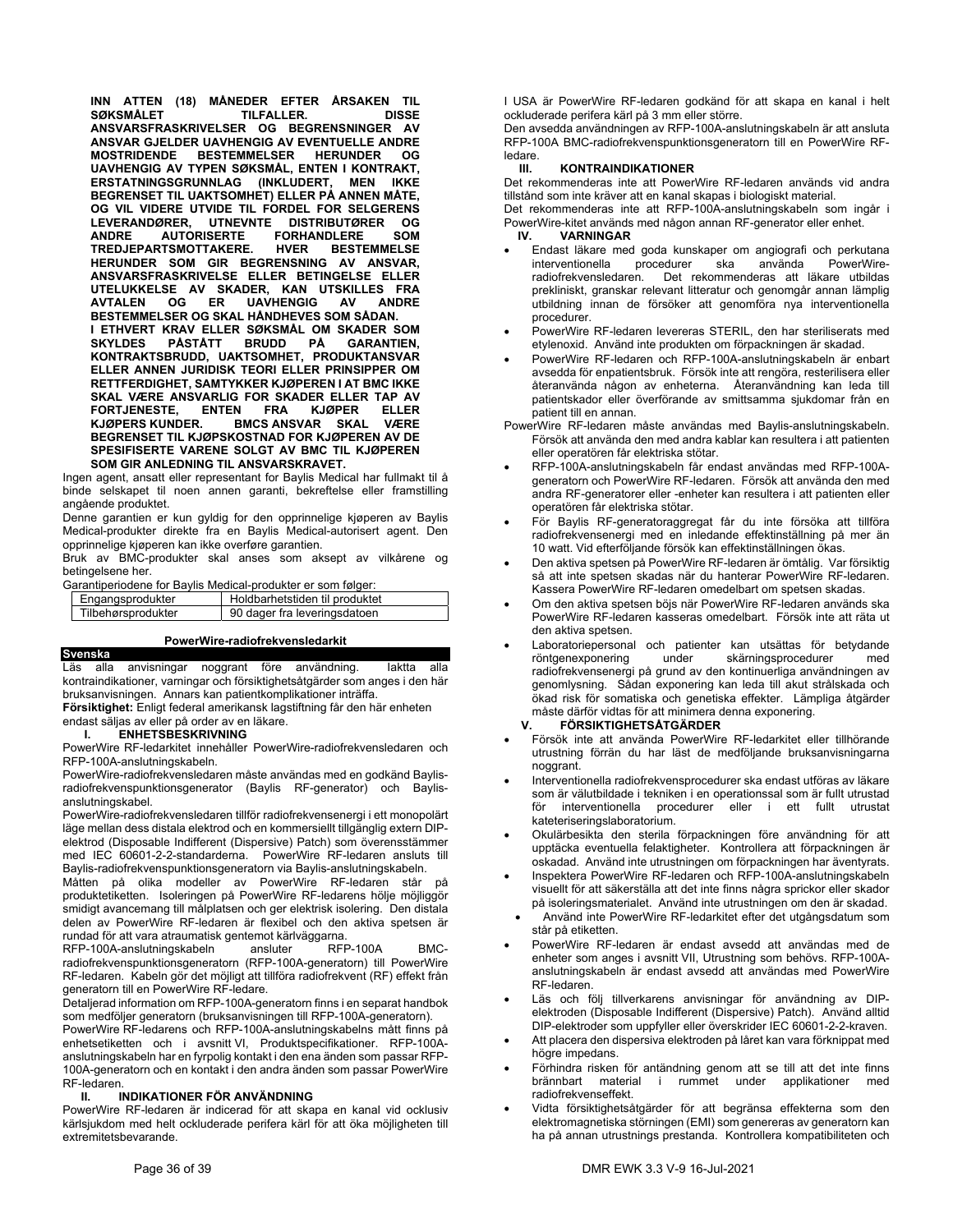säkerheten för kombinationer av andra fysiologiska övervakningsapparater och elektrisk utrustning än generatorn som ska användas på patienten.

- Tillräcklig filtrering måste användas för att möjliggöra kontinuerlig övervakning av ytelektrokardiogrammet (EKG) under applikationer med radiofrekvenseffekt.
- Manipulera PowerWire RF-ledaren försiktigt för att undvika kärltrauma. PowerWire RF-ledaravancemang ska göras under genomlysning. Om motstånd uppstår får du INTE använda överdriven kraft för att föra fram eller dra tillbaka PowerWire RF-ledaren.
- Försök inte att tillföra radiofrekvenseffekt förrän PowerWire RFledarens spets har bekräftats vara i god kontakt med det biologiska målmaterialet.
- Böj inte PowerWire RF-ledaren eller RFP-100A-anslutningskabeln. Överdriven böjning eller kinkning av endera enhet kan skada enhetens integritet och orsaka patientskador. PowerWire RF-ledaren och RFP-100A-anslutningskabeln måste hanteras med varsamhet.
- Vi rekommenderar att du inte överskrider tjugo (20) radiofrekvenseffektapplikationer per PowerWire RF-ledare.
- Generatorn kan tillföra avsevärd elektrisk kraft. Skada på patienten eller operatören kan uppstå vid felaktig hantering av PowerWire RFledaren eller DIP-elektroden, i synnerhet när enheten används.
- Patienten får inte komma i kontakt med slipade metallytor under effekttillförseln.
- Aktivera inte radiofrekvensenergi medan spetsen är i katetern.
- Kontrollera noggrant att PowerWire RF-ledaren är kompatibel med de katetrar som den avses användas med.
- Koppla aldrig bort RFP-100A-anslutningskabeln från RFP-100Ageneratorn medan generatorn tillför radiofrekvenseffekt.
- Koppla aldrig bort RFP-100A-anslutningskabeln från RFP-100Ageneratorn genom att dra i kabeln. Kabeln kan skadas om den inte kopplas ur ordentligt.
- Vrid inte RFP-100A-anslutningskabeln när du sätter in den i eller tar ut den ur den isolerade patientanslutningen på generatorn. Vridning av kabeln kan leda till skador på polanslutningarna.
- Uppenbart låg effektutgång eller utrustningsfel vid normala inställningar kan indikera felaktig applikation av DIP-elektroden, fel på en elektrisk avledning eller dålig kontakt med det biologiska målmaterialet vid den aktiva spetsen. Kontrollera om det föreligger uppenbar utrustningsdefekt eller felapplicering. Försök att bättre positionera PowerWire RF-ledarens aktiva spets mot det biologiska målmaterialet. Öka bara effekten om den låga effektutmatningen fortsätter.
- Baylis Medical Company förlitar sig på att läkaren avgör, bedömer och kommunicerar till varje enskild patient alla förutsebara risker med den interventionella radiofrekvensproceduren.

| ---                |                                               |                    |                                          |  |
|--------------------|-----------------------------------------------|--------------------|------------------------------------------|--|
| <b>Produkt</b>     | <b>PowerWir</b><br>e RF-<br>Produkt<br>ledare |                    | <b>RFP-100A-</b><br>anslutningskab<br>el |  |
| Användbar<br>längd | 250 cm                                        | Användbar<br>längd | 3 m                                      |  |
| Ytterdiamete       | $0.89$ mm                                     | Generatorkontak    | 4 poler                                  |  |
| Markörband         | 5<br>Placerade<br>1 cm från<br>varandra       | Enhetsanslutnin    | Tryckknapp                               |  |

## **VI. PRODUKTSPECIFIKATIONER**

**VII. BIVERKNINGAR** 

Biverkningar som kan uppstå under skärningsprocedurer med radiofrekvensenergi innefattar:

Trombos Smärta och ömhet Kärlperforation Distal embolisering Kärldissektion Sepsis/infektion

Blödning Hematom

Tamponad

### **VIII. UTRUSTNING SOM BEHÖVS**

Skärningsprocedurer med radiofrekvensenergi ska utföras i en specialiserad klinisk miljö som är utrustad med en genomlysningsenhet, ett röntgenbord, en registreringsenhet för fysiologiska parametrar, nödutrustning och instrument för att få kärlaccess. Hjälpmedel som krävs för att utföra proceduren innefattar:

- Baylis-radiofrekvensgenerator
- DIP-elektrod (Disposable Indifferent (dispersive) Patch)<br>IX. INSPEKTION FÖRE ANVÄNDNING
	- **IX. INSPEKTION FÖRE ANVÄNDNING**

Innan en skärningsprocedur med radiofrekvensenergi utförs ska enskilda komponenter, däribland Baylis-radiofrekvensgeneratorn, PowerWire RF-

ledaren och RFP-100A-anslutningskabeln, inspekteras noggrant med avseende på skador och defekter, vilket även gäller för all annan utrustning som ska användas i proceduren.

Inspektera förpackningen till PowerWire-radiofrekvensledarkitet för att säkerställa att den inte har skadats, att steriliteten inte har äventyrats och att en produktetikett finns. Kontrollera att RFP-100A-anslutningskabeln och PowerWire-radiofrekvensledaren inte har några synliga skador, såsom missfärgning, sprickor, oläsbar märkning, skarvar eller kinkar. Använd inte skadad eller trasig utrustning. Återanvänd inte PowerWire RF-ledaren eller RFP-100A-anslutningskabeln.<br>X. BRUKSANVISNIN

### **X. BRUKSANVISNING**

Alla anvisningar gällande utrustning som behövs ska läsas noggrant, förstås och följas. Annars kan komplikationer inträffa.

- PowerWire RF-ledarkitet levereras sterilt. Använd aseptisk teknik när du öppnar förpackningen och hanterar produkten i det sterila fältet.
- Anslut generatorkontaktänden på kabeln till den isolerade patientanslutningsporten på RFP-100A-generatorn enligt bruksanvisningen till generatorn. RFP-100A-anslutningskabeln har en cirkulär kontakt som är nycklad för korrekt inriktning. Rikta försiktigt in anslutningspolerna med uttaget och tryck in anslutningen tills den sitter ordentligt i uttaget. Polerna på anslutningen skadas om du försöker att ansluta kabeln på något annat sätt.
- Tryck inte för hårt när du ansluter kabeln till generatorn. Om du trycker för hårt kan anslutningspolerna skadas.
- När access till målstället har erhållits med interventionella standardtekniker kan PowerWire RF-ledaren föras in till målstället.
- Ta ett ordentligt tag i kateterkontaktänden på kabeln med ena handen. Tryck på den röda knappen högst upp på anslutningen med tummen. För långsamt in den proximala änden av RF-punktionsledaren i kateterkontaktens öppning. När den exponerade delen av enhetens proximala ände inte längre är synlig släpper du den röda knappen på<br>anslutningen. Dra försiktigt i enheten för att säkerställa att Dra försiktigt i enheten för att säkerställa att anslutningen sitter ordentligt.
- När spetsen på PowerWire RF-ledaren är i god kontakt med målstället kan radiofrekvenseffekt tillföras till den distala spetsen via BMCradiofrekvensgeneratorn. Detta resulterar i termisk nekros (skärning) av målstället. Se bruksanvisningen till generatorn innan du använder generatorn.
- Tryck bestämt med PowerWire RF-ledaren under appliceringen av radiofrekvensenergin för att framgångsrikt föra fram den till målstället.
- OBS! I Baylis RF-generatoraggregat med justerbar effekt ska du använda lägsta möjliga effektinställning för att uppnå önskad effekt. En effektinställning på 10 watt har experimentellt fastställts vara tillräcklig för lyckad radiofrekvensskärning. Använd därför inte en inledande effektinställning större än 10 watt.
- Du kan stänga av radiofrekvenseffekttillförseln genom att trycka på knappen för radiofrekvensenergi på/av på generatorn om inte tidsgränsen har passerats.
- Framgångsrikt avancemang av PowerWire RF-ledaren kan bekräftas genom att PowerWire RF-ledaren övervakas under genomlysning.
- Om inte avancemanget till målstället har lyckats efter tjugo (20) radiofrekvenseffektapplikationer rekommenderas det att användaren använder en alternativ procedurmetod.
- PowerWire RF-ledaren kan nu användas för att byta ut eller placera andra interventionella enheter efter läkarens gottfinnande.
- PowerWire RF-ledaren kan även användas som en flexibel mekanisk standardledare.
- För att koppla bort PowerWire RF-ledaren från RFP-100Aanslutningskabeln trycker du ned den röda knappen på kateterkontakten och drar försiktigt ut punktionsenhetens proximala ände från anslutningskabeln.
- Du kopplar bort kabeln från generatorn genom att gripa tag i kontakten och försiktigt dra den rakt ut ur uttaget.

### **Anslutningar** (sidan 19)

### **XI. ANVISNINGAR FÖR RENGÖRING OCH STERILISERING**

PowerWire RF-ledarkitet är endast avsett för engångsbruk. Ingen enhet i PowerWire RF-ledarkitet får rengöras eller resteriliseras. Rengör inte den distala spetsen på PowerWire RF-ledaren med lösningsmedel.

PowerWire RF-ledarkitet kan bara anses vara steril om förpackningen inte har öppnats eller skadats före användning.<br>XII. KUNDTJÄNST OCH INFORMA

**XII. KUNDTJÄNST OCH INFORMATION OM PRODUKTRETUR**  Kontakta teknisk support om du har problem med eller frågor om Baylis Medical Company-utrustning.

### **ANMÄRKNINGAR:**

13. Du måste ha ett returnummer innan du skickar tillbaka produkter till Baylis Medical Company.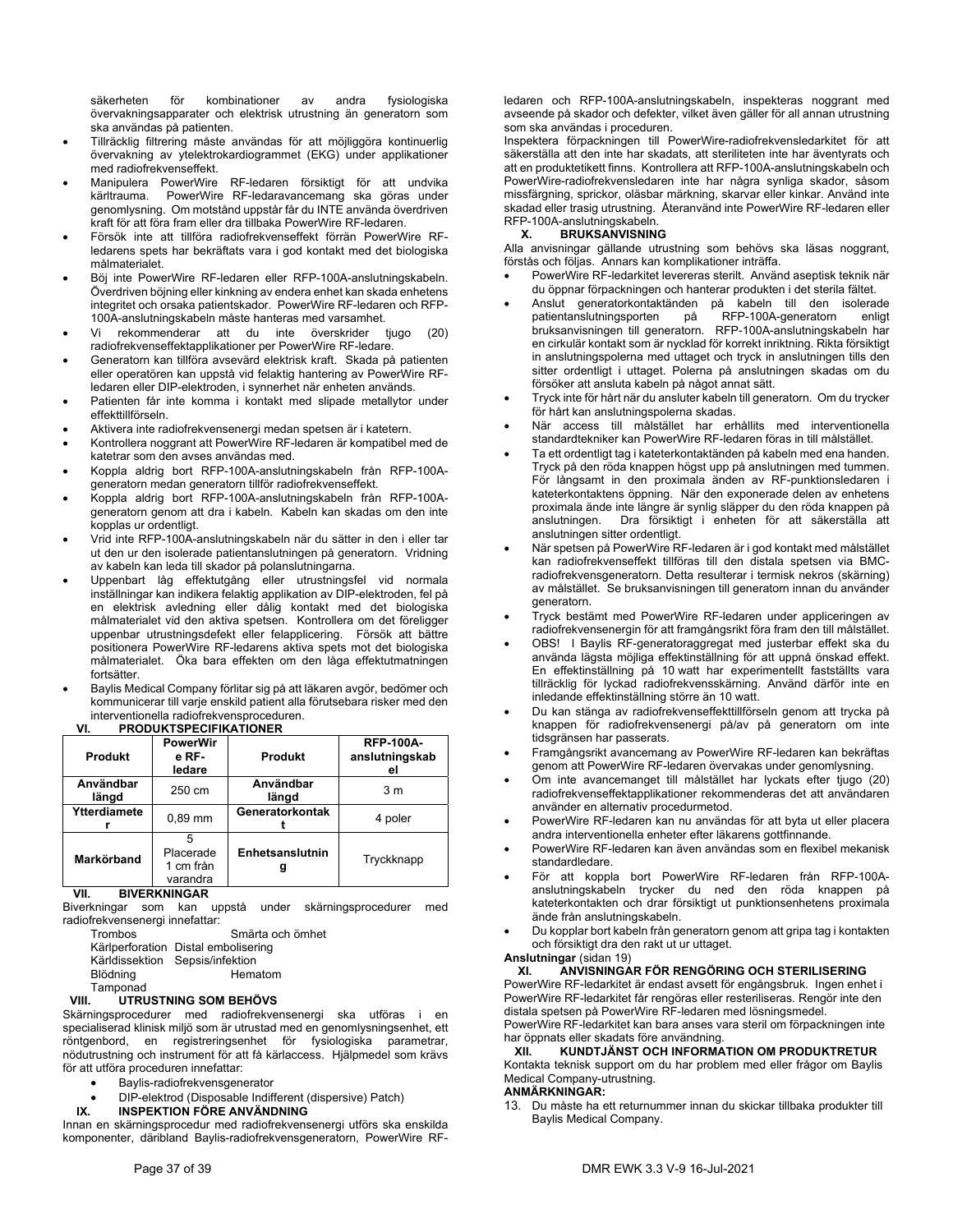14. Baylis Medical godtar inte begagnad utrustning utan steriliseringsintyg. Alla produkter som returneras till Baylis Medical för garantiservice ska ha rengjorts, dekontaminerats och steriliserats enligt användaranvisningarna.<br>XIII. FELSÖKNING

### **XIII. FELSÖKNING**

Följande tabell hjälper användaren att diagnostisera potentiella problem.

| <b>PROBLEM</b>                                                                                                            | <b>KOMMENTARER</b>                                                                                                                                                                                              | Fujianue tabeli njälpei använuaren att ulagnustiseia putentiella problem.<br><b>FELSÖKNING</b>                                                                                                                                                                                                                                                                                                                                                                                                                                                                                                                                                             |
|---------------------------------------------------------------------------------------------------------------------------|-----------------------------------------------------------------------------------------------------------------------------------------------------------------------------------------------------------------|------------------------------------------------------------------------------------------------------------------------------------------------------------------------------------------------------------------------------------------------------------------------------------------------------------------------------------------------------------------------------------------------------------------------------------------------------------------------------------------------------------------------------------------------------------------------------------------------------------------------------------------------------------|
| Anslutningskabeln<br>passar inte i den<br>isolerade<br>patientanslutningen<br>på generatorns<br>frampanel.<br>Generatorns | Anslutningarna har<br>konstruerats för att<br>anslutas på ett specifikt<br>sätt av säkerhetsskäl.<br>Anslutningarna passar inte<br>ihop om anslutningarnas<br>"nycklar" är felriktade.<br>För att framgångsrikt | Kontrollera att<br>anslutningsnycklarna är<br>korrekt inriktade mot varandra.<br>Kontrollera att anslutningarna<br>är rena och oblockerade.<br>Kontrollera att alla                                                                                                                                                                                                                                                                                                                                                                                                                                                                                        |
| felmeddelanden                                                                                                            | punktera biologiskt material<br>med radiofrekvensenergi<br>måste alla enheter vara<br>ordentligt anslutna och i<br>gott skick.                                                                                  | anslutningar har gjorts:<br>- PowerWire RF-ledaren till<br>anslutningskabeln<br>- Anslutningskabeln till<br>generatorn<br>- Generatorn till ett eluttag<br>- Generatorn till DIP-<br>elektroden<br>Okulärbesikta PowerWire RF-<br>ledaren eller kabeln och leta<br>efter skador. Kassera<br>omedelbart skadad utrustning.<br>Avbryt användningen om<br>problemet kvarstår.<br>Information om<br>felmeddelanden som kan<br>visas under<br>radiofrekvensskärningen finns<br>i bruksanvisningen som<br>medföljer generatorn. Anslut<br>en ny anslutningskabel om<br>felet kvarstår. Om detta löser<br>problemet kasserar du den<br>skadade anslutningskabeln. |
| PowerWire RF-<br>ledaren går av eller<br>kinkas.                                                                          | Brott och kinkar på<br>PowerWire RF-ledaren kan<br>leda till patientskada.                                                                                                                                      | Kassera omedelbart                                                                                                                                                                                                                                                                                                                                                                                                                                                                                                                                                                                                                                         |

| <b>MÄRKNING OCH SYMBOLER</b><br>XIV. |                                                                                                                                       |  |  |
|--------------------------------------|---------------------------------------------------------------------------------------------------------------------------------------|--|--|
|                                      | <b>Tillverkare</b>                                                                                                                    |  |  |
| <b>STERILE</b><br>EO                 | Steril med etylenoxid                                                                                                                 |  |  |
|                                      | Utgångsdatum                                                                                                                          |  |  |
|                                      | Försiktighet                                                                                                                          |  |  |
|                                      | Följ bruksanvisningen                                                                                                                 |  |  |
| EC<br><b>REP</b>                     | <b>Auktoriserad EU-representant</b>                                                                                                   |  |  |
| <b>REF</b>                           | Modellnummer                                                                                                                          |  |  |
| <b>Rx ONLY</b>                       | Enligt<br>Försiktighet:<br>federal<br>amerikansk lagstiftning får den här<br>enheten endast säljas av eller på<br>order av en läkare. |  |  |
|                                      | Får inte återanvändas                                                                                                                 |  |  |
| <b>LOT</b>                           | Lotnummer                                                                                                                             |  |  |
|                                      | Använd inte produkten om<br>förpackningen är skadad                                                                                   |  |  |
|                                      | Skydda mot solljus                                                                                                                    |  |  |
|                                      | Gäller endast EU:s<br>medlemsländer:                                                                                                  |  |  |



Baylis Medical Company Inc. (BMC) garanterar att dess förbrukningsartiklar och tillbehörsprodukter är fria från defekter i material och utförande. BMC garanterar att sterila produkter förblir sterila under den tidsperiod som visas på etiketten så länge originalförpackningen förblir intakt. Enligt denna begränsade garanti ska BMC, om någon produkt som omfattas befinns vara defekt i material eller utförande, ersätta eller reparera, efter absolut och eget gottfinnande, den produkten, minus BMC:s eventuella frakt- och arbetskostnader i samband med inspektion, borttagning eller påfyllning av produkten. Garantiperiodens längd är: (i) produktens hållbarhetstid när det gäller förbrukningsartiklar och (ii) 90 dagar från leveransdatumet när det gäller tillbehörsprodukter.

Denna begränsade garanti gäller endast nya fabrikslevererade originalprodukter som har använts enligt normalt och avsett bruk. BMC:s begränsade garanti ska inte gälla BMC-produkter som har resteriliserats, reparerats, ändrats eller modifierats på något sätt och ska inte gälla BMCprodukter som har förvarats, rengjorts, installerats, använts eller underhållits på ett felaktigt sätt som strider mot BMC:s anvisningar.

**ANSVARSFRISKRIVNING OCH ANSVARSBEGRÄNSNING DEN BEGRÄNSADE GARANTIN OVAN ÄR DEN ENDA GARANTIN SOM GES AV SÄLJAREN. SÄLJAREN FRISKRIVER SIG FRÅN ALLA ANDRA GARANTIER, UTTRYCKLIGA SÅVÄL SOM UNDERFÖRSTÅDDA, INKLUSIVE GARANTIER FÖR SÄLJBARHET ELLER LÄMPLIGHET FÖR ETT VISST ÄNDAMÅL ELLER SYFTE. DET RÄTTSMEDEL SOM ANGES HÄRI SKA VARA DET ENDA RÄTTSMEDLET FÖR ALLA TYPER AV GARANTIANSPRÅK, OCH YTTERLIGARE SKADOR, INKLUSIVE FÖLJDSKADOR ELLER SKADOR PGA. VERKSAMHETSAVBROTT ELLER FÖRLUST AV INKOMST, VINST, MATERIAL, FÖRVÄNTADE BESPARINGAR, DATA, AVTAL, GOODWILL ELLER LIKNANDE (BÅDE DIREKTA OCH INDIREKTA SÅDANA) ELLER FÖR NÅGON ANNAN TYP AV OAVSIKTLIGA ELLER INDIREKTA SKADOR, SKA INTE VARA TILLGÄNGLIGA. SÄLJARENS HÖGSTA KUMULATIVA SKADESTÅNDSANSVAR FÖR ALLA ÖVRIGA ANSPRÅK OCH SKADESTÅNDSANSVAR, INKLUSIVE PLIKTER ENLIGT NÅGOT UTOMOBLIGATORISKT SKADESTÅNDSANSVAR, OAVSETT HURUVIDA FÖRSÄKRING FINNS ELLER INTE, SKA INTE ÖVERSKRIDA KOSTNADEN FÖR DE PRODUKTER SOM GER UPPHOV TILL ANSPRÅKET ELLER SKADESTÅNDSANSVARET.**  FRISKRIVER SIG FRÅN ALLT<br>SANSVAR SOM RÖR OGRUNDAD SKADESTÅNDSANSVAR SOM RÖR **INFORMATION ELLER HJÄLP SOM TILLHANDAHÅLLS AV, MEN INTE KRÄVS AV, SÄLJAREN. TALAN MOT SÄLJAREN MÅSTE VÄCKAS INOM ARTON (18) MÅNADER EFTER ATT GRUNDEN FÖR TALAN HAR UPPKOMMIT. DESSA ANSVARSFRISKRIVNINGAR OCH ANSVARSBEGRÄNSNINGAR TILLÄMPAS OBEROENDE AV MOTSÄGANDE BESTÄMMELSER OCH OBEROENDE AV TYP AV TALAN, AVTALSINNEHÅLL, RÄTTSSTRIDIG HANDLING (DÄRIBLAND FÖRSUMMELSE OCH STRIKT ANSVAR) ELLER ANNAT, OCH OMFATTAR SÄLJARENS ÅTERFÖRSÄLJARE, UTSEDDA DISTRIBUTÖRER OCH ANDRA AUKTORISERADE ÅTERFÖRSÄLJARE SOM TREDJEPARTSMOTTAGARE. VARJE BESTÄMMELSE SOM TILLGODOSER EN BEGRÄNSNING AV ANSVAR, ANSVARSFRISKRIVNING FRÅN GARANTI ELLER VILLKOR ELLER UNDANTAG FRÅN SKADOR ÄR AVSKILJBAR OCH**